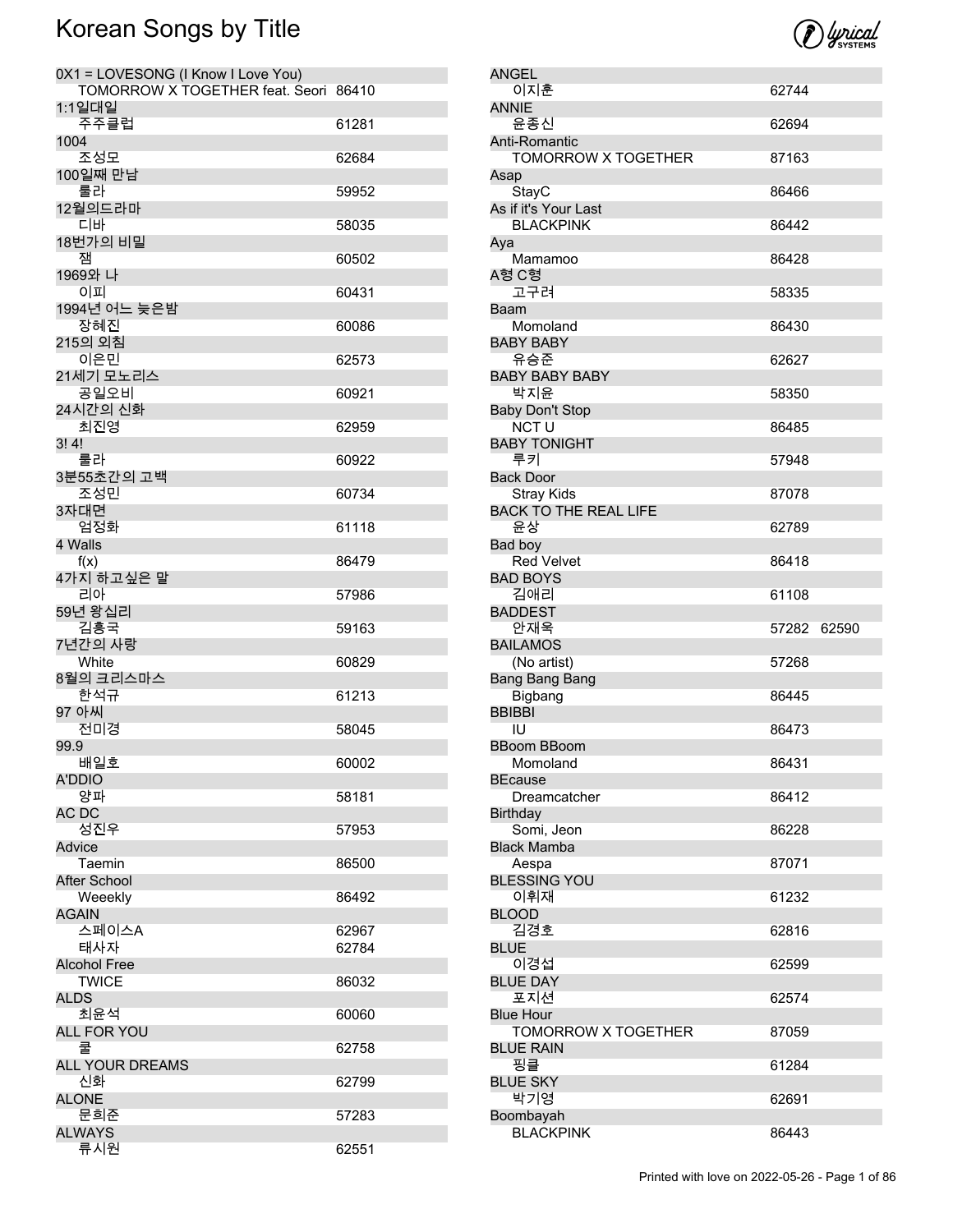DNA

DOMINO

DOUBLE

DREAM

**Egotistic** 

Eleven

**Euphoria** 

EVE

Fancy

FEELING

FEVER

First

| Boys, The                  |       |
|----------------------------|-------|
| Girls' Generation          | 86462 |
| Boy With Luv               |       |
| <b>BTS feat. Halsey</b>    | 85987 |
| Breakthrough               |       |
| <b>TWICE</b>               | 86034 |
| <b>BYE BYE</b>             |       |
| 소방차                        | 60649 |
| C.O.C                      |       |
| 권소영                        | 62555 |
| Call Me Baby               |       |
| <b>EXO</b>                 | 86481 |
| <b>CANDY GIRL</b>          |       |
| 현승민                        | 62634 |
| CB MASS는 내친구               |       |
| Cb Mass                    | 62968 |
| <b>CHARADE</b>             |       |
| (No artist)                | 57269 |
| Cheer Up                   |       |
| <b>TWICE</b>               | 86044 |
| <b>CHEESE</b>              |       |
| <b>Stray Kids</b>          | 87079 |
| <b>CHERISH</b>             |       |
| (No artist)                | 57270 |
| <b>CHRISTMAS DAY</b>       |       |
| 노이즈                        | 57965 |
| <b>Christmas EveL</b>      |       |
| Stray Kids                 | 87074 |
| Clap                       |       |
| Seventeen                  | 86453 |
| <b>CLASSIC</b>             |       |
| (No artist)                | 57271 |
| <b>Cold Blooded</b>        |       |
| Jessi                      | 87160 |
| <b>COM'BACK</b>            |       |
| 젝키                         | 62534 |
| <b>CONGRATULATINOS</b>     |       |
| (No artist)                | 57272 |
| Crazy                      |       |
| 4Minute                    | 86381 |
| Crown                      |       |
| <b>TOMORROW X TOGETHER</b> | 87162 |
| Cry for Me                 |       |
| <b>TWICE</b>               | 86033 |
| <b>CYVER LOVER</b>         |       |
| 터보                         | 62661 |
| D.J 에게                     |       |
| 윤시내                        | 57554 |
| Dally                      |       |
| Hyolyn feat. GRAY          | 86398 |
| Dance the Night Away       |       |
| <b>TWICE</b>               | 86037 |
| <b>DANCING LOVE</b>        |       |
| 컬트삼총사                      | 62735 |
| <b>DASH</b>                |       |
| 백지영                        | 62701 |
| D-DAY (영화보던 날)             |       |
| 색종이                        | 57686 |
| DDD                        |       |
| EXID                       | 86388 |
| Deja Vu                    |       |
| <b>ATEEZ</b>               | 86477 |
| Dingga                     |       |
| Mamamoo                    | 86429 |

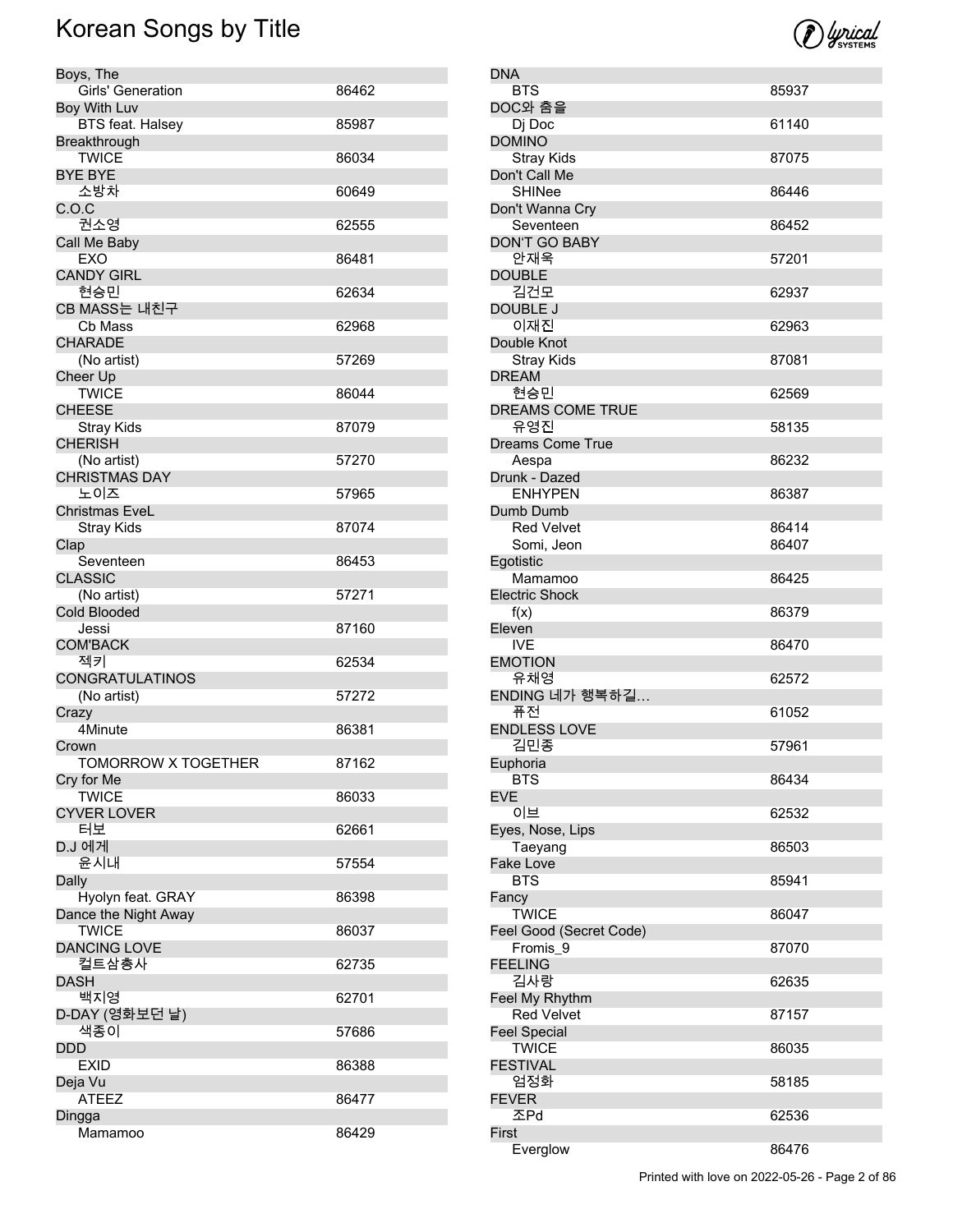| <b>FIRST LOVE</b>         |       |       |
|---------------------------|-------|-------|
| 신화                        | 62863 |       |
| 조앤                        | 62935 |       |
| <b>FOREVER</b>            |       |       |
|                           |       |       |
| 안재욱                       | 61081 | 57196 |
| FOREVER WITH YOU          |       |       |
| 양파                        | 61068 |       |
| FOR YOU                   |       |       |
| 조성모                       | 62660 |       |
| 최원석.김태영                   | 61021 |       |
| 플라워                       | 62969 |       |
| FOR YOUR SOUL             |       |       |
| 조성모                       | 62535 |       |
| FRESHMAN의 사랑              |       |       |
| 정연욱                       |       |       |
|                           | 59760 |       |
| G999                      |       |       |
| Moonbyul                  | 87062 |       |
| Galaxy                    |       |       |
| Bol4                      | 86383 |       |
| Gashina                   |       |       |
| Sunmi                     | 86451 |       |
| G CAFÉ                    |       |       |
| 소방차                       | 60085 |       |
| Gee                       |       |       |
|                           |       |       |
| <b>Girls' Generation</b>  | 86463 |       |
| Genie                     |       |       |
| Girls' Generation         | 86459 |       |
| <b>Get Cool</b>           |       |       |
| <b>Stray Kids</b>         | 87080 |       |
| <b>GIMME GIMME</b>        |       |       |
| 컨츄리꼬꼬                     | 58187 |       |
| Give Love                 |       |       |
| <b>AKMU</b>               | 86475 |       |
|                           |       |       |
| God's Menu                |       |       |
| <b>Stray Kids</b>         | 87076 |       |
| GO GO                     |       |       |
| 룰라                        | 61060 |       |
| Gogobebe                  |       |       |
| Mamamoo                   | 86424 |       |
| <b>GO GO GO</b>           |       |       |
| 듀스H2O                     | 58159 |       |
| Good Boy                  |       |       |
| GD x Taeyang              | 86391 |       |
| <b>GOOD BYE</b>           |       |       |
|                           |       |       |
| 김혜림                       | 58374 |       |
| 외국곡                       | 58169 |       |
| 이예린                       | 58345 |       |
| <b>GOOD BYE DAY</b>       |       |       |
| 김장훈                       | 62616 |       |
| 한성호                       | 62606 |       |
| <b>GOOD BYE LOVE</b>      |       |       |
| 이지훈                       | 58359 |       |
| <b>GOOD BYE MY FRIEND</b> |       |       |
|                           |       |       |
| 김정민                       | 57959 |       |
| <b>GOOD BYE MY LOVE</b>   |       |       |
| 이수영                       | 62716 |       |
| <b>GOOD BYE YESTERDAY</b> |       |       |
| 터보                        | 58030 |       |
| GOOD BYE 애니               |       |       |
| 김보희                       | 60771 |       |
| Good Day                  |       |       |
| IU                        | 86472 |       |
| <b>GOOD NIGHT</b>         |       |       |
| 이현우                       | 58137 |       |
|                           |       |       |



| Gotta Go                                |       |
|-----------------------------------------|-------|
| Chung Ha                                | 86498 |
| Happiness                               |       |
| <b>Red Velvet</b>                       | 86422 |
| HAPPY BIRTHDAY TO YOU                   |       |
| 권진원                                     | 58176 |
| <b>HAPPY END</b>                        |       |
| 김범수                                     | 57909 |
| <b>Hard Carry</b>                       |       |
| GOT7                                    | 86393 |
| <b>Heart Attack</b>                     |       |
| LOONA feat. Chuu<br><b>Heart Shaker</b> | 87161 |
| <b>TWICE</b>                            | 86038 |
| <b>Hello Bitches</b>                    |       |
| CL.                                     | 86384 |
| HERE I STAND FOR YOU                    |       |
| 넥스트                                     | 61038 |
| Hero                                    |       |
| Monsta X                                | 86432 |
| HEY! BYE! 꺼이!                           |       |
| 보그                                      | 58089 |
| <b>HEY! COME ON</b>                     |       |
| 신화                                      | 62932 |
| <b>HEY GIRL</b>                         |       |
| 장혁                                      | 62815 |
| <b>HEY HEY HEY</b>                      |       |
| 자우림                                     | 61195 |
| HEY U                                   |       |
| 샤크라                                     | 62707 |
| Hip                                     |       |
| Mamamoo                                 | 86427 |
| Hmph!                                   |       |
| <b>WJSN Chocome</b>                     | 87067 |
| <b>Holiday Party</b><br>Weeekly         | 87072 |
| <b>HONEY</b>                            |       |
| 박진영                                     | 61237 |
| <b>Hot Sauce</b>                        |       |
| <b>NCT Dream</b>                        | 86404 |
| Hot summer                              |       |
| f(x)                                    | 86378 |
| How You Like That                       |       |
| <b>BLACKPINK</b>                        | 86441 |
| Hush                                    |       |
| Miss A                                  | 86433 |
| ı                                       |       |
| Tayeon feat. Verbal Jint                | 86504 |
| I'LL BE THERE                           |       |
| 스위티                                     | 62970 |
| I'LL GET YOUR LOVE                      |       |
| 디바                                      | 58166 |
| I'M IN LOVE WITH YOU<br>정승준             |       |
| I am the Best                           | 61031 |
| <b>2NE1</b>                             | 86505 |
| <b>I BELIEVE</b>                        |       |
| 신승훈                                     | 62928 |
| 이수영                                     | 62595 |
| I Can't Stop Me                         |       |
| <b>TWICE</b>                            | 86030 |
| Ice Cream Cake                          |       |
| <b>Red Velvet</b>                       | 86413 |
| <b>ID;PEACE B</b>                       |       |
| 보아                                      | 62842 |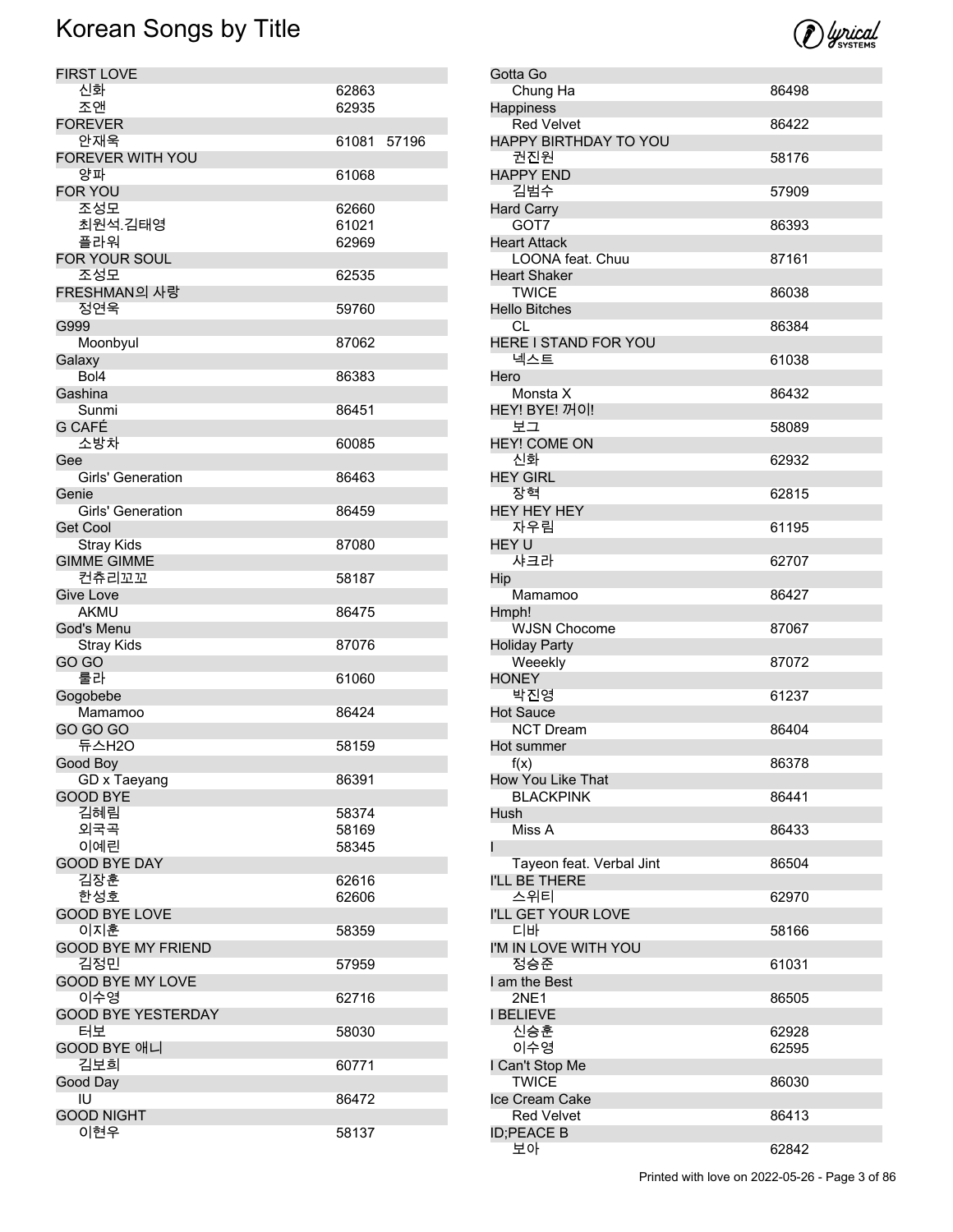| Idol                             |       |
|----------------------------------|-------|
| <b>BTS</b>                       | 86437 |
| If You do                        |       |
| GOT7                             | 86396 |
| I got a Boy<br>Girls' Generation | 86461 |
| I Like That                      |       |
| Sistar                           | 86468 |
| <b>I LOVE YOU</b>                |       |
| 차태현                              | 62910 |
| 포지션                              | 62911 |
| I love you                       |       |
| <b>EXID</b>                      | 86389 |
| <b>I MISS YOU</b>                |       |
| 서지원<br>In & Out                  | 60920 |
| <b>Red Velvet</b>                | 87073 |
| I Need U                         |       |
| <b>BTS</b>                       | 86435 |
| Into the New World               |       |
| Girls' Generation                | 86458 |
| J'S BAR 에서                       |       |
| 전람회                              | 57945 |
| <b>JOY</b>                       |       |
| 디바<br><b>JUMPO MAMBO</b>         | 58081 |
| 쿨                                | 62912 |
| <b>Just Right</b>                |       |
| GOT7                             | 86397 |
| J 에게                             |       |
| 이선희                              | 58706 |
| Kick It                          |       |
| <b>NCT 127</b>                   | 86403 |
| <b>KIDDING ME</b><br>ITZY        | 87065 |
| <b>KISS</b>                      |       |
| 컨츄리꼬꼬                            | 62819 |
| <b>KISS ME</b>                   |       |
| 박진영                              | 58146 |
| <b>Knock Knock</b>               |       |
| <b>TWICE</b>                     | 86041 |
| Ko Ko Bop                        |       |
| EXO<br>LA DOLCE VITA             | 86483 |
| 이혜영                              | 62844 |
| <b>LALISA</b>                    |       |
| <b>LISA</b>                      | 85968 |
| <b>LAST SCENE</b>                |       |
| 롤러코스터                            | 62973 |
| Left & Right                     |       |
| Seventeen                        | 86455 |
| LET IT BE<br>외국곡                 |       |
| LIE                              | 58008 |
| 박화요비                             | 62770 |
| Like Ooh-Ahh                     |       |
| <b>TWICE</b>                     | 86043 |
| Likey                            |       |
| <b>TWICE</b>                     | 86039 |
| Lilac                            |       |
| IU                               | 86400 |
| Lip & Hip<br>HyunA               | 86508 |
| <b>LISTEN TO MY HEART</b>        |       |
| 보아                               | 62974 |

| LO\$ER=LO♡ER                |       |
|-----------------------------|-------|
| <b>TOMORROW X TOGETHER</b>  | 86409 |
| Loco                        |       |
| Itzy                        | 86494 |
| <b>LONELY NIGHT</b>         |       |
| 부활                          | 61181 |
| LOVE                        |       |
| 강우진                         | 62976 |
|                             |       |
| Love Battery                |       |
| Hong Jin Young              | 87165 |
| LOVE IS BLUE                |       |
| 페이지                         | 62975 |
| <b>LOVE LETTER</b>          |       |
| 쿨                           | 62733 |
| 클릭B                         | 62849 |
| <b>LOVE LOVE</b>            |       |
| 최다비                         | 58084 |
| Love me or Leave me         |       |
| DAY6                        |       |
|                             | 87066 |
| <b>LOVER</b>                |       |
| 이브                          | 62800 |
| Love Scenario               |       |
| <b>iKON</b>                 | 86474 |
| Love Shot                   |       |
| EXO                         | 86482 |
| <b>Lovesick Girls</b>       |       |
| <b>BLACKPINK</b>            | 86002 |
| LOVE SONG                   |       |
|                             |       |
| 김종서                         | 58116 |
| <b>LOVING YOU</b>           |       |
| 김현철                         | 62977 |
| 신승훈                         | 62978 |
| Lucifer                     |       |
| SHINee                      | 86447 |
| Lullaby                     |       |
| GOT7                        | 86395 |
| Mafia in the Morning        |       |
| Itzy                        | 86493 |
| <b>MAGIC</b>                |       |
| 채정안                         |       |
|                             | 62948 |
| Make a Wish (Birthday Song) |       |
| NCT U                       | 86405 |
| MAN                         |       |
|                             |       |
| 주영훈                         | 62686 |
| Mansae                      |       |
| Seventeen                   |       |
|                             | 86454 |
| Maria                       |       |
| Hwa Sa                      | 86512 |
| Maze                        |       |
| $(G)$ -Idle                 | 87061 |
| Me gustas tu                |       |
| Gfriend                     | 86488 |
| <b>MEMORY</b>               |       |
| 김혜림                         | 61109 |
| Mmmh                        |       |
| Kai                         |       |
|                             | 86499 |
| <b>MOJORIDA</b>             |       |
| 김사랑                         | 62605 |
| Monster                     |       |
| <b>EXO</b>                  | 86484 |
| Irene & Seulgi              | 86399 |
| Moonbyul                    |       |
| Moonbyul                    | 87063 |
| More & More                 |       |
| <b>TWICE</b>                | 86031 |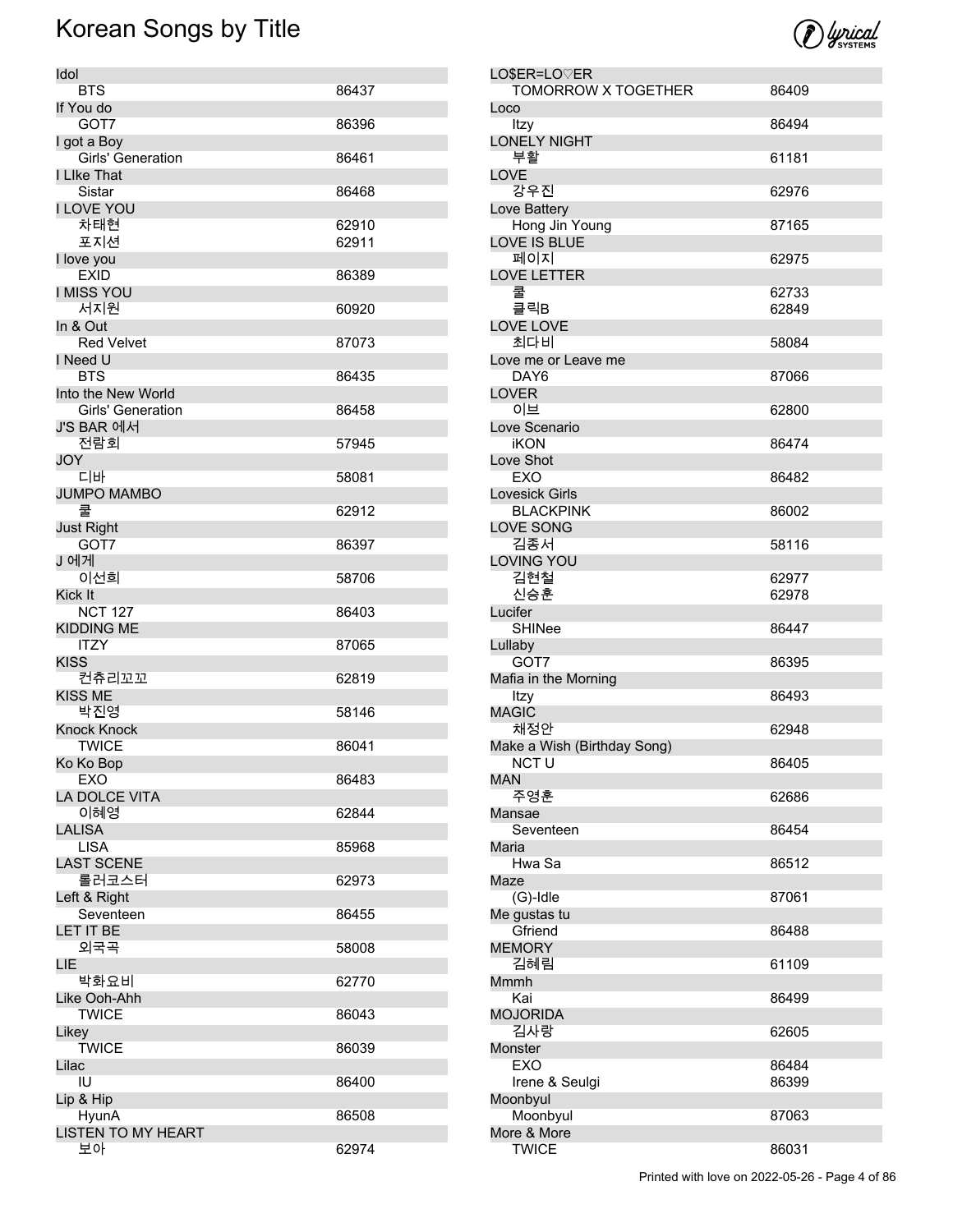

| Move                       |       |
|----------------------------|-------|
| Taemin                     | 86501 |
| Mr. Chu                    |       |
| Apink                      | 86478 |
| Mr. Simple                 |       |
| Super Junior               | 86465 |
| MR. 건망증                    |       |
| 육각수                        | 61139 |
| <b>MURMUR</b>              |       |
| 은지원                        | 62913 |
| <b>MUST SAY GOOD-BYE</b>   |       |
| 김현철                        | 62854 |
| <b>MY GIRL</b>             |       |
| 강성훈                        | 62979 |
| My House                   |       |
| 2PM                        | 86380 |
| <b>MY LOVE</b>             |       |
| 기민수                        | 62813 |
| 하니비                        | 62773 |
| <b>MYSTERY</b>             |       |
| 봄여름가을겨울                    | 60647 |
| <b>MY WAY</b>              |       |
| 외곡곡                        | 57550 |
| <b>NASTY</b>               |       |
| 원타임                        | 62980 |
| <b>Navillera</b>           |       |
| Gfriend                    | 86486 |
| Neo Mu Neo Mu Neo Mu       |       |
| I.O.I                      | 80282 |
| <b>NEVER</b>               |       |
| 조성모                        | 62942 |
| 핑클                         | 62981 |
| <b>NEVER NEVER NEVER</b>   |       |
| 김건모                        | 58041 |
| <b>Next Level</b>          |       |
| Aespa                      | 86233 |
| <b>NO.1</b>                |       |
| 보아                         | 62982 |
| Nobody (Korean)            |       |
| Wonder Girls               | 70611 |
| NOBODY LIKE YOU            |       |
| ITZY                       | 87068 |
| Nonstop                    |       |
| Oh My Girl                 | 86489 |
| <b>No Rules</b>            |       |
| <b>TOMORROW X TOGETHER</b> | 87164 |
| Not by the Moon            |       |
| GOT7                       | 86392 |
| <b>NOW</b>                 |       |
| 은지원                        |       |
| 핑클                         | 62983 |
|                            | 62915 |
| Nunu Nana                  |       |
| Jessi                      | 86496 |
| Odd Eye                    |       |
| Dreamcatcher               | 86411 |
| OH HAPPY                   |       |
| 컨츄리꼬꼬                      | 61279 |
| Oh My God                  |       |
| $(G)$ -Idle                | 86227 |
| OH NO                      |       |
| 벅                          | 58301 |
| One in a Million           |       |
| <b>TWICE</b>               | 86042 |
| Only                       |       |
| LeeHi                      | 86236 |

| <b>ONLY ONE</b>        |       |
|------------------------|-------|
| 신화                     | 62739 |
| <b>ONLY YOU</b>        |       |
| 이영주                    | 60677 |
| <b>OVER GIRL</b>       |       |
| 컬트트리플                  | 58060 |
| P.S I LOVE YOU         |       |
| 박정현                    | 58093 |
| <b>PANG PANG</b>       |       |
| 하모하모                   | 57979 |
| <b>PARADISE</b>        |       |
| 유승준                    | 58107 |
| 포지션                    | 58073 |
| PARA PARA QUEEN        |       |
| 소유진                    | 62936 |
| <b>PARTNER</b>         |       |
| 태진아                    | 62837 |
| <b>PARTY</b>           |       |
| 이현도                    | 62704 |
| Peek-A-Boo             |       |
| <b>Red Velvet</b>      | 86416 |
| PERFECT MAN            |       |
| 신화                     | 62984 |
| <b>PIRI</b>            |       |
| Dreamcatcher           | 87060 |
| PLASTIC SYNDROME       |       |
| 김종서                    | 60786 |
| Playing with fire      |       |
| <b>BLACKPINK</b>       | 86439 |
| <b>PLEASE</b>          |       |
| 이기찬                    | 61029 |
| <b>POISON</b>          |       |
| GOT7                   | 87057 |
| 엄정화                    | 58092 |
| Power Up               |       |
| <b>Red Velvet</b>      | 86423 |
|                        |       |
|                        |       |
| PROMISE(로망스OST)        | 62985 |
| 비이(Be)                 |       |
| Psycho                 | 86417 |
| <b>Red Velvet</b>      |       |
| PTT (Paint the town)   |       |
| LOONA                  | 86401 |
| Queendom               |       |
| <b>Red Velvet</b>      | 86419 |
| <b>RAIN</b>            |       |
| 박혜경                    | 62986 |
| RBB (Really Bad Boy)   |       |
| <b>Red Velvet</b>      | 86420 |
| <b>Really Really</b>   |       |
| Winner                 | 86491 |
| Red                    |       |
| HyunA                  | 86509 |
| <b>Red Flavor</b>      |       |
| <b>Red Velvet</b>      | 86415 |
| Regular                |       |
| <b>NCT 127</b>         | 86402 |
| <b>REMEMBER</b>        |       |
| 악동클럽                   | 62987 |
| 포지션                    | 61071 |
| REMEMBER 그녀의속눈썹은       |       |
| Dj Doc                 | 60865 |
| <b>REVOLUTION</b>      |       |
| 김형석                    | 58421 |
| Ringa Linga<br>Taeyang | 86502 |

Printed with love on 2022-05-26 - Page 5 of 86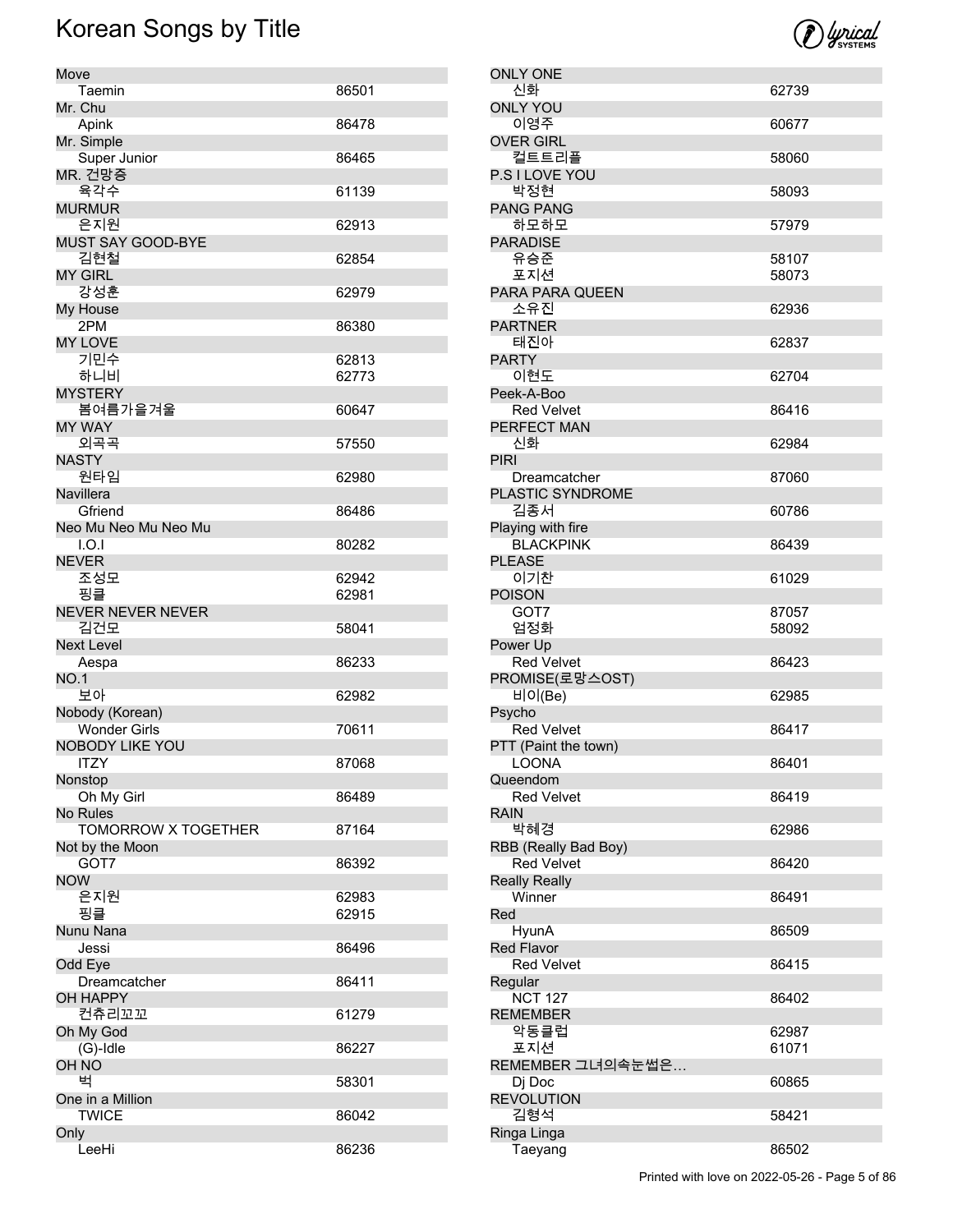| Ring Ding Dong                     |       |
|------------------------------------|-------|
| <b>SHINee</b>                      | 86448 |
| <b>RING X RING</b>                 |       |
| Billie<br><b>ROAD FIGHTER</b>      | 87058 |
| 젝키                                 | 58085 |
| ROCK & ROLL+압구정동,공주병               |       |
| 신성우                                | 58948 |
| Roll Deep / Because I'm the Best   |       |
| <b>HyunA</b>                       | 86510 |
| <b>Roller Coaster</b>              |       |
| Chung Ha                           | 86497 |
| Rookie<br><b>Red Velvet</b>        | 86421 |
| Rough                              |       |
| Gfriend                            | 86487 |
| RUN 2 U                            |       |
| StayC                              | 87053 |
| <b>Run Devil Run</b>               |       |
| <b>Girls' Generation</b>           | 86460 |
| R U READY                          |       |
| 넥스트                                | 58309 |
| <b>Russian Roulette</b>            |       |
| <b>Red Velvet</b>                  | 85967 |
| <b>SAD SALSA</b><br>백지영            | 62747 |
| Savage                             |       |
| Aespa                              | 86234 |
| Save Me                            |       |
| BTS                                | 86436 |
| <b>SAY GOOD BYE</b>                |       |
| 김건모                                | 62624 |
| 폐이지                                | 62589 |
| <b>SCARLET</b>                     |       |
| 엄정화                                | 58366 |
| Scientist                          |       |
| <b>TWICE</b><br><b>SET ME FREE</b> | 86028 |
| 페니                                 | 57286 |
| <b>SHAKE</b>                       |       |
| 유채영                                | 62944 |
| Shine                              |       |
| Pentagon                           | 86507 |
| <b>SHOW</b>                        |       |
| 김원준                                | 60957 |
| <b>Side Effects</b>                |       |
| <b>Stray Kids</b>                  | 87077 |
| Signal<br><b>TWICE</b>             | 86045 |
| Siren                              |       |
| Sunmi                              | 86450 |
| <b>SKIN SHIP</b>                   |       |
| 쿨                                  | 62737 |
| <b>SLAM</b>                        |       |
| 노바소닉                               | 62859 |
| <b>SMILE AGAIN</b>                 |       |
| 임창정                                | 62682 |
| Snapping                           |       |
| Chung Ha                           | 86231 |
| <b>SO BAD</b>                      | 87055 |
| StayC<br>Solo                      |       |
| Jennie                             | 86495 |
| Some                               |       |
| Bol4                               | 86382 |



| SOMETHING                 |       |
|---------------------------|-------|
| 써클                        | 62724 |
| Sorry, Sorry              |       |
| Super Junior              | 86464 |
| <b>STARRY NIGHT</b>       |       |
| 김종서                       | 62989 |
| <b>Starry Night</b>       |       |
| Mamamoo                   | 86426 |
| Stay                      |       |
| <b>BLACKPINK</b>          | 86438 |
| <b>STAY</b>               |       |
| 이예린                       | 61271 |
| <b>STEAL AWAY</b>         |       |
| 박지윤                       | 58129 |
| Step Back<br>GOT the beat |       |
|                           | 86235 |
| Stereotype<br>StayC       | 86467 |
| STRANGER ON THE SHORE     |       |
| 외국곡                       | 57624 |
| <b>SUGAR</b>              |       |
| 수민                        | 62598 |
| <b>SUMMER DREAM</b>       |       |
| 임창정                       | 61130 |
| <b>SUMMER OF LOVE</b>     |       |
| 룰라                        | 62772 |
| <b>SUMMER TIME</b>        |       |
| 포지션                       | 61128 |
| <b>SWEETEST LOVE</b>      |       |
| 써클                        | 58099 |
| <b>TAKE FIVE</b>          |       |
| 서태지                       | 58362 |
| <b>TAKE TWO</b>           |       |
| 서태지                       | 58083 |
| Tamed - Dashed            |       |
| <b>ENHYPEN</b>            | 86386 |
| <b>TANGO TANGO</b>        |       |
| 마운틴                       | 61097 |
| <b>TEARS</b>              |       |
| 소찬휘                       | 62693 |
| 이병헌                       | 58429 |
| tell me why               |       |
| 최창민                       | 62778 |
| Tempo<br><b>EXO</b>       |       |
| <b>TESS</b>               | 86480 |
| 채정안                       | 62810 |
| THANK YOU                 |       |
| 조규찬                       | 62992 |
| THE DREAMER               |       |
| 넥스트                       | 58232 |
| This Love                 |       |
| Davichi                   | 86385 |
| Thunderous                |       |
| <b>Stray Kids</b>         | 86408 |
| <b>TIME</b>               |       |
| 태사자                       | 61235 |
| <b>TO HEAVEN</b>          |       |
| 조성모                       | 58112 |
| <b>TOMBOY</b>             |       |
| $(G)$ -Idle               | 87158 |
| TO MY PRINCE              |       |
| 핑클                        | 62603 |
| <b>TONIGHT</b>            |       |
| 터보                        | 62663 |

Printed with love on 2022-05-26 - Page 6 of 86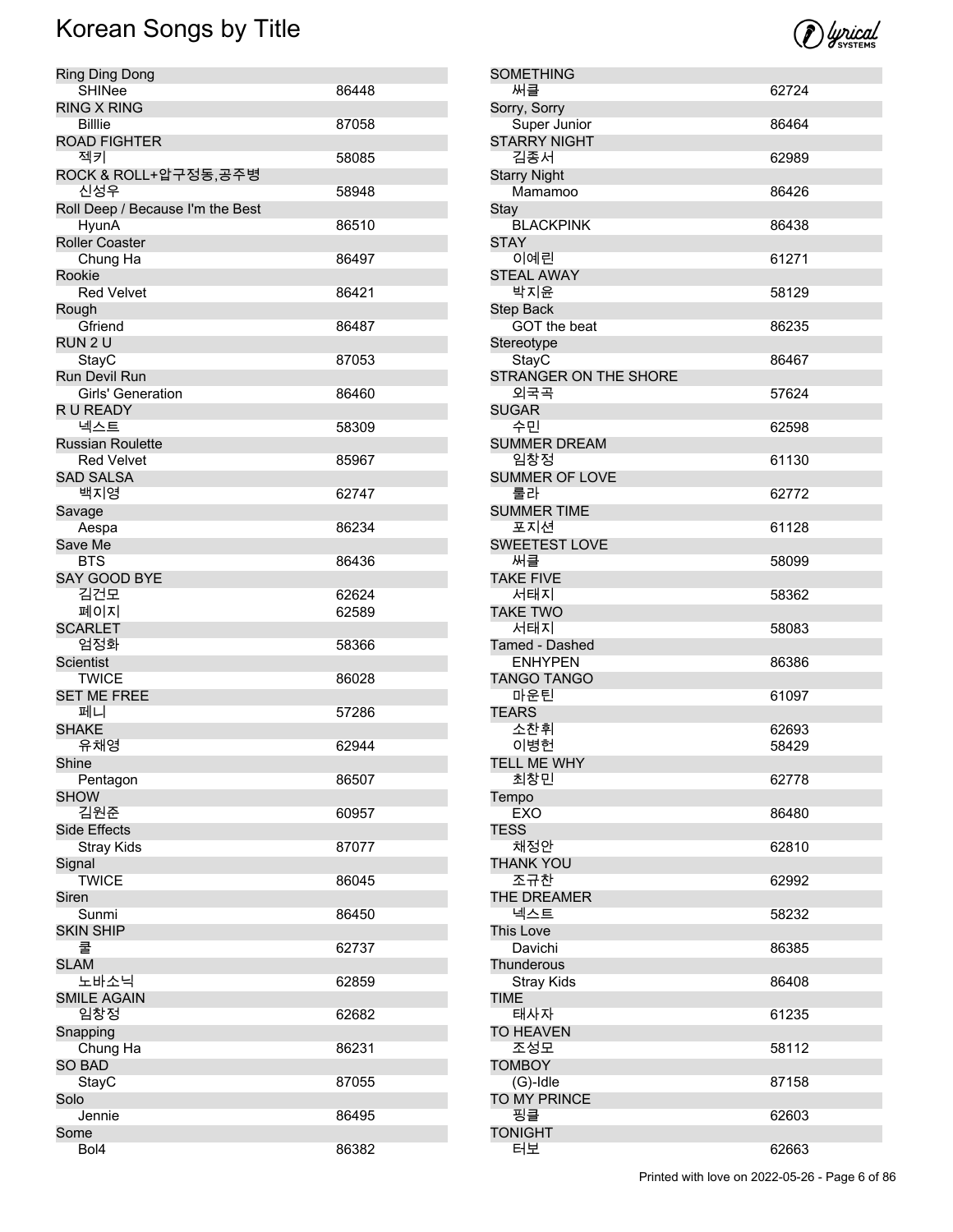

| YOU & I                                      |       |
|----------------------------------------------|-------|
| 조성모                                          | 62625 |
| YOU ARE MY LIFE                              |       |
| 김민중                                          | 57287 |
| You Calling my Name                          |       |
| GOT7                                         | 86394 |
| You Can't sit With Us                        |       |
| Sunmi                                        | 86449 |
| YOUNG LUV                                    |       |
| StayC                                        | 87054 |
| You Think                                    |       |
| Girls' Generation                            | 86457 |
| Zombie                                       |       |
| <b>Purple Kiss</b>                           | 86406 |
| ZOO                                          |       |
| Taeyong feat. Jeno, Hendery, YangYang, 87056 |       |
| Giselle                                      |       |
| 가                                            |       |
| 이현우                                          | 58109 |
| 투야                                           | 62934 |
| 핑클                                           | 62570 |
| 가거라 삼팔선                                      |       |
| 남인수                                          | 58469 |
| 가거라 슬픔이여                                     |       |
| 백설희                                          | 60432 |
| 가고파                                          |       |
| 가곡                                           | 61294 |
| 가까이                                          |       |
| The S#Arp                                    | 62612 |
| 김원준                                          | 58114 |
| 가까이 와봐                                       |       |
| 이승철                                          | 60470 |
| 가까이하기엔 너무먼 당신                                |       |
| 이광조                                          | 58709 |
| 가끔씩 생각하지                                     |       |
| 권인하                                          | 60404 |
| 가나다라                                         |       |
| 송창식                                          | 58949 |
| 가나다라마바사                                      |       |
| 양준일                                          | 60369 |
| 가난한 그대 가슴에                                   |       |
| 장필순                                          | 59036 |
| 가난한 마음                                       |       |
| 양희은                                          | 60288 |
| 가난한 연인들의 기도                                  |       |
| Oxen <sub>80</sub>                           | 60471 |
| 가는님 가는정<br>문희옥                               |       |
|                                              | 60433 |
| 가는봄 오는봄<br>최숙자                               |       |
|                                              | 60003 |
| 가는 세월                                        |       |
| 서유석<br>가니                                    | 58470 |
| 진주                                           |       |
| 가라지                                          | 62611 |
| 진미령                                          |       |
|                                              | 59487 |
| 가려나                                          |       |
| 가곡                                           | 61335 |
| 가려진 시간사이로<br>윤상                              |       |
|                                              | 59074 |
| 가로수 그늘아래서면                                   |       |
| 이문세<br>가리워진 길                                | 58710 |
| 유재하                                          |       |
|                                              | 58238 |

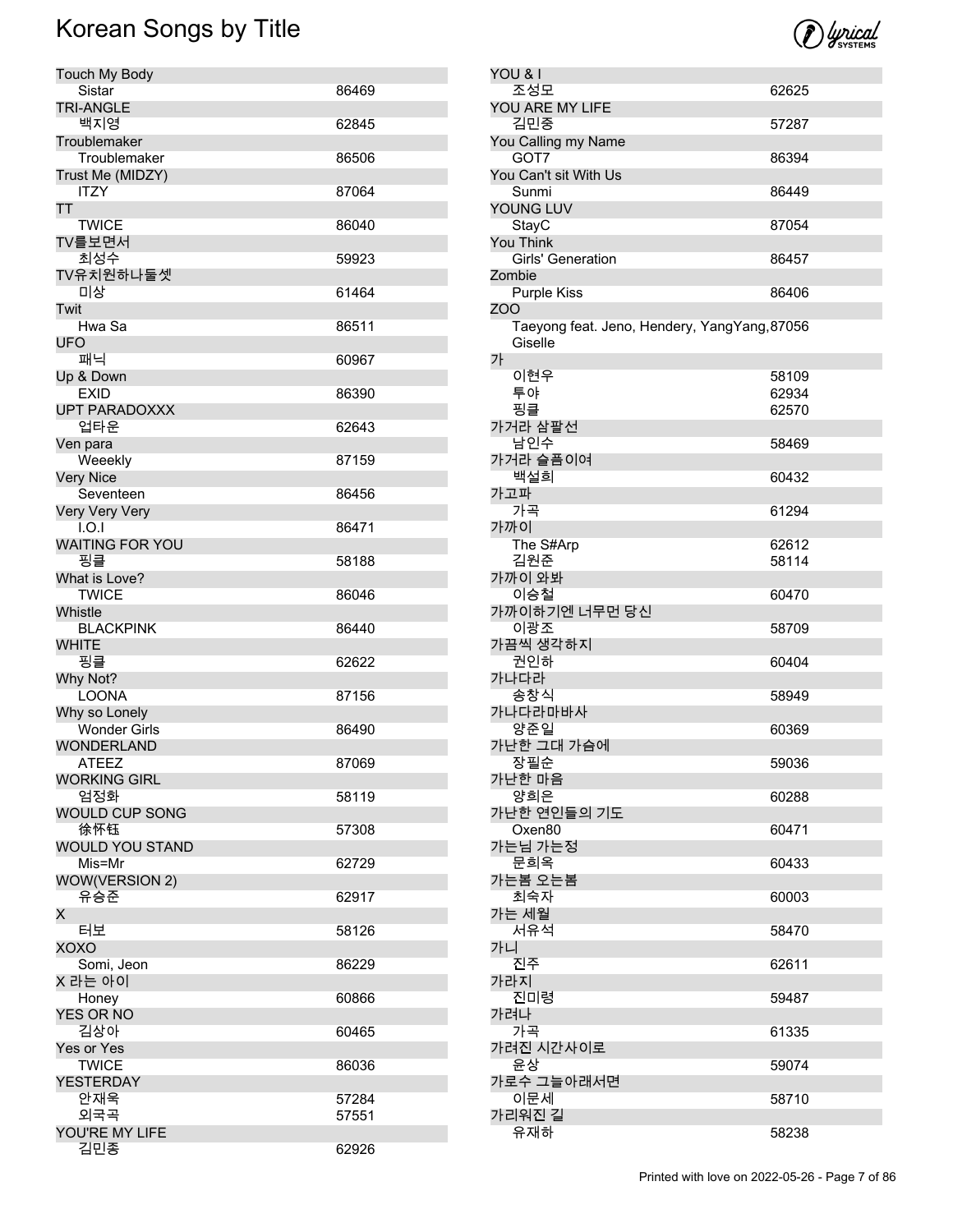

| 가리지좀 마                  |                |       |
|-------------------------|----------------|-------|
| 윤도현<br>가만히 내게           | 58298          |       |
| 박학기                     | 60791          |       |
| 가면 놀이                   |                |       |
| <b>Buck</b><br>가면의 시간   | 60772          |       |
| 핑클                      | 62657          |       |
| 가버려                     |                |       |
| Dj Doc<br>김조한           | 58329<br>62557 |       |
| 박지윤                     | 58186          |       |
| 가버린 당신                  |                |       |
| 최진희<br>가버린사랑            | 58471          |       |
| 임주리                     | 60434          |       |
| 가버린 사랑<br>조경수           | 57883          |       |
| 가버린 영아                  |                |       |
| 오기택                     | 57884          |       |
| 가서제자삼으라<br>갈릴리마을그숲속에서   | 61960          |       |
| 가솔린                     |                |       |
| 지누션                     | 61111          |       |
| 가슴마다파도친다<br>(No artist) | 62275          |       |
| 가슴 아프게                  |                |       |
| 남진<br>가슴앓이              | 58445          |       |
| 한마음                     | 58472          |       |
| 가슴이 떨려                  |                |       |
| 김정수<br>가시나무             | 58950          | 57408 |
|                         |                |       |
| 시인과촌장                   | 60126          |       |
| 조성모                     | 62662          |       |
| 가시나무새                   | 59488          |       |
| 오청수<br>가시덤불             |                |       |
| 가곡                      | 61336          |       |
| 가시리<br>이명우              | 57660          |       |
| 가야할 나라                  |                |       |
| 송시현                     | 60405          |       |
| 가위<br>유승준               | 61125          |       |
| 가위바위보                   |                |       |
| 미상<br>가을                | 61407          |       |
| 미상                      | 61571          |       |
| 가을길                     |                |       |
| 동요<br>가을날의 동화           | 61595          |       |
| 변진섭                     | 60391          |       |
| 가을맞이<br>동요              | 61617          |       |
| 가을밤                     |                |       |
| 동요                      | 61485          |       |
| 가을비<br>유열               | 58015          |       |
| 가을비 우산속                 |                |       |
| 최헌                      | 59388          | 57214 |
| 가을빛 추억<br>신승훈           | 59075          |       |
| 가을 사랑<br>신계행            | 59076          |       |

| 가을 아침              |                |       |
|--------------------|----------------|-------|
| 양희은<br>가을을 남기고간 사랑 | 60406          |       |
| 패티김                | 59037          |       |
| 가을의 기억<br>R.Ef     | 60971          |       |
| 가을의 연인<br>태원       | 57892          |       |
| 가을의 전설             |                |       |
| 녹색지대<br>가을이 가도     | 61153          |       |
| 이문세<br>가을이야        | 60460          |       |
| 송시현<br>가을이 오기전에    | 60407          |       |
| 이영숙                | 60289          |       |
| 가을이 오면<br>이문세      | 58711          |       |
| 가을타는 여자            |                |       |
| 이영희<br>가을 편지       | 60923          |       |
| 최양숙                | 60166          |       |
| 가을하늘<br>동요         | 61618          |       |
| 가을 흔적<br>이승환       | 60517          |       |
| 가장 무도회             |                |       |
| 김완선<br>최희준         | 59077<br>57900 |       |
| 가장 슬픈날의 왈츠         |                |       |
| 변진섭<br>가제트의 비명     | 58053          |       |
| 김우진<br>가져가         | 61092          |       |
| 홍경민                | 62868          |       |
| 가족<br>이승환          | 61022          |       |
| 가지를 마오<br>강소희      | 60435          |       |
| 가지마                |                |       |
| Player             | 61228          |       |
| 가지마세요              |                |       |
| 이진관                | 61156          |       |
| 가지마오<br>나훈아        | 59078          |       |
| 신바람연주              | 58317          |       |
| 가지말라고<br>차민호       | 57903          |       |
| 가질수 없는 너           |                |       |
| 뱅크                 | 60735          |       |
| 가평 아가씨<br>오은정      | 60087          |       |
| 각설이타령<br>민요        | 61375          |       |
| 각시와 신랑             |                |       |
| 남진<br>각인           | 60453          |       |
| 서문탁                | 62639          |       |
| 각자의 길<br>Eos       | 58951          |       |
| 간대요 글쎄             |                |       |
| 이태호                | 58473          |       |
| 간양록<br>조용필         | 57403          | 59489 |
|                    |                |       |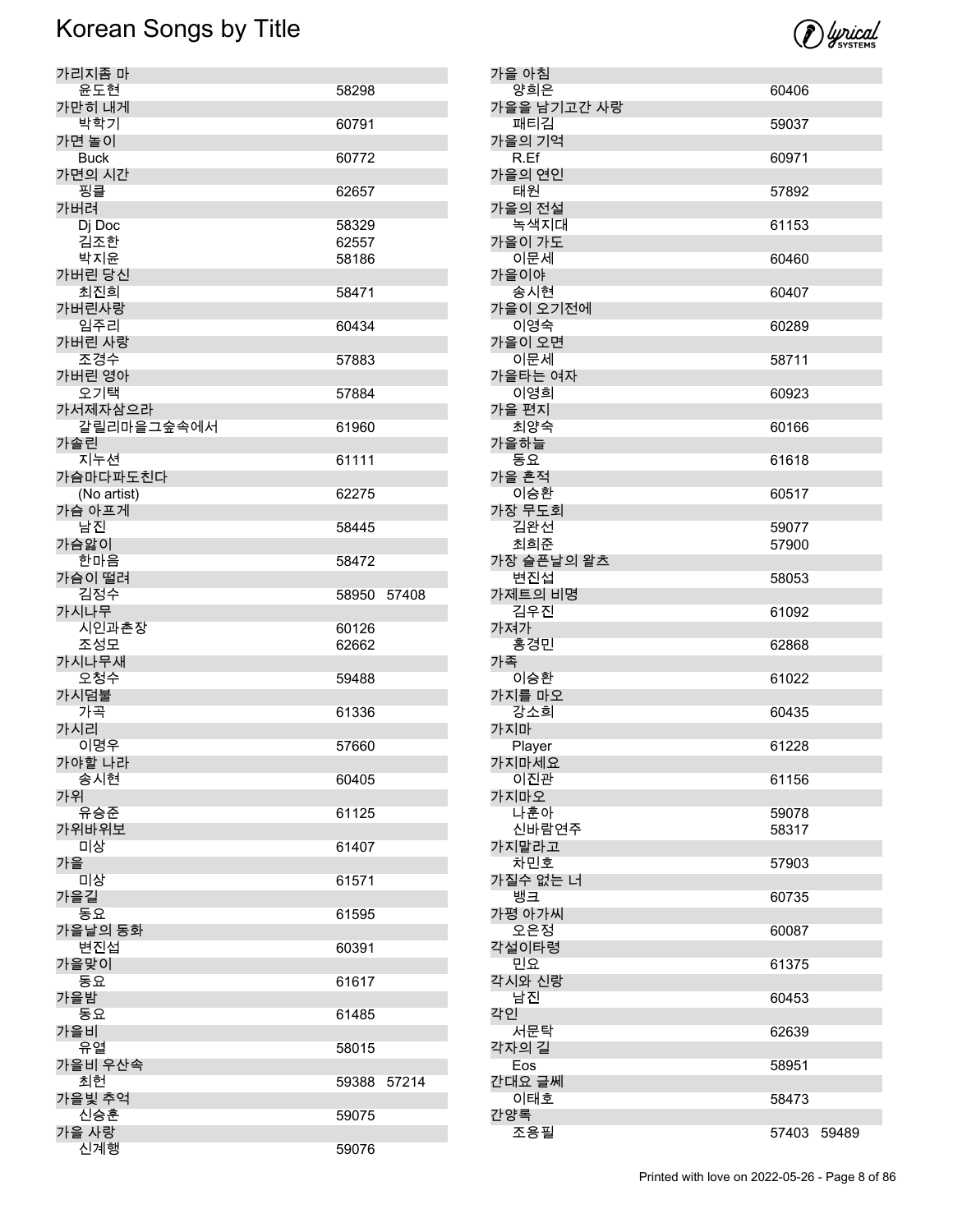

| 간 큰남자                |       |
|----------------------|-------|
| 김혜연                  | 60867 |
| 갈길을밝히보이시니            |       |
| (No artist)          | 62285 |
| 갈대의 순정               |       |
| 박일남                  | 58474 |
| 신바람연주                | 58318 |
| 갈등                   |       |
| 이선희                  | 59079 |
| 갈망                   |       |
| 심신                   | 60375 |
| 갈매기 쌍쌍               |       |
| 백난아<br>갈무리           | 57912 |
| 나훈아                  | 58475 |
| 갈바람                  |       |
| 이선희                  | 58952 |
| 갈보리                  |       |
| 슬픔걱정가득차고             | 61829 |
| 갈보리산위에               |       |
| (No artist)          | 62107 |
| 갈사람                  |       |
| 유현상                  | 59877 |
| 갈색추억                 |       |
| 한혜진<br>갈채            | 59783 |
| 최용준                  | 60146 |
| 갈테면 가라지              |       |
| 권인하                  | 59912 |
| 감격 시대                |       |
| 남인수                  | 58476 |
| 감나무골                 |       |
| 나훈아<br>감람산깊은밤중에      | 60436 |
|                      |       |
|                      |       |
| (No artist)          | 62106 |
| 감사하는성도여              | 62278 |
| (No artist)<br>감수광   |       |
| 혜은이                  | 58477 |
| 감춰진 나의 모습            |       |
| 원미연                  | 60408 |
| 갑돌이와갑순이              |       |
| 전래민요                 | 61352 |
| 갑돌이와 갑순이             |       |
| 김세레나                 | 57184 |
| 값비싼향유를주께드린           | 62318 |
| (No artist)<br>강같은평화 |       |
| 내게강같은평화내게            | 61826 |
| 강건너 등불               |       |
| 정훈희                  | 60004 |
| 강남달                  |       |
| 강석연                  | 59389 |
| 강남 멋장이               |       |
| 문희옥<br>강남제비          | 58478 |
| 강석연                  | 57927 |
| 강릉으로가는 차표 한장…        |       |
| 창고                   | 61126 |
| 강물같이흐르는기쁨            |       |
| (No artist)          | 62141 |
| 강변연가                 |       |
| 권진경<br>강아지           | 60534 |

| 강원도아리랑                 |             |       |
|------------------------|-------------|-------|
| 민요                     | 61353       |       |
| 강촌에 살고싶네<br>나훈아        | 58479       |       |
| 신바람연주                  | 58319       |       |
| 강촌에 살고 싶네              |             |       |
| 나훈아                    | 57368       |       |
| 강화 도련님<br>박재란          | 60409       |       |
| 같은 하늘아래                |             |       |
| 조하문                    | 57642       |       |
| 같이있게 해주세요              |             |       |
| 동그라미<br>개구리            | 59878       |       |
| 동요                     | 61620       |       |
| 개구리왕눈이                 |             |       |
| 미상                     | 61719       |       |
| 개구리유치원<br>외국곡          | 61408       |       |
| 개구장이                   |             |       |
| 산울림                    | 59038       |       |
| 개구장이스머프                |             |       |
| 만화<br>개구장이푸무클          | 61751       |       |
| 만화                     | 61752       |       |
| 개꿈                     |             |       |
| 김태욱                    | 57661       |       |
| 개나리 처녀<br>신바람연주        | 58320       |       |
| 최숙자                    | 58480 57491 |       |
| 개똥벌레                   |             |       |
| 신형원                    | 58712       |       |
| 개여울                    |             |       |
|                        |             |       |
| 정미조<br>개천절노래           | 60167       |       |
| 의식곡                    | 61818       |       |
| 갯바위                    |             |       |
| 한마음                    | 58481       | 57464 |
| 거기너있었는가<br>(No artist) | 62108       |       |
| 거기 지금 누구인가             |             |       |
| 김명상                    | 58953       |       |
| 거꾸로 돌아간 세상             |             |       |
| 박기영<br>거룩거룩거룩          | 62757       |       |
| (No artist)            | 61982       |       |
| 거룩거룩거룩하신주              |             |       |
| 거룩거룩거룩하신주<br>거룩하신하나님   | 61859       |       |
| Unknown Artist         | 61983       |       |
| 거룩하신하나님                | 61891       |       |
| 거룩한성                   |             |       |
| 나어제밤에잘때<br>거룩한주님께      | 61896       |       |
| (No artist)            | 61984       |       |
| 거리를 떠나                 |             |       |
| 법석거리는거리를떠나             | 57574       |       |
| 거리에서<br>동물원            | 58713       |       |
| 거리에 서서                 |             |       |
| 정경화                    | 59039       |       |
| 거리의 일기                 |             |       |
| 김알음<br>거야              | 59924       |       |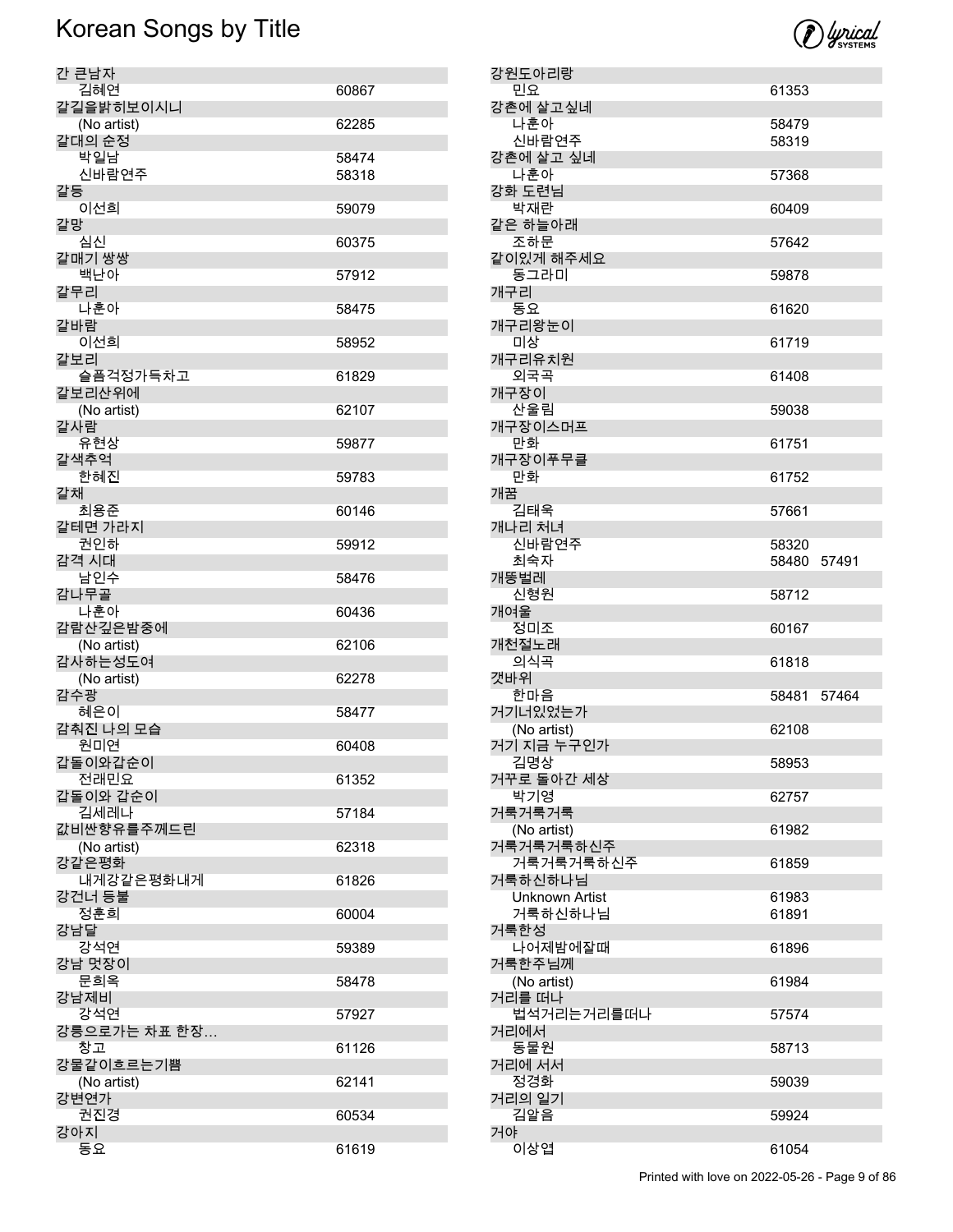| 거울도 안보는 여자      |             |  |
|-----------------|-------------|--|
| 태진아             | 59080 57241 |  |
| 거울이 되어          |             |  |
| 최용준             | 60552       |  |
| 거짓말             |             |  |
| 클론              | 62750       |  |
| 거짓말 같은 시간       |             |  |
|                 | 58411       |  |
| Toy             |             |  |
| 거짓말도 보여요        |             |  |
| 김현철             | 61245       |  |
| 거짓말이야           |             |  |
| Di Doc          | 58302       |  |
| 김추자             | 58954       |  |
| 거짓말처럼           |             |  |
| 김현정             | 62862       |  |
| 거짓없는 사랑         |             |  |
| 박정운             | 61229       |  |
| 거치른 들판에 푸르른 솔잎… |             |  |
| 양희은             |             |  |
|                 | 60370       |  |
| 거친세상에서실패하거든     |             |  |
| (No artist)     | 62480       |  |
| 걱정마라            |             |  |
| 김창완             | 60638       |  |
| 걱정하지마           |             |  |
| H2O             | 58955       |  |
| 건배              |             |  |
| 나훈아             | 59318       |  |
| 걸어서 하늘까지        |             |  |
| 장현철             | 57369 58542 |  |
| 검은 고양이          |             |  |
| 이승철             |             |  |
|                 | 58956       |  |
| 검은고양이네로         |             |  |
|                 |             |  |
| 동요              | 61486       |  |
| 검은 고양이 네로       |             |  |
| Turbo           | 60811       |  |
| 검은 베레모          |             |  |
| 군가              | 61806       |  |
| 검은 상처의 블루스      |             |  |
|                 | 58957       |  |
| 김치켓             |             |  |
| 검은 장갑           |             |  |
| 손시향             | 58482       |  |
| 겟세마네동산의         |             |  |
| (No artist)     | 62481       |  |
| 겨레여영원하여라        |             |  |
| 미상              | 61778       |  |
| 겨레여 용사여         |             |  |
| 군가              | 61807       |  |
| 겨울 그림           |             |  |
| 이승철             | 60052       |  |
| 겨울나무            |             |  |
| 동요              | 61487       |  |
|                 |             |  |
| 겨울바다            |             |  |
| 푸른하늘            | 58959       |  |
| 겨울 바다           |             |  |
| 한경애             | 60553       |  |
| 겨울 바람           |             |  |
| 사월과오월           | 59490       |  |
| 오석준             | 59778       |  |
| 겨울밤             |             |  |
| 동요              | 61409       |  |
| 겨울비             |             |  |
| 김종서             | 58960       |  |
| 조동진             | 60535       |  |
|                 |             |  |
| 겨울비는 내리고<br>김범룡 | 59858       |  |

| 겨울 소녀                   |                |
|-------------------------|----------------|
| O.P.P.A<br>겨울 아이        | 61241          |
| 이종용                     | 59390          |
| 겨울애상                    |                |
| 이선희                     | 58958          |
| 겨울 이야기                  |                |
| Dj Doc                  | 60830          |
| 김세화<br>조관우              | 60585<br>60792 |
| 겨울장미                    |                |
| 이은하                     | 59081          |
| 결론                      |                |
| 황세옥<br>결심               | 60036          |
| Will                    | 60849          |
| 결코 시들지 않는               |                |
| 서문탁                     | 62566          |
| 결혼기념일의 노래               |                |
| 홍민                      | 60473          |
| 결혼해줘<br>임창정             | 61166          |
| 겸손히주를섬길때                |                |
| (No artist)             | 62319          |
| 경고                      |                |
| 타샤니<br>경복궁타령            | 62632          |
| 민요                      | 61376          |
| 경상도 아가씨                 |                |
| 박재홍                     | 58961          |
| 경상도 청년<br>김상희           | 59491          |
| 경아                      |                |
| 박혜성                     | 60168          |
| 경아의 하루<br>Dog           | 58375          |
| 계절이 두번 바뀌면              |                |
| 방미                      | 58483          |
| 고개들어                    |                |
| 고개들어주를맞이해<br>고개 숙여 외로이2 | 61879          |
| 이상우                     | 59303          |
| 고개 숙인 너에게               |                |
| 신승훈                     | 58337          |
| 고개 숙인 여자<br>정수라         | 60265          |
| 고귀한 선물                  |                |
| 장은아                     | 59492          |
| 고기잡이                    |                |
| 동요<br>고난받은주를보라          | 61488          |
|                         |                |
|                         |                |
| (No artist)<br>고니       | 61985          |
| 이태원                     | 59391          |
| 고독한 DJ                  |                |
| 이재성                     | 57662          |
| 고독한RUNNER<br>조용필        | 60474          |
| 고독한 여인                  |                |
| 김수희                     | 57328          |
| 고독한 연인                  |                |
| 김수희<br>고드름              | 58484          |

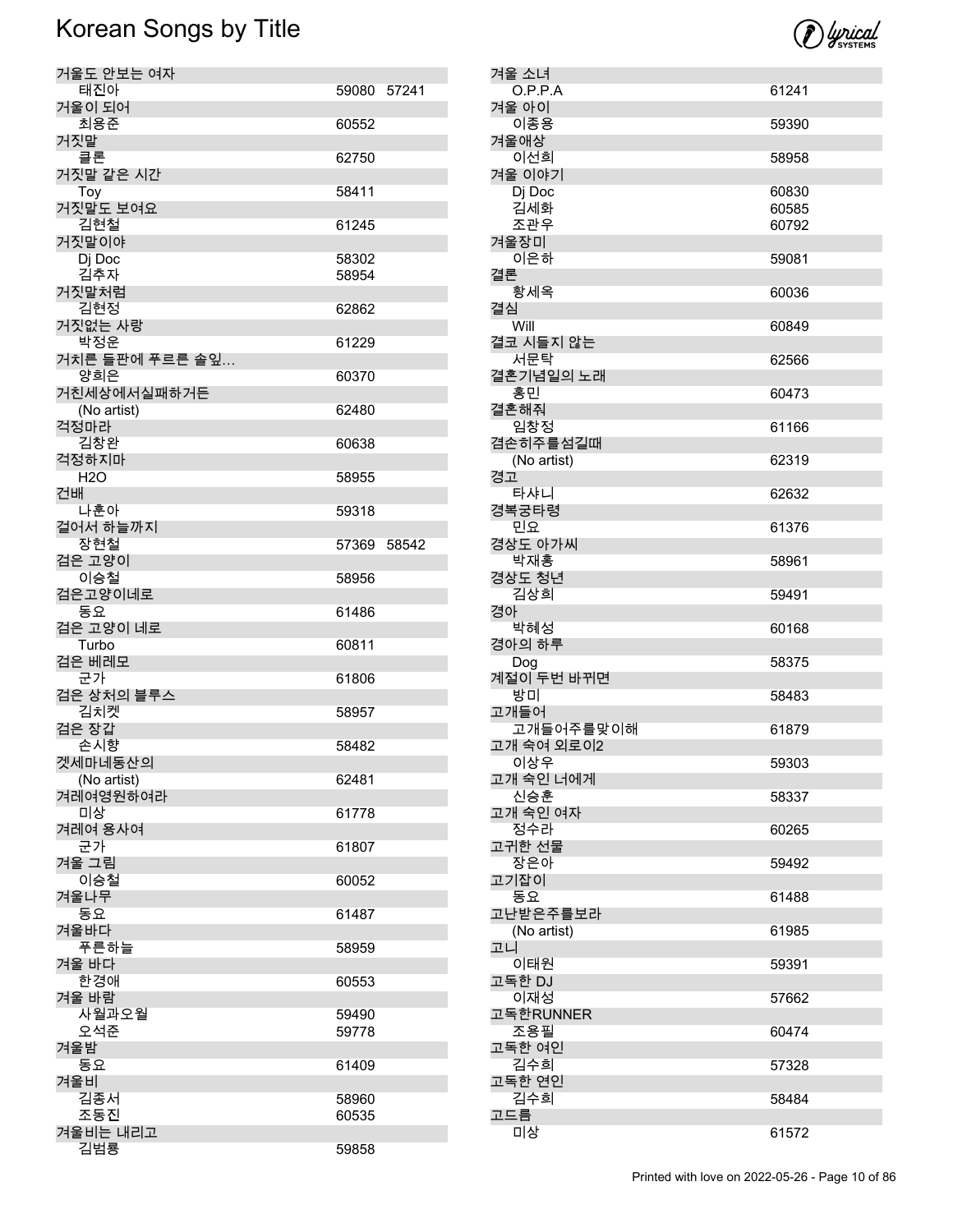

| 고래사냥              |                |       |
|-------------------|----------------|-------|
| 송창식               | 59082          |       |
| 고리<br>디바          | 58420          |       |
| 고마우신선생님           |                |       |
| 동요                | 61622          |       |
| 고목나무              |                |       |
| 장욱조               | 59319          |       |
| 고백<br>Mr2         | 58403          |       |
| 박혜경               | 62633          |       |
| 손성훈               | 60059          |       |
| 스타일               | 61209          |       |
| 윤형주               | 60266          |       |
| 이소라<br>장나라        | 60793<br>62945 |       |
| 고별                |                |       |
| 홍민                | 59493          |       |
| 홍 민               | 57205          |       |
| 고생과수고가다지난후        |                |       |
| (No artist)       | 62261          |       |
| 고요속의 외침<br>R.Ef   | 60660          |       |
| 고요한바다로            |                |       |
| (No artist)       | 62474          |       |
| 고요한밤거룩한밤          |                |       |
| Unknown Artist    | 62082          |       |
| 캐롤송<br>고요한밤 거룩한밤  | 61769          |       |
| 캐롤송               | 58441          |       |
| 고요한 밤 거룩한 밤       |                |       |
| 캐럴 송              | 57239          |       |
| 고정관념<br>리아        | 58340          |       |
| 고추 잠자리            |                |       |
| 조용필               | 59392          |       |
| 고통의멍에벗으려고         |                |       |
| (No artist)<br>고향 | 62302          |       |
| 동요                | 61489          |       |
| 고향그리워             |                |       |
| 가곡                | 61308          |       |
| 고향땅               |                |       |
| 동요<br>고향 만리       | 61490          |       |
| 현신                | 58486          |       |
| 고향 무정             |                |       |
| 신바람연주             | 58321          |       |
| 오기택<br>고향생각       | 57297          | 58487 |
| 가곡                | 61309          |       |
| 고향 설              |                |       |
| 백년설               | 59393          |       |
| 고향 아줌마            |                |       |
| 김상진<br>신바람연주      | 58485<br>58322 |       |
| 고향에 찾아와도          |                |       |
| 최갑석               | 59394          |       |
| 고향역               |                |       |
| 나훈아               | 58488          |       |
| 고향은 내사랑<br>남인수    | 60437          |       |
| 고향의 강             |                |       |
| 남상규               | 57298          | 58489 |

| 고향의 그림자                   |                |       |
|---------------------------|----------------|-------|
| 남인수<br>고향의 모정             | 58490          |       |
| 김영준                       | 59395          |       |
| 고향의봄<br>동요                | 61491          |       |
| 고향의 푸른잔디                  |                |       |
| 조영남<br>고향이 남쪽이랬지          | 58491          |       |
| 송대관<br>고향이 좋아             | 60717          |       |
| 김상진<br>신바람연주              | 57180 59396    |       |
| 고향 처녀                     | 58323          |       |
| 진송남<br>고향초                | 58225          |       |
| 장세정<br>고호의 아침             | 58492          |       |
| 퓨어                        | 57918          |       |
| 곡예사의 첫사랑<br>박경애           | 59320          |       |
| 곤조가<br>구전가요               | 58444          |       |
| 곤한내영혼편히쉴곳과<br>(No artist) | 62435          |       |
| 곧오소서임마누엘                  |                |       |
| (No artist)<br>골목길        | 62077          |       |
| 동요<br>신촌부르스               | 61623<br>58714 |       |
| 이재민                       | 58962          |       |
| 곰세마리<br>미상                | 61411          |       |
| 공군가<br>군가                 | 61796          |       |
| 공무도하가                     |                |       |
| 이상은<br>공주는 외로워            | 60812          |       |
| 김자옥                       | 60995          |       |
| 공주의 비련<br>명국환             | 57663          |       |
| 공중나는새를보라                  |                |       |
| (No artist)<br>공중에는노래     | 62279          |       |
| (No artist)               | 62083          |       |
| 공항 대합실<br>문주란             | 59397          |       |
| 공항에 부는바람                  |                |       |
| 문주란<br>공항의 이별             | 60376          |       |
| 문주란                       | 59398          | 57326 |
| 신바람연주<br>과거               | 58324          |       |
| 조관우<br>과거는 흘러갔다           | 58293          |       |
| 여운                        | 59083          |       |
| 과거를 묻지마세요<br>나애심          | 58493          |       |
| 과거를 묻지 마세요                |                |       |
| 나애심<br>과꽃                 | 57203          |       |
| 미상                        | 61573          |       |
| 과수원길<br>동요                | 61492          |       |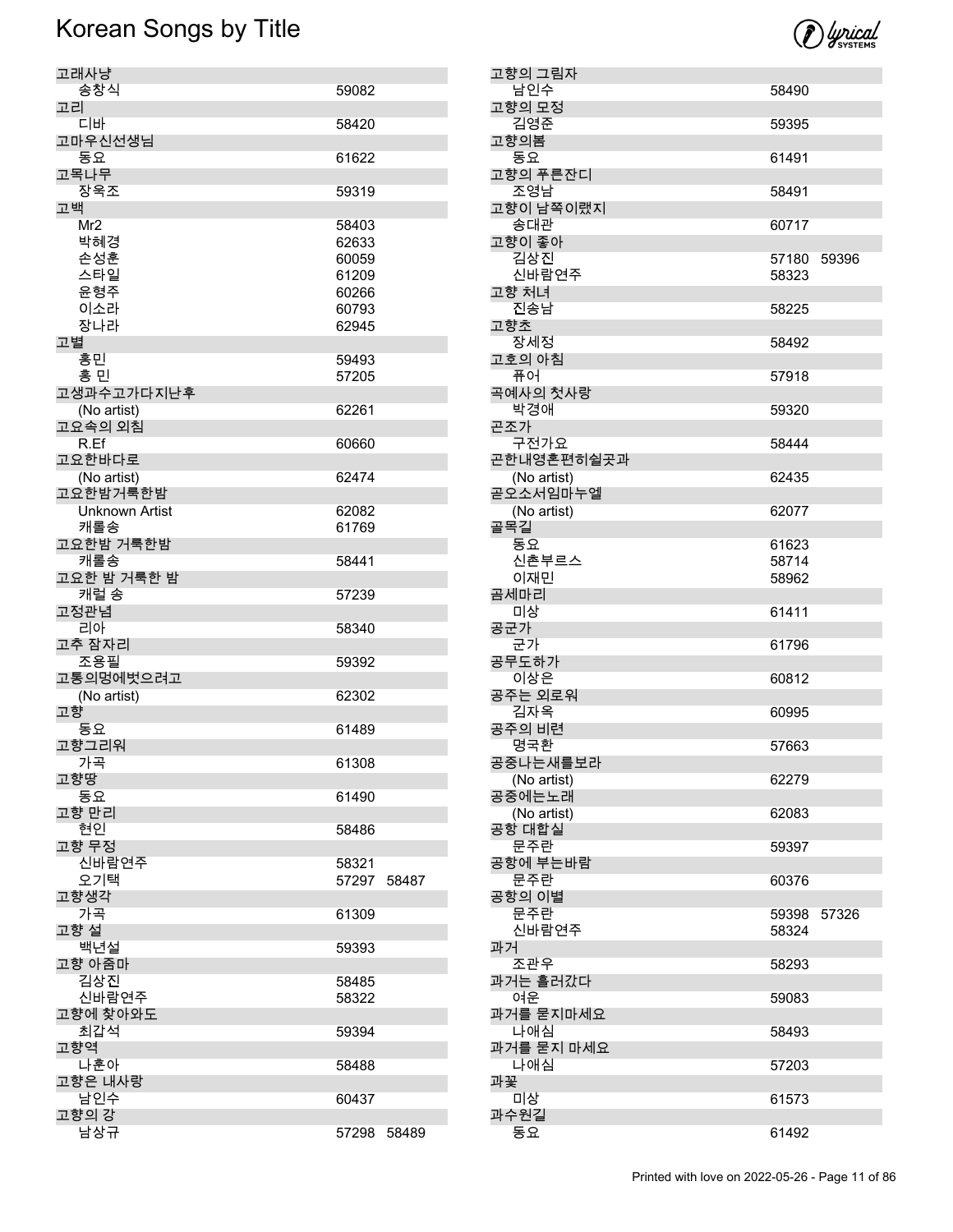

| 관계                      |       |
|-------------------------|-------|
| 허윤정                     | 57975 |
| 관광 열차<br>김상희            | 60438 |
| 관심밖의 나<br>이기차           | 61110 |
| 광복절노래                   |       |
| 의식곡<br>광야               | 61819 |
| 김수희<br>광야에서             | 63044 |
| 노찾사                     | 59582 |
| 광주 블루스<br>김우정           | 59494 |
| 광화문연가<br>이문세            | 59084 |
| 괜찮아                     |       |
| 녹색지대                    | 61019 |
| 비쥬                      | 62527 |
| 이선희                     | 58202 |
| 푸른하늘                    | 59942 |
| 괜찮아요                    |       |
| 엄정화                     | 62993 |
| 괴로운인생길가는몸이              |       |
| (No artist)<br>교실 이데아   | 62262 |
| Taiji Boys              | 59982 |
| 교회의참된터는                 |       |
| (No artist)             | 62214 |
| 구두발자국                   |       |
| 동요<br>구름                | 61596 |
| 동요                      | 61493 |
| 구름같은이세상<br>(No artist)  | 62503 |
| 구름같은 인생                 |       |
| 이자연<br>구름과 나            | 58199 |
| 블랙테트라<br>구름 나그네         | 60518 |
| 최헌                      | 58494 |
| 구세주를아는이들                |       |
| (No artist)             | 61987 |
| 구슬비                     |       |
| 미상<br>구식 사랑             | 61574 |
| 신성우<br>구원으로인도하는         | 62787 |
| (No artist)             | 62225 |
| 구월의노래<br>패티김            | 58715 |
| 구인광고<br>홍서범             | 58964 |
| 구주께서부르되                 |       |
| (No artist)<br>구주를생각만해도 | 62223 |
| (No artist)<br>구주여광풍이일어 | 62058 |
| (No artist)             | 62391 |
| 구주여크신인애를                |       |
| (No artist)<br>구주예수그리스도 | 62142 |
| (No artist)             | 62192 |
| 구주예수의지함이                |       |
| (No artist)             | 62312 |

| 구주와왕이신우리의하나님              |       |
|---------------------------|-------|
| (No artist)<br>구주와함께나죽었으니 | 61980 |
| (No artist)               | 62436 |
| 구주의십자가보혈로                 |       |
| (No artist)<br>구주탄생하심을    | 62154 |
| (No artist)               | 62081 |
| 국군행진곡<br>미상               | 61779 |
| 국기에대한경례                   |       |
| 의식곡<br>국민교육헌장             | 61816 |
| X-Teen                    | 62801 |
| 국민 여러분                    |       |
| O.P.P.A<br>군기를손에높이들고      | 58401 |
| (No artist)               | 62357 |
| 군밤타령<br>민요                | 61354 |
| 굳세어라 금순아                  |       |
| 현이<br>굳세어라 내 청춘           | 58495 |
| 하지만                       | 62994 |
| 굴레를 벗어나                   |       |
| 듀스<br>굿바이                 | 60661 |
| 이문세                       | 58965 |
| 굿바이 내사랑<br>이승미            | 60586 |
| 굿바이 마이프렌드                 |       |
| 김정민<br>궤도                 | 61005 |
|                           |       |
|                           |       |
| Eagle Five<br>귀국선         | 58347 |
| 신바람연주                     | 58325 |
| 이인권<br>귀뚜라미               | 58496 |
| 안치환                       | 60037 |
| 귀로<br>박선주                 | 59040 |
| 귀머거리 하늘                   |       |
| R.Ef                      | 58077 |
| 귀여운꼬마<br>외국곡              | 61386 |
| 귀여운 여인                    |       |
| 강영호<br>귀여운펑키              | 60587 |
| 미상                        | 61687 |
| 귀중한보배합을                   | 62084 |
| (No artist)<br>귀천         |       |
| 문차일드                      | 62782 |
| 귀천도애<br>김민종               | 60959 |
| 귀하신주님계신곳                  |       |
| (No artist)<br>귀하신주여날붙드사  | 62215 |
| (No artist)               | 62461 |
| 귀하신주의이름은                  |       |
| (No artist)<br>귀하신친구내게계시니 | 62054 |
| (No artist)<br>귀한사랑       | 62462 |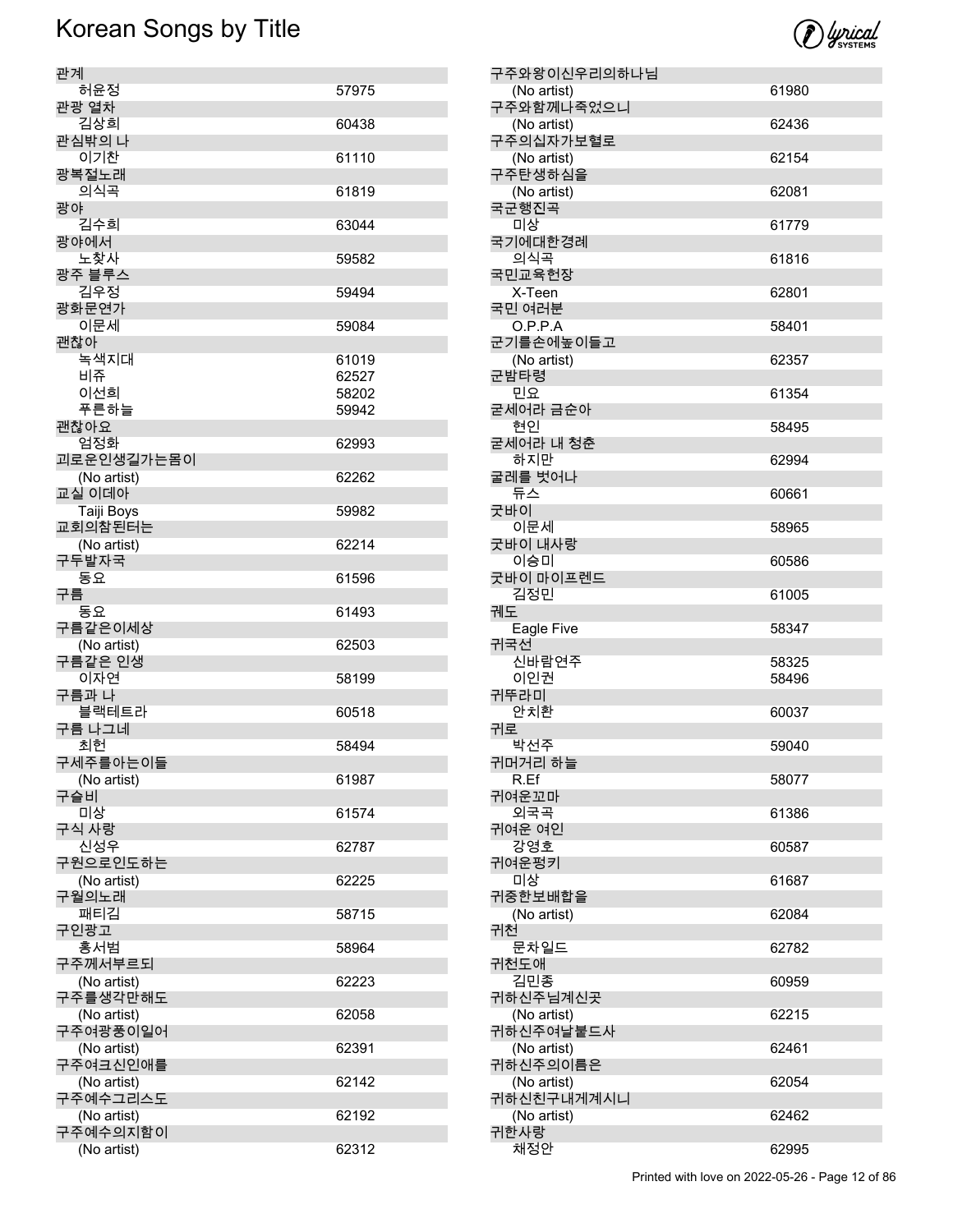

| 귀향                     |       |
|------------------------|-------|
| 도미                     | 58226 |
| 그건너<br>민해경             | 60718 |
| 그건 너<br>이장희            | 58500 |
| 그건 사랑이 아니야<br>임형순      | 60169 |
| 그것만이 내세상               |       |
| 들국화<br>그것은 인생          | 59085 |
| 최혜영<br>그게 나였어          | 59321 |
| 이문세<br>그게 언제라도         | 58968 |
| 이동건                    | 62745 |
| 그겨울의 찻집<br>조용필         | 58966 |
| 그나라갈때에<br>그나라갈때에       | 61852 |
| 그날<br>김연숙              | 58501 |
| 그 날                    |       |
| 김연숙<br>그날은             | 57206 |
| 코리아나<br>그날을 기다리며       | 59272 |
| 조갑경<br>그날이 오며          | 58969 |
| 공일오비                   | 58338 |
| 그날이 오면<br>노찾사          | 60107 |
| 그날 이후<br>해바라기          | 59043 |
| 그냥 갈순 없잖아<br>바니걸스      | 60170 |
| 그냥걸었어<br>임종환           | 57327 |
| 그냥 걸었어                 |       |
| 임종환<br>그냥 이렇게          | 59908 |
| 이소라<br>그네              | 60639 |
| 가곡                     | 61327 |
| 그녀가 처음 울던 날<br>김광석     | 60719 |
| 그녀는<br><b>Red Plus</b> | 58299 |
| 그녀는 새침떼기<br>이승철        | 60267 |
| 그녀는 예뻤다                |       |
| 박진영<br>그녀를 만나는곳 100M전  | 61099 |
| 이상우<br>그녀를 위해          | 59086 |
| 이정봉<br>그녀에게 감사해요       | 61192 |
| 이수영                    | 62943 |
| 그녀에게 전해주오<br>소방차       | 58970 |
| 그녀와의 이별<br>김현정         | 58078 |
| 그녀의 반지                 |       |
| 마요네즈                   | 61275 |

| 그녀의 생일                    |             |  |
|---------------------------|-------------|--|
| 뱅크                        | 58079       |  |
| 그녀의 아침<br>코나              | 59828       |  |
| 그녀의 웃음 소리뿐<br>이문세         | 58971       |  |
| 그녀의 웃음소리뿐                 |             |  |
| 이문세<br>그누가나의괴롬알며          | 57240       |  |
| (No artist)               | 62392       |  |
| 그누구보다 더<br>이정현            | 60171       |  |
| 그대가 나를                    |             |  |
| 오승근<br>그대가 나를 사랑하신다면      | 60172       |  |
| 이선희<br>그대가 나에게            | 59045       |  |
| 이승철                       | 59273 57398 |  |
| 그대가 너무많은                  |             |  |
| 전람회<br>그대가 떠나신후에          | 60506       |  |
| 이선희                       | 60392       |  |
| 그대가 이세상에 있는것…             |             |  |
| 한동준<br>그대가 이세상에 있는 것만으로   | 59046       |  |
| 한동준                       | 57443       |  |
| 그대 곁에<br>태진아              | 60108       |  |
| 그대 고운 내사랑<br>이정열          | 58178       |  |
| 그대 그리고 나                  |             |  |
| 소리새<br>그대 나를 떠나가요         | 59087 57467 |  |
| 하수빈                       | 60410       |  |
| 그대 나를 떠나버린<br>플러그         | 58369       |  |
| 그대 나와 함께<br>라종민김희애        | 59835       |  |
| 그대 내게 다시                  |             |  |
| 변진섭                       | 58972       |  |
| 그대 내곁에 있어요<br>(No artist) | 57426       |  |
| 그대 내맘에 들어오면은<br>조덕배       | 58717       |  |
| 그대 내품에                    |             |  |
| 박정운<br>그대 눈물 까지도          | 60887       |  |
| Two Two                   | 59963       |  |
| 그대는<br>양수경                | 58719       |  |
| 그대는 나는<br>송골매             | 58328       |  |
| 그대는 나의 인생<br>한울타리         | 58504       |  |
| 그대는 떠났지만                  |             |  |
| 안재욱<br>그대는 모르시더이다         | 57294       |  |
| 최성수                       | 59047       |  |
| 그대는 인형처럼 웃고있…<br>민해경      | 59090       |  |
| 그대니까요                     |             |  |
| 김현철.차은주<br>그대도 나같음을       | 62802       |  |
| White                     | 60773       |  |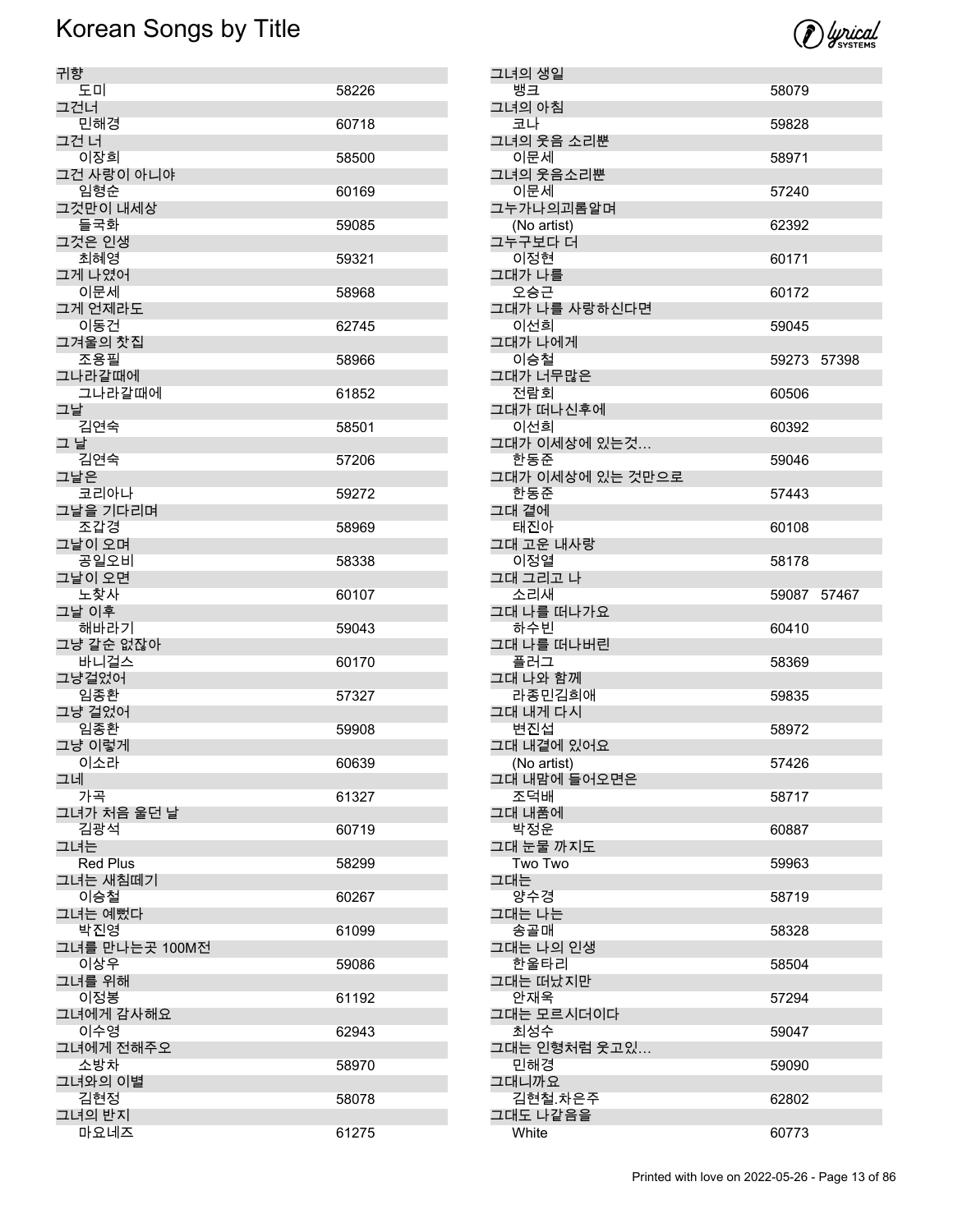

| 그대도 내게도              |       |
|----------------------|-------|
| 에코                   | 62683 |
| 그대 떠나가도              |       |
| 조장혁                  | 61066 |
| 그대 떠나는 날에 비가…<br>김창완 | 60268 |
| 그대 떠나도               |       |
| 차인표신애라               | 57878 |
| 그대 떠난뒤               |       |
| 박미경                  | 57885 |
| 그대 떠난 빈들에 서서<br>에밀레  |       |
| 그대 떠난 이밤에            | 57664 |
| 옥슨80                 | 60621 |
| 그대 떠난후               |       |
| 이상은                  | 58973 |
| 그대로 그렇게              |       |
| 휘버스<br>그대로 멈춰        | 58543 |
| 젝키                   | 62615 |
| 그대로멈춰라               |       |
| 동요                   | 61494 |
| 그대를 잊는다는건            |       |
| 박영미                  | 60156 |
| 그대만을 위한 사랑           |       |
| 박정운<br>그대만의 전설       | 59784 |
| 오태호                  | 60697 |
| 그대 먼곳에               |       |
| 마음과마음                | 59399 |
| 그대 모습은 장미            |       |
| 민해경                  | 58974 |
| 그대 미워                |       |
| 원준희<br>그대 발길이 머무는곳에  | 60173 |
| 조용필                  | 59088 |
| 그대 변치 않는다면           |       |
| 방주연                  | 58502 |
| 그대 사랑                |       |
| 강수지<br>그대 사랑안에 머물러   | 62996 |
| 김정민                  | 59964 |
| 그대생각                 |       |
| 이정희                  | 60622 |
| 그대 생각                |       |
| 이정희                  | 57379 |
| 그대 슬픔까지 사랑해<br>심신    |       |
| 그대 안의 블루             | 59089 |
| 김현철.이소라              | 58976 |
| 그대야 미안해              |       |
| O.P.P.A              | 58342 |
| 그대 없이는 못살아           |       |
| 패티김                  | 58503 |
| 그대에게<br>무한궤도         | 60519 |
| 변진섭                  | 60128 |
| 그대에게 띄우는 편지          |       |
| 빛과소금                 | 59286 |
| 그대에게 무슨말을 할까         |       |
| 최성수                  | 59048 |
| 그대에게서 벗어나고파          |       |
| 윤시내<br>그대여           | 58963 |
|                      |       |
| 이정희                  | 58505 |

| 그대여 변치마오                 |       |
|--------------------------|-------|
| 남진                       | 58506 |
| 그대와 영원히<br>이문세           | 60028 |
| 그대와 탱고를                  |       |
| 심수봉<br>그대와 함께            | 59495 |
| 블루                       | 59971 |
| 그대와 함께라면<br>엉클           | 61261 |
| 그대 우나봐                   |       |
| 전영록<br>그대의 향기            | 58975 |
| 공일오비                     | 59091 |
| 유영진<br>그대있음에             | 59943 |
| 가곡                       | 61337 |
| 그대 작은 품속으로               |       |
| 정미영<br>그대 지금 다시          | 59044 |
| 듀스                       | 60393 |
| 그대처럼<br><b>Wild Rose</b> | 59304 |
| 그대 품에 잠들었으면              |       |
| 박정수<br>그댄 봄비를 무척좋아       | 58718 |
| 배따라기                     | 58720 |
| 그때가 좋았어<br>서지원           | 61008 |
| 그때가 지금이라면                |       |
| 천승원<br>그때 그사람            | 61055 |
| 심수봉                      | 58507 |
|                          |       |
| 그때 그시절                   |       |
| 푸른하늘<br>그때까지             | 60411 |
| J                        | 62997 |
| 그때는 알겠지<br>강수지           | 59274 |
| 그때는 왜                    |       |
| 장철웅<br>그때 또 다시           | 59965 |
| 임창정                      | 61101 |
| 그때를 아십니까<br>임종환          | 58287 |
| 그땐 그랬지                   |       |
| 카니발<br>그땐 몰랐어요           | 61205 |
| 출입금지                     | 60439 |
| 그래그래서<br>외국곡             | 61465 |
| 그래 늦지 않았어                |       |
| 녹색지대<br>그래도 그대는 나의 영원한…  | 58395 |
| 김민종                      | 58365 |
| 그래도 안녕<br>윤상             | 59092 |
| 그래도 이제는                  | 58977 |
| 김종서<br>그래서 아름다운          |       |
| 홍지우                      | 61277 |
| 그래서 행복합니다<br>쿨           | 62998 |
| 그래요 잘못은 내게 있어요<br>이선희    | 60475 |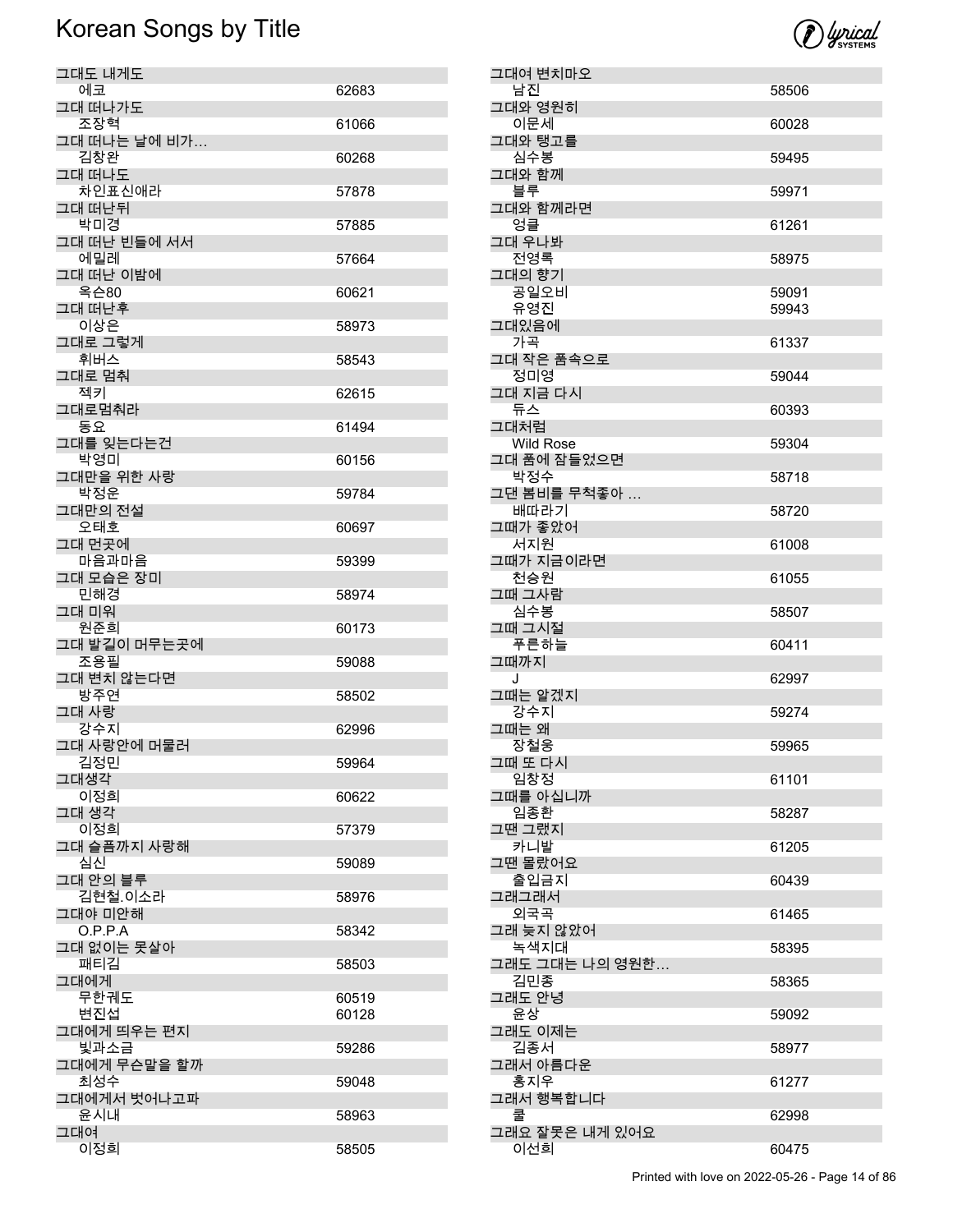

|     | 그림그리고싶은날              |             |  |
|-----|-----------------------|-------------|--|
|     | 미상                    | 61402       |  |
|     | 그림위로 날아간 새            |             |  |
|     | Up-To-Date            | 58276       |  |
| 그림자 |                       |             |  |
|     | 서유석                   | 58509       |  |
|     | 이영숙                   | 57517 59330 |  |
|     | 그맑고환한밤중에              |             |  |
|     | (No artist)           | 62085       |  |
| 그사람 |                       |             |  |
|     | 문주란                   | 58228       |  |
|     | 그사람 데려다주오             |             |  |
|     | 바니걸스                  | 60174       |  |
|     | 그사람 바보야요              |             |  |
|     | 정훈희                   | 58497       |  |
|     | 그 사람이 그 사람            |             |  |
|     | 송대관                   | 62869       |  |
|     | 그사람 이름은 잊었지만          |             |  |
|     | 박건                    | 58498       |  |
| 그사랑 |                       |             |  |
|     | 당신은알고있나요              | 61917       |  |
|     | 그사랑 그사랑 어디서<br>김성호    |             |  |
|     |                       | 59049       |  |
|     | 그사랑의 마지막<br>김민교       |             |  |
|     | 그사랑이 울고 있어요           | 60106       |  |
|     | 신정숙                   | 59041       |  |
|     | 그아픔까지 사랑한거야           |             |  |
|     | 조정현                   | 58716       |  |
|     | 그애와 나랑은               |             |  |
|     | 이장희                   | 57468 59322 |  |
|     | 그어린주예수                |             |  |
|     | <b>Unknown Artist</b> | 62086       |  |
|     | 그얼굴에 햇살을              |             |  |
|     | 이용복                   | 58499       |  |
|     | 그여자가 가는 곳은            |             |  |
|     | 최진희                   | 59042       |  |
|     | 그영원하신사랑은              |             |  |
|     | (No artist)           | 62379       |  |
|     | 그옛날에                  |             |  |
|     | 외국곡                   | 61466       |  |
|     | 그의 비밀                 |             |  |
|     | 015B                  | 59343       |  |
| 그이름 |                       |             |  |
|     | 예수그이름나는               | 61892       |  |
|     | 그이 생각                 |             |  |
|     | 가곡                    | 61343       |  |
|     |                       |             |  |
|     | 그이유가 내겐 아픔이었네         |             |  |
|     | 이지연                   | 58967       |  |
|     | 그이유뿐                  |             |  |
|     | 유소광                   | 62692       |  |
| 그쟈  |                       |             |  |
|     | 최백호                   | 59323       |  |
|     | 그저 널 바라본것뿐            |             |  |
|     | 1730                  | 59305       |  |
|     | 그저 바라볼수만 있어도          |             |  |
|     | 유익종                   | 58721       |  |
|     | 그정 못잊어                |             |  |
|     | 나훈아                   | 58295       |  |
| 그집앞 |                       | 61311       |  |
|     | 가곡                    |             |  |
|     | 그 착한 당신이<br>도오미       | 57648       |  |
|     | 그참혹한십자가에              |             |  |
|     | (No artist)           | 62183       |  |

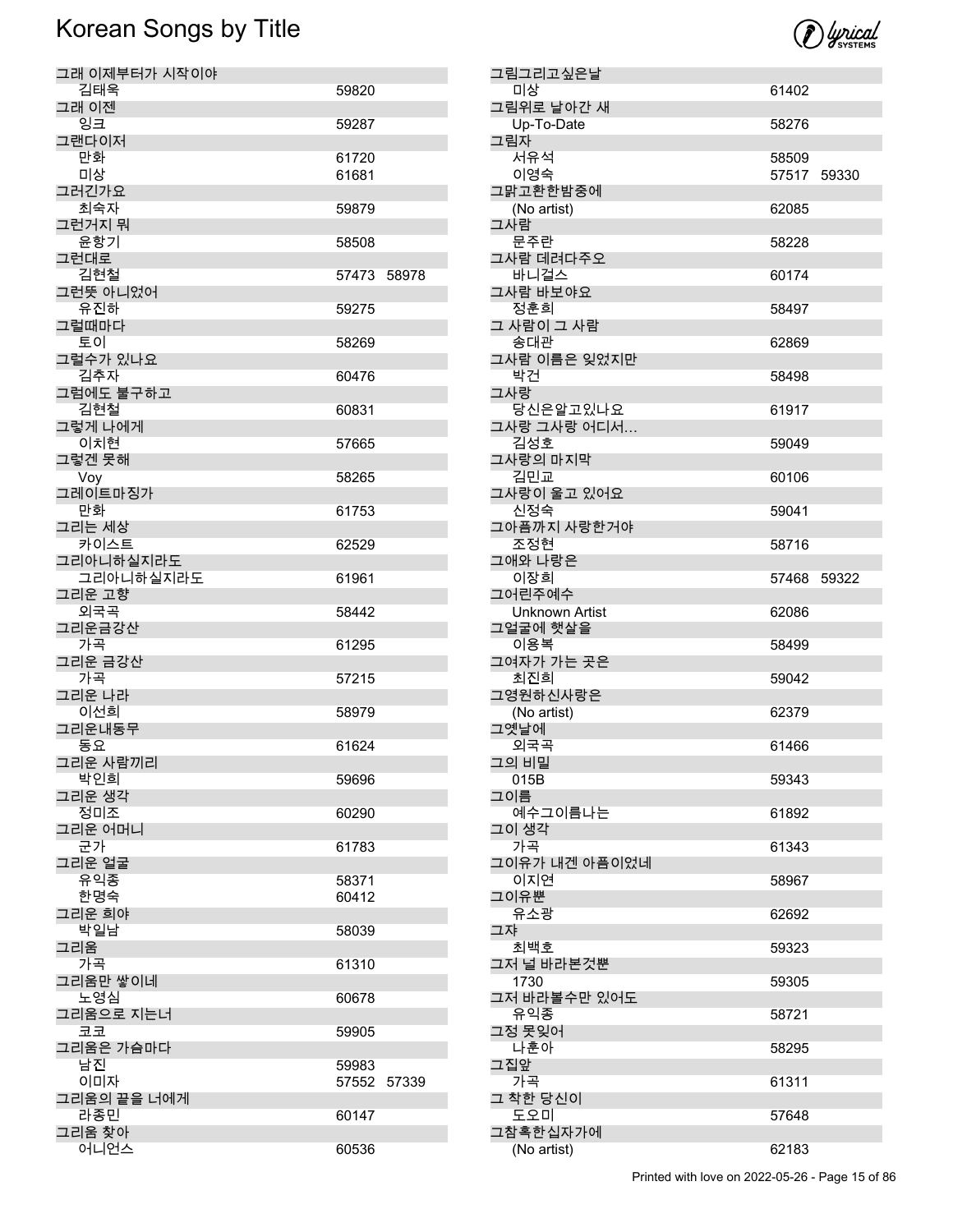

| 기뻐하며경배하세                                        |       |       |
|-------------------------------------------------|-------|-------|
| (No artist)                                     | 61986 |       |
| 기쁘다구주오셨네                                        |       |       |
| <b>Unknown Artist</b>                           | 62087 |       |
| 캐롤송<br>기쁜소리들리니                                  | 61775 |       |
| (No artist)                                     | 62224 |       |
| 기쁜 우리                                           |       |       |
| 임창정                                             | 62728 |       |
| 기쁜 우리 사랑                                        |       |       |
| 잉크                                              | 60371 |       |
| 기쁜 우리 사랑은                                       |       |       |
| 최성수                                             | 59094 | 57213 |
| 기쁜일이있어천국종치네                                     |       |       |
| (No artist)                                     | 62286 |       |
| 기쁨이 될것을                                         |       |       |
| 신성우                                             | 59967 |       |
| 기사도                                             |       |       |
| 젝키                                              | 61196 |       |
| 기억날 그날이 와도                                      |       |       |
| 홍성민                                             | 59050 |       |
| 기억속에 지워진너<br>최연제                                |       |       |
| 기억속으로                                           | 59583 |       |
| 김민종                                             | 62658 |       |
| 이은미                                             | 59306 |       |
| 기억속의 그녀                                         |       |       |
| 허영균                                             | 60794 |       |
| 기억속의 먼그대에게                                      |       |       |
| 박미경                                             | 61026 |       |
| 기억속의 멜로디                                        |       |       |
| 오태호                                             | 59761 |       |
| 기억어디에서도 만나지는                                    |       |       |
| 이주엽                                             | 57667 |       |
| 기억에 남는건 너의                                      |       |       |
| 박정운                                             | 60720 |       |
| 기억에서 오래되면                                       |       |       |
| 홍성수                                             | 60053 |       |
| 기억의 습작                                          |       |       |
| 전람회                                             | 59968 |       |
| 기억이 부르는날에<br>부활                                 | 60813 |       |
| 기억하고 있니                                         |       |       |
| 박기영                                             | 61276 |       |
| 기억해줘                                            |       |       |
| 김신우                                             | 60050 |       |
| 이소라                                             | 60985 |       |
| 기적                                              |       |       |
| 김동률                                             | 58404 |       |
| 기적 소리만                                          |       |       |
| 배성                                              | 58514 |       |
| 기차놀이                                            |       |       |
| 동요                                              | 61607 |       |
| 기차를타고                                           |       |       |
| 미상<br>기차와 소나무                                   | 61396 |       |
| 이규석                                             |       |       |
| 기찻길옆                                            | 58723 |       |
| 미상                                              | 61413 |       |
| 기찻길옆오막살이                                        |       |       |
| 미상                                              | 61575 |       |
| 기타부기                                            |       |       |
| 윤일로                                             | 58515 |       |
| Printed with love on 2022-05-26 - Page 16 of 86 |       |       |
|                                                 |       |       |

기뻐찬송하세

(No artist) 62121

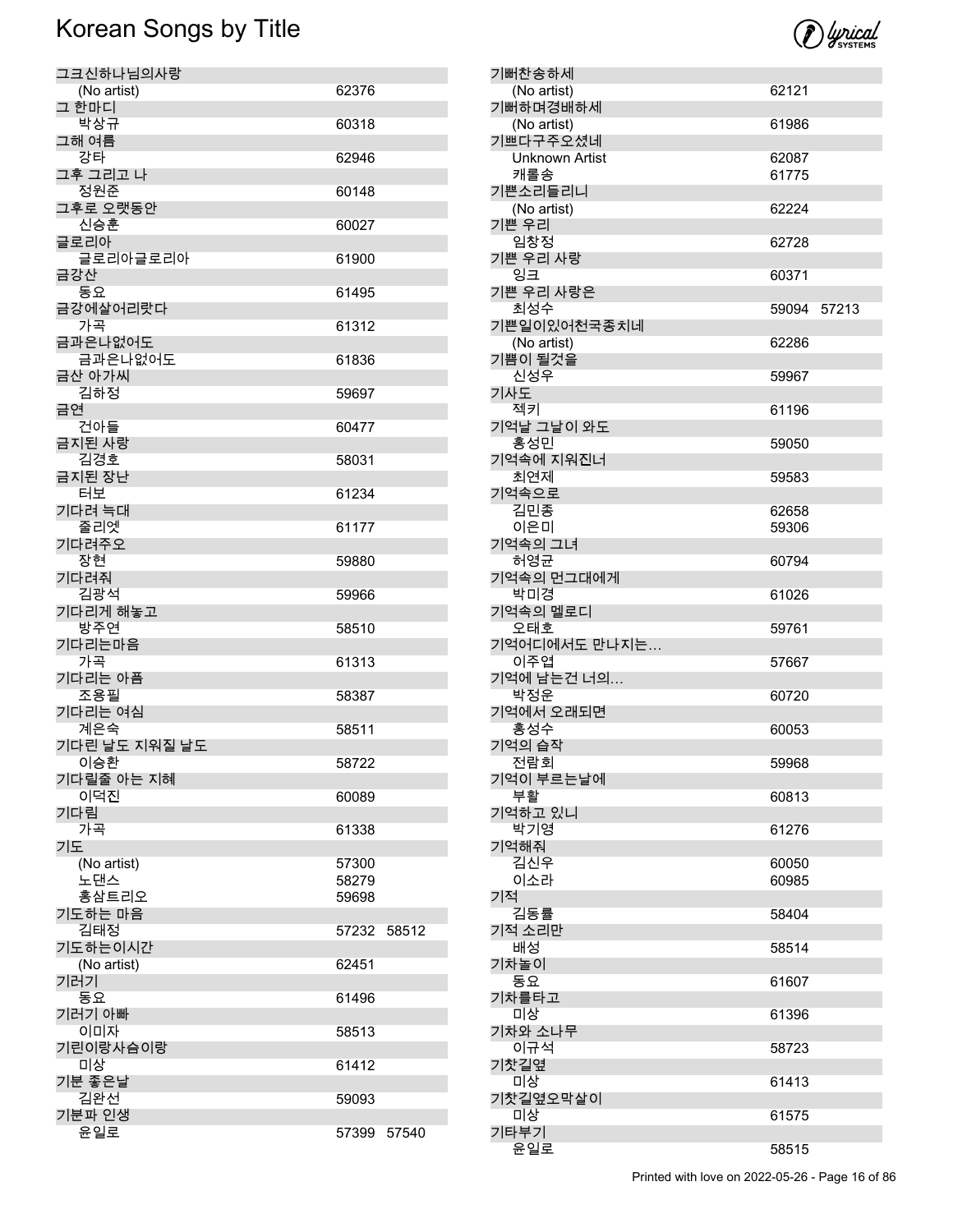

| 기타 소야곡       |       |
|--------------|-------|
| 남인수          | 58097 |
| 기타하나 동전한닢뿐   |       |
| 이재성          | 59051 |
| 긴머리 소녀       |       |
|              |       |
| 둘다섯          | 59095 |
| 길            |       |
| God          | 62957 |
| 윤종신          | 60990 |
| 조관우          | 61203 |
| 최희준          | 60440 |
| 길가에 앉아서      |       |
|              |       |
| 김세환          | 59096 |
| 길고긴 사랑을 위해   |       |
| 김승기          | 58980 |
| 길면 3년 짧으면 1년 |       |
| 주현미          | 60441 |
| 길이 끝난 곳에서    |       |
| 이정재          | 60149 |
| 길잃은 철새       |       |
|              |       |
| 최희준          | 59496 |
| 길조심          |       |
| 미상           | 61414 |
| 김치 깍두기       |       |
| 김시스터즈        | 58981 |
| 김포 가도        |       |
| 남진           |       |
|              | 59497 |
| 김포 공항        |       |
| 토끼소녀         | 60005 |
| 깊은밤을 날아서     |       |
| 조성모          | 62696 |
| 깊은 밤을 날아서    |       |
| 이문세          | 62718 |
|              |       |
| 깊은 슬픔        |       |
| Yiik         | 62547 |
| 까투리 사냥       |       |
| 민요           | 59848 |
| 까투리 타령       |       |
| 김세레나         | 58132 |
| 깡깡총체조        |       |
| 미상           | 61415 |
| 깽깽이로뜁시다      |       |
|              |       |
| 미상           | 61416 |
| 꼬까신          |       |
| 동요           | 61625 |
| 꼬깔모자속의 겨울    |       |
| 스쿨버스         | 58268 |
| 꼬마눈사람        |       |
| 미상           | 61576 |
| 꼬마야          |       |
| 김창완          |       |
|              | 60088 |
| 꼬마 인형        |       |
| 최진희          | 58724 |
| 꼬마자동차붕붕      |       |
| 미상           | 61721 |
| 꼬마 청바지       |       |
| 김상아          | 60066 |
| 꼬부랑할머니       |       |
|              |       |
| 동요           | 61626 |
| 꼬불꼬불넘는고개     |       |
| 전래민요         | 61467 |
| 꼬집힌 풋사랑      |       |
| 남인수          | 60319 |
| 꼭            |       |
| 김건모          | 62665 |
|              |       |

| 꼭 나처럼            |                |  |
|------------------|----------------|--|
| 뱅크<br>꼭 사랑할때만    | 60904          |  |
| 클레오              | 62528          |  |
| 꼭 필요합니다<br>문주란   | 58516          |  |
| 꽃과 나비<br>방주연     | 59498          |  |
| 꽃구름속에            |                |  |
| 가곡<br>꾳길         | 61344          |  |
| 정훈회<br>꽃동네 새동네   | 58517          |  |
| 정훈희              | 59699          |  |
| 꽃마차<br>진방남       | 58518 57344    |  |
| 꽃목걸이<br>이영숙      | 60175          |  |
| 꽃바람              |                |  |
| 조용필<br>꽃바람 여인    | 59400 57462    |  |
| 조승구<br>꽃반지끼고     | 61116          |  |
| 은희               | 58519          |  |
| 꽃반지 끼고<br>은 희    | 57329          |  |
| 꽃밭에서             |                |  |
| 동요<br>조관우        | 61497<br>60905 |  |
| 꽃배 부르스           |                |  |
| 유현상<br>꽃보다 귀한 여인 | 60176          |  |
| 송창식<br>꽃순이를 아시나요 | 59821          |  |
| 김국환              | 58520          |  |
| 꽃 이야기<br>문정선     | 60291          |  |
| 꽃중의 꽃            |                |  |
| 원방현<br>꽃집의 아가씨   | 59097 57388    |  |
| 봉봉사중창단           | 59098          |  |
| 꽃타령<br>민요        | 61355          |  |
| 꽃 한송이<br>이미자     | 57668          |  |
| 꿈                |                |  |
| 가곡<br>이현우        | 61339<br>59099 |  |
| 조용필              | 58725          |  |
| 꿈결같은 세상<br>송시현   | 58727          |  |
| 꿈길에서             |                |  |
| 미상<br>꿈꾸는 도시     | 61468          |  |
| 박헌종<br>꿈꾸는 백마강   | 57669          |  |
| 이인권              | 58521          |  |
| 꿈속의 고향<br>나훈아    | 60006          |  |
| 꿈속의 그녀<br>아이돌    | 57946          |  |
| 꿈속의 나오미          |                |  |
| 엄혜경<br>꿈속의 사랑    | 59822          |  |
| 현인               | 58726          |  |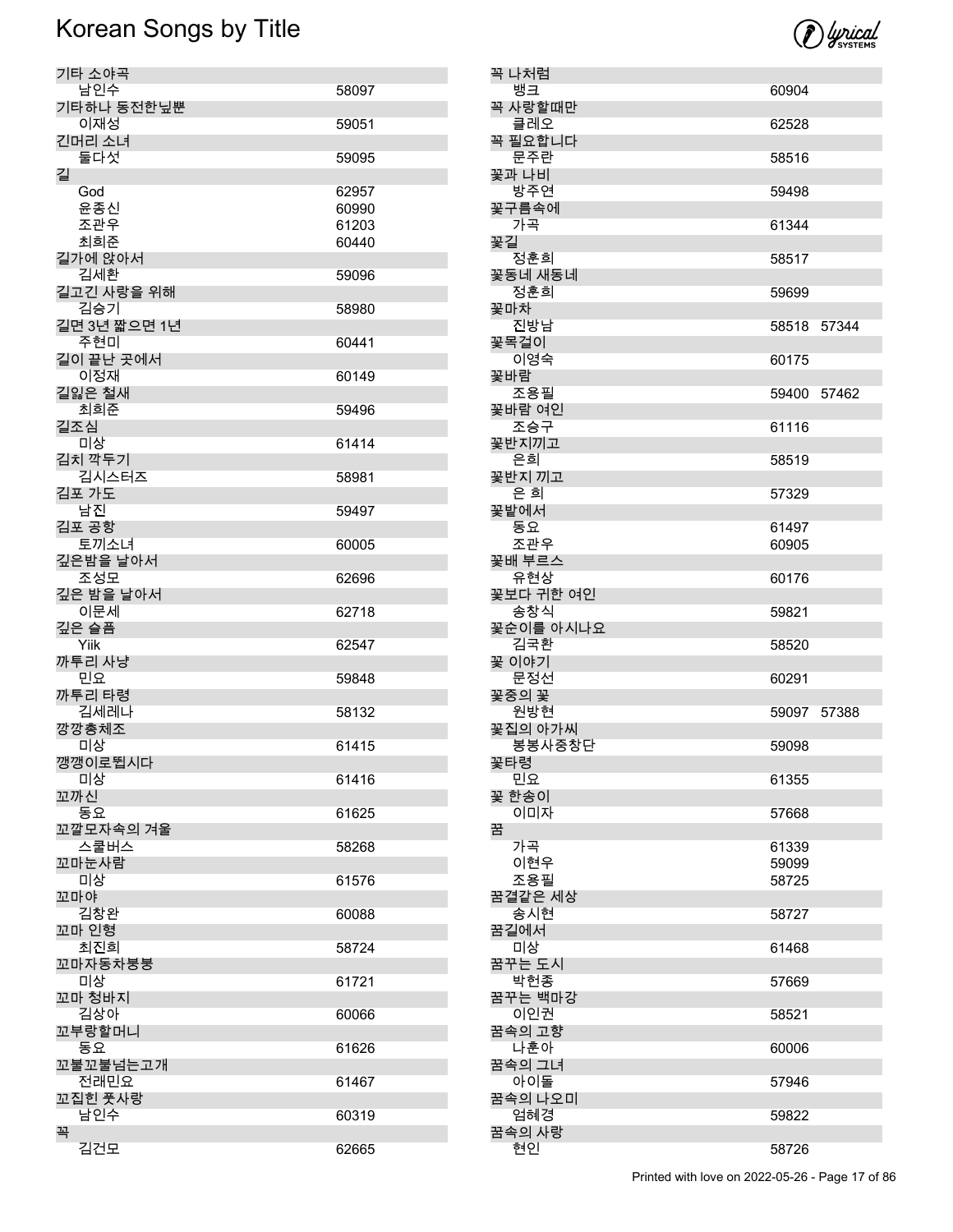

| 꿈속의 사랑                  |                |
|-------------------------|----------------|
| 현인                      | 57330          |
| 꿈에<br>조덕배               |                |
| 꿈에라도                    | 58728          |
| 김재홍                     | 60736          |
| 꿈에본 내고향                 |                |
| 한정무<br>꿈에본 대동강          | 58522          |
| 박재홍                     | 59324          |
| 꿈에서 본거리                 |                |
| 푸른하늘<br>꿈은 사라지고         | 58982          |
| 최무룡                     | 59325          |
| 꿈을 꾼 후에                 |                |
| 여진<br>꿈을 먹는 젊은이         | 57931          |
| 남궁옥분                    | 58729          |
| 꿈을 모아서                  |                |
| S.E.S<br>꿈을 잃은 날개       | 62916          |
| 잼                       | 60623          |
| 꿈의 대화                   |                |
| 이범룡, 한명훈<br>이범용.한명훈     | 57474<br>59584 |
| 장혜진                     | 61168          |
| 꿈의 세계로                  |                |
| 보물섬<br>꿈이라는 건           | 60129          |
| 신성우                     | 60454          |
| 꿈이여 다시한번                |                |
| 현인<br>꿈 환상 그리고 착각       | 58523          |
| 이오스                     | 59288          |
| 꿍따리 샤바라                 |                |
| Clon<br>끈               | 60924          |
| 민태성                     | 62853          |
| 끊어진 반지                  |                |
| 최연제<br>끝                | 60130          |
| 이승환                     | 62617          |
| 끝(END)                  |                |
| 샤크라<br>끝난건가요            | 62870          |
| 김현철                     | 60067          |
| 끝없는 사랑                  |                |
| 녹색지대<br>끝이 아니길          | 60774          |
| 솔리드                     | 58273          |
| 끝이 없는 길                 |                |
| 박인희<br>끼리 끼리            | 58730          |
| 솔리드                     | 61070          |
| 야후                      | 61058          |
| 나<br>나가진재물없으나           | 61889          |
| 나가난복지귀한성에               |                |
| (No artist)             | 62193          |
| 나가진모든것<br>(No artist)   | 62042          |
| 나같은 사랑이라면               |                |
| 정재형                     | 62999          |
| 나같은죄인살리신<br>(No artist) | 62377          |
|                         |                |

| 나그네               |       |
|-------------------|-------|
| 김정호               | 59881 |
| 나그네길              |       |
| 전영록               | 57981 |
| 나그네 설움            |       |
| 백년설               | 58525 |
| 신바람연주<br>나그네와같은내가 | 58326 |
| (No artist)       | 62394 |
| 나 그대에게 모두드리리      |       |
| 이장희               | 58544 |
| 나 그리고 별           |       |
| 높은음자리             | 60442 |
| 나나나               |       |
| 유승준               | 61288 |
| 나너 좋아해 너나 좋아해     |       |
| (No artist)       | 57575 |
| 나는 가야지            |       |
| 문정숙               | 60292 |
| 나는갈길모르니           |       |
| (No artist)       | 62393 |
| 나는 곰이다            |       |
| 최희준               | 58184 |
| 나는구원열차            |       |
| 나는구원열차올라<br>나는 나  | 61845 |
| 주주클럽              | 61041 |
| 나는나는자라서           |       |
| 동요                | 61627 |
| 나는 나일뿐            |       |
| 이승환               | 60382 |
| 나는 너를             |       |
| 장현                | 58526 |
| 황치훈               | 60413 |
| 나는 너 좋아           |       |
| 조용필               | 60293 |
|                   |       |
| 나는 널 몰라           |       |
| 최윤실               | 58241 |
| 나는 당신께 사랑을 원하     | 58731 |
| 홍서범<br>나는 몰라요     |       |
| 옥희                | 60177 |
| 나는 못난이            |       |
| 딕훼밀리              | 58563 |
| 나는 문제없어           |       |
| 황규영               | 59882 |
| 나는소리요             |       |
| 나는소리요빈들에서         | 61901 |
| 나는순례자             |       |
| 나는순례자낯선나라에        | 61962 |
| 나는숲속의음악가          | 61417 |
| 외국곡<br>나는 어떡하라구   |       |
| 윤항기               | 58527 |
| 나는 열일곱살 이예요       |       |
| 박단마               | 58528 |
| 나는예수따라가는          |       |
| (No artist)       | 62359 |
| 나는 외로움 그대는그리움     |       |
| 박영미               | 58564 |
| 나는 울었네            |       |
| 손인호<br>나는주의화원에    | 58529 |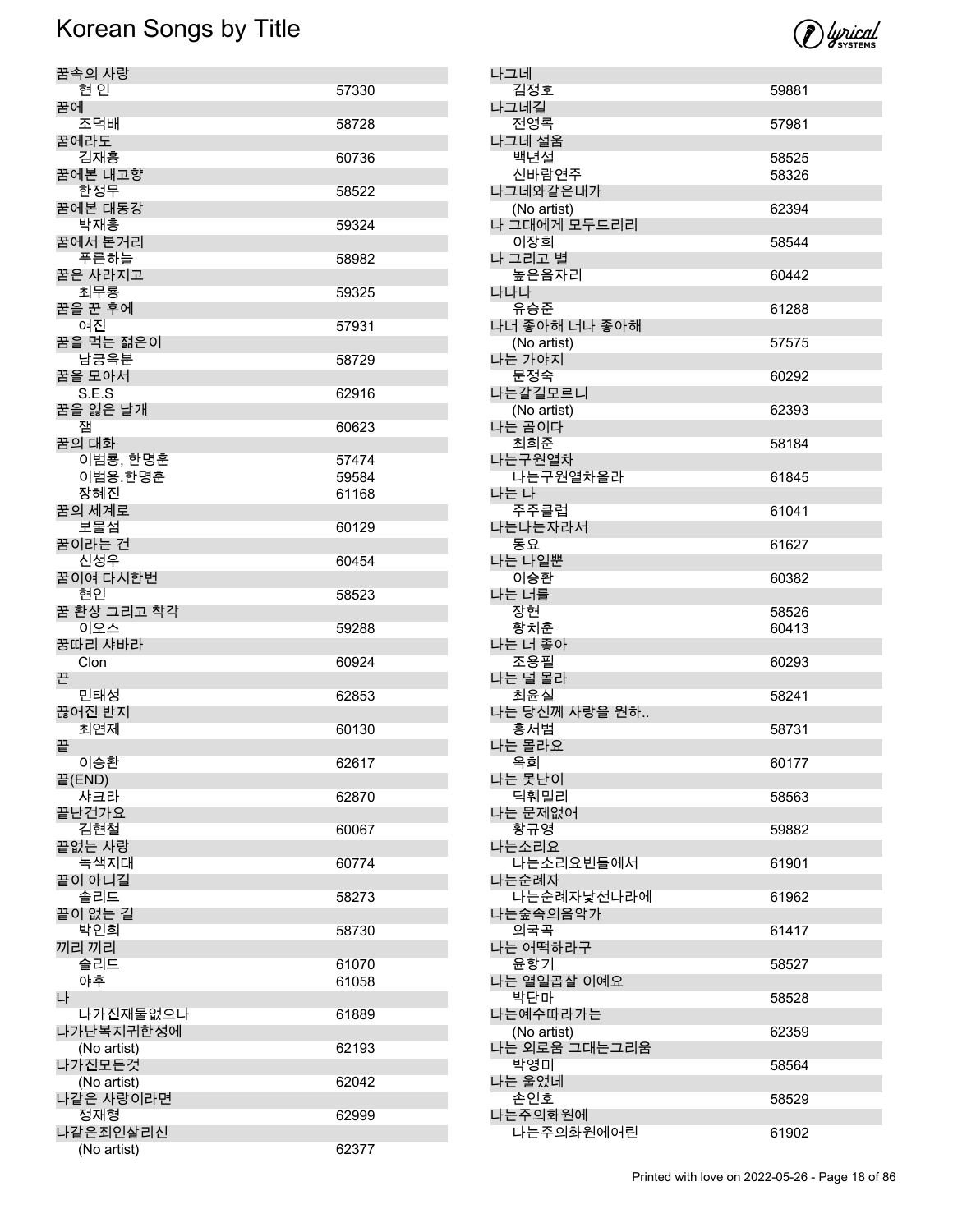

| 나만의 회상                    |       |
|---------------------------|-------|
| 아낌없이                      | 60834 |
| 나만큼 널<br>Check            | 60721 |
| 나맡은본분은                    |       |
| (No artist)               | 62344 |
| 나무                        |       |
| 김광석밴드<br>나무야              | 62766 |
| 동요                        | 61499 |
| 나무와 새                     |       |
| 박길라<br>나물캐는처녀             | 60091 |
| 가곡                        | 61345 |
| 나뭇잎배                      |       |
| 동요                        | 61500 |
| 나뭇잎 사이로<br>조동진            | 59052 |
| 나뭇잎이 떨어져서                 |       |
| 김추자                       | 58986 |
| 나보다 더 나를 사랑하는             |       |
| 김연숙<br>나보다 조금더 높은곳에…      | 60557 |
| 신승훈                       | 60906 |
| 나비                        |       |
| 자우림                       | 62579 |
| 나비 소녀<br>김세화              | 59326 |
| 나비야                       |       |
| 동요                        | 61628 |
| 나성에 가면                    |       |
| 세샘트리오<br>나속죄함을받은후         | 58987 |
| (No artist)               | 62155 |
| 나어느곳에있든지                  |       |
| (No artist)<br>나어느날꿈속을헤매며 | 62437 |
| (No artist)               | 62057 |
| 나 어떡해                     |       |
| 샌드페블즈                     | 58561 |
| 나 어릴적 꿈<br>Turbo          | 60753 |
| 나에게                       |       |
| 정원준                       | 58215 |
| 나에게 대답해줘<br>최강훈           |       |
| 나에게 떠나는 여행                | 58174 |
| 김원준                       | 58177 |
| 나에게로의 초대                  |       |
| 정경화<br>나에게 쓰는 편지          | 60907 |
| 신해철                       | 58205 |
| 나에게 애인이 있다면               |       |
| 남진<br>나에게 조금더             | 59327 |
| 장현철                       | 60092 |
| 나에겐 당신밖에                  |       |
| 계은숙                       | 59328 |
| 나 오늘밤 그대<br>임백천           |       |
| 나와 같다면                    | 60295 |
| 김장훈                       | 61262 |
| 박상태                       | 58255 |
|                           |       |
| 나위하여십자가의<br>(No artist)   | 62375 |

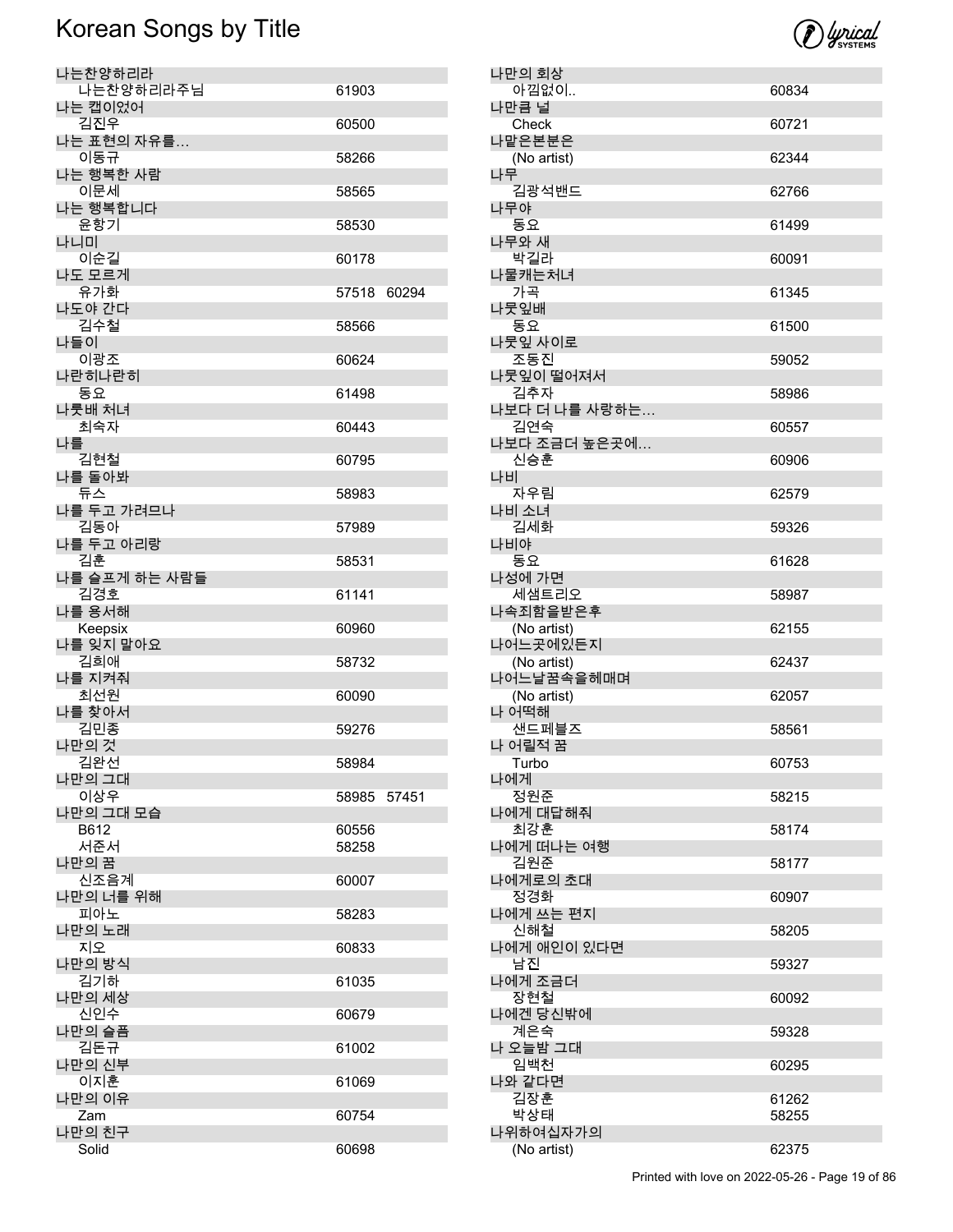| 나의 20년         |             |  |
|----------------|-------------|--|
| 장계현            | 59499       |  |
|                |             |  |
| 나의갈길다가도록       |             |  |
| (No artist)    | 62406       |  |
| 나의 거리          |             |  |
| 이선희            | 58567 57476 |  |
| 나의 곁엔 언제나      |             |  |
| The Blue       | 60680       |  |
| 나의 고민          |             |  |
| 추은열            | 60640       |  |
| 나의기쁨나의소망되시며    |             |  |
|                |             |  |
| (No artist)    | 62055       |  |
| 나의 꿈 그대있는 곳까지  |             |  |
| 김종훈            | 60444       |  |
| 나의 꿈을 찾아서      |             |  |
| 권인하            | 58988       |  |
| 나의 너에게         |             |  |
| 이신             | 59785       |  |
| 나의 노래          |             |  |
| 김광석            | 59053       |  |
| 문정선            | 59883 57475 |  |
| 나의 단점          |             |  |
| 강혁             | 60093       |  |
| 나의 또다른 모습      |             |  |
| 뮤              | 60662       |  |
| 나의맘에수심구름       |             |  |
|                |             |  |
| (No artist)    | 62056       |  |
| 나의믿음약할때        |             |  |
| (No artist)    | 62395       |  |
| 나의 바람          |             |  |
| 양진석            | 61162       |  |
| 나의 바람이 저하늘     |             |  |
| 이동건            | 58356       |  |
| 나의반석이신하나님      |             |  |
| 나의반석이신하나님      | 61864       |  |
| 나의 사람아         |             |  |
| 김민식            | 60179       |  |
| 나의 사랑 그대곁으로    |             |  |
| 남궁옥분           | 58733       |  |
| 나의 사랑 나의 신부    |             |  |
| Zio            | 61001       |  |
| 나의 사랑 천상에서도    |             |  |
| 김경호            | 58069       |  |
| 나의사랑하는책        |             |  |
|                |             |  |
| (No artist)    | 62206       |  |
| 나의생명되신주        |             |  |
| (No artist)    | 62396       |  |
| 나의생명드리니        |             |  |
| (No artist)    | 62320       |  |
| 나의 성공담         |             |  |
| Dj Doc         | 60868       |  |
| 나의 연인          |             |  |
| 임창정            | 62668       |  |
| 나의영원하신기업       |             |  |
| (No artist)    | 62463       |  |
| 나의 옛날 이야기      |             |  |
| 조덕배            | 59054       |  |
| 나의 옛친구         |             |  |
| 공일오비           | 58272       |  |
| 나의 외로움이 너를 부를때 |             |  |
| 장필순            | 61167       |  |
| 나의 일기          |             |  |
| Puz            | 60150       |  |
| 나의 작은새         |             |  |
|                |             |  |
| Daisy          | 59984       |  |



| 나의 조국               |       |
|---------------------|-------|
| 군가                  | 61784 |
| 나의죄를씻기는             |       |
| (No artist)         | 62156 |
| 나의죄를정케하사            |       |
| (No artist)         | 62322 |
| 나의주다스리시네            |       |
| 나의주다스리시네            | 61906 |
| 나의 탱고               |       |
| 송민도                 | 58210 |
| 나의 토요일              |       |
| Mr2                 | 59856 |
| 나의하나님1              |       |
| 나의하나님그크신            | 61907 |
| 나의하루                |       |
| 동요                  | 61629 |
| 나의 하루               |       |
| 박정현                 | 61256 |
| 나 이제는               |       |
| 이승철                 | 61090 |
| 나이제주님의새생명얻은몸        |       |
| (No artist)         | 62464 |
| 나죄중에헤매며             |       |
| (No artist)         | 62465 |
| 나주를멀리떠났다            |       |
| (No artist)         | 62303 |
| 나주의도움받고자            |       |
| (No artist)         | 62321 |
| 나주의믿음갖고             |       |
| 나주의믿음갖고홀로           | 61842 |
| 나침반                 |       |
| 설운도                 | 58532 |
| 나캄캄한밤죄의길에           |       |
| (No artist)         | 62397 |
| 나팔불어요               |       |
| 동요<br>나 하나만으론 힘든 세상 | 61630 |
| 김승기                 | 59849 |
| 나 하나의 사랑            |       |
| 송민도                 | 58524 |
| 나 항상 그대를            |       |
| 이선희                 | 58562 |
| 나행한것으로              |       |
| (No artist)         | 62175 |
| 나행한것죄뿐이니            |       |
| (No artist)         | 62304 |
| 나형제를늘위해             |       |
| (No artist)         | 62494 |
| 나홀로 걸으면             |       |
| 리타김                 | 57671 |
| 나홀로 뜰앞에서            |       |
| 김완선                 | 58989 |
| 나홀로 춤을 추긴 너무…       |       |
| 김완선                 | 58990 |
| 낙서                  |       |
| 한동일                 | 60445 |
| 낙엽따라 가버린사랑          |       |
| 차중락                 | 58734 |
| 낙엽은 지는데             |       |
| 조영남                 | 60180 |
| 낙엽이 가는길             |       |
| 나훈아                 | 59329 |
| 낙조                  |       |
| 문주란                 | 59850 |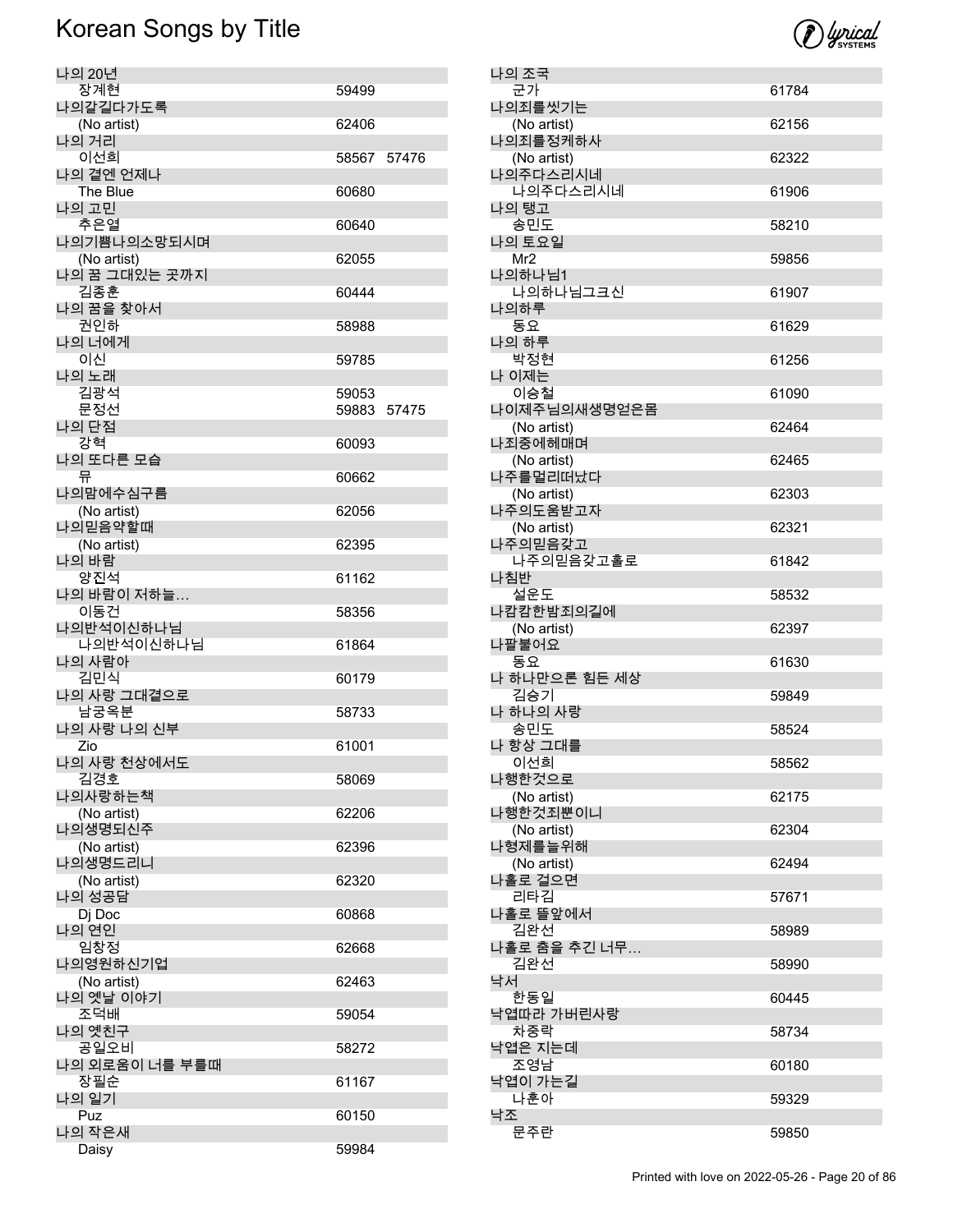

| 낙화십년                    |       |
|-------------------------|-------|
| 손인호                     | 58194 |
| 낙화유수<br>남인수             |       |
| 난                       | 60737 |
| 박진영                     | 58303 |
| 난!                      |       |
| Clon<br>난 괜찮아           | 60937 |
| 진주                      | 61217 |
| 난 그래                    |       |
| 리아                      | 61263 |
| 난 너에게<br>민들레            | 59925 |
| 정수라                     | 58216 |
| 난 널 사랑해                 |       |
| 신효범                     | 59786 |
| 난 널 원해<br>Drunken Tiger | 58406 |
| 난 단지 나일뿐                |       |
| Mr <sub>2</sub>         | 59807 |
| 난 대단해                   |       |
| 토마토<br>난 떠나가지 않아        | 60507 |
| 최수연                     | 58229 |
| 난 멈추지 않는다               |       |
| 잼                       | 58639 |
| 난 바람 넌 눈물<br>신현대.백미현    | 58735 |
| 난 사랑에 빠졌죠               |       |
| 박지윤                     | 63000 |
| 난 사랑을 아직몰라<br>이지연       | 60131 |
| 난생처음                    |       |
| 하춘화                     | 60296 |
| 난 아니야                   |       |
| 조용필<br>난 아직도 널          | 60181 |
| 작품하나                    | 58569 |
| 난 아직 모르잖아요              |       |
| 이문세                     | 58568 |
| 난 알아요<br>Taiji Boys     | 58570 |
| 난 어디로                   |       |
| 김수철                     | 60320 |
| 난 여자가 있는데<br>박진영        | 62871 |
| 난이야                     |       |
| 이상열                     | 58224 |
| 난 이제 알아                 |       |
| 김혜림<br>난 정말 몰랐었네        | 58991 |
| 최병걸                     | 58533 |
| 난주님을사랑해요                |       |
| 난주님을사랑해요                | 61908 |
| 난주의것<br>난주의것모두주의것       | 61926 |
| 난중난색                    |       |
| 베티                      | 58036 |
| 난 항상 혼자다                |       |
| <b>Mutant</b><br>난 행복해  | 59944 |
| 이소라                     | 60755 |
| 날개                      |       |
| 언타이틀                    | 61048 |

| 날개                      |             |  |
|-------------------------|-------------|--|
| 허영란<br>날개 잃은 천사         | 57310 58534 |  |
| 룰라                      | 60663       |  |
| 날구원하신예수를<br>(No artist) | 62168       |  |
| 날대속하신예수께<br>(No artist) | 62323       |  |
| 날 도와줘                   |             |  |
| 박미경<br>날 떠나지마           | 58278       |  |
| 박진영<br>날마다숨쉬는순간마다       | 60068       |  |
| 날마다숨쉬는순간마다<br>날마다주와버성겨  | 61840       |  |
| (No artist)             | 62305       |  |
| 날 버린 남자<br>하춘화          | 58993       |  |
| 날 보러 와요<br>방미           |             |  |
| 날빛보다더밝은천국               | 58992       |  |
| (No artist)<br>날 사랑 했다면 | 62263       |  |
| 박학기<br>날아라 병아리          | 59801       |  |
| 넥스트                     | 59969       |  |
| 날아라슈퍼보드<br>미상           | 61722       |  |
| 날아라스타에이스<br>미상          | 61703       |  |
| 날아라승리호<br>미상            | 61704       |  |
| 날 울게한 그대                |             |  |
| 권혁진<br>날 울리지마           | 58212       |  |
| 신승훈<br>날위하여날위하여         | 57940       |  |
| (No artist)<br>날위한 이별   | 62398       |  |
| 김혜림                     | 60069       |  |
| 날으는원더우먼<br>미상           | 61694       |  |
| 날이 갈수록<br>송창식           | 58535       |  |
| 날이 날이 갈수록               |             |  |
| 이영화<br>날잊어2             | 58994       |  |
| 조Pd<br>날잊지 말아요          | 62601       |  |
| 이향림<br>남강의 추억           | 60182       |  |
| 고운봉                     | 60446       |  |
| 남겨진 독백<br>김종서           | 59985       |  |
| 남겨진 시간을 위하여<br>장혜리      | 59055       |  |
| 남겨진 아픔<br>박미경           | 62554       |  |
| 남겨진 자의 고독               |             |  |
| 조용필<br>남과 북             | 59986       |  |
| 곽순옥-<br>남남              | 57309       |  |
| 최성수                     | 58736       |  |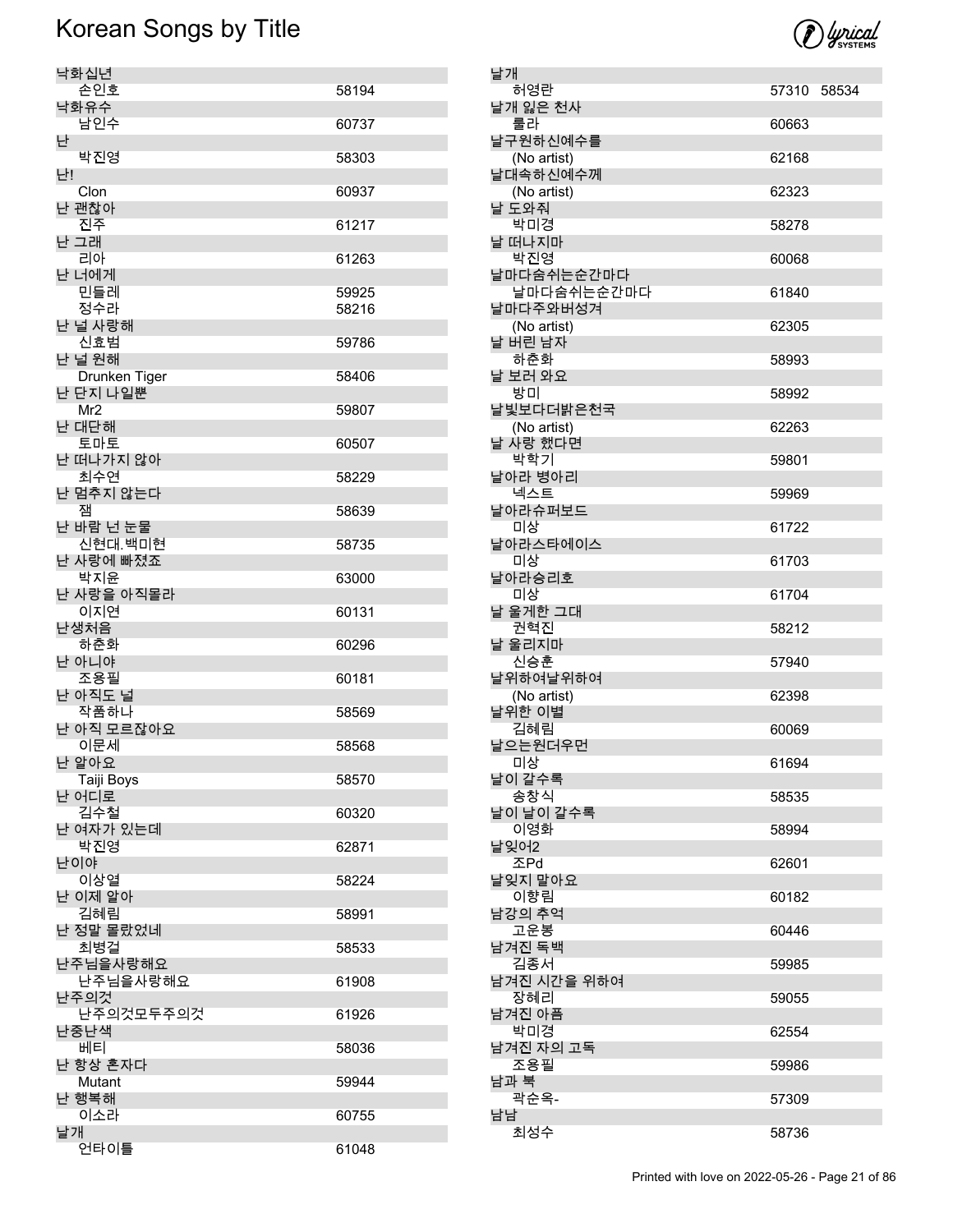

| 남남 북녀<br>김지애                    | 58571 |
|---------------------------------|-------|
| 남매<br>태원                        | 58233 |
| 남성 금지구역                         |       |
| 이시스터스<br>남성 넘버원                 | 60183 |
| 박경원<br>남원산성                     | 58572 |
| 민요                              | 61377 |
| 남원의 애수<br>김용만                   | 58536 |
| 남자 길들이기<br>유서                   | 60641 |
| 남자는배 여자는항구                      |       |
| 심수봉<br>남자는 여자를 귀찮게해             | 58537 |
| 문주란<br>남자는 여자를 귀찮게 해            | 58995 |
| 문주란<br>남자는 외로워                  | 57277 |
| 김수철<br>남자답게사는법                  | 60110 |
| 김영배                             | 60094 |
| 남자도 때론 여자…<br>김도완               | 61064 |
| 남자라는 이유로<br>조항조                 | 61233 |
| 남자에게                            |       |
| 최진희<br>남자에게 바람                  | 59945 |
| 칼라<br>남자여                       | 60537 |
| 현지                              | 57672 |
| 남자의 꿈                           |       |
| 진미령                             | 61187 |
| 남자의 눈물                          |       |
| 현철<br>남자의 마음                    | 58358 |
| 최헌<br>남자의 모습으로                  | 58033 |
| 가키                              | 58209 |
| 남자 이야기<br><b>Honey Family</b>   | 62540 |
| 남천동 부르스<br>나훈아                  | 60185 |
| 남촌                              |       |
| 가곡<br>남포동 블루스                   | 61314 |
| 김수희<br>남행열차                     | 58538 |
| 김수희                             | 58446 |
| 낭랑 십팔세<br>백난아                   | 58539 |
| 한서경<br>낭만에 대하여                  | 58573 |
| 최백호                             | 60132 |
| 낭주골 처녀<br>이미자                   | 60269 |
| 낮에나온반달<br>동요                    | 61501 |
| 낮엔해처럼밤엔달처럼                      | 61972 |
| 낮엔해처럼밤엔달<br>낮은자의하나님<br>나의가장낮은마음 | 61904 |

| 낯선 바닷가에서               |                |
|------------------------|----------------|
| 이선희                    | 58388          |
| 낯선 사람들                 |                |
| 낯선사람들                  | 59939          |
| 낯설은 아쉬움                |                |
| 진시몬                    | 59916          |
| 내가                     |                |
| 김학래임철우<br>지누션          | 58545<br>61198 |
| 내가 가야할 길               |                |
| Mr <sub>2</sub>        | 60681          |
| 홍종명                    | 58274          |
| 내가 그댈 느끼는동안            |                |
| 김건모                    | 60508          |
| 내가 그리울거야               |                |
| 강지훈                    | 60478          |
| 내가 기다린 사랑              |                |
| 유승준                    | 58074          |
| 내가깊은곳에서                |                |
| (No artist)            | 62450          |
| 내가 날버린 이유              |                |
| 베이시스                   | 60699          |
| 내가 너를 느끼듯이             |                |
| 손지창<br>내가 너의곁에 잠시 살았   | 58575          |
|                        | 60888          |
| Toy<br>내가 널 닮아갈때       |                |
| 노이즈                    | 59926          |
| 내가만민중에                 |                |
| 내가만민중에오주께              | 61871          |
| 내가만약나비라면               |                |
| 내가만약나비라면               | 61910          |
| 내가만일                   |                |
|                        |                |
| 안치환                    | 60756          |
|                        |                |
| 내가매일기쁘게<br>(No artist) | 62399          |
| 내가 배운 사랑               |                |
| 소찬휘                    | 61089          |
| 내가 선택한 길               |                |
| 손성훈                    | 57991          |
| 탁재훈                    | 60776          |
| 내가 설마 결혼을              |                |
| 박주연                    | 58171          |
| 내 가슴에 묻은 이야기           | 60186          |
| 윤시내<br>내가 아는 세상에서      |                |
| 신지은                    | 60095          |
| 내가 아는 한가지              |                |
| 이덕진                    | 58738          |
| 내가 알고있는 미소             |                |
| 김민종                    | 60187          |
| 내가어릴때                  |                |
| 내가어릴때찾아오신              | 61911          |
| 내가영으로                  |                |
| 내가영으로노래하리니             | 61956          |
| 내가 왜 웁니까               |                |
| 주현미                    | 58237          |
| 내가 원하는건<br>윤익희         | 58997          |
| 내가 이세상에 온 이유           |                |
| 류시아                    | 58360          |
| 내가 이세상을 사는 방법          |                |
| 김원준                    | 59911          |
| 내가 있을께                 | 58158          |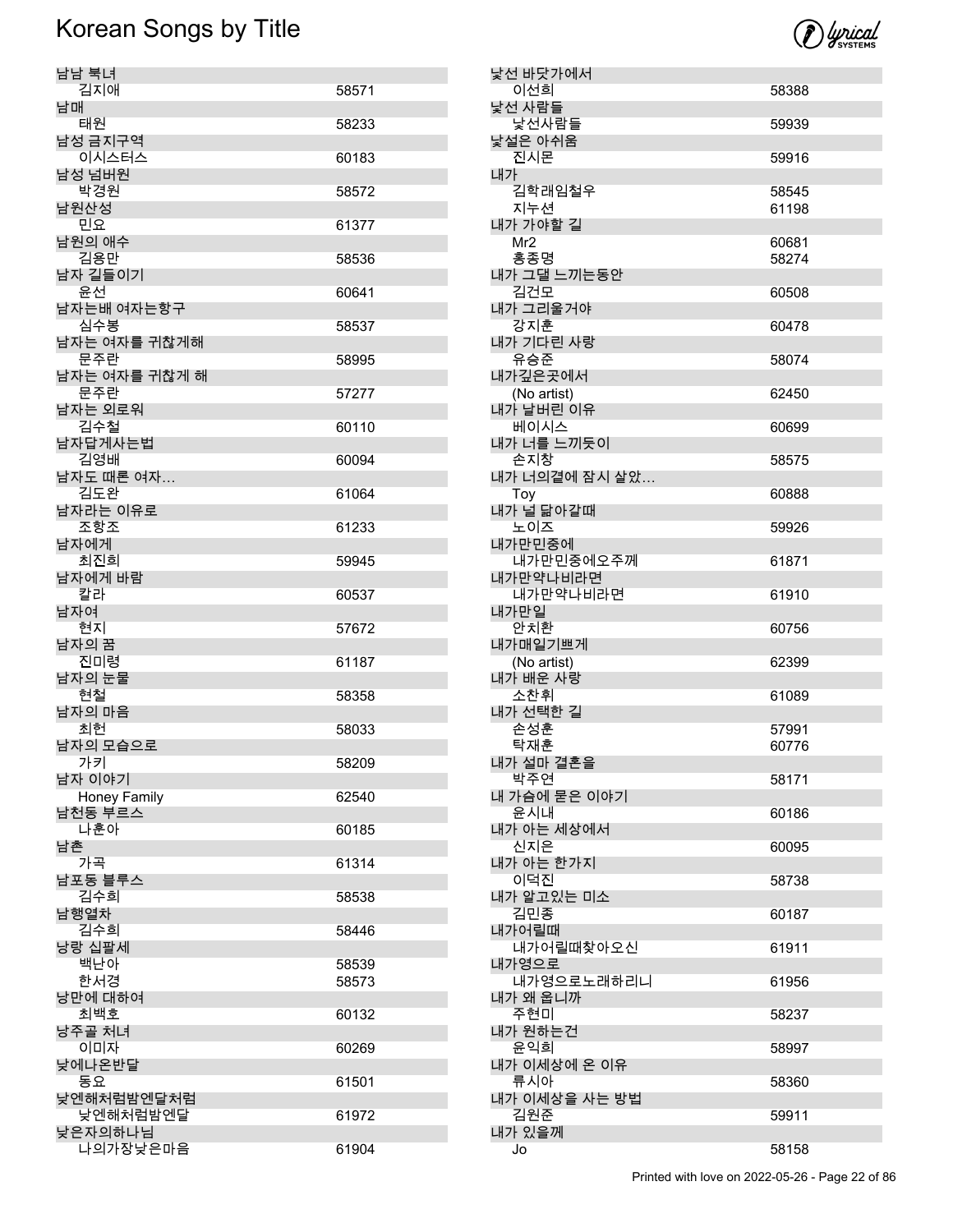| 내가 잠못드는 이유                |             |  |
|---------------------------|-------------|--|
| 룰라                        | 58203       |  |
| 내가 지켜줄께<br>녹색지대           | 60952       |  |
| 내가참의지하는예수                 |             |  |
| (No artist)               | 62059       |  |
| 내가 찾는 그사람<br>장미화          | 60625       |  |
| 내가 처음 사랑했던 그녀             |             |  |
| 심신<br>내가한맘으로              | 60188       |  |
| (No artist)               | 61990       |  |
| 내가환난당할때에                  |             |  |
| (No artist)<br>내갈길멀고밤은깊은데 | 62400       |  |
| (No artist)               | 62401       |  |
| 내게<br>이승환                 | 59762       |  |
| 내게 그랬듯이                   |             |  |
| 제트                        | 60142       |  |
| 내게 남은 사랑을 드릴께요<br>장혜리     | 58739 57343 |  |
| 내게 너무 이쁜 그녀               |             |  |
| 아낌없이                      | 58315       |  |
| 내게 다시<br>The The          | 58050       |  |
| 내게도 사랑이                   |             |  |
| 함중아<br>내게 돌아와줘            | 58576 57470 |  |
| Dj Doc                    | 60112       |  |
| 내게로                       |             |  |
| 장혜진<br>내게로와서쉬어라           | 60070       |  |
| (No artist)               | 62438       |  |
| 내게 사랑은 너무써<br>산울림         | 58740       |  |
| 내게 사랑이 오면                 |             |  |
| 김흥국<br>내게 영원히             | 59936       |  |
| 푸른하늘                      | 59775       |  |
| 내게있는모든것을                  |             |  |
| (No artist)<br>내곁에 있어주    | 62044       |  |
| 이수미                       | 58541 57216 |  |
| 내 고향으로 마차는 간다<br>명국환      | 59173       |  |
| 내고향 충청도                   |             |  |
| 조영남                       | 57217       |  |
| 내 고향 충청도<br>조영남           | 59172       |  |
| 내구주예수를더욱사랑                |             |  |
| (No artist)<br>내 그리운 나라   | 62482       |  |
| 임지훈                       | 59056       |  |
| 내기도하는그시간                  |             |  |
| (No artist)<br>내 기억 속으로   | 62453       |  |
| 장창순                       | 60775       |  |
| 내 나라 내겨레<br>송창식           | 60414       |  |
| 내 남은 사랑을 위해               |             |  |
| 홍경민                       | 58396       |  |
| 내 남자<br>혜은이               | 59331       |  |
|                           |             |  |



| 내 남자친구에게               |       |
|------------------------|-------|
| 핑클                     | 58090 |
| 내너를위하여                 |       |
| (No artist)            | 62157 |
| 내 노래에 날개가 있다면          |       |
| 김세화                    | 58243 |
| 내 눈물 너머                |       |
| 데미안                    | 61145 |
| 내 눈물 모아                |       |
| 서지원                    | 60850 |
| 내눈을들어두루살피니             |       |
| (No artist)            | 62046 |
| 내 님의 사랑은               |       |
| 양희은                    | 58741 |
| 내동생                    |       |
| 동요                     | 61502 |
| 내마음                    |       |
| 가곡                     | 61315 |
| 내마음 갈곳을 잃어             |       |
| 최백호                    | 57242 |
| 내 마음 갈곳을 잃어            |       |
| 최백호                    | 59174 |
| 내 마음 깊은곳의 너            |       |
| 신해철                    | 58577 |
| 내마음 당신곁으로              |       |
| 김정수                    | 57243 |
| 내 마음 당신곁으로             |       |
| 김정수                    | 58578 |
| 내 마음 별과같이              |       |
| 현철                     | 58579 |
| 내 마음속에                 |       |
| Toy                    | 60133 |
| 내마음 알겠니                |       |
| 강수지                    | 57477 |
| 내 마음 알겠니               |       |
| 강수지                    | 58580 |
| 내 마음에 비친 내모습           |       |
| 유재하                    | 59057 |
| 내마음에사랑이                |       |
| 내마음에사랑이사랑이             | 61848 |
| 내 마음은 풍선               |       |
| 장미화                    | 60455 |
| 내마음의 보석상자              |       |
| 해바라기                   | 57520 |
| 내 마음의 보석상자             |       |
|                        |       |
| 해바라기                   | 58742 |
| 내 마음의 보석 상자            |       |
| 해바라기                   | 57185 |
| 내마음의 약속                |       |
| 카이스트                   | 62676 |
| 내마음주께드리니               |       |
| (No artist)            | 62352 |
| 내마지막 사랑                |       |
|                        | 62700 |
| 내 마지막 사랑               |       |
|                        | 62725 |
| 내 맘속의 너                |       |
| 박형준                    | 60008 |
| 내맘에한노래있어               |       |
| (No artist)            | 62439 |
| 내맘의주여소망되소서             |       |
| (No artist)            | 62504 |
| 내맘이낙심되며<br>(No artist) | 62378 |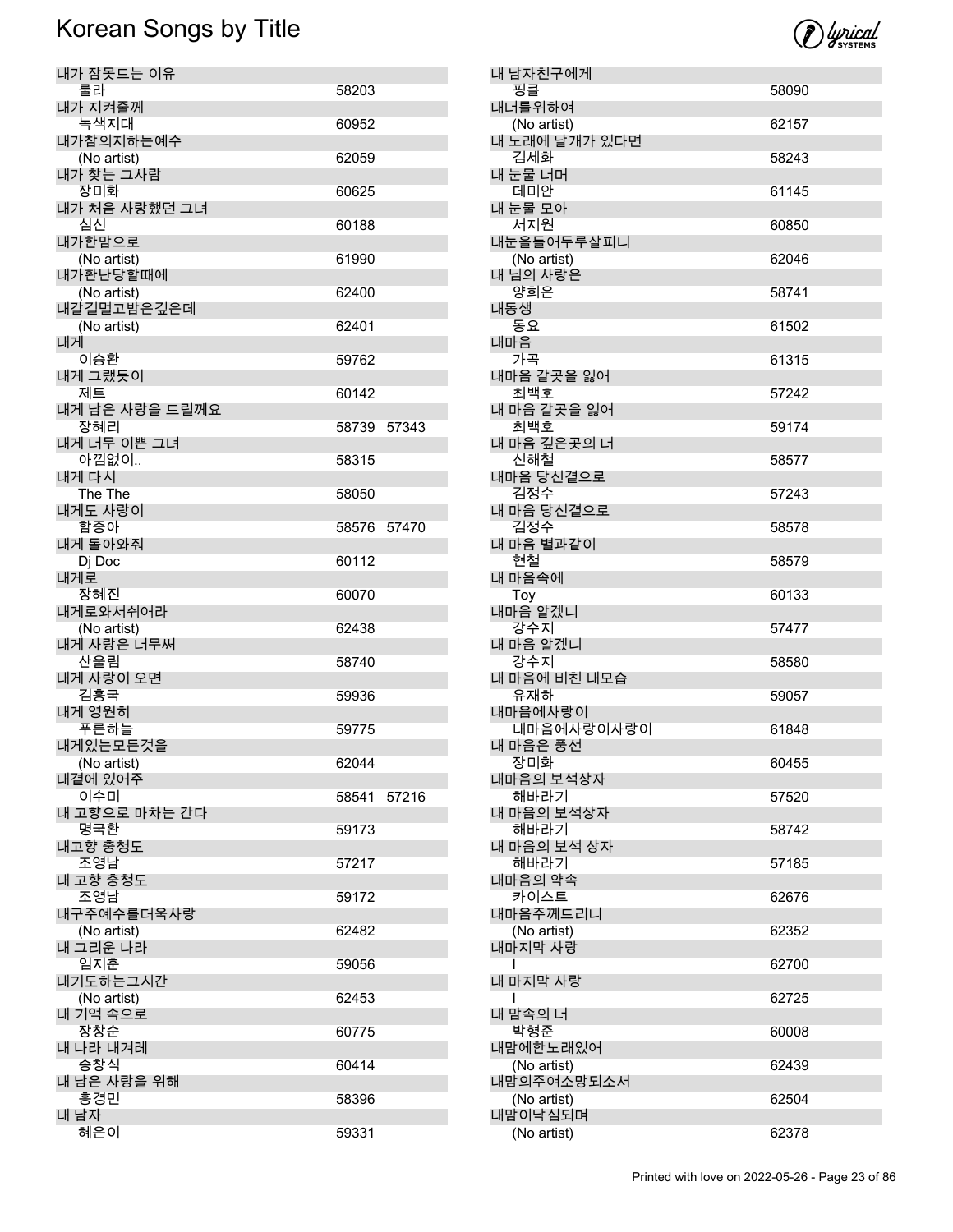

| 내 모든것                     |       |
|---------------------------|-------|
| Taiji Boys                | 58996 |
| 내모든소원기도의제목                |       |
| (No artist)               | 62476 |
| 내모든시험무거운짐을<br>(No artist) | 62335 |
| 내 방식대로의 사랑                |       |
| 신승훈                       | 60908 |
| 내본향가는길                    |       |
| (No artist)<br>내 사랑 T에게   | 62264 |
| <b>S2D5</b>               | 61114 |
| 내 사랑 내곁에                  |       |
| 김현식                       | 58743 |
| 내 사랑 내 곁에                 |       |
| (No artist)<br>내 사랑 뚱뚱이   | 57519 |
| 헤비스                       | 60889 |
| 내 사랑 못난이                  |       |
| 윤종신                       | 60738 |
| 내사랑보니<br>외국곡              | 61469 |
| 내 사랑 울보                   |       |
| 전영록                       | 58581 |
| 내 사랑은                     |       |
| 피노키오                      | 58245 |
| 내 사랑의 끝을 너에게<br>손채연       | 60949 |
| 내 사랑 쥬리안                  |       |
| 최희준                       | 60297 |
| 내사랑 투유                    |       |
| 조갑경,홍서범<br>내 사랑 투유        | 57483 |
| 홍서범.조갑경                   | 59058 |
| 내생에 봄날은                   |       |
| Can                       | 62972 |
| 내선한목자<br>(No artist)      | 62402 |
| 내 아픔 아시는 당신께              |       |
| 조하문                       | 58737 |
| 내안에 넌                     |       |
| 장윤정                       | 62542 |
| 내안에사는이<br>내안에사는이예수        | 61878 |
| 내안의 그대                    |       |
| 변진섭                       | 62642 |
| 내 안의 그대<br>업타운            |       |
| 내 안의 너                    | 61200 |
| 권인하                       | 60835 |
| 내 앞에선 너에게                 |       |
| 김종서                       | 60447 |
| 내 얘길 들어봐<br>파파야           | 62832 |
| 내영혼아곧깨어                   |       |
| (No artist)               | 61991 |
| 내영혼아여호와를                  |       |
| 내영혼아여호와를                  | 61909 |
| 내영혼아찬양하라<br>(No artist)   | 61992 |
| 내영혼에햇빛비치니                 |       |
| (No artist)               | 62459 |
| 내영혼의구세주                   |       |
| 내영혼의구세주                   | 61887 |

| 내영혼의그윽히깊은데서                |       |
|----------------------------|-------|
| (No artist)                | 62440 |
| 내 영혼의 히로인<br>남진            | 59918 |
| 내영혼이은총입어                   |       |
| (No artist)                | 62466 |
| 내영혼이제깨어서                   |       |
| (No artist)<br>내 이름은 구름이여  | 61988 |
| 조용필                        | 60558 |
| 내 이름은 소녀                   |       |
| 조애희                        | 58744 |
| 내 인생 바람에 실어                |       |
| 장미화<br>내 인생은 나의것           | 60448 |
| 민해경                        | 58574 |
| 내 인생의 물결                   |       |
| 최진희                        | 58292 |
| 내 인생의 주인공                  |       |
| 유진하<br>내일                  | 60151 |
| 김수철                        | 58582 |
| 내일 또만납시다                   |       |
| 금호동                        | 60449 |
| 내일로 가는 마차                  |       |
| 이재성<br>내일은 늦으리             | 59059 |
| 올스타밴드                      | 60509 |
| 내일은 사랑                     |       |
| 이후종                        | 59307 |
| 내일은야구왕                     |       |
| 만화<br>내일을 향해               | 61744 |
| 신성우                        | 60505 |
| 내일이면 간다네                   |       |
| 지다연                        | 59175 |
| 내일이 오면                     |       |
| 양수경<br>내일이 찾아오면            | 60062 |
| 오장박                        | 58998 |
| 내일이 찾아와도                   |       |
| 서울훼밀리                      | 58583 |
| 내일 일기                      |       |
| 오석준<br>내일일은내일염려            | 60559 |
| 피곤한하루힘겹게                   | 61970 |
| 내임금예수내주여                   |       |
| (No artist)                | 62324 |
| 내 입술따뜻한 커피처럼               |       |
| Sharp<br>내죄를회개하고           | 62956 |
| (No artist)                | 62340 |
| 내죄사함받고서                    |       |
| (No artist)                | 62182 |
| 내죄속해주신주께                   |       |
| (No artist)<br>내주는강한성이요    | 62326 |
| (No artist)                | 62356 |
| 내주는살아계시고                   |       |
| (No artist)                | 61989 |
| 내주님입으신그옷은                  |       |
| (No artist)<br>내주되신주를참사랑하고 | 62060 |
| (No artist)                | 62483 |
|                            |       |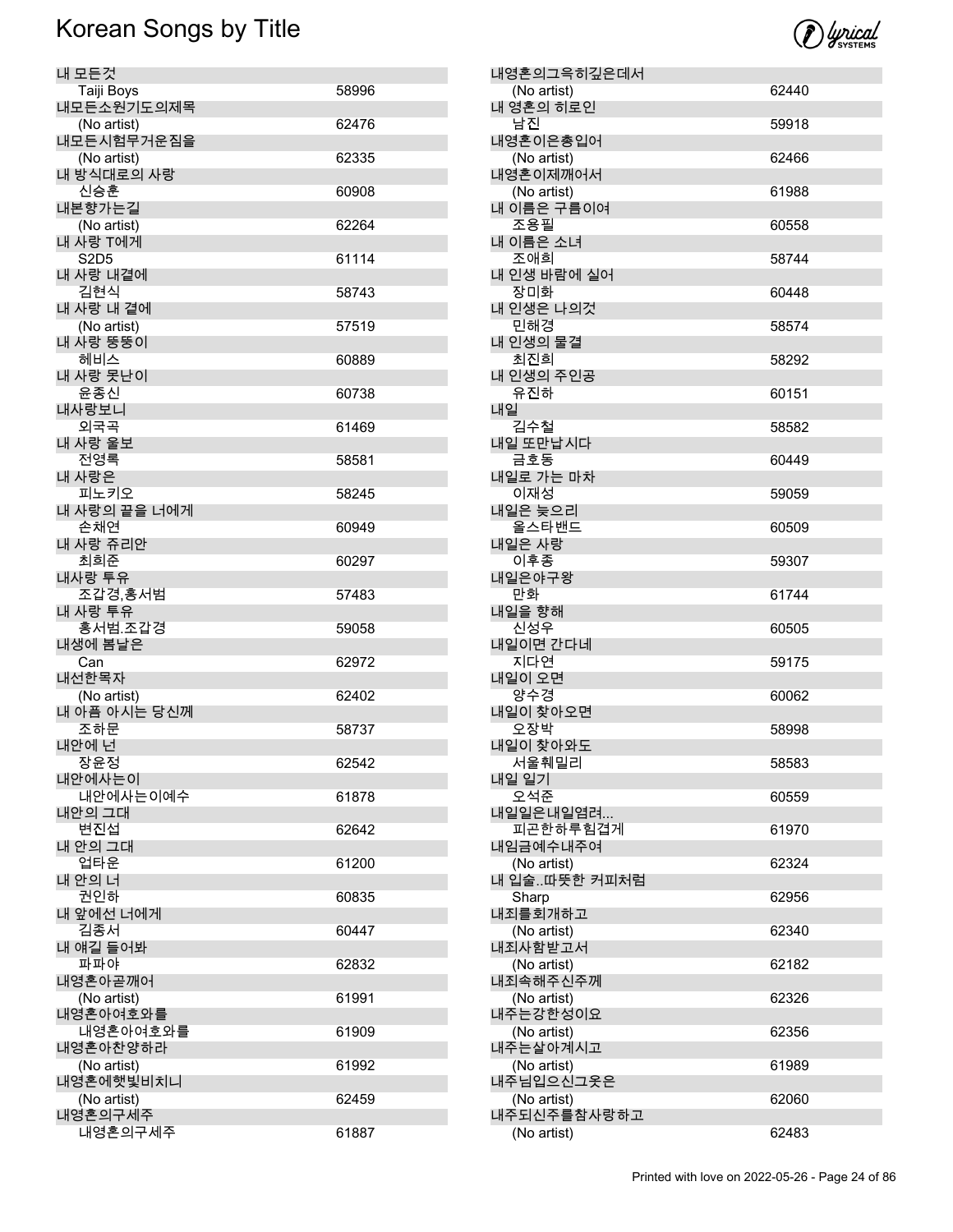

| 내주를가까이하게함은                 |       |       |
|----------------------------|-------|-------|
| (No artist)                | 62336 |       |
| 내주여뜻대로                     |       |       |
| (No artist)<br>내주예수주신은혜    | 62403 |       |
| (No artist)                | 62325 |       |
| 내주의나라와                     |       |       |
| (No artist)                | 62218 |       |
| 내주의보혈은                     |       |       |
| (No artist)                | 62158 |       |
| 내주의지신십자가                   |       |       |
| (No artist)<br>내주하나님넓고큰은혜는 | 62337 |       |
| (No artist)                | 62380 |       |
| 내 진정 당신을                   |       |       |
| 이수만                        | 60538 |       |
| 내진정사모하는                    |       |       |
| (No artist)<br>내 집이 그립네    | 62061 |       |
| 이남이                        | 60270 |       |
| 내평생소원이것뿐                   |       |       |
| (No artist)                | 62348 |       |
| 내평생에가는길                    |       |       |
| (No artist)                | 62441 |       |
| 내품에 가득히<br>전주배             |       |       |
| 내 품에 안겨                    | 63001 |       |
| 김원준                        | 61191 |       |
| 내 하나의 사람은가고                |       |       |
| 임희숙                        | 58540 |       |
| 냇물                         |       |       |
| 동요                         | 61597 |       |
|                            |       |       |
| 냉전중                        |       |       |
| 안재욱                        | 57288 |       |
| 너<br>이정현                   | 62752 |       |
| 이종용                        | 59176 |       |
| 해바라기                       | 57204 | 59060 |
| 너 그럴때면                     |       |       |
| 이브                         | 58367 |       |
| 너근심걱정말아라                   |       |       |
| (No artist)<br>너나 잘해       | 62404 |       |
| 이주엽                        | 60682 |       |
| 너나좋아해 나너좋아해                |       |       |
| 현이와덕이                      | 59585 |       |
| 너는내것이라                     |       |       |
| 너는부유해도가난해도<br>너는 너를        | 61912 |       |
| 장 현                        | 57389 |       |
| 너는시냇가에                     |       |       |
| 박윤호 너는시냇가에심은               | 61965 |       |
| 너는 왜                       |       |       |
| 철이와미애                      | 58584 |       |
| 너도나처럼<br>나의친구여내말           | 61964 |       |
| 너 떠난후                      |       |       |
| 포지션                        | 62674 |       |
| 너랑나랑                       |       |       |
| 외국곡                        | 61418 |       |
| 너를 기억하며                    |       |       |
| 와일드로즈<br>너를 다시보게 됐어        | 60113 |       |

| 너를 만난후로           |       |
|-------------------|-------|
| 김건모               | 60134 |
| 너를 보내기전에          |       |
| 박진영               | 60758 |
| 너를 보내며            |       |
| 앤썸                | 58390 |
| 젝스키스              | 58397 |
| 너를 사랑하고도          |       |
| 전유나               | 58745 |
| 너를 사랑해            |       |
| S.E.S             | 58402 |
| 김경호               | 62644 |
| 한동준               | 59061 |
| 너를 위한 사라방드        |       |
| 김성수               | 60009 |
| 너를 위한 이별          |       |
| 전유나               | 59062 |
| 너를 위해<br>임재범      |       |
| 너를 잊을수 없어         | 62731 |
|                   |       |
| 최연제<br>너를 처음만난 그때 | 59988 |
| 박준하               | 58585 |
| 너를 품에 안으면         |       |
| 컬트                | 60740 |
| 너를 향한 마음          |       |
| 이승환               | 58746 |
| 너만은 모르길           |       |
| As One            | 62614 |
| 너만을 느끼는 나         |       |
| 황승호제              | 60038 |
| 너만을 느끼며           |       |
| 블루                | 58999 |
| 너만을 사랑했다          |       |
| 설운도               | 59787 |
| 너만의 천사가 되어        |       |
| Voice             | 58405 |
| 너무 늦었잖아요          |       |
| 변진섭               | 58586 |
| 너무도 아름다운 여자       |       |
| 김지노               | 59885 |
| 박종이               | 62761 |
| 너무 짧아요            |       |
| 조용필               | 59000 |
| 너무합니다             |       |
| 김수희               | 59177 |
| 너무 합니다            |       |
| 김수희               | 57452 |
| 너성결키위해            |       |
| (No artist)       | 62184 |
| 너시온아이소식전파하라       |       |
| (No artist)       | 62227 |
| 너시험을당해            |       |
| (No artist)       | 62367 |
| 너없는 동안            |       |
| 조선경               | 60395 |
| 너 없는동안            |       |
| 김원준               | 59970 |
| 너없는 아침            |       |
| 유리상자              | 62656 |
| 너에게               |       |
| Taiji Boys        | 59780 |
| 권인하               | 62760 |
| 김건모               | 60664 |
| 박광현               | 59802 |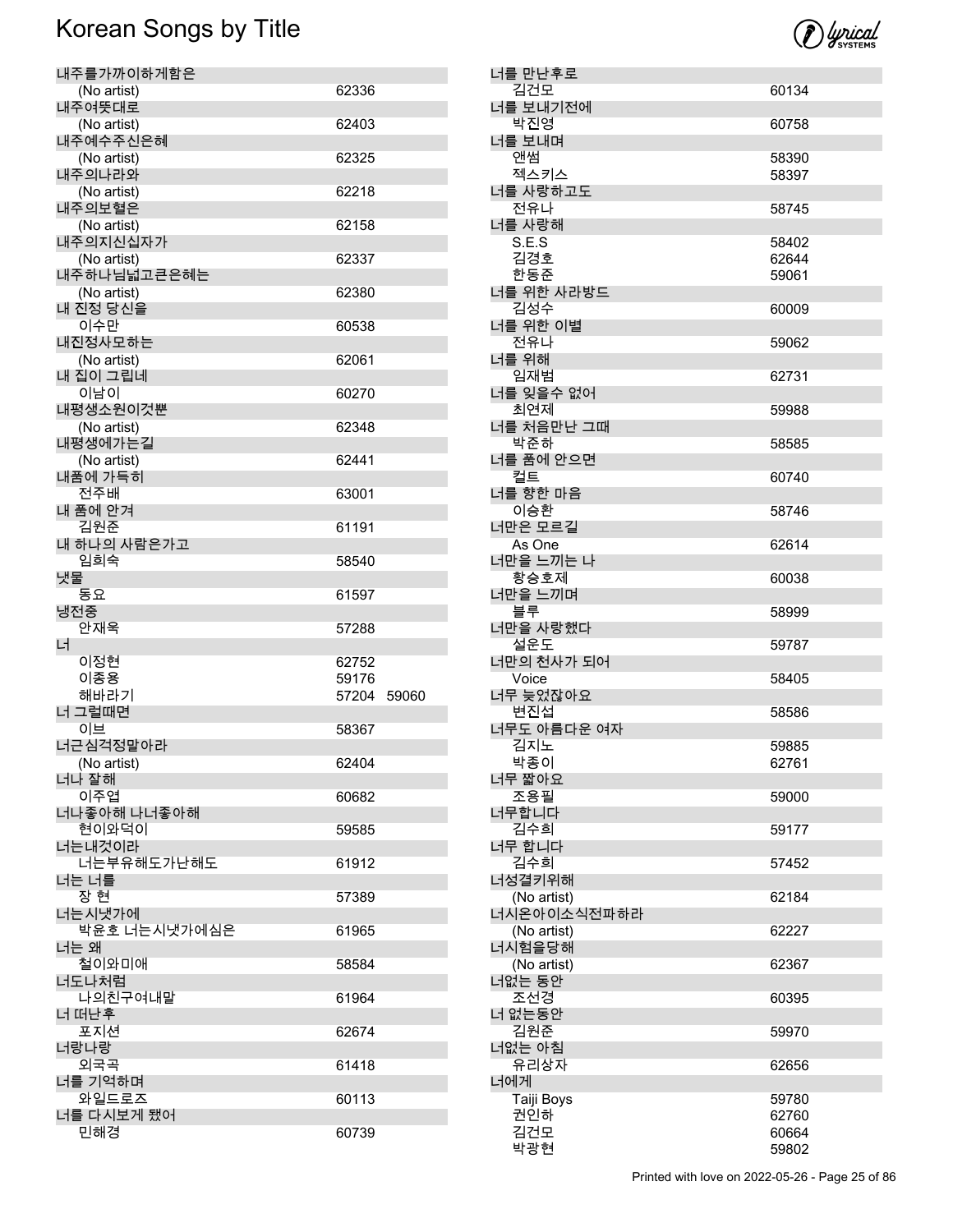

| 너에게                     |                |
|-------------------------|----------------|
| 윤상                      | 60396          |
| 너에게(편지)<br>Click-B      | 62961          |
| 너에게 가고싶어<br>이은미         | 61188          |
| 너에게 나는<br>이규석           |                |
| 너에게 나를                  | 60271          |
| 컨츄리꼬꼬<br>너에게 들려주고싶은 이야기 | 58383          |
| 공일오비                    | 58587          |
| 너에게로<br>우진희             | 62795          |
| 너에게로 가는길<br>장동건         | 59308          |
| 너에게로 또다시<br>변진섭         |                |
| 너에게 원한건                 | 58589          |
| 노이즈                     | 58588          |
| 너에게 하고픈말<br>이준석         | 60189          |
| 너에게 행운을                 |                |
| 잉크<br>너에겐 미안해           | 59946          |
| 김우진                     | 60741          |
| 너에관한 나의생각<br>전람회        | 60152          |
| 너여야만 하는 나<br>Xo         | 60796          |
| 너예수께조용히나가               |                |
| (No artist)<br>너와 나     | 62454          |
| 조진수                     | 60626          |
| 너와 나의 고향                |                |
| 나훈아<br>너와 함께            | 59178          |
| 이현도                     | 58037          |
| 너와 함께 라면<br>이예린         | 61091          |
| 너와 함께 있는 이유             |                |
| 변진섭                     | 58590          |
| 이상은<br>너와 함께한 시간속에서     | 60380          |
| Taiji Boys              | 59001          |
| 너의 결혼식                  |                |
| 윤종선<br>윤종신              | 57263<br>59063 |
| 너의 곁에서                  |                |
| 지미<br>너의 곁에 있고 싶어       | 60759          |
| 신효범                     | 60135          |
| 너의 곁으로<br>이승철           | 60777          |
| 너의 궁전                   |                |
| 이경섭<br>너의 기억속으로 들어가고    | 60665          |
| 이인규                     | 61063          |
| 너의 눈에 눈물이<br>이덕진        | 59064          |
| 너의 다른 모습                |                |
| Eos                     | 59808          |
| 너의 뒤에서<br>박진영           | 60642          |

| 너의 또다른 모습에                  |                |
|-----------------------------|----------------|
| 강수지                         | 60588          |
| 너의 마음을 내게 준다면<br>최연제        | 59289          |
| 너의 빈자리<br>조용필               | 60190          |
| 너의 사고방식<br>모자이크             | 59290          |
| 너의쓴잔을<br>너의쓴잔을내가            | 61957          |
| 너의 얘기를<br>성진우               | 60947          |
| 너의 의미<br>산울림                | 60589          |
| 너의 착각                       |                |
| 유영진<br>너의하나님여호와가            | 60869          |
| 김진호 너의하나님여호와가<br>너이길 원했던 이유 | 61833          |
| The Cool                    | 59989          |
| 너 정말?<br>김현정                | 62783          |
| 너주의사람아                      |                |
| (No artist)<br>너하나님께이끌리어    | 62346          |
| (No artist)                 | 62313          |
| 너 하나만을 위해<br>구본승            | 59987          |
| 너하이<br>이세창                  | 60757          |
| 너희마음에슬픔이가득차도                |                |
| (No artist)<br>너희죄흉악하나      | 62484          |
| (No artist)                 | 62159          |
| 넋두리<br>김현식                  | 58747          |
| 넌 그렇게 살지마                   |                |
| 박미경<br>넌 나의 처음이자 마지막이야      | 60778          |
| 솔리드                         | 60890          |
| 넌 내꺼<br>김원준                 | 60779          |
| 넌 또다른 나                     |                |
| 이승철<br>넌 알고 있어?             | 58591          |
| 조성모<br>넌 언제나                | 57202          |
|                             |                |
| 모노                          | 59788          |
| 넌 웃을수 있었니                   |                |
| 박승화<br>넌 충분히 아름다운걸          | 60951          |
| 동물원<br>넌 할수있어               | 58280          |
| 강산에<br>널 그리며                | 59947          |
| 박남정                         | 58546          |
| 널 기다리며<br>전일식               | 59887          |
| 널 닮은 세상에서<br>신효범            | 60982          |
| 널 만나길 참 잘했어                 |                |
| 김승기<br>널 보내지 않아<br>강수지      | 60071<br>60666 |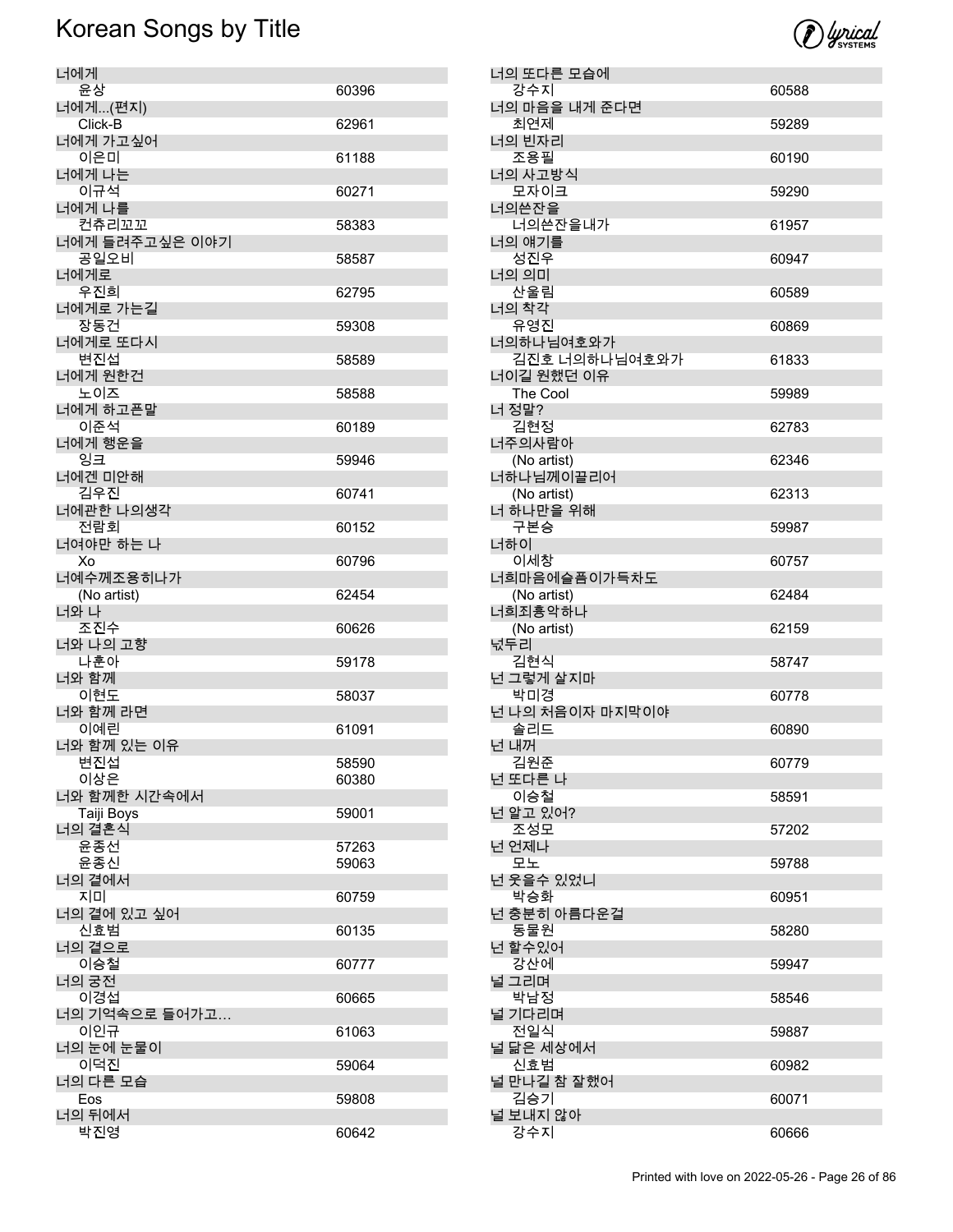

| 널 보낸 나를               |                |
|-----------------------|----------------|
| 박기영                   | 62820          |
| 널 보낸 이유               |                |
| 이승철                   | 61289          |
| 널 보낸 후에               |                |
| 이정섭                   | 60644<br>60072 |
| 최재훈<br>널 사랑하겠어        |                |
| 동물원                   | 60814          |
| 널 사랑하는 이유             |                |
| 김동후                   | 59309          |
| 널 사랑하니까               |                |
| 신승훈                   | 59002          |
| 널 사랑한 이유              |                |
| 김민기                   | 60815          |
| 널 사랑해                 |                |
| 김정은                   | 60780          |
| 널 위한거야                |                |
| Mis=Mr                | 60961          |
| 널 위한 나의슬픔             |                |
| 이화수<br>널 위한 이별        | 60742          |
| 신승훈                   | 63002          |
| 널 위해서라면               |                |
| 신승훈                   | 60383          |
| 널 위해 준비된 사랑           |                |
| 김조한                   | 58364          |
| 널 잊기위한 사랑             |                |
| 강희수                   | 61079          |
| 널 잊진 못할거야             |                |
| 표진수,할리퀸               | 61034          |
| 넓은들에익은곡식              |                |
| (No artist)<br>네가 떠나면 | 62280          |
| 이현도                   | 58062          |
| 네가 뭔데                 |                |
| 송대관                   | 59332          |
| 네가없는 세상은              |                |
| 나현희                   | 58154          |
| 네게 줄수있는건 오직           |                |
| 변진섭                   | 58592          |
| 네곁에서만 행복한 나           |                |
| 정시연                   | 60667          |
| 네 꿈을 펴쳐라<br>양희은       |                |
| 네 꿈을 펼쳐라              | 57219          |
| 양희은                   | 58748          |
| 네맘과정성을다하여서            |                |
| (No artist)           | 62341          |
| 네모의 꿈                 |                |
| 화이트                   | 61010          |
| 네박자                   |                |
| 송대관                   | 58075          |
| 네번아멘<br>(No artist)   | 62525          |
| 네병든손내밀라고              |                |
|                       |                |
|                       |                |
| (No artist)<br>네안에    | 62501          |
| 네안에착한일을               | 61913          |
| 네잎 크로바                |                |
| 이규항                   | 59333          |
| 네잎클로바                 |                |
| 가곡                    | 61340          |
| 노노노노노<br>하수빈          | 57675          |

| 노들강변                 |             |  |
|----------------------|-------------|--|
| 경기도                  | 61378       |  |
| 노란버스를 타고간 여인<br>조덕배  | 59292       |  |
| 노란샤쓰의 사나이<br>한명숙     | 59179       |  |
| 노란 손수건<br>태진아        | 59003       |  |
| 노랑꽃빨강꽃               |             |  |
| 동요<br>노래가락 차차차       | 61631       |  |
| 황정자<br>노래는 나의 인생     | 59334       |  |
| 이미자<br>노래는즐겁다        | 60722       |  |
| 외국곡                  | 61556       |  |
| 노래하는 곳에              |             |  |
| 윤항기<br>노래하며 춤추며      | 59180       |  |
| 계은숙                  | 58593       |  |
| 노신사<br>최희준           | 60397       |  |
| 노엘                   |             |  |
| 캐롤송                  | 61776       |  |
| 노을<br>미상             | 61577       |  |
| 노을 그리고 나             |             |  |
| 이승철<br>노을에 기댄이유      | 60456       |  |
| 신성우                  | 59824       |  |
| 노을의 연가<br>주영훈        | 62710       |  |
|                      |             |  |
| 노을지는풍경               |             |  |
| 미상                   | 61397       |  |
| 녹슬은 기찻길<br>나훈아       | 57220 59181 |  |
| 논개<br>이동기            | 59335       |  |
| 논밭에오곡백과              |             |  |
| (No artist)          | 62281       |  |
| 놀라운 여인<br>레드         | 61077       |  |
| 놀랍다주님의큰은혜            |             |  |
| (No artist)          | 62109       |  |
| 높은 하늘아<br>수연         | 58749       |  |
| 놔!                   |             |  |
| 김현정<br>누가누가잠자나       | 62947       |  |
| 동요                   | 61632       |  |
| 누가 먼저 말했나<br>이상열     | 57676       |  |
| 누가먼저했나<br>미상         | 61419       |  |
| 누가 울어                |             |  |
| 배호<br>누가 이사람을 모르시나요  | 59182       |  |
| 곽순옥                  | 59336       |  |
| 누가주를따라               |             |  |
| (No artist)<br>누구때문에 | 62485       |  |
| 누구때문에주님십자가           | 61914       |  |
| 누구라도 그러하듯이<br>배인숙    | 59183       |  |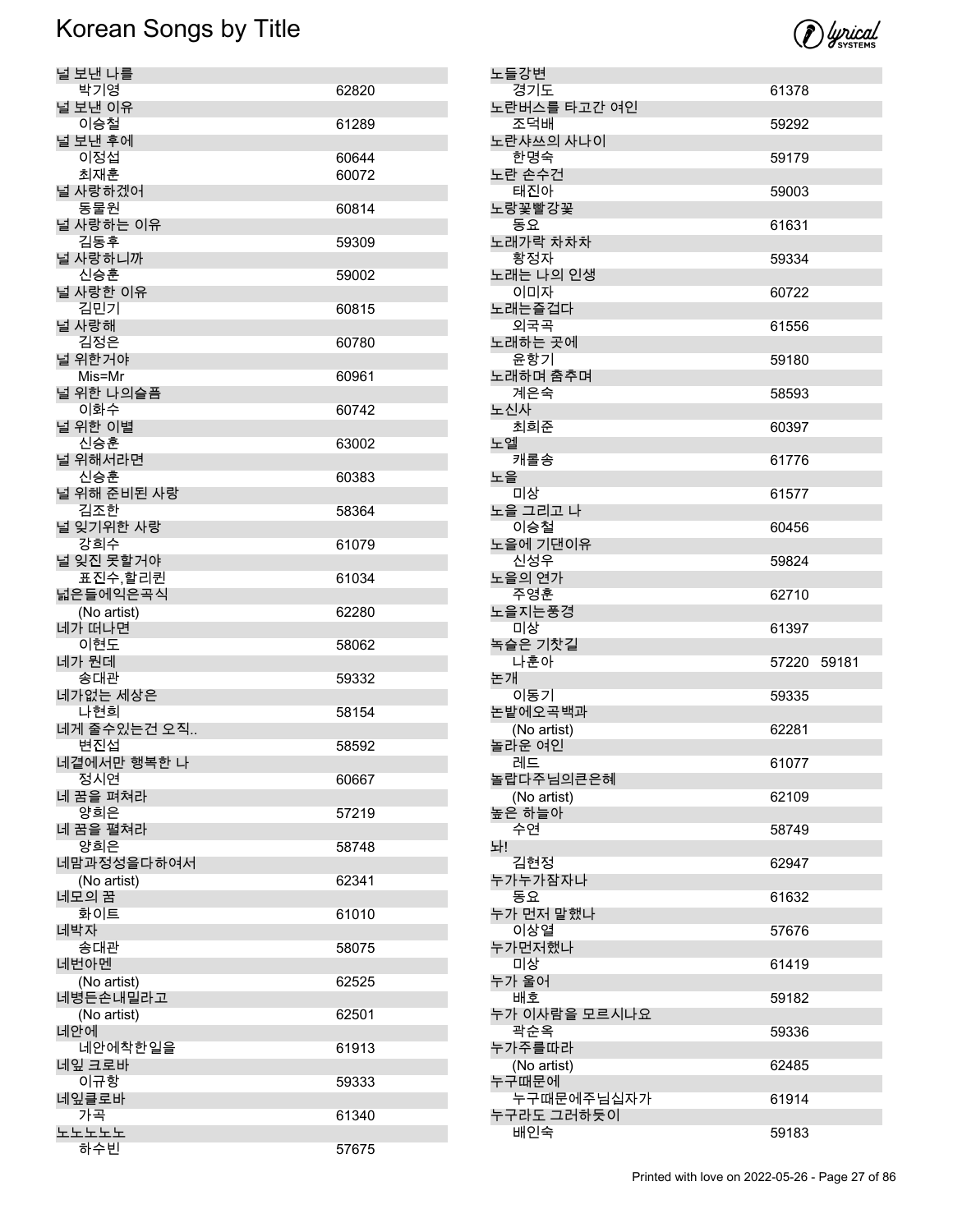

| 누구야                |             |       |
|--------------------|-------------|-------|
| Sz                 | 62798       |       |
| 누구없소               |             |       |
| 한영애                | 57478       | 58750 |
| 누구의 노래일까           |             |       |
| 민해경                | 59586       |       |
| 누구하고노나<br>동요       | 61633       |       |
| 누군가널위해기도하네         |             |       |
| 당신이지쳐서기도할          | 61844       |       |
| 누나야                |             |       |
| 임지훈                | 60590       |       |
| 누이                 |             |       |
| 살운도                | 57304       |       |
| 설운도                | 58413       |       |
| 눈                  |             |       |
| 미상                 | 61420       |       |
| 눈감아봐도              |             |       |
| 박준희                | 58242       |       |
| 눈감아봐도2<br>박준희      |             |       |
| 눈꽃송이               | 59587       |       |
| 동요                 | 61634       |       |
| 눈동자                |             |       |
| 엄정화                | 59337       |       |
| 이승재                | 59184       |       |
| 눈물                 |             |       |
| 리아                 | 58115       |       |
| 박화요비               | 62929       |       |
| 눈물나는 날에는           |             |       |
| 푸른하늘               | 59825       |       |
| 눈물 내리는 날           |             |       |
| 조트리오<br>눈물로 보이는 그대 | 58351       |       |
| 조용필                | 60039       |       |
| 눈물로 시를써도           |             |       |
| 이승환                | 59855       |       |
| 눈물로 쓴 편지           |             |       |
| 김세화                | 57437 59500 |       |
| 눈물에 얼굴을 묻는다        |             |       |
| 장나라                | 62921       |       |
| 눈물을 가르쳐준 여인        |             |       |
| 이상열                | 58256       |       |
| 눈물을 감추고<br>위키리     |             |       |
| 눈물의 멜로디            | 60010       |       |
| 유연실                | 57677       |       |
| 눈물의 블루스            |             |       |
| 주현미                | 58594       |       |
| 눈물의 수박등            |             |       |
| 백년설                | 57633       |       |
| 눈물의 승차권            |             |       |
| 최진희                | 59065       |       |
| 눈물의 연평도<br>최숙자     |             |       |
| 눈물의 의미             | 57221       | 60191 |
| 정수라                | 60272       |       |
| 눈물의 재회             |             |       |
| 강승모                | 59501       |       |
| 눈물의 파티             |             |       |
| 조용필                | 58595       |       |
| 눈물이 진주라면           |             |       |
| 이미자                | 59888       |       |
| 눈물젖은 두만강           |             |       |
| 김정구                | 59185 57299 |       |

| 눈물 한방울로 사랑은           |       |
|-----------------------|-------|
| 이유진                   | 60372 |
| 눈물 흘리지 말아요<br>이문세     | 59763 |
| 눈믈젖은 두만강              |       |
| 김정구                   | 57186 |
| 눈썹 어딨니<br>컬트트리플       | 58310 |
| 눈오는 밤                 |       |
| 조하문<br>눈으로 말해요        | 60487 |
| 권태수                   | 60192 |
| 눈을 감아<br>나지금너만을생각하고   | 58431 |
| 눈을 감으면                |       |
| 여행스케치<br>눈을들어         | 60972 |
| 눈을들어영광의               | 61869 |
| 눈을들어산을보니              |       |
| (No artist)           | 62405 |
| 눈을들어하늘보라              |       |
| (No artist)<br>눈이 내리네 | 62228 |
| 김추자                   | 58596 |
| 눈이 내리는데<br>한명숙        | 59700 |
| 눈이 내리는데               |       |
| 손시향                   | 57222 |
| 눈이 슬픈 그대<br>오태호       | 60096 |
| 눈이 큰아이                |       |
| 버들피리<br>눈이 큰 아이       | 59186 |
| 버들피리                  | 57492 |
| 느낌                    |       |
| 이기찬<br>느낌만으로          | 61250 |
| Spin                  | 61087 |
| 박지원                   | 60153 |
| 늑대와 양                 |       |
| H.O.T<br>늑대와 함께 춤을    | 58305 |
| 임창정                   | 61287 |
| 늘(WAITING)            |       |
| 보아<br>늘 지금처럼          | 63003 |
| 이예린                   | 60870 |
| 핑클                    | 62872 |
| 늘 푸르른 소나무처럼           |       |
| 장동건.전철<br>늙은 군인의 노래   | 59927 |
| 양희은                   | 59826 |
| 능금빛 순정<br>배호          | 59502 |
| 늦기 전에                 |       |
| 김추자<br>늦은 재회          | 59503 |
| 김정수                   | 59504 |
| 늦은후회                  |       |
| Bobo(강성연)<br>늦은 후회    | 62939 |
| 이덕진                   | 58284 |
| 늦지 않았어요               |       |
| 이지연                   | 60479 |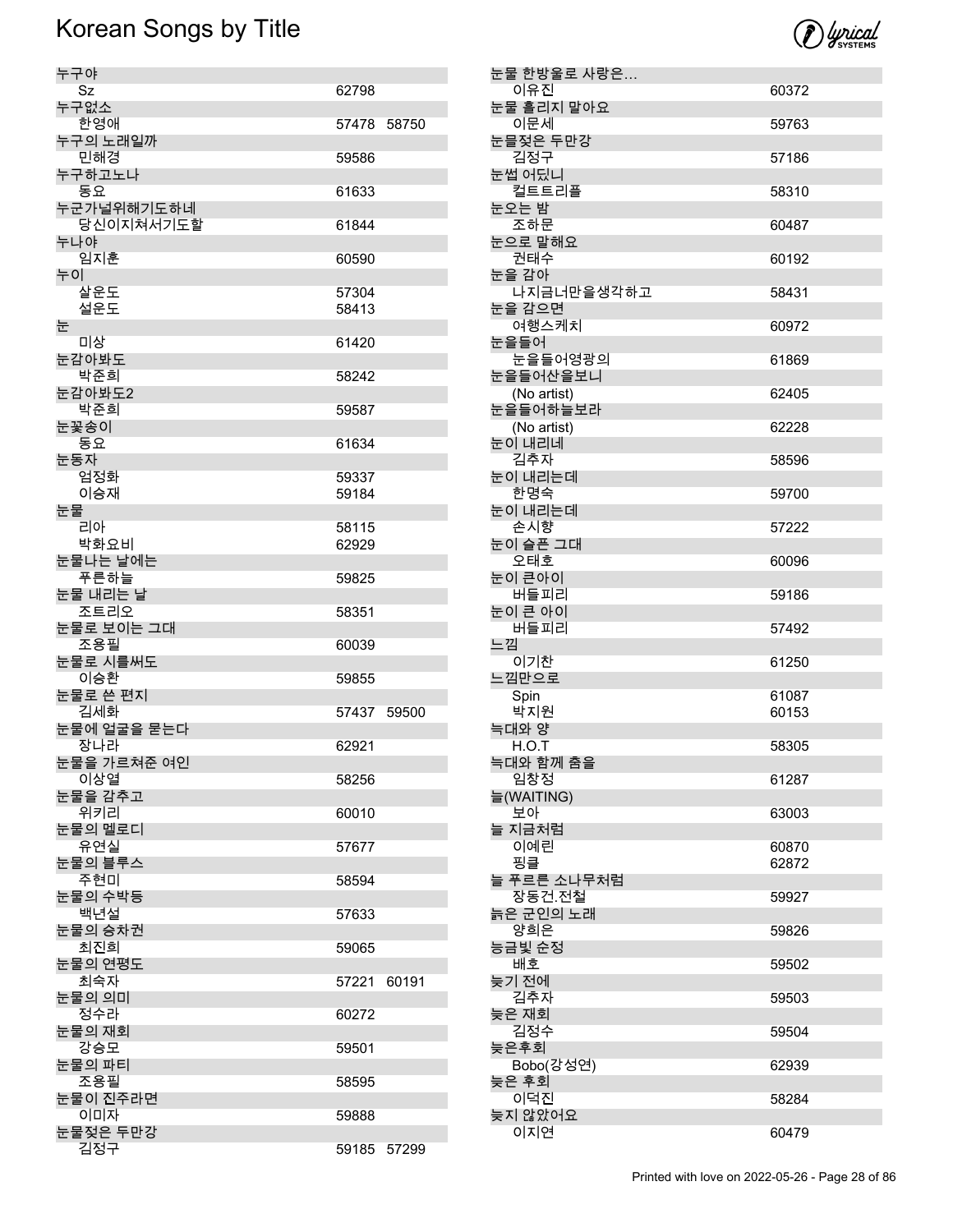

| 늦지 않았음을                 |       |
|-------------------------|-------|
| 송재호                     | 58751 |
| 늪<br>조관우                | 60029 |
| 니가 내것이 되갈수록<br>투투       | 60797 |
| 니가 내리는 날                |       |
| 자화상<br>니가 떠나간 이유        | 58393 |
| 변진섭<br>니가 오는 날          | 58260 |
| 변진섭<br>닐니리 맘보           | 60048 |
| 김정애                     | 58597 |
| 닐리리야<br>민요              | 61356 |
| 님<br>박재란                | 59928 |
| 님 계신 전선                 |       |
| 금사향<br>님과 함께            | 60373 |
| 남진<br>님 그리워             | 59187 |
| 나훈아<br>님 그림자            | 58752 |
| 노사연                     | 58753 |
| 님 떠난 후<br>장덕            | 59066 |
| 님아<br>신효범               | 60668 |
| 펄시스터즈                   | 59588 |
| 님에게<br>소리사랑             | 60154 |
| 님은 먼곳에<br>김추자           | 58598 |
| 조관우<br>님의 계절            | 60816 |
| 신승훈                     | 60700 |
| 님이라 부르리까<br>이미자         | 59188 |
| 님이여<br>조용필              | 60194 |
| 님이 오는 소리<br>이필원         | 59861 |
| 님이오시는지                  |       |
| 가곡<br>다가라               | 61296 |
| 엄정화<br>다감사드리세           | 62951 |
| (No artist)<br>다나와찬송드리세 | 61993 |
| (No artist)             | 61997 |
| 다락방<br>논두렁밭두렁           | 59505 |
| 다람쥐<br>동요               | 61635 |
| 다른 모습                   |       |
| 키키<br>다만                | 59903 |
| 이승환<br>다시               | 60817 |
| 육각수                     | 60938 |
| 다시 나를<br>빛과소금           | 58227 |

| 다시난 사는거야             |       |
|----------------------|-------|
| 김종서                  | 60818 |
| 다시 내게로               |       |
| 하이디<br>다시 내게로 돌아와    | 58275 |
| 조관우                  | 60056 |
| 다시 내곁에               |       |
| 김원준                  | 60871 |
| 다시는 내게               |       |
| 원미연<br>다시는 사랑을 안할테야  | 57872 |
| 김수철                  | 60398 |
| 다시는 사랑하지않으리          |       |
| 이은하                  | 60399 |
| 다시 돌아봐               |       |
| 이치현                  | 60097 |
| 다시 돌아온 그대위해<br>유재하추모 | 58316 |
| 다시 돌아온 너에게           |       |
| 변진섭                  | 62582 |
| 다시 만나줘               |       |
| 언타운                  | 61028 |
| 다시 만난 너에게            |       |
| 피노키오<br>다시 사랑한다 말할까  | 59589 |
| 김동률                  | 62952 |
| 다시 사랑할수 없나           |       |
| 도시풍경                 | 60819 |
| 다시 사랑할수 있다면          |       |
| 백미현<br>다시사신구세주       | 60195 |
| (No artist)          | 62123 |
| 다시 시작해               |       |
| 이창권                  | 59771 |
| 정원영                  | 60872 |
| 다시 찾은 나<br>원미연       |       |
| 다시 태어나도              | 59590 |
| 김돈규                  | 58398 |
| 다시한번                 |       |
| 현당                   | 57640 |
| 다시한번 생각해줘요           |       |
| 김수희<br>다시 한번 생각해줘요   | 59948 |
| 김수희                  | 57431 |
| 다 알아요                |       |
| 양파                   | 62641 |
| 다와서경배해               |       |
| 다와서경배해주이름<br>다와서찬양해  | 61916 |
| 다와서찬양해사랑을            | 61915 |
| 다정하신목자예수             |       |
| (No artist)          | 62408 |
| 다정한 눈빛으로             |       |
| 계은숙<br>다짐            | 60196 |
| 조성모                  | 62856 |
| 다찬양하여라               |       |
| (No artist)          | 61994 |
| 다함께주를경배하세            |       |
| (No artist)          | 61995 |
| 다함께 차차차<br>설운도       | 58599 |
| 단골 손님                |       |
| 조미미                  | 59189 |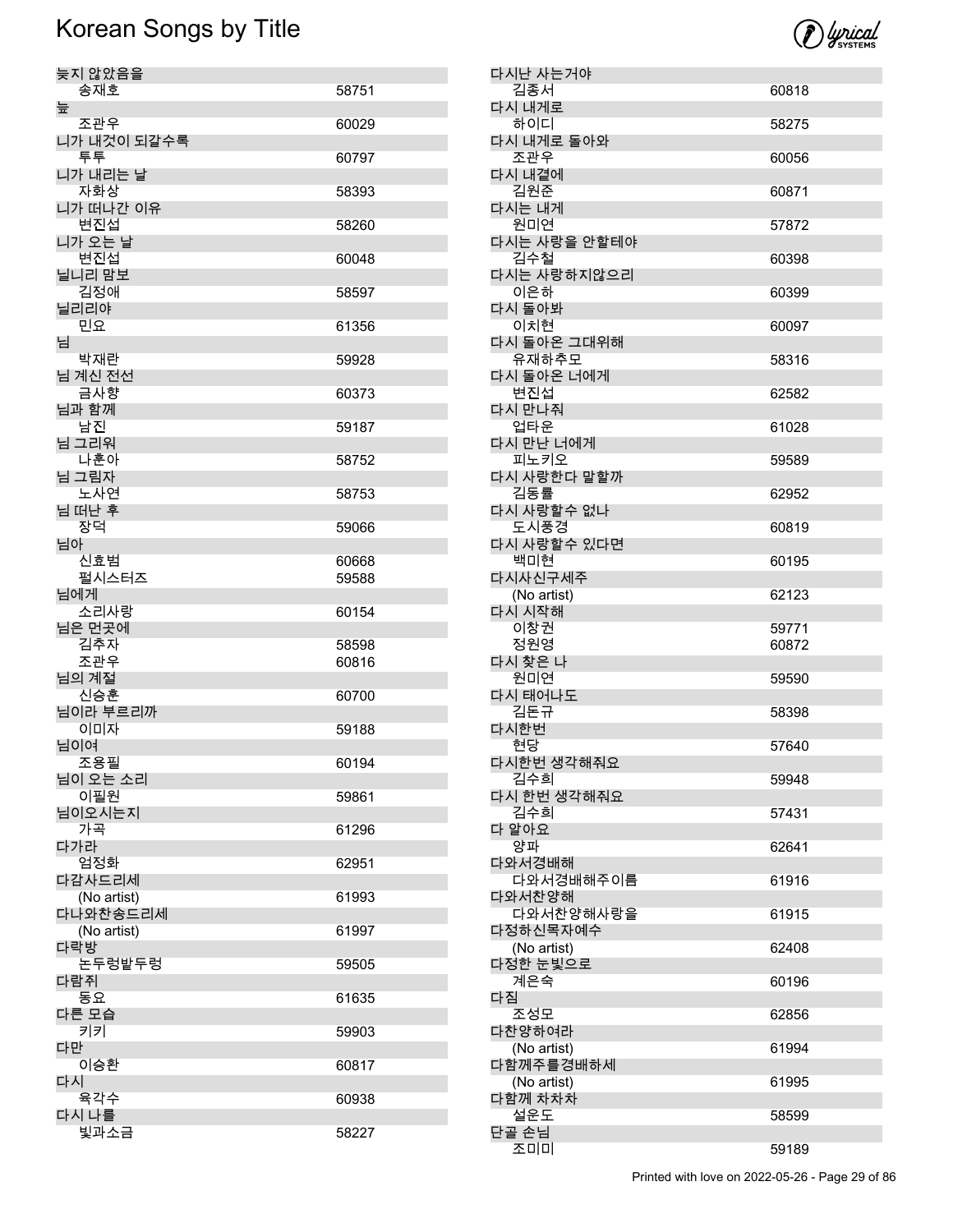

| 단둘이 가봤으면           |             |       |
|--------------------|-------------|-------|
| 최무룡<br>단발 머리       | 57553       |       |
| 015B               | 60136       |       |
| 조용필                | 59591       |       |
| 단벌 신사<br>김상희       | 57390       | 60377 |
| 단장의 미아리고개          |             |       |
| 이해연                | 59190       |       |
| 단장의 미아리 고개<br>이해연  | 57245       |       |
| 단 한번의 사랑           |             |       |
| 홍종명<br>달고오묘한그말씀    | 61258       |       |
| (No artist)        | 62207       |       |
| 달과 함께 별과 함께<br>김부자 | 59401       |       |
| 달구지                |             |       |
| 정종숙                | 59402       |       |
| 달도하나 해도하나<br>남인수   | 60450       |       |
| 달따러가자              |             |       |
| 동요<br>달려라번개호       | 61503       |       |
| 만화                 | 61742       |       |
| 달려라하니              |             |       |
| 만화<br>달맞이          | 61723       |       |
| 동요                 | 61504       |       |
| 달맞이 꽃<br>이용복       | 58754       |       |
| 달무리                |             |       |
| 영사운드<br>달밤         | 59191       |       |
| 동요                 | 61598       |       |
| 달빛 창가에서<br>도시아이들   | 58600       |       |
| 달은 해가 꾸는 꿈         |             |       |
| 이승철                | 57680       |       |
| 달의 몰락<br>김현철       | 59764 57391 |       |
| 달콤하고 상냥하게          |             |       |
| 양미란<br>달타령         | 60591       |       |
| 김부자                | 59403       |       |
| 달팽이<br>Panic       | 60836       |       |
| 담다디                |             |       |
| 이상은                | 58601       |       |
| 담배가게 아가씨<br>송창식    | 57890       |       |
| 담아두네               |             |       |
| 서우영<br>당돌한 여자      | 60273       |       |
| 서주경                | 58196       |       |
| 당신<br>김정수          | 59192       |       |
| 김정수-               | 57311       |       |
| 배호                 | 59506       |       |
| 당신과 만난 이날<br>임기훈   | 58282       |       |
| 당신께만               |             |       |
| 이은하<br>당신도 울고있네요   | 57479       | 57681 |
| 김종찬                | 59004       |       |

| 당신만을 사랑해                  |                |
|---------------------------|----------------|
| 혜은이<br>당신만이               | 59193          |
| 김건모                       | 61265          |
| 당신은 나의 운명<br>석지훈          | 59507          |
| 당신은 내 여자<br>송대관           | 61231          |
| 당신은누구세요                   |                |
| 외국곡<br>당신은 누구세요           | 61421          |
| 김수희<br>당신은 누구시길래          | 59194          |
| 심수봉<br>당신은 모르실거야          | 59195          |
| 혜은이<br>당신은 모르실꺼야          | 59196          |
| 핑클<br>당신은 몰라              | 62873          |
| 검은나비                      | 59197          |
| 당신은 사랑입니다<br>밤저편홀로서있는     | 58244          |
| 당신은 사파이어처럼<br>신승훈         | 59338          |
| 당신은 안개였나요<br>이미배          | 59067          |
| 당신은 얄미운 나비<br>김연자         | 58286          |
| 당신은 어디있나요<br>양수경          | 59005          |
| 당신은영광의왕                   |                |
| 당신은영광의왕당신은<br>당신은 천사와 커피를 | 61870          |
| 김성호<br>당신은 철새             | 60114          |
| 김부자<br>당신을 알고부터           | 59198          |
| 김상희<br>당신의 눈물             | 58755 57187    |
| 태진아<br>당신의 뜻이라면           | 58386          |
| 양미란<br>당신의 마음             | 59404          |
| 방주연                       | 59199          |
| 당신의 모든것을<br>원+원           | 60560          |
| 당신의 모습<br>전미경             | 58208          |
| 당신의 의미<br>이자연             | 59990          |
| 당신이 그리워질때<br>이미키.김승기      | 59789          |
| 당신이 있으니까<br>문주란           | 57682          |
| 대관령 길손                    |                |
| 박재홍<br>대답없는 너             | 57643          |
| 김종서<br>대답해 주세요            | 57256<br>58602 |
| 이미자<br>대동강 편지             | 57683          |
| 나훈아                       | 59200          |
| 대머리 총각<br>김상희             | 59006          |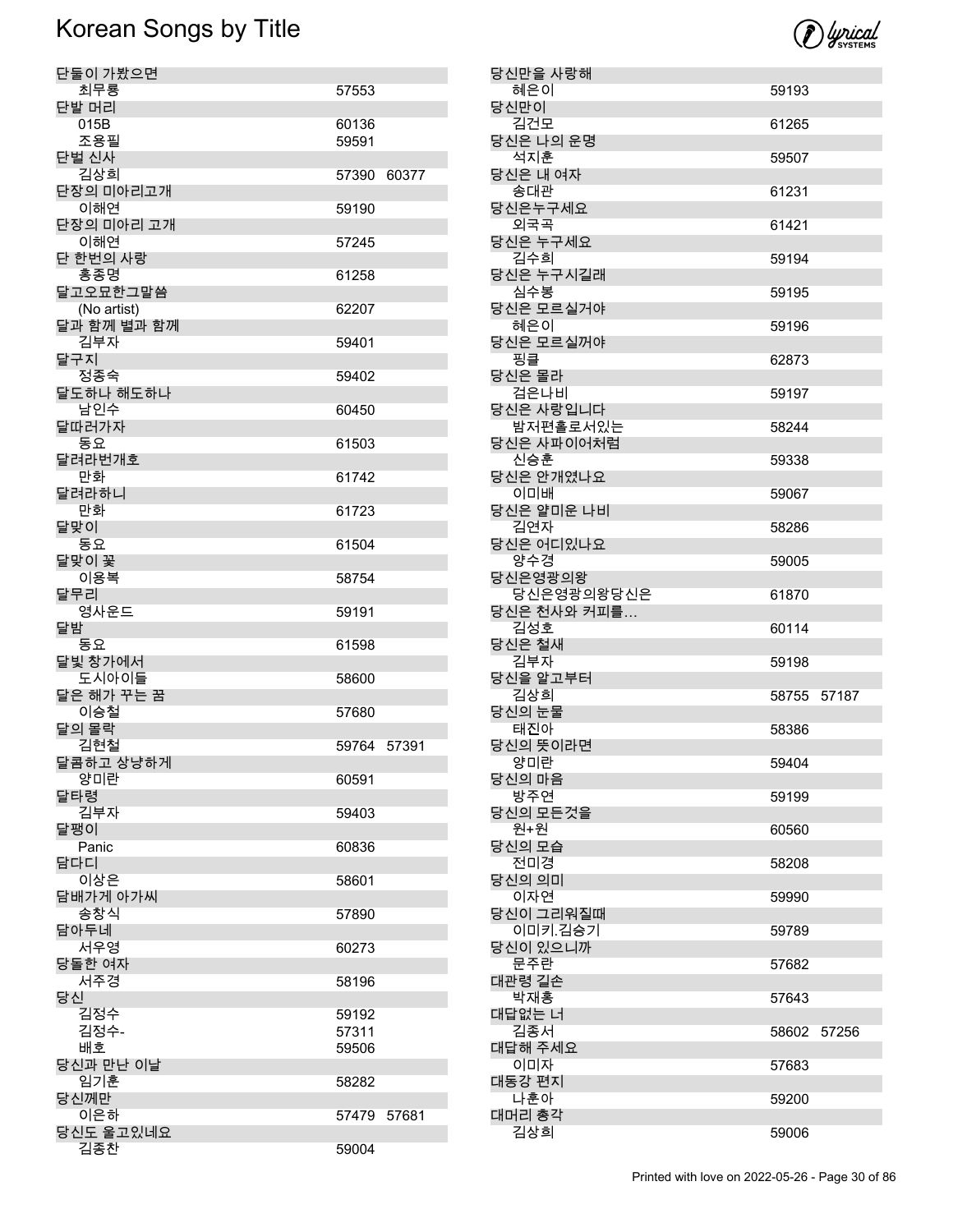

| 대속하신구주께서              |       |
|-----------------------|-------|
| (No artist)<br>대전 부르스 | 62133 |
| 안정애                   | 57495 |
| 대전 블루스                |       |
| 안정애<br>대지의 항구         | 59201 |
| 백년설                   | 59202 |
| 진방남                   | 57276 |
| 대책없는 너<br>김종환         | 62762 |
| 대학가 부르스               |       |
| 주연<br>대한의노래           | 60197 |
| 동요                    | 61636 |
| 대한의 영광<br>김광진         | 59991 |
| 대한 팔경                 |       |
| 선우일선<br>대화가필요해        | 59508 |
| 자두                    | 63004 |
| 댄서의 순정<br>박신자         | 59203 |
| 댕기동자                  |       |
| 미상<br>더 늦기전에          | 61688 |
| 환경음악                  | 59339 |
| 더딘 하루<br>이상은          | 60561 |
| 더 이상 내게 아픔을 남기        |       |
| 하수빈<br>더 좋은 날         | 59069 |
| 신형원                   | 59068 |
| 덕수궁 돌담길<br>진송남        | 59405 |
| 덩크슛<br>이승환            | 59777 |
| 데리고 살께                |       |
| 모자이크<br>데미지           | 60760 |
| 써니                    | 62619 |
| 노<br>태사자              | 61219 |
| 도대체 왜                 |       |
| 박요환<br>도라지 고갯길        | 61182 |
| 김상진                   | 57955 |
| 도라지꽃<br>가곡            | 61346 |
| 도라지 맘보                |       |
| 심연옥<br>도라지타령          | 57993 |
| 민요                    | 61357 |
| 도로남<br>김명애            | 59277 |
| 도리도리짝짜꿍<br>미상         |       |
| 도시여 안녕                | 61422 |
| 조영남<br>도시여 안녕         | 58547 |
| 조영남                   | 57377 |
| 도시의 거리                |       |
| 정수라<br>도시의 이별         | 59592 |
| 윤수일                   | 61154 |

| 도시의 천사                        |                         |       |
|-------------------------------|-------------------------|-------|
| 윤수일<br>도시인                    | 60723                   |       |
| 넥스트                           | 58548                   |       |
| 도시 탈출<br>클론                   | 61103                   |       |
| 도요새의 비밀<br>정광태                | 60562                   |       |
| 도전<br>홍종명                     | 60040                   |       |
| 도토리<br>미상                     | 61423                   |       |
| 독도는 우리땅<br>Dj Doc             | 60891                   |       |
| 정광태<br>독립 선언                  | 59007                   |       |
| Enue<br>박형준                   | 61115<br>60645          |       |
| 독백<br>산울림<br>차인표              | 60592<br>60073          |       |
| 독수리5형제<br>만화                  | 61743                   |       |
| 돈 때문에<br>홍수철                  | 60593                   |       |
| 돈으로도못가요<br>돈으로도못가요하나님         | 61851                   |       |
| 돌고 돌고 돌고<br>전인권               | 59593                   |       |
| 돌고 돌아가는 길<br>노사연              | 59070                   |       |
| 돌과물<br>미상                     | 61388                   |       |
| 돌다리<br>동요                     | 61637                   |       |
| 돌려줄수 없나요<br>조경수               | 59204                   |       |
| 돌아가는 삼각지<br>배호<br>배 호<br>돌아보면 | 58447<br>57188          |       |
| 김부용<br>돌아오라소렌토로               | 60837                   |       |
| 외국곡<br>돌아오지 않는 강              | 61557                   |       |
| 조용필<br>돌아온아톰                  | 58603                   |       |
| 만화<br>돌아와                     | 61754                   |       |
| Clon<br>박우철<br>업타운            | 58170<br>59071<br>58160 | 57401 |
| 돌아와돌아와<br>(No artist)         | 62287                   |       |
| 돌아와요 부산항에<br>조용필              | 58448                   |       |
| 돌아와 주오<br>임희숙                 | 59406                   |       |
| 돌이키지마<br>이은하                  | 59594                   |       |
| 돌이킬수 없는 사랑<br>소호대             | 58308                   |       |
| 돌지않는 풍차<br>문주란                | 59205                   |       |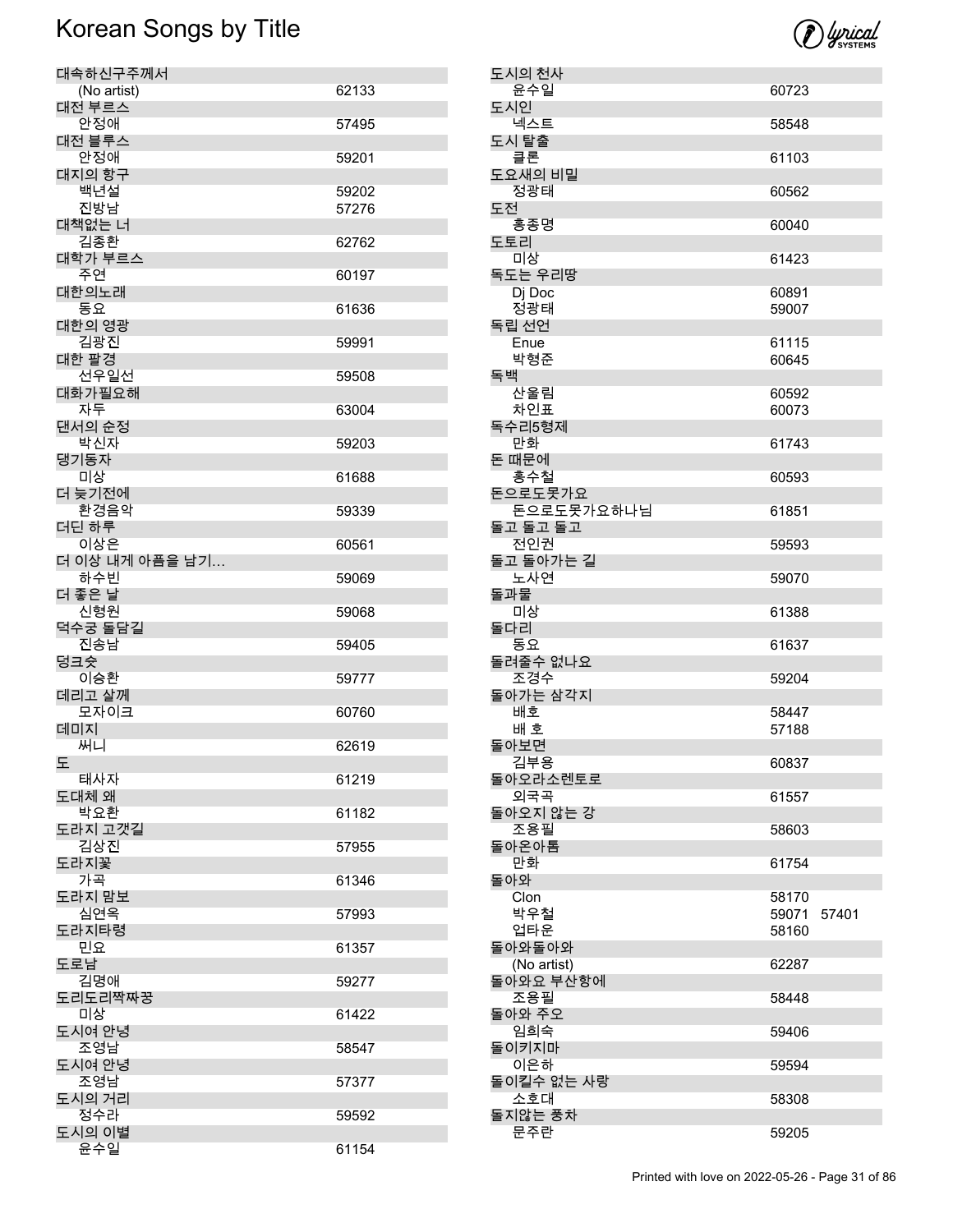

| 돌팔매                    |       |       |
|------------------------|-------|-------|
| 오은주                    | 59206 |       |
| 동네방네골목대장<br>만화         | 61699 |       |
| 동네방네 뜬소문<br>봉은주        | 60298 |       |
| 동네한바퀴<br>외국곡           | 61424 |       |
| 동대문놀이                  |       |       |
| 동요<br>동무들아             | 61638 |       |
| 동요<br>동무생각             | 61639 |       |
| 가곡                     | 61297 |       |
| 동물농장<br>동요             | 61505 |       |
| 동물흉내<br>외국곡            | 61425 |       |
| 동반자                    |       |       |
| 지다연<br>동방박사세사람         | 59008 |       |
| (No artist)<br>동백섬 그사람 | 62088 |       |
| 구하나                    | 58190 |       |
| 동백아가씨<br>이미자           | 57275 |       |
| 동백 아가씨<br>이미자          | 59207 |       |
| 동숙의 노래<br>문주란          | 59208 |       |
| 동숭로에서<br>마로니에          | 59009 |       |
|                        |       |       |
| 동심초                    |       |       |
| 가곡<br>동창생              | 61316 |       |
| 조미미                    | 59889 | 57325 |
| 동키호테<br>미상             | 61705 |       |
| 동행                     |       |       |
| 최성수<br>동 행             | 59010 |       |
| 최성수                    | 57209 |       |
| 동화나라ABC<br>만화          | 61724 |       |
| 되돌아온 이별<br>김현정         | 58165 |       |
| 되돌아온 편지                |       |       |
| 송재호                    | 59072 |       |
| 채나리                    | 62746 |       |
| 두개의 작은별<br>윤형주         | 59209 |       |
| 두개의 작은 별<br>윤형주        | 57471 |       |
| 두견화 사랑<br>백년설          | 60451 |       |
| 두근 두근 쿵쿵               |       |       |
| 현진영<br>두글자             | 59827 |       |
| 박건                     | 60198 |       |
| 두꺼비<br>전래동요            | 61426 |       |
| 두남매                    |       |       |
| 방운아<br>두려운 이별<br>정지원   | 60199 |       |

| 두려운 행운                             |                |
|------------------------------------|----------------|
| 낯선사람들                              | 60925          |
| 두려움 없는 사랑<br>포지션                   | 61274          |
| 두마음<br>이석                          | 57684          |
| 두메 산골                              |                |
| 배호<br>두번아멘                         | 59509          |
| <b>Unknown Artist</b><br>두번 울지 않는다 | 62523          |
| 김수희<br>두 번째 사랑                     | 60892          |
| 박상민                                | 62803          |
| 두번째의 사랑<br>신승훈                     | 60384          |
| 두번째 이별                             |                |
| 유영진<br>인순이                         | 60798<br>61189 |
| 두여인<br>태진아                         | 61076          |
| 두줄기 눈물                             |                |
| 나훈아<br>둘이 걸었네                      | 59210          |
| 정종숙<br>둘이살짝                        | 59211          |
| 동요<br>둘이서                          | 61599          |
| 박상규                                | 59212          |
| 둠바 둠바<br>진시몬                       | 62843          |
| 둥근달<br>동요                          | 61600          |
| 둥근해가떴습니다<br>동요                     | 61640          |
| 둥글게둥글게<br>동요                       | 61506          |
| 드라마<br>김건모                         | 60111          |
| 드라이브                               |                |
| 최용준<br>드래곤볼                        | 60200          |
| 만화                                 | 61715          |
| 듣기좋은 그한마디<br>토미키타                  | 60646          |
| 듣는사람마다복음전하여<br>(No artist)         | 62229          |
| 들국화<br>가곡                          | 61317          |
| 들국화 여인                             |                |
| 현철<br>들길 따라서                       | 59851          |
| 양희은<br>들꽃                          | 59073          |
| 조용필<br>들놀이                         | 60627          |
| 동요<br>들로산으로                        | 61641          |
| 동요                                 | 61642          |
| 들리는 노래<br>김종서                      | 60956          |
| 들장미<br>미상                          | 61470          |
| 들장미소녀                              |                |
| 미상                                 | 61689          |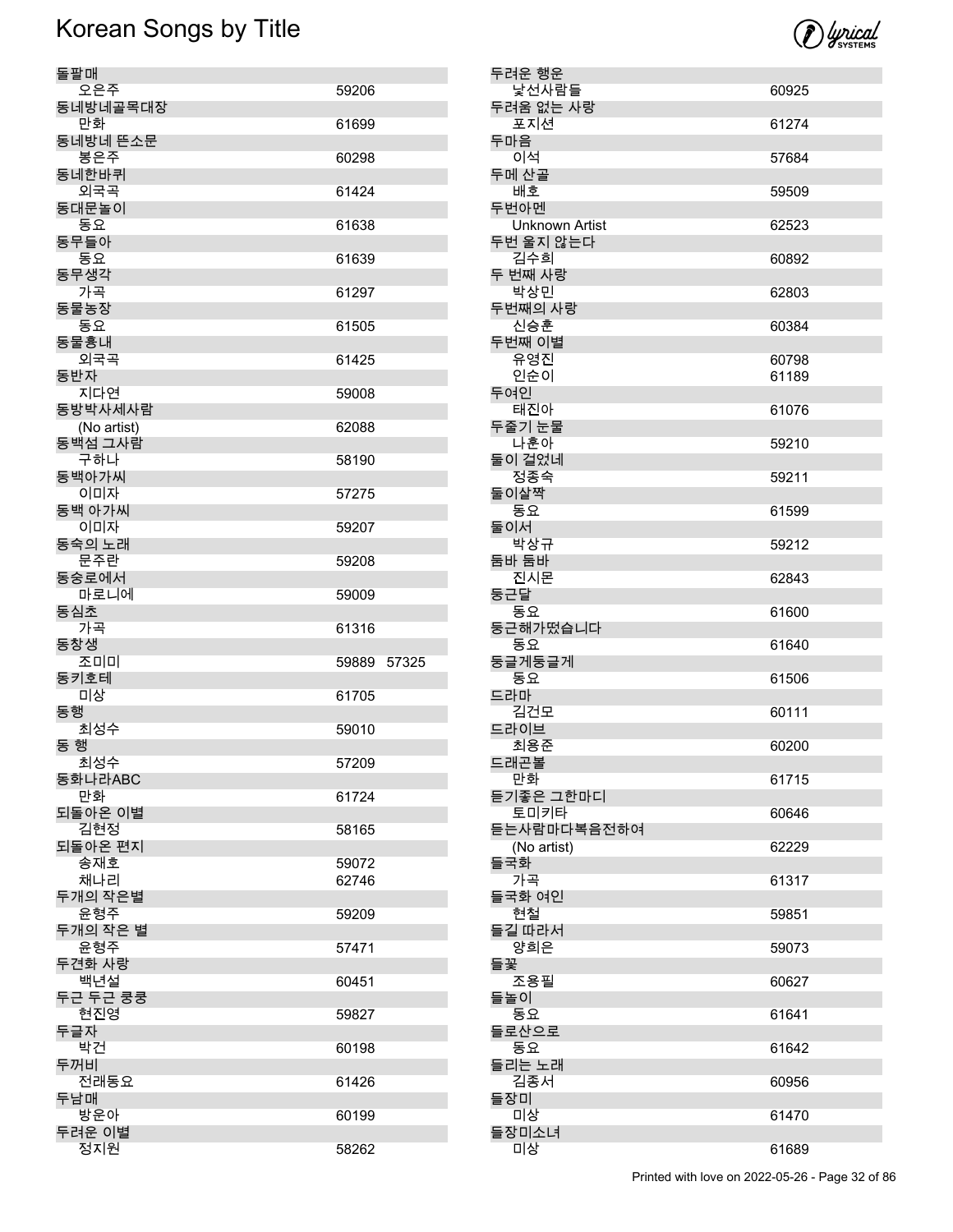

| 떴다 내사랑<br>김영배      | 58263 |
|--------------------|-------|
| 또                  |       |
| 인순이<br>또 다른 만남을 위해 | 60963 |
| 김민종                | 58604 |
| 또 다른 세상에<br>이재호    | 60724 |
| 또 다른 세상이<br>변진섭    | 61073 |
| 또 다른 시작            |       |
| 서지원<br>또 만나요       | 60125 |
| 딕훼밀리               | 59857 |
| 또 만났네요<br>주현미      | 58449 |
| 또 자 쿨쿨<br>더쿨       | 58068 |
| 또 하나의 너            |       |
| 신효범<br>또 한번 사랑은 가고 | 59949 |
| 이기찬                | 62919 |
| 똑같아요<br>동요         | 61509 |
| 똑같았나요              |       |
| 김혜림<br>똑같애         | 61193 |
| 이현<br>똑똑똑문좀열어주세요   | 60299 |
| 똑똑똑문좀열어주세요         | 61919 |
| 똘이장군<br>미상         | 61684 |
| 뚜벅이 사랑             |       |
| 철이와미애<br>뛰뛰빵빵      | 59781 |
| 혜은이<br>뜨거운 안녕      | 59408 |
| 쟈니리                | 59214 |
| 뜨거워서 싫어요<br>김상희    | 60204 |
| 뜻밖의 이별             |       |
| 조용필<br>뜻없이무릎꿇는     | 60628 |
| (No artist)<br>라구요 | 62486 |
| 강산에                | 58947 |
| 라노비아<br>기쁨에쌓인내사랑아  | 59340 |
| 라라라                |       |
| 운형주<br>라일락이 질때     | 60300 |
| 이선희<br>라쿠카라차       | 60981 |
| 외국곡                | 61558 |
| 랄랄라<br>모비딕         | 61112 |
| 얌야밍                | 62593 |
| 람디 람디람<br>패티김      | 60321 |
| 러브레터<br>주현미        | 62827 |
| 럭키모닝               |       |
|                    |       |
| 박재란<br>럭키 서울       | 60205 |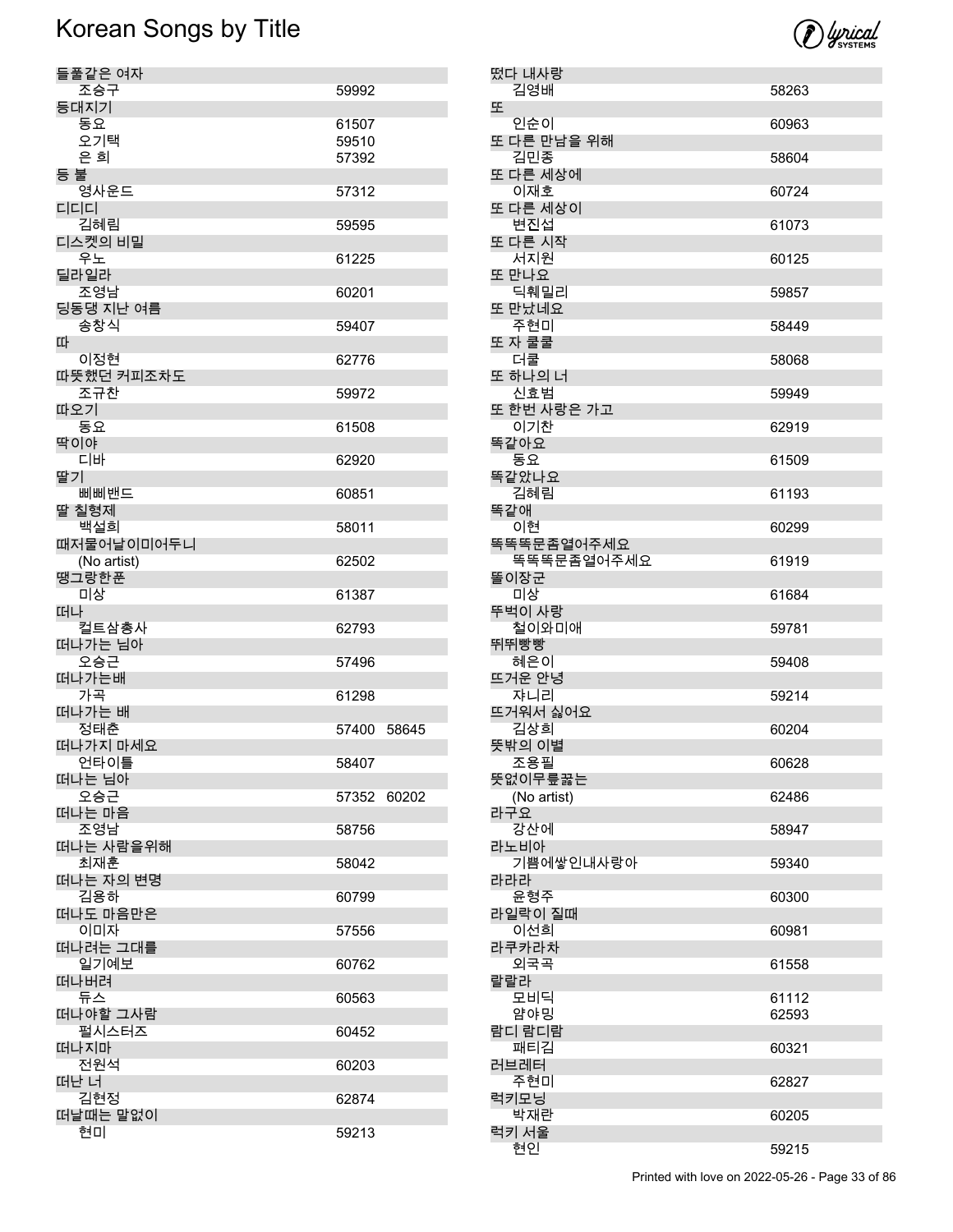

| 럭키 서울                |       |
|----------------------|-------|
| 현인                   | 57480 |
| 로라<br>변진섭            | 57617 |
| 로렐라이                 |       |
| 외국곡                  | 61559 |
| 로렐라이노래<br>외국곡        | 61471 |
| 로미오와 줄리엣             |       |
| 신승훈                  | 59310 |
| 로보트태권브이<br>만화        | 61725 |
| 로켓                   |       |
| 미상<br>루돌프사슴코         | 61427 |
| 캐롤송                  | 61770 |
| 루비                   |       |
| 핑클<br>리듬속에 그춤을       | 58379 |
| 김완선                  | 58332 |
| 리듬악기노래<br>동요         |       |
| 리라꽃 비련               | 61643 |
| 박재란                  | 57356 |
| 리모콘과 매니큐어<br>엄정화     | 62543 |
| 리자로끝나는말              |       |
| 동요<br>립스틱 짙게 바르고     | 61510 |
| 임주리                  | 59765 |
| 릿자로끝나는말<br>외국곡       |       |
| 마귀들과싸울지라             | 61428 |
| (No artist)          | 62360 |
| 마녀 여행을 떠나다<br>코나     | 58306 |
| 마도로스 박               |       |
| 오기택<br>마도로스 부기       | 59511 |
| 백야성                  | 57576 |
| 마도로스 순정              |       |
| 최갑석<br>마도요           | 59512 |
| 조용필                  | 59409 |
| 마루치아라치<br>미상         | 61706 |
| 마른잎                  |       |
| 장현<br>마리             | 60206 |
| 김신우                  | 58121 |
| 마린보이                 |       |
| 미상<br>마마보이           | 61707 |
| 김준선                  | 59790 |
| 마법의 성<br>The Classic | 60011 |
| 마법이 필요해              |       |
| 좌회전                  | 60669 |
| 마상 일기<br>진방남         | 57577 |
| 마스카라                 |       |
| 민해경<br>마음속에근심있는사람    | 60322 |
| (No artist)          | 62455 |

| 마음속을 걸어가                    |                |  |
|-----------------------------|----------------|--|
| R.Ef                        | 60909          |  |
| 마음속의 그대<br>성시경              | 57292          |  |
| 마음 약해서<br>들고양이              | 58605          |  |
| 마음에가득한의심을깨치고<br>(No artist) | 62161          |  |
| 마음에 쓰는편지<br>임백처             | 58646          |  |
| 마음은 서러워도<br>박일남             | 57189 59216    |  |
| 마음의 거리<br>이범학               | 59278          |  |
| 마음의 자유천지<br>방태원             | 60207          |  |
| 마음이 고와야지                    |                |  |
| 남진<br>남 진                   | 59410<br>57218 |  |
| 마음이 울적해서<br>설운도             | 57190 59217    |  |
| 마음이이슬처럼<br>동요               | 61644          |  |
| 마지막 거짓말                     |                |  |
| 윤상<br>마지막 그아쉬움은 기나긴         | 58063          |  |
| 푸른하늘<br>마지막 기도              | 60418          |  |
| 김경호<br>마지막 나의 모습            | 60137          |  |
| 이승철<br>마지막 너를 보내며           | 58606          |  |
| Page<br>마지막 노래를 들어줘         | 60852          |  |
| 김성재                         | 60820          |  |
| 마지막 모습<br>1004              | 60155          |  |
| 마지막 배려<br>구피                | 58038          |  |
| 그까짓시간이야버릴수<br>마지막 사랑        | 58426          |  |
| 박기영                         | 62538          |  |
| 에코<br>조성모                   | 58382<br>62852 |  |
| 마지막 손길<br>노사연               | 60629          |  |
| 마지막 승부<br>김민교               | 59776          |  |
| 마지막약속<br>포지션                | 63005          |  |
| 마지막 약속                      |                |  |
| 김정민<br>마지막 연인               | 60853          |  |
| 손지창<br>최민우                  | 61085<br>60074 |  |
| 한혜진<br>마지막 이별               | 60910          |  |
| 젬마<br>마지막 인사                | 60683          |  |
| 나미                          | 59596          |  |
| 마지막 입맞춤<br>장현철              | 61013          |  |
| 마지막 잎새<br>배호                | 59513          |  |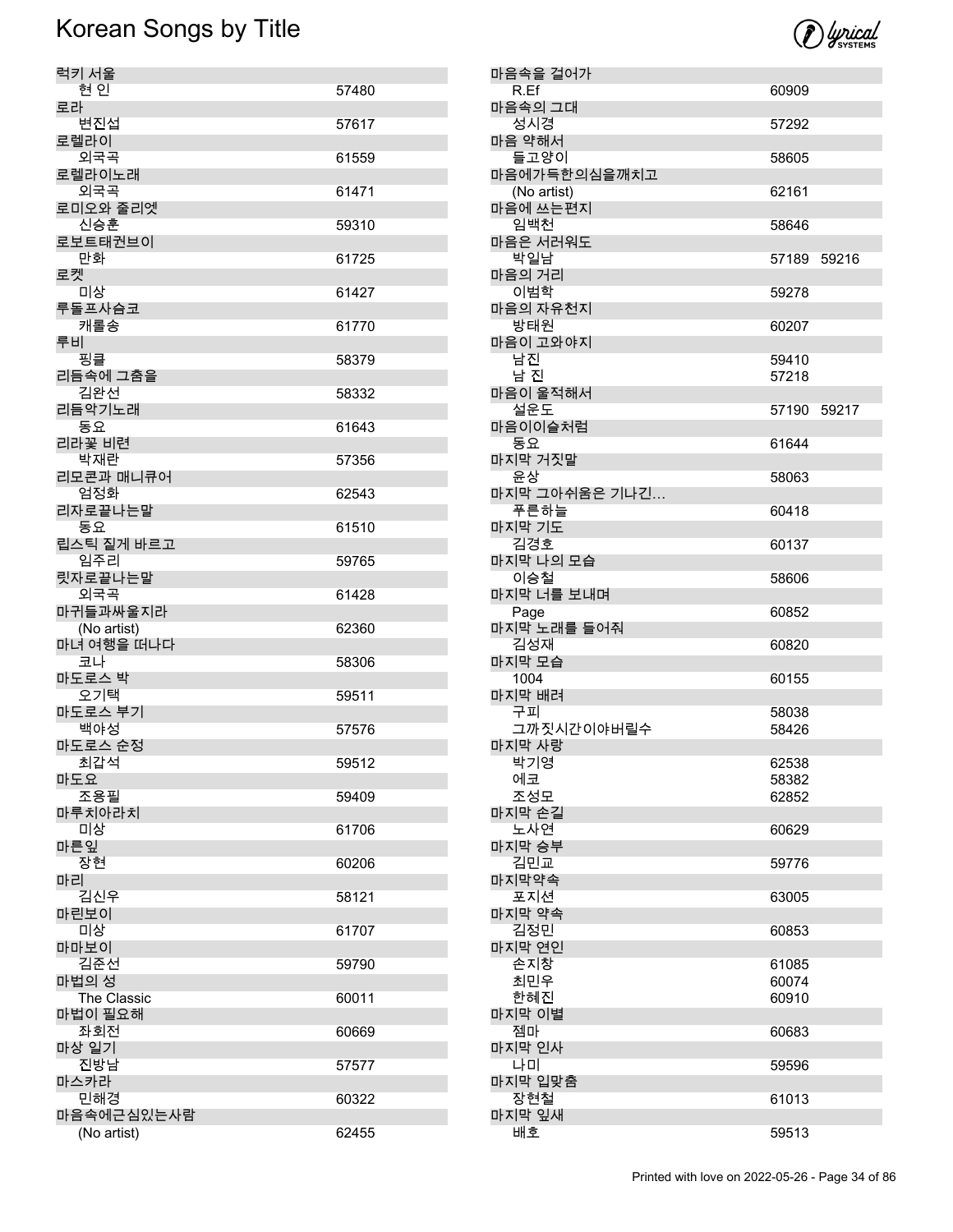

| 마지막 축제                       |             |  |
|------------------------------|-------------|--|
| Taiji Boys<br>마지막 콘서트        | 59799       |  |
| 이승철                          | 58607       |  |
| 마지막 편지<br>이용복                | 60510       |  |
| 마지막 포옹<br>김수희                | 60208       |  |
| 마징가제트                        |             |  |
| 만화<br>마침표없는 사랑               | 61717       |  |
| 송대관<br>마포종점                  | 59950       |  |
| 은방울자매                        | 59411       |  |
| 막차로 떠난 여자<br>배호              | 59890       |  |
| 만나면 괴로워<br>배호                | 60184       |  |
| 만남<br>노사연                    | 58549       |  |
| 만리포 사랑                       |             |  |
| 박경원<br>만백성기뻐하여라              | 57497 58608 |  |
| (No artist)<br>만복의근원하나님      | 62089       |  |
| (No artist)                  | 61974       |  |
| 만세반석열리니<br>(No artist)       | 62160       |  |
| 만세반석열린곳에<br>(No artist)      | 62411       |  |
| 만왕의왕내주께서<br>(No artist)      | 62110       |  |
| 만유의주앞에                       |             |  |
| (No artist)<br>만유의주재         | 61999       |  |
| (No artist)<br>만일 내가         | 62021       |  |
| Eco <sub>2</sub><br>만입이내게있으면 | 60893       |  |
| (No artist)                  | 61996       |  |
| 많이 많이<br>구피                  | 60998       |  |
| 말괄량이꽈리<br>미상                 | 61708       |  |
| 말괄량이삐삐                       |             |  |
| 미상<br>말 달리자                  | 61755       |  |
| <b>Crying Nut</b><br>말도 안돼   | 58167       |  |
| 한영애                          | 59597       |  |
| 말리꽃<br>이승철                   | 62779       |  |
| 말 전해다오<br>장미리                | 60274       |  |
| 말테우리<br>김지애                  | 59279       |  |
| 말하고 싶어요                      |             |  |
| 한마음<br>말하자면                  | 59218       |  |
| 김성재<br>말할걸 그랬지               | 60821       |  |
| White                        | 60138       |  |
| 말해봐 좀<br>내게말해봐그사람            | 58432       |  |

| 말해요                  |                |
|----------------------|----------------|
| 임창정                  | 62964          |
| 말해쥐<br>지누션           | 61148          |
| 말해줘요                 |                |
| 진미령<br>맘가난한사람        | 58207          |
| (No artist)          | 62487          |
| 맛있는과자                |                |
| 외국곡<br>망부석           | 61429          |
| 김태곤                  | 59219          |
| 망향<br>외국곡            | 61472          |
| 매기의추억<br>외국곡         | 61560          |
| 매미                   |                |
| 미상<br>매일 그대와         | 61430          |
| 들국화                  | 59598          |
| 매일 매일 기다려<br>티삼스     | 57564          |
| 매직 카펫 라이드            |                |
| 자우림                  | 62788          |
| 매화타령<br>경기도          | 61379          |
| 맥주와 땅콩<br>쿨          | 62742          |
| 맨발로 뛰어라              |                |
| 남일해<br>맨발의 청춘        | 59514          |
| 최희준                  | 59220          |
| 맨처음 고백<br>송창식        | 59515          |
| 맴맴<br>동요             | 61511          |
| 맹꽁이 타령<br>박재란        |                |
| 머나먼 고향               | 57537          |
| 나훈아<br>머리가 길어 슬픈     | 58609          |
| 이현석                  | 57693          |
| 머리어깨무릎발<br>동요        | 61645          |
| 머리 치워 머리             |                |
| 틴틴파이브<br>머리하는 날      | 62834          |
| <b>Baby Vox</b>      | 61147          |
| 머무는곳 그어딜지 몰라도<br>박경희 | 59891          |
| 머물고 싶지만              |                |
| 조경수<br>머피의 법칙        | 57941          |
| Dj Doc<br>웬즈데이       | 60701<br>57902 |
| 먹보다도더검은              |                |
| (No artist)<br>먼 곳에서 | 62185          |
| 박효신                  | 62875          |
| 먼 그대<br>이세훈          | 57685          |
| 먼데서오신 손님             |                |
| 조미미                  | 59221          |
| 먼데서 왔수다예<br>이상열      | 58391          |
|                      |                |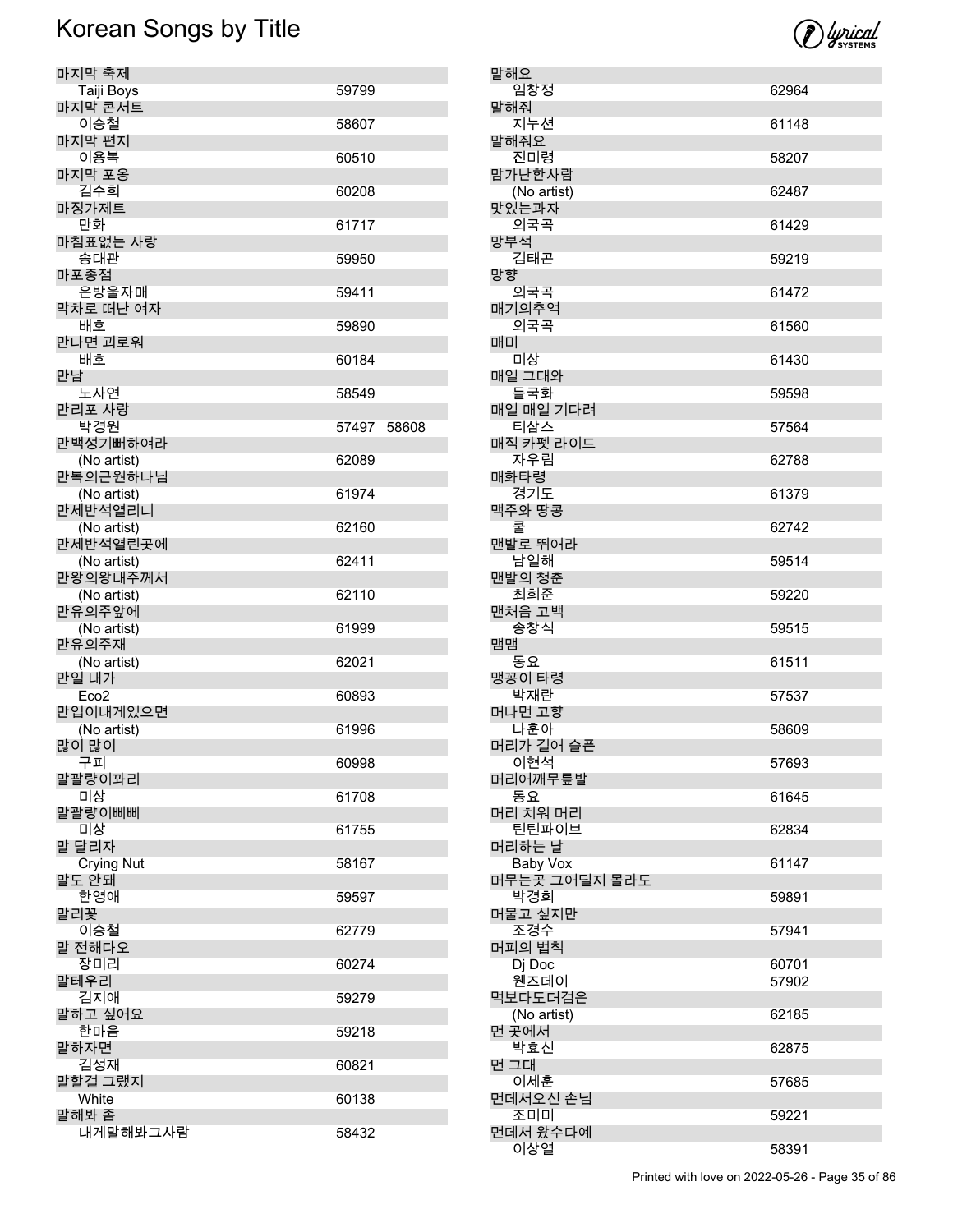

| 모두 잠든 후에                 |             |       |
|--------------------------|-------------|-------|
| 김원준                      | 58613 57265 |       |
| 모두 출근 후에<br>헤비스          | 60385       |       |
| 모든건 어제 그대로인데             |             |       |
| 015B                     | 59853       |       |
| 모든것 끝난뒤<br>이수만           |             |       |
| 모든것이주께로부터                | 60457       |       |
| (No artist)              | 62043       |       |
| 모든염려를주님께                 |             |       |
| 모든염려를주님께<br>모래성          | 61920       |       |
| 동요                       | 61483       |       |
| 조관우                      | 60854       |       |
| 모래요정바람돌이                 |             |       |
| 만화<br>모래위를 맨발로           | 61756       |       |
| 김세환                      | 60415       |       |
| 모래위의집                    |             |       |
| 모래위에집을짓지                 | 61921       |       |
| 모래탑<br>김훈                | 57972       |       |
| 모모                       |             |       |
| 김만준                      | 59412       |       |
| 모 순<br>클레오               | 62790       |       |
| 모여라                      |             |       |
| 송골매                      | 59671       |       |
| 모여라꿈동산<br>동요             | 61579       |       |
| 모정                       |             |       |
| 이미자                      | 59517       |       |
| 모정의 세월<br>한세일            | 59224       |       |
| 목동의 노래                   |             |       |
| 최희준                      | 60193       |       |
| 목련화<br>가곡                | 61299       |       |
| 목로 주점                    |             |       |
| 이연실                      | 59225       |       |
| 목마른내영혼                   |             |       |
| (No artist)<br>목마른사슴     | 62381       |       |
| 목마른사슴시냇물을                | 61856       |       |
| 목마른자들아                   |             |       |
| (No artist)<br>목석같은 사나이  | 62288       |       |
| 이시스터즈                    | 59702       |       |
| 목소리높여서                   |             |       |
| (No artist)<br>목장길 따라    | 61981       |       |
| 김세환                      | 57498       |       |
| 목포는 항구다                  |             |       |
| 이난영<br>목포의 눈물            | 57521       | 59226 |
| 이난영                      | 59227       |       |
| 목화밭                      |             |       |
| 하사와병장                    | 59228       |       |
| 목화 아가씨<br>남진             | 59518       |       |
| 몬테 카를로의 추억               |             |       |
| 윤시내                      | 60416       |       |
| 몰라 몰라<br>O <sub>24</sub> | 58414       |       |
|                          |             |       |

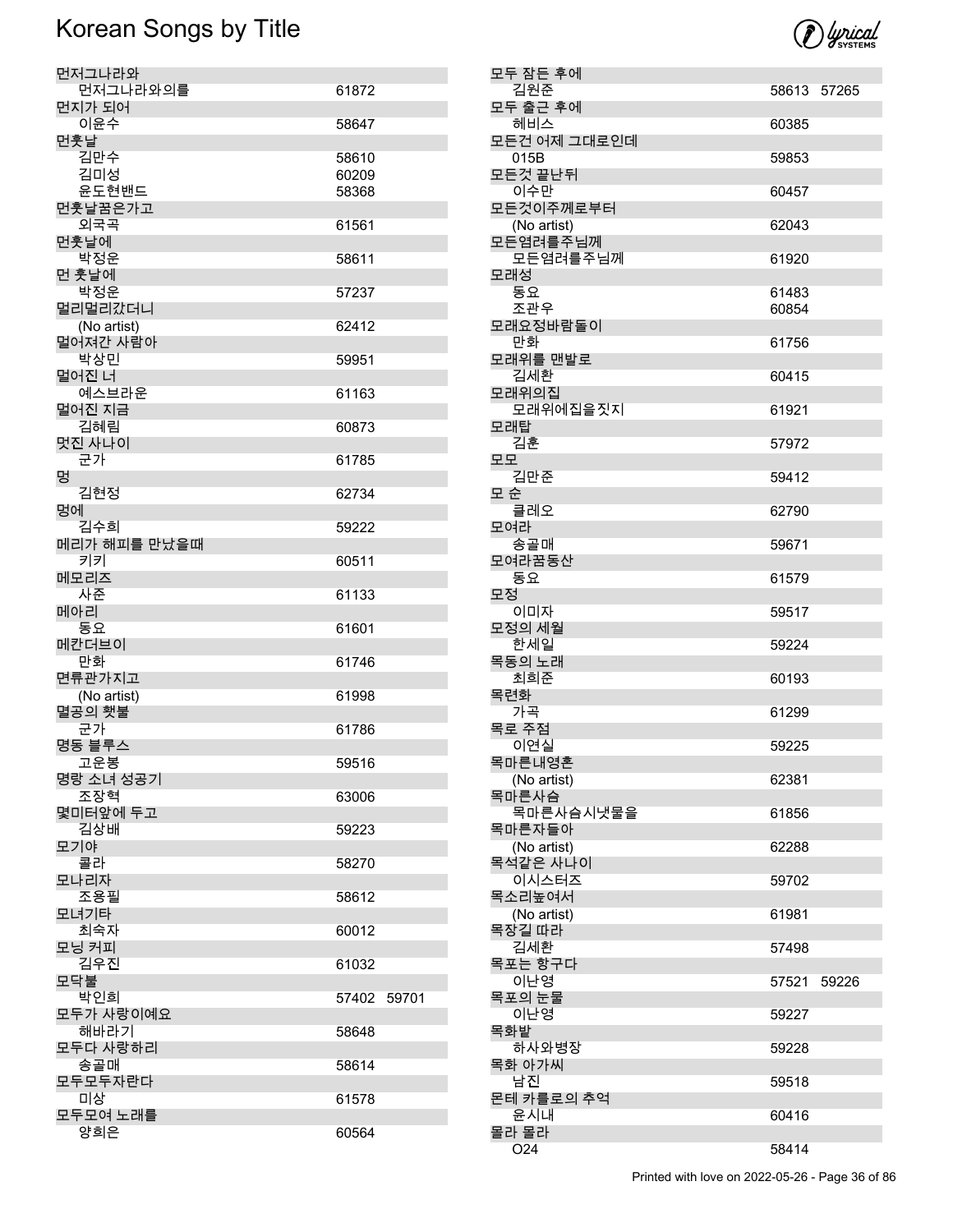

| 무정             |                           |             |  |
|----------------|---------------------------|-------------|--|
| 채정안            |                           | 62530       |  |
| 무정 블루스         |                           |             |  |
| 강승모<br>무정 열차   |                           | 59235 57501 |  |
| 남인수            |                           | 59519       |  |
| 무정한 그사람        |                           |             |  |
|                | 은방울자매                     | 59520       |  |
| 무정한 밤배         |                           |             |  |
| 패티김<br>무제의 귀환  |                           | 60275       |  |
| 이주노            |                           | 62714       |  |
| 무죄             |                           |             |  |
| 하춘화            |                           | 60098       |  |
| 무지개<br>미상      |                           | 61580       |  |
| 무지개 빛          |                           |             |  |
| 윤항기            |                           | 57522       |  |
| 무한 우정          |                           |             |  |
|                | 녹색지대                      | 62809       |  |
| 무한지애<br>김정민    |                           |             |  |
|                | 무한하신주성령                   | 61017       |  |
|                | (No artist)               | 62152       |  |
| 무효             |                           |             |  |
| 신웅             |                           | 58213       |  |
| 박강성            | 문밖에 있는 그대                 | 63007       |  |
| 묻어버린 아픔        |                           |             |  |
| 김동환            |                           | 58619       |  |
| 물같은 사랑         |                           |             |  |
| 최혜영            |                           | 59414       |  |
|                | 물건너생명줄던지어라<br>(No artist) | 62230       |  |
| 물고기자리          |                           |             |  |
| 장나라            |                           | 63008       |  |
|                | 물레방아 도는데                  |             |  |
| 나훈아<br>물레방아 인생 |                           | 59236       |  |
| 조영남            |                           | 60458       |  |
| 물레야            |                           |             |  |
| 김지애            |                           | 59415       |  |
| 물망초<br>조용필     |                           |             |  |
|                | 물방아 도는 내력                 | 60480       |  |
| 박재홍            |                           | 59237       |  |
| 물보라            |                           |             |  |
| 최진희            |                           | 59341       |  |
| 손인호            | 물새야 왜 우느냐                 | 59521       |  |
|                | 물새우는 강언덕                  |             |  |
| 백설희            |                           | 57192       |  |
|                | 물새 우는 강언덕                 |             |  |
| 백설희            |                           | 59238       |  |
| 물새 한마리<br>하춘화  |                           | 59704       |  |
| 물안개            |                           |             |  |
| 석미경            |                           | 57290 59416 |  |
|                | 뭐라고 딱꼬집어 얘기할수             |             |  |
|                | 사랑과평화                     | 58620       |  |
| 에스더            | 뭐를 잘못한거니                  | 61220       |  |
| 뭐야             |                           |             |  |
| Tiny           |                           | 62814       |  |
|                |                           |             |  |

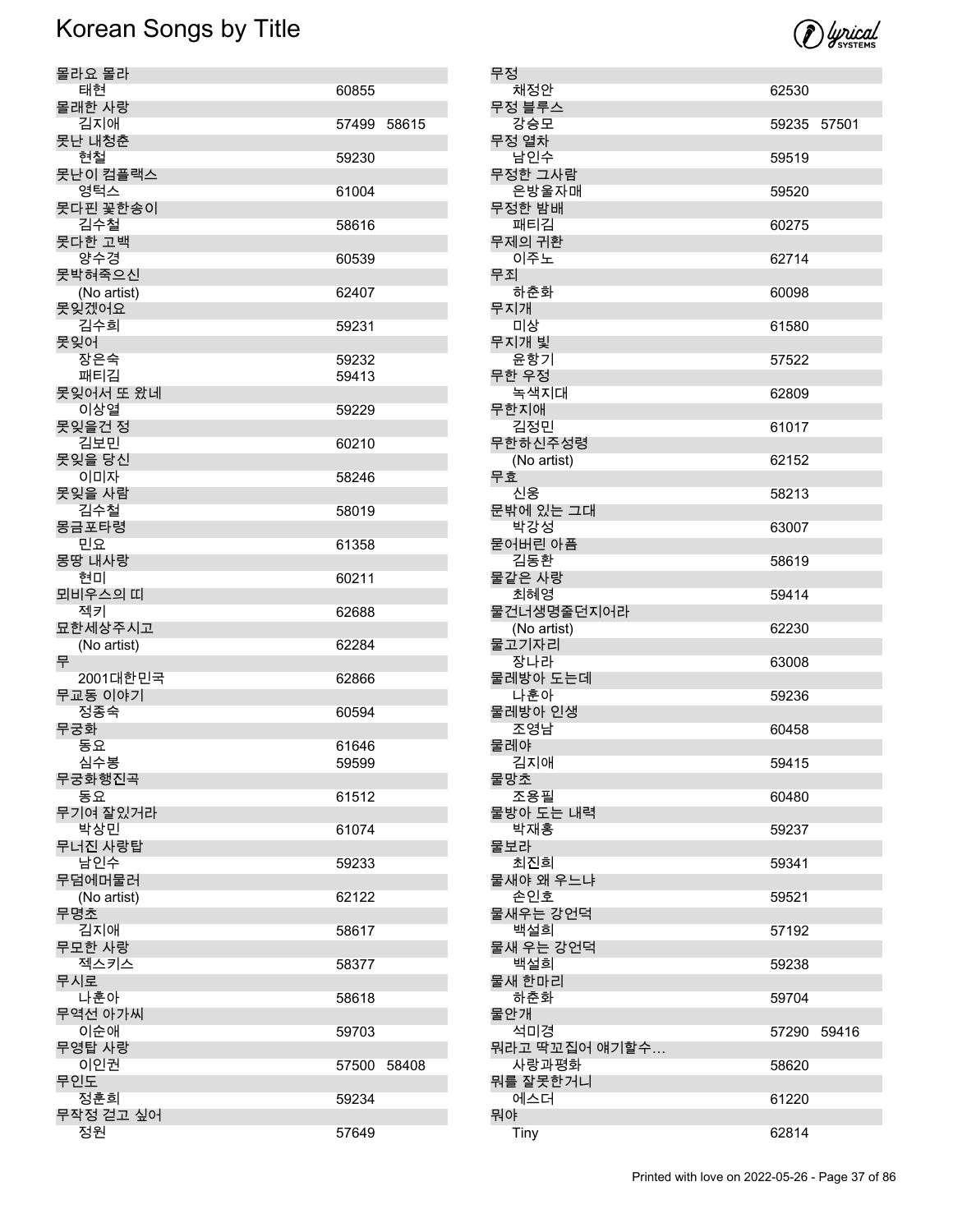

| 뭐야 이건                |                |       |
|----------------------|----------------|-------|
| 지니<br>뮤지컬            | 60725          |       |
| 임상아                  | 61030          |       |
| 미궁<br>구본승            | 60115          |       |
| 미녀와 야수OK? OK!        |                |       |
| Dj Doc<br>미니 데이트     | 60848          |       |
| 윤영아<br>미니 스커트        | 59600          |       |
| 민해경                  | 59342          |       |
| 미라지(신기루)<br>김현정      | 62781          |       |
| 미래                   |                |       |
| 이현도<br>태미            | 58056<br>62690 |       |
| 미래                   |                |       |
| 태미<br>미래소년코난         | 62712          |       |
| 미상                   | 61726          |       |
| 미련<br>김건모            | 58195          |       |
| 임성은                  | 61208          |       |
| 장현<br>코요태            | 58757<br>62645 |       |
| 미련도 후회도 없다           |                |       |
| 위키리<br>미련 때문에        | 60381          |       |
| 최진희                  | 59344          |       |
| 미사의 노래<br>이인권        | 59239          |       |
| 미사의 노래磊              |                |       |
| 나애심<br>미사의 종         | 57226          |       |
| 나애심                  | 59345          |       |
| 미소를 띄우며 나를 보낸<br>신수경 | 60763          |       |
| 이은하                  | 60212          |       |
| 미소속에 비친 그대           |                |       |
| 신승훈<br>미소천사          | 58621          |       |
| 성시경                  | 62925          |       |
| 미스고<br>이태호           | 58450          |       |
| 미스김은 알았네             |                |       |
| 김지애<br>미스터 유         | 60926          |       |
| 김지애<br>미안 미안해        | 58622          |       |
| 태진아                  | 57357          | 58623 |
| 미안해<br>줄리엣           | 62726          |       |
| 미안해 널 미워해            |                |       |
| 자우림<br>미안해요          | 58392          |       |
| 김건모                  | 62876          |       |
| 김선민<br>미운사람          | 58096          |       |
| 운형주                  | 60213          |       |
| 미운정 고운정              |                |       |
| 나미<br>미움인지 그리움인지     | 59346          |       |
| 나미                   | 60670          |       |

| 미워도 다시한번                   |                |       |
|----------------------------|----------------|-------|
| 남진<br>미워도 다시 한번            | 59240          |       |
| 남 진<br>미워도 다시한번만           | 57229          |       |
| 바이브<br>미워 미워 미워            | 63009          |       |
| 조용필                        | 58624          |       |
| 미워서 미워질때<br>변진섭            | 58625          |       |
| 미워요<br>심수봉                 | 59347          |       |
| 미워하지 마세요<br>이영숙            | 58191          | 57230 |
| 미워하지 않으리<br>정원             | 59241          |       |
| 미인<br>봄여름가을겨울              | 60648          |       |
| 미절                         |                |       |
| 미지수야 미지수                   | 58399          |       |
| J & J<br>미지의 세계            | 58239          |       |
| 조용필<br>미쳐                  | 60030          |       |
| 이정현<br>민들레                 | 62953          |       |
| 이연실                        | 60630          |       |
| 민들레 홀씨되어<br>박미경            | 59862          |       |
| 믿는사람들은군병같으니<br>(No artist) | 62361          |       |
| 믿어도 될까요<br>임희숙             | 60631          |       |
| 믿어지지않는 얘기<br>조규찬           | 61194          |       |
| 믿으시오사랑하시오<br>예수님이땅위에       | 61930          |       |
| 믿음                         |                |       |
| 이소라<br>밀랍인형                | 58070          |       |
| 소찬휘<br>밀랍천사                | 62850          |       |
| 자우림<br>밀려오는 파도소리에          | 61214          |       |
| 썰물<br>밀림의왕자                | 58758          |       |
| 동요                         | 61647          |       |
| 밀림의왕자레오<br>미상              | 61709          |       |
| 밀양아리랑<br>민요                | 61359          |       |
| 밀짚모자 목장아가씨<br>박재란          | 60214          |       |
| 밀회<br>최유나                  | 59791          |       |
| 바꿔<br>이정현                  |                |       |
| 바다                         | 62597          |       |
| Up<br>동요                   | 61124<br>61602 |       |
| 바다가 육지라면<br>조미미            | 59242          |       |
| 바다로가자<br>동요                | 61513          |       |
|                            |                |       |

Printed with love on 2022-05-26 - Page 38 of 86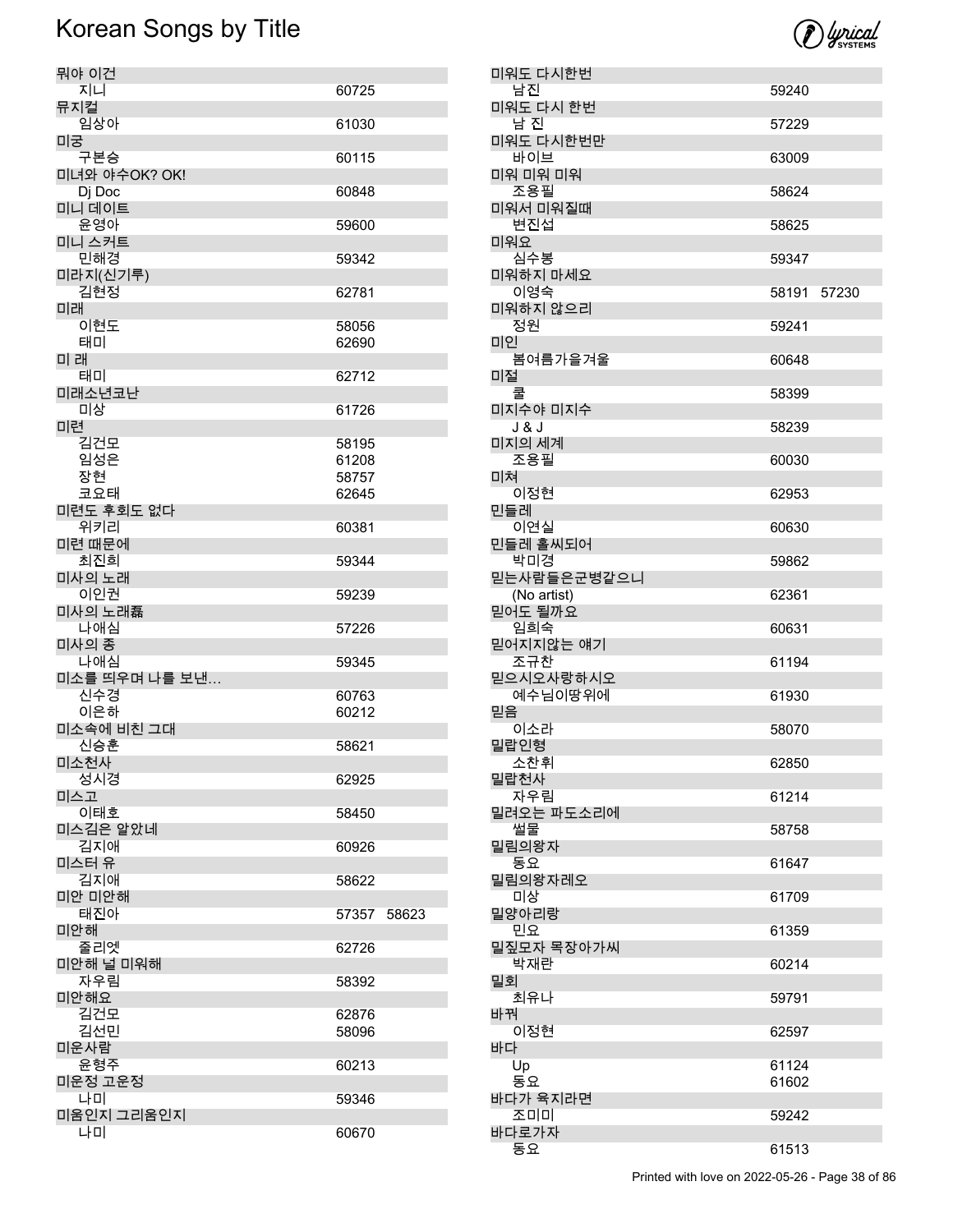

| 바다로간 너는                |       |
|------------------------|-------|
| 손무현                    | 59672 |
| 바다를 사랑한 소년<br>진시몬      |       |
| 바다새                    | 59348 |
| 바다새                    | 60215 |
| 바다에놀이치는때               |       |
| (No artist)<br>바다에 누워  | 62448 |
| 높은음자리                  | 59601 |
| 바다의 교향시                |       |
| 김정구<br>바다의 여인          | 59243 |
| 사월과오월                  | 60216 |
| 바다의 왕자                 |       |
| 박명수                    | 62818 |
| 바닷가에서<br>동요            | 61514 |
| 안다성                    | 59349 |
| 바닷가의 추억                |       |
| 키보이스<br>바둑이방울          | 58649 |
| 동요                     | 61515 |
| 바라볼수 없는 그대             |       |
| 양수경                    | 58451 |
| 바람<br>미상               | 61431 |
| 바람난 남자                 |       |
| Space A                | 62877 |
| 바람난 여자<br>투투           | 60726 |
| 바람따라 별따라               |       |
| 패티김                    | 58627 |
| 바람 바람 바람<br>김범룡        | 58626 |
| 바람부는 세상                |       |
| 성민호                    | 57687 |
| 바람불어도괜찮아요<br>바람불어도괜찮아요 | 61846 |
| 바람아 구름아                |       |
| 소리사랑                   | 60157 |
| 바람아 멈추어다오<br>이지연       | 58628 |
| 바람에게                   |       |
| 윤상                     | 62736 |
| 바람에 구름가듯<br>이은하        |       |
| 바람에 실려                 | 59350 |
| 하남석                    | 60565 |
| 바람에 실려간 사랑             |       |
| 전영록<br>바람에 옷깃이 날리듯     | 60301 |
| 이상우                    | 58550 |
| 바람에 흔들리고 비에            |       |
| 최진희<br>바람의 노래          | 60911 |
| 조용필                    | 61083 |
| 바람이 되신이여               |       |
| 함현숙<br>바람이려오           | 60632 |
| 이용                     | 59602 |
| 이 용                    | 57502 |
| 바람이 불어오는곳              |       |
| 김광석                    | 60013 |

| 바람이 불어오면          |             |  |
|-------------------|-------------|--|
| 민해경<br>바람이었나      | 59351       |  |
| 정수라               | 58630       |  |
| 바람이 전하는말<br>조용필   | 58629       |  |
| 바래다주고 오는길         |             |  |
| 이원진<br>바래진 기억 속으로 | 60781       |  |
| 김종서<br>바램         | 59892       |  |
| Toy               | 61197       |  |
| 바른생활<br>지니        | 61043       |  |
| 바보<br>т           | 63010       |  |
| 윤형주               | 59244       |  |
| 바보같은 미소<br>조갑경    | 59352       |  |
| 바보같은 사나이          |             |  |
| 나훈아<br>바보같은 사랑이야  | 58631 57418 |  |
| 신입생<br>바보같은 여자    | 60595       |  |
| 김혜연               | 58200       |  |
| 바보 버스<br>삐삐롱스타킹   | 61050       |  |
| 바보사랑<br>박명수       | 62552       |  |
| 바보야 그사람           |             |  |
| 박진선<br>바보온달과 평강공주 | 57996       |  |
| 홍수철<br>바보처럼 살았군요  | 60761       |  |
| 김도향               | 59245       |  |
| 바보처럼 울었다<br>진송남   | 59522       |  |
| 바야야<br>이정희        | 59705       |  |
| 바위고개              |             |  |
| 가곡<br>바위섬         | 61328       |  |
| 김원중<br>밖으로나가놀자    | 58650 57200 |  |
| 미상                | 61432       |  |
| 반달<br>동요          | 61516       |  |
| 반성<br>Up          | 61215       |  |
| 반전                |             |  |
| Sky<br>반항         | 62681       |  |
| 허준호<br>반항2        | 60481       |  |
| 허준호김대희            | 57990       |  |
| 발걸음<br>에메랄드캐슬     | 61121       |  |
| 발레리나 걸<br>이승철     | 60512       |  |
| 발병이 난데요           |             |  |
| 서주경<br>발해를 꿈꾸며    | 59673       |  |
| Taiji Boys        | 59993       |  |
| 밝은 세상<br>Up       | 61206       |  |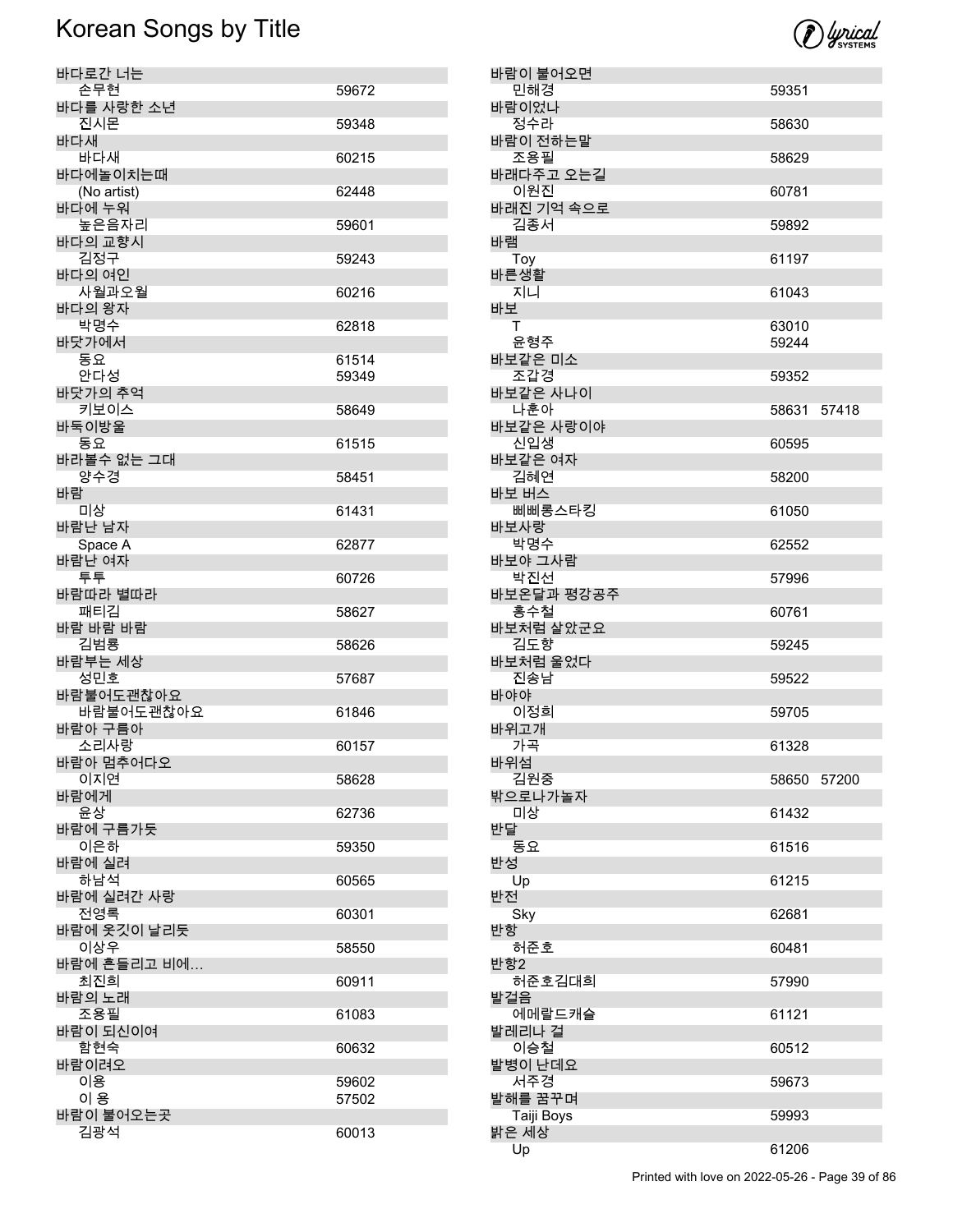

| 밤배               |                |
|------------------|----------------|
| 둘다섯<br>밤비야       | 58632          |
| 산이슬<br>밤비의 부르스   | 58759          |
| 안정애              | 57689          |
| 밤안개<br>현미        | 59246          |
| 현 미              | 57233          |
| 밤에 가겠소<br>머슴아들   | 58204          |
| 밤에 떠난 여인         |                |
| 하남석<br>밤에 피는 장미  | 59603          |
| 어우러기<br>밤의 길목에서  | 59604          |
| 김세영              | 61113          |
| 밤이면 밤마다<br>인순이   | 60217          |
| 밤차<br>이은하        |                |
| 방랑 삼천리           | 59605          |
| 여운<br>방랑 시인 김삿갓  | 60596          |
| 명국환<br>방랑자       | 58409          |
| 박인희              | 59417          |
| 방랑자의 노래<br>채규엽   | 57333          |
| 방배동의 밤           |                |
| 김지애<br>방아타령      | 59523<br>57472 |
|                  |                |
| 경기도              | 61380          |
| 방울꽃<br>동요        | 61648          |
| 방울새<br>미상        | 59524          |
| 방황               |                |
| 구창모<br>김민종       | 60218<br>62806 |
| 이승철              | 58633          |
| 방황 후애<br>변진섭     | 58354          |
| 배려<br>김동률        | 58381          |
| 배반               |                |
| 윤상<br>배반의 장미     | 60927          |
| 엄정화<br>배신        | 57982          |
| 베이비복스            | 62763          |
| 배신감<br>젝스키스      | 58330          |
| 배신의 계절<br>스페이스A  | 62812          |
| 배신자              |                |
| 배호<br>배웅         | 59247          |
| 윤종신              | 58400          |
| 백갈매기<br>이명주      | 60650          |
| 백마강<br>허민<br>허 민 | 58452          |

| 백마강 달밤              |                |
|---------------------|----------------|
| 이인권                 | 60386          |
| 백마야 가자<br>고운봉       | 59863          |
| 백마야 울지마라            |                |
| 명국환<br>백만송이의 장미     | 59418          |
| 외국곡                 | 57944          |
| 백일기도                |                |
| The S#Arp<br>백일째 만남 | 62878          |
| 룰라                  | 57673          |
| 백전무패<br>Click-B     | 62879          |
| 백제의 밤               |                |
| 도미<br>백조 이야기        | 58247          |
| 양희정                 | 57358          |
| 백지로 보낸 편지<br>김태정    | 59248          |
| 백지의 연서              |                |
| 최숙자                 | 58217          |
| 백치 아다다              |                |
| 나애심                 | 59249<br>57503 |
| 문주란<br>뱀파이어         |                |
| Rpm                 | 61178          |
| 뱃노래<br>경상도          | 61360          |
| 버담소리                |                |
| 김건모<br>버려진 약속       | 62672          |
| 김종환                 | 61056          |
| 버스 안에서<br>Zaza      | 61042          |
| 번지없는 주막             |                |
| 백년설<br>벌거벗은 내모습     | 58453          |
| 김태형                 | 60276          |
| 벌써 나를 잊으셨나요<br>야생마  | 60597          |
| 벌써이밤이다지나고           |                |
| 안혜지<br>벌써 일년        | 60459          |
| <b>Brown Eyes</b>   | 62880          |
| 범띠 가시내              |                |
| 양미란<br>벙어리 바이올린     | 59706          |
| 윤설하                 | 59606          |
| 베르사이유의장미<br>만화      | 61757          |
| 베사메무쵸               |                |
| 현인                  | 59250          |
| 벽<br>김동률            | 62833          |
| 윤상                  | 60912          |
| 이상은                 | 59829          |
| 벽오동                 |                |
| 투코리언즈<br>벽오동 심은뜻은   | 60219          |
| 이미자                 | 58218          |
| 변덕스런 그녀             |                |
| 노이즈<br>변명           | 60109          |
| 노이즈                 | 59293          |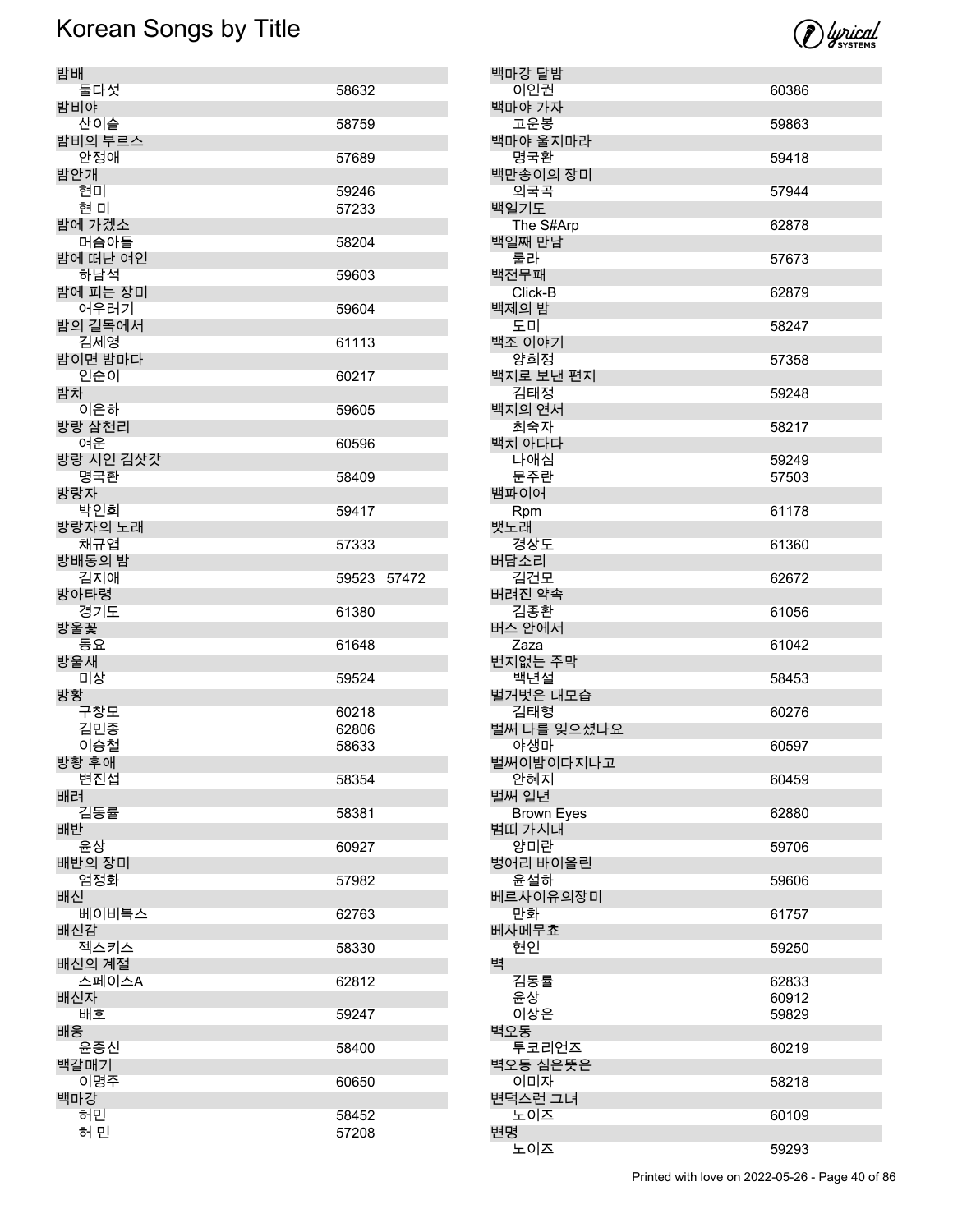

| 보라매 새일꾼       |                |  |
|---------------|----------------|--|
| 군가            | 61808          |  |
| 보라빛 향기<br>강수지 | 57394 58634    |  |
| 보리밭           |                |  |
| 가곡            | 61293          |  |
| 보리수           |                |  |
| 가곡<br>미상      | 61329<br>61473 |  |
| 보슬비 오는거리      |                |  |
| 성재희           | 59526          |  |
| 보아라즐거운우리집     |                |  |
| (No artist)   | 62194          |  |
| 보이네<br>나미     | 57579          |  |
| 보이지 않는 사랑     |                |  |
| 신승훈           | 58640          |  |
| 보통 여자<br>나훈아  |                |  |
| 복의근원강림하사      | 58313          |  |
| (No artist)   | 62001          |  |
| 복지만리          |                |  |
| 백년설           | 59419          |  |
| 봄<br>동요       | 61650          |  |
| 미상            | 61433          |  |
| 봄나들이          |                |  |
| 동요            | 61603          |  |
| 봄날은 간다<br>Can | 62962          |  |
| 백설희           | 58760          |  |
| 봄노래           |                |  |
| 동요            | 61651          |  |
| 미상<br>봄동산꽃동산  | 61434          |  |
| 동요            | 61517          |  |
| 봄맞이           |                |  |
| 이난영           | 60333          |  |
| 봄맞이가자<br>동요   | 61652          |  |
| 봄바람           |                |  |
| 동요            | 61518          |  |
| 봄바람 님바람       |                |  |
| 황정자<br>봄비     | 57692          |  |
| 이은하           | 59252          |  |
| 봄이 오는길        |                |  |
| 박인희<br>봄이오면   | 60139          |  |
| 가곡            | 61318          |  |
| 봄처녀           |                |  |
| 가곡            | 61319          |  |
| 봉선화<br>가곡     | 61320          |  |
| 봉선화 연정        |                |  |
| 현철            | 59253          |  |
| 봉숭아           |                |  |
| 정태춘.박은옥<br>봐  | 59830          |  |
| 투야            | 62881          |  |
| 부담            |                |  |
| 백지영           | 62560          |  |
| 부담없는 이별       |                |  |
| 윤종신           | 59973          |  |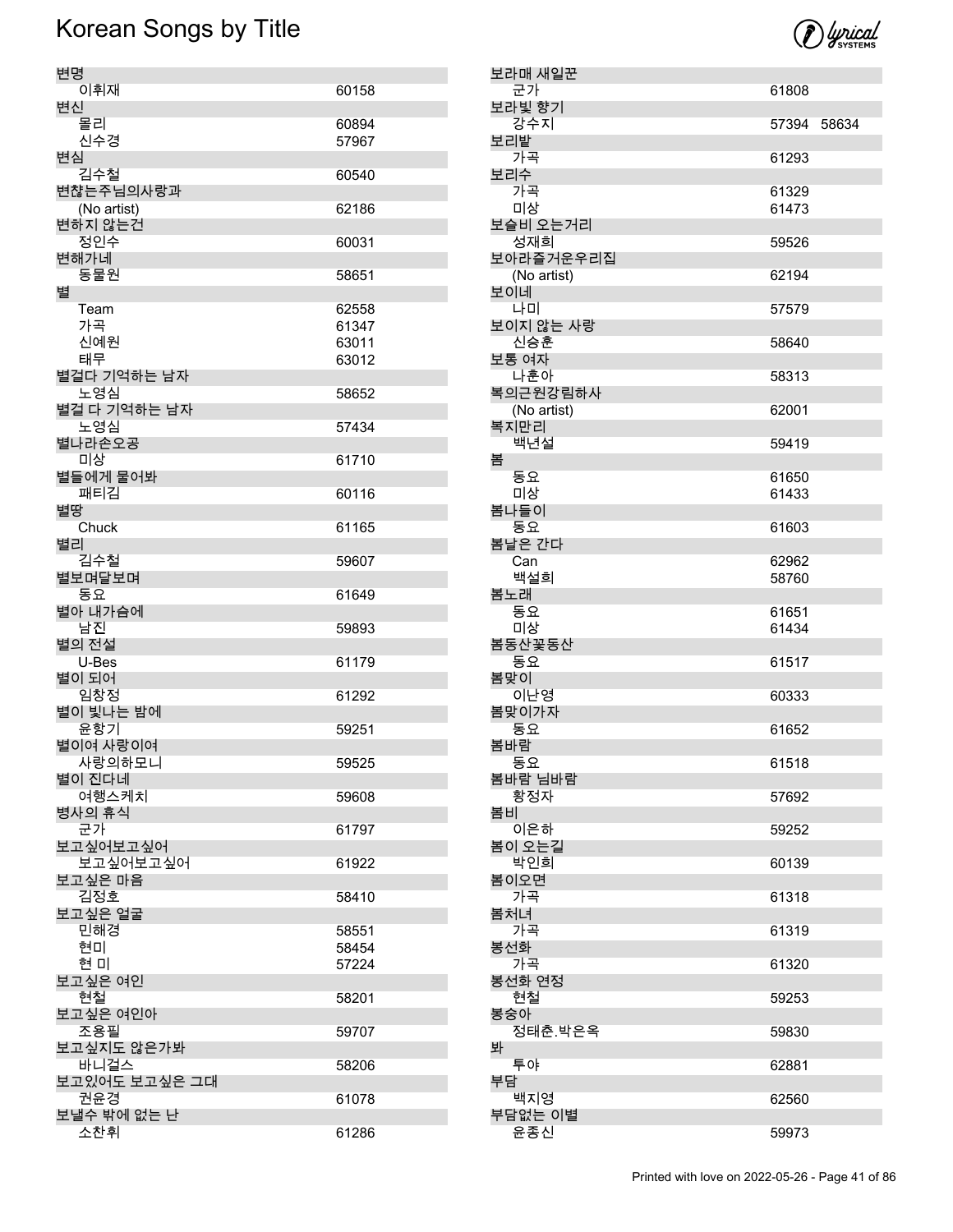

|    | 불효자는 웁니다           |                |       |
|----|--------------------|----------------|-------|
|    | 진방남<br>불효 자식       | 59257          |       |
|    | 배성                 | 58288          |       |
|    | 붉은 노을              |                |       |
|    | 이문세                | 57231          | 58635 |
|    | 붐붐붐<br>김정민         | 57933          |       |
|    | 블랙시티               |                |       |
|    | 조진호                | 60598          |       |
| 비  |                    |                |       |
|    | N.R.G<br>김세환       | 62883<br>60334 |       |
|    | 김정민                | 61269          |       |
| 비가 |                    |                |       |
|    | 혜은이                | 60335          |       |
|    | 비겁한 맹세<br>배호       | 60394          |       |
|    | 비극은 없다             |                |       |
|    | 안다성                | 57578          |       |
|    | 비나리                |                |       |
|    | 심수봉<br>비내리는 경부선    | 60895          |       |
|    | 배호                 | 57980          |       |
|    | 비내리는 고모령           |                |       |
|    | 현인<br>비내리는 명동거리    | 59259          |       |
|    | 배호                 | 59260          |       |
|    | 배 호                | 57523          |       |
|    | 비내리는 부두            |                |       |
|    | 남일해<br>비내리는 삼랑진    | 58189          |       |
|    | 박재홍                | 57419          |       |
|    | 비내리는 영동교           |                |       |
|    | 주현미<br>비내리는 판문점    | 59258          |       |
|    | 오기택                | 60541          |       |
|    | 비내리는 호남선           |                |       |
|    | 손인호<br>비둘기같이온유한    | 59261          |       |
|    | (No artist)        | 62143          |       |
|    | 비둘기집               |                |       |
| 비련 | 이석                 | 59262          |       |
|    | 구피                 | 61184          |       |
|    | 조용필                | 59674          |       |
| 비목 |                    |                |       |
| 비몽 | 가곡                 | 61321          |       |
|    | 코요태                | 63013          |       |
|    | 비밀은 없어             |                |       |
|    | 룰라<br>비밀은 친구를 슬프게… | 60041          |       |
|    | 안성민                | 60651          |       |
|    | 비바람이칠때와            |                |       |
|    | (No artist)        | 62413          |       |
|    | 비밥바 룰라 룰라<br>오룡비무방 | 58361          |       |
| 비상 |                    |                |       |
|    | 스피드                | 58344          |       |
| 비애 | 조정현                | 58261          |       |
|    | 비에 스친 날들           |                |       |
|    | 박남정                | 60521          |       |

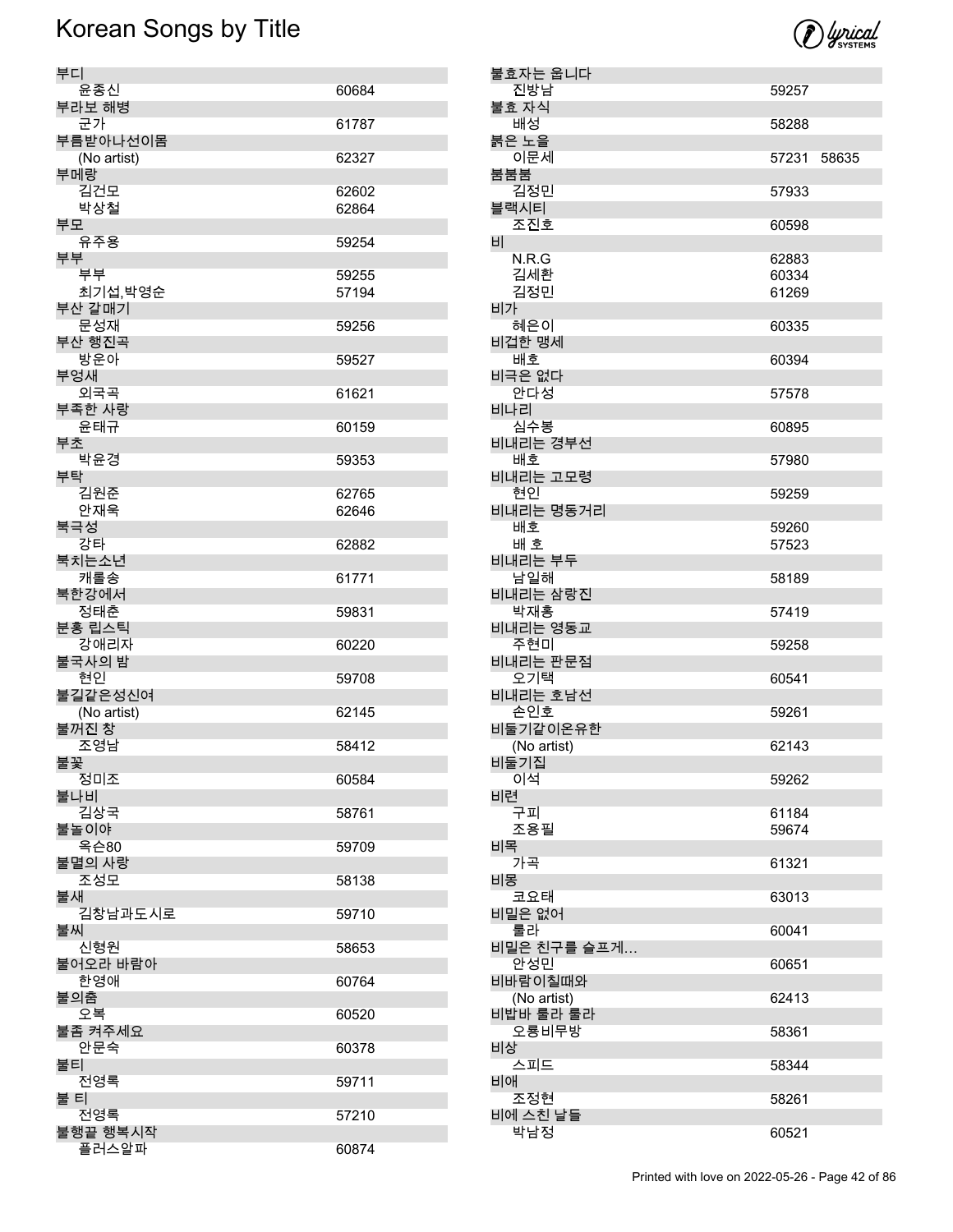

| 비에젖은비둘기             |       |             |
|---------------------|-------|-------------|
| 외국곡                 | 61653 |             |
| 비에 젖은 터미널<br>주현미    | 59420 |             |
| 비오는 거리              |       |             |
| 이승훈<br>비오는날의 수채화    | 61158 |             |
| 강인원외                | 58636 |             |
| 비와 당신의 이야기<br>부활    | 60277 |             |
| 비와 외로움              |       |             |
| 바람꽃<br>비와 찻잔 사이     | 59930 |             |
| 배따라기                | 58654 |             |
| 비워낼수 없는 슬픔<br>Theme | 60939 |             |
| 비의 나그네              |       |             |
| 이장희<br>비의 탱고        | 59263 |             |
| 도미                  | 59953 |             |
| 비인<br>윤손하           | 62708 |             |
| 비전                  |       |             |
| 유승준<br>비창           | 62609 |             |
| 이상우                 | 59792 |             |
| 비처럼 음악처럼<br>김현식     |       | 57296 58655 |
| 비행기                 |       |             |
| 외국곡<br>비혼           | 61435 |             |
| 양수경                 | 61014 |             |
|                     |       |             |
| 빈대떡 신사              |       |             |
| 한복남<br>빈들에마른풀같이     |       | 57359 59264 |
| (No artist)         | 62144 |             |
| 빈손<br>주병선           | 59832 |             |
| 빈의자                 |       |             |
| 장재남<br>빈잔           |       | 57346 59265 |
| 남진                  |       | 59354 57313 |
| 빗물<br>송골매           | 60221 |             |
| 채은옥                 | 58656 |             |
| 빗속에서 누가우나<br>남진     | 60566 |             |
| 빗속을 거닐며             |       |             |
| 김추자                 | 59528 |             |
| 빗속을 둘이서<br>투에이스     | 58657 |             |
| 빗속의 여인<br>펄시스터즈     | 59421 |             |
| 빗속의 연인들             |       |             |
| 정훈희<br>빙글 빙글        | 60522 |             |
| 나미                  | 58637 |             |
| 빙빙돌아라<br>외국곡        | 61436 |             |
| 빙빙빙                 |       |             |
| 클론                  | 61160 |             |
| 빙점<br>이미자<br>빛      | 60599 |             |

| 빛과 그림자                |             |  |
|-----------------------|-------------|--|
| 최희준                   | 57331 58762 |  |
| 빛나고높은보좌와              |             |  |
| (No artist)<br>빛바랜 사랑 | 62000       |  |
| 오선과한음                 | 58763       |  |
| 빛의사자들이여               |             |  |
| (No artist)           | 62231       |  |
| 빠삐용 그의 두통은 자유         |             |  |
| 하모하모                  | 60994       |  |
| 빨간 구두 아가씨<br>남일해      |             |  |
| 빨간 마후라                | 59266       |  |
| 쟈니Broth.              | 58455       |  |
| 빨간머리앤                 |             |  |
| 만화                    | 61758       |  |
| 빨간 선인장                |             |  |
| 김상희                   | 59267       |  |
| 뻐꾸기<br>동요             | 61519       |  |
| 뻐꾸기 둥지위로 날아간 새        |             |  |
| 김건모                   | 61236       |  |
| 뻗어봐                   |             |  |
| <b>Iwbh</b>           | 61227       |  |
| <b>AR AR AR</b>       |             |  |
| 동요<br>뽕따러 가세          | 61520       |  |
| 황금심                   | 58436       |  |
| 뿌요 뿌요                 |             |  |
| Up                    | 61082       |  |
| 삐걱 삐걱                 |             |  |
| Di Doc                | 58300       |  |
| 삐딱하게<br>강산에           | 57937       |  |
| 삐뚤어진 입                |             |  |
| 네온                    | 58259       |  |
| 삐삐 이야기                |             |  |
| 걸리버                   | 60702       |  |
| 삐에로                   |             |  |
| 이현도<br>삐에로는 우릴보고 웃지   | 62669       |  |
| 김완선                   | 58638       |  |
| 삐에로는 우릴 보고 웃지         |             |  |
| 김완선                   | 57257       |  |
| 사 계                   |             |  |
| 노찾사                   | 57422       |  |
| 사고뭉치<br>최윤석           | 61132       |  |
| 사공의 노래                |             |  |
| 가곡                    | 61322       |  |
| 가 곡                   | 57332       |  |
| 사과같은내얼굴               |             |  |
| 동요                    | 61654       |  |
| 사나이 가슴에 비가 내리네<br>김상배 | 59864       |  |
| 사나이 눈물                |             |  |
| 나훈아                   | 59894       |  |
| 사나이 블루스               |             |  |
| 배성                    | 59529       |  |
| 사나이 한목숨               |             |  |
| 군가<br>사는게 뭔지          | 61809       |  |
| (No artist)           | 57273       |  |
| 이무송                   | 58456       |  |
|                       |             |  |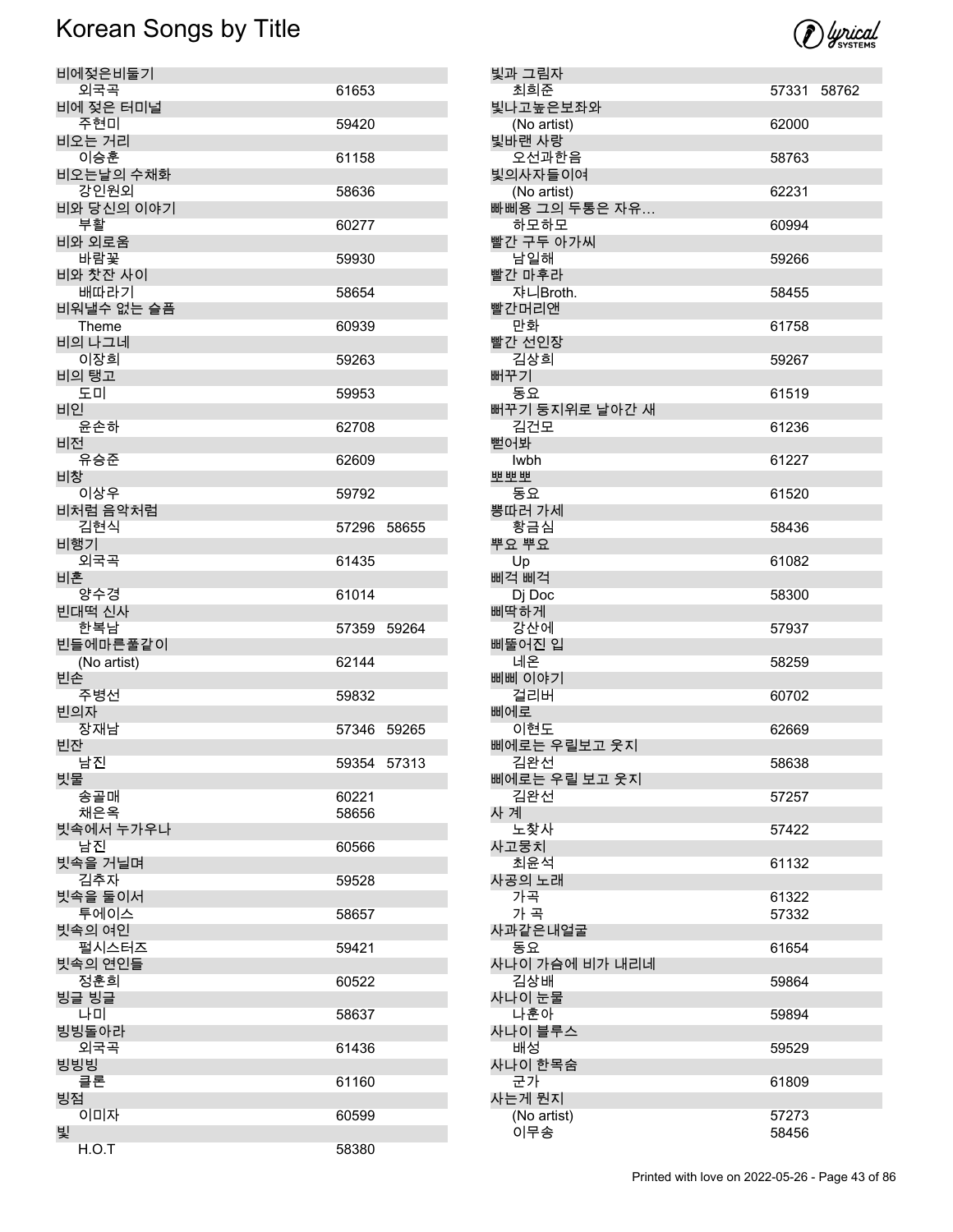

| 사람들은 모두 변하나봐     |                |
|------------------|----------------|
| 봄여름가을겨울          | 60222          |
| 사람이 꽃보다 아름다워     |                |
| 안치환              | 58076          |
| 사랑<br>가곡         | 61323          |
| 강영숙              | 58437          |
| 김하정              | 59269          |
| 나훈아              | 59268          |
| 사 랑              |                |
| 나훈아              | 57314          |
| 사랑+              |                |
| As One           | 62775          |
| 사랑 갈등            |                |
| 엄정화              | 60822          |
| 사랑과 계절           |                |
| 정미조              | 57694          |
| 사랑과 우정사이<br>피노키오 |                |
| 사랑과 진실           | 59766          |
| 임채무              | 60000          |
| 사랑과 행복 그리고 이별    |                |
| 이용               | 58221          |
| 사랑 그리고 무관심       |                |
| 서지원              | 58230          |
| 사랑 그리고 이별        |                |
| 신계행              | 57889          |
| 사랑 그이름 하나로       |                |
| 김범룡              | 60223          |
| 사랑 느낌            |                |
| 신승훈<br>윤익희       | 60014<br>59101 |
| 사랑니              |                |
| 동물원              | 58334          |
| 사랑도 나그네          |                |
| 나훈아              | 62759          |
| 사랑도 못해본 사람은      |                |
| 이은하              | 60224          |
| 사랑도 미움도          |                |
| 권은경              | 60225          |
| 사랑도 쉬면서          |                |
| 이영화<br>사랑도 추억도   | 57697          |
| 방미               | 59102          |
| 사랑 두려움           |                |
| 듀스               | 61062          |
| 사랑 만들기           |                |
| N.R.G            | 58372          |
| 사랑만은 않겠어요        |                |
| 윤수일              | 59270          |
| 사랑밖엔 난몰라         |                |
| 심수봉<br>사랑법       | 59355          |
| 룰라               | 57913          |
| 사랑 별곡            |                |
| 강승모              | 57696          |
| 사랑보다 깊은상처        |                |
| 임재범              | 58168          |
| 사랑보다 좋은사랑        |                |
| 김대일              | 60063          |
| 사랑사랑 누가말했나       |                |
| 남궁옥분             | 58658          |
| 사랑 사랑 사랑         |                |
| 김현식              | 59675          |

| 사랑 살이                 |             |  |
|-----------------------|-------------|--|
| 한마음<br>사랑스런 그대        | 60226       |  |
| 윤형주                   | 59422       |  |
| 사랑아<br>김장훈            | 63014       |  |
| 사랑아 내사랑아<br>태원        | 57695       |  |
| 사랑아 울지마라<br>이자연       |             |  |
| 사랑 안할래                | 57864       |  |
| 이연경<br>사랑에 속고 돈에 울고   | 59100       |  |
| 심연옥<br>사랑에 푹 빠졌나봐     | 60417       |  |
| 현철                    | 59356       |  |
| 사랑으로<br>김민종           | 59865       |  |
| 해바라기<br>사랑은           | 57524 58659 |  |
| 사랑은언제나오래참고            | 61824       |  |
| 임지훈<br>사랑은 계절따라       | 60119       |  |
| 박건<br>사랑은 기다림으로       | 59423       |  |
| 이상훈                   | 58438       |  |
| 사랑은 나비인가봐<br>현철       | 59103       |  |
| 사랑은 눈물의 씨앗<br>나훈아     | 57427 59438 |  |
| 사랑은 무죄                |             |  |
| 염수연<br>사랑은 받는것이 아니라   | 59530       |  |
| 해오라기<br>사랑은 블루        | 60513       |  |
| 홍종명                   | 60160       |  |
| 사랑은 생명의 불꽃<br>패티김     | 59994       |  |
| 사랑은 세상의 반<br>민해경강인원   | 60302       |  |
| 사랑은 아무나 하나            |             |  |
| 태진아<br>사랑은 아직도 끝나지…   | 62867       |  |
| 조용필<br>사랑은 야야야        | 59424       |  |
| 컬트트리플<br>사랑은 언제나 목마르다 | 61096       |  |
| 유미                    | 63015       |  |
| 사랑은 연필로 쓰세요<br>전영록    | 59712       |  |
| 사랑은 영원히<br>패티김        |             |  |
| 사랑은 유리 같은것            | 59439       |  |
| 원준희<br>사랑은 유행이 아니야    | 57614       |  |
| 이재영<br>사랑은 이제그만       | 59104       |  |
| 민해경                   | 59105       |  |
| 사랑은 장난이 아니랍니다<br>조미미  | 60278       |  |
| 사랑은 장난이 아니야<br>태진아    | 63016       |  |
| 사랑은 정에 울고             |             |  |
| 함중아                   | 57234       |  |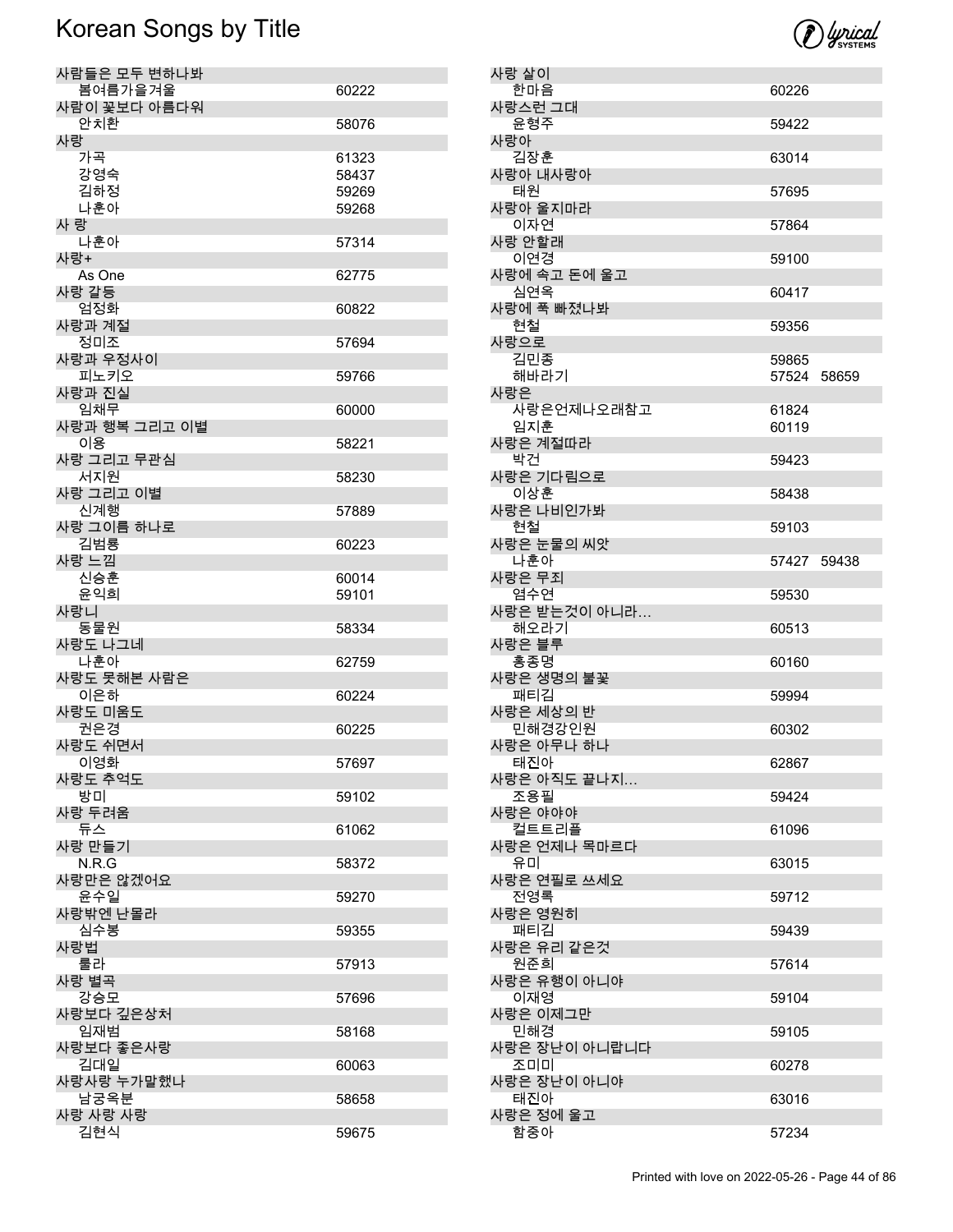

| 사랑은 차가운 유혹            |             |       |
|-----------------------|-------------|-------|
| 양수경                   | 57247 58660 |       |
| 사랑은참으로<br>사랑은참으로버리는   | 61923       |       |
| 사랑은 창밖의 빗물같아요         |             |       |
| 양수경                   | 58661       |       |
| 사랑은 토요일밤에<br>태진아      | 59106       |       |
| 사랑을 가르쳐 주세요           |             |       |
| 정애리                   | 60336       |       |
| 사랑을 가르쳐 준사람<br>서선택    | 60983       |       |
| 사랑을 그대 품안에            |             |       |
| 최진영                   | 59954       |       |
| 사랑을 미워해<br>오승근        | 57225 60542 |       |
| 사랑을 믿어요               |             |       |
| (No artist)           | 57303       |       |
| 사랑을 보내며<br>노아         | 61278       |       |
| 사랑을 위하여               |             |       |
| 김종환                   | 61107       |       |
| 사랑을 잃어버린 나<br>이광조     |             |       |
| 사랑을 하면은 예뻐져요          | 60227       |       |
| 봉봉사중창단                | 59531       |       |
| 사랑을 할꺼야               |             |       |
| 녹색지대<br>사랑의 가방을 짊어지고  | 60075       |       |
| 현철                    | 58043       |       |
| 사랑의 거리                |             |       |
| 문희옥<br>사랑의 굴레         | 59357       |       |
| 임희숙                   | 60567       |       |
| 사랑의 기쁨                |             |       |
| 트윈폴리오<br>사랑의 눈동자      | 59358       |       |
| 유익종                   | 57626       |       |
| 사랑의 대화                |             |       |
| 이정석.조갑경<br>사랑의 마음 가득히 | 59107       |       |
| 한동준                   | 60856       |       |
| 사랑의 맹세                |             |       |
| 패티김<br>사랑의 메아리        | 60461       |       |
| 도미                    | 57866       |       |
| 사랑의 모닥불<br>이용복        |             |       |
| 사랑의 미로                | 58764       |       |
| 최진희                   | 59359       |       |
| 사랑의 밤 LOVE FOR NIGHT  |             |       |
| 이지연<br>사랑의 불시착        | 59360       |       |
| 박남정                   | 59108       |       |
| 사랑의 사슬                |             |       |
| 월야성<br>사랑의 서약         | 57580       |       |
| 한동준                   | 60703       |       |
| 사랑의 세레나데<br>패티김       |             |       |
| 사랑의송가                 | 58765       | 57525 |
| 천사의말을하는               | 61838       |       |
| 사랑의 송가<br>한명숙         | 60228       |       |
|                       |             |       |

| 사랑의 슬픔                |                |       |
|-----------------------|----------------|-------|
| 벗님들                   | 59109          |       |
| 사랑의 시<br>윤시내          | 60620          |       |
| 해바라기                  | 59361          |       |
| 사랑의 썰물                |                |       |
| 임지훈                   | 58662          |       |
| 사랑의 아픔                |                |       |
| 김영락                   | 57538          |       |
| 사랑의 열쇠<br>최진희         | 58663          |       |
| 사랑의 의지                |                |       |
| 사월과오월                 | 59532          |       |
| 사랑의 자리                |                |       |
| 염수연                   | 60685          |       |
| 사랑의 종말<br>차중락         | 58664          |       |
| 사랑의 진실                |                |       |
| 어니언스                  | 59425          |       |
| 사랑의 트위스트              |                |       |
| 설운도                   | 61080          |       |
| 사랑의하나님<br>(No artist) | 62273          |       |
| 사랑의하늘아버지              |                |       |
| (No artist)           | 62211          |       |
| 사랑의 향기                |                |       |
| 방실이<br>최진희            | 57670          |       |
| 하수빈.선우민               | 62828<br>59955 |       |
| 사랑의 힘                 |                |       |
| 나훈아                   | 57627          |       |
| 사랑이 떠나가네              |                |       |
| 김건모<br>사랑이라는건         | 61218          |       |
| 전유나                   | 60543          |       |
| 사랑이라는 이유로             |                |       |
| 조규천외                  | 58018          |       |
| 사랑이라 부를수 있을까<br>인공위성  |                |       |
| 사랑이란                  | 59782          |       |
| 김건모                   | 59793          |       |
| 조영남                   | 59426          |       |
| 사랑이란건                 |                |       |
| 색종이<br>사랑이란 두글자       | 59362          |       |
| 패티김                   | 59440          |       |
| 사랑이란 묘한거야             |                |       |
| 나미                    | 60140          |       |
| 사랑이 메아리칠때<br>안다성      |                |       |
| 사랑이 뭐길래               | 59533          |       |
| 한혜진                   | 59534          |       |
| 사랑이 미움되면              |                |       |
| 정훈희                   | 60544          |       |
| 사랑이야<br>송창식           | 59441          | 57345 |
| 사랑이여                  |                |       |
| 유심초                   | 59442          | 57438 |
| 사랑이여 다시한번             |                |       |
| 패티김                   | 59111          |       |
| 사랑이 이런거라면<br>방미       | 60600          |       |
| 사랑이 잠들기전에             |                |       |
| 변진섭                   | 58285          |       |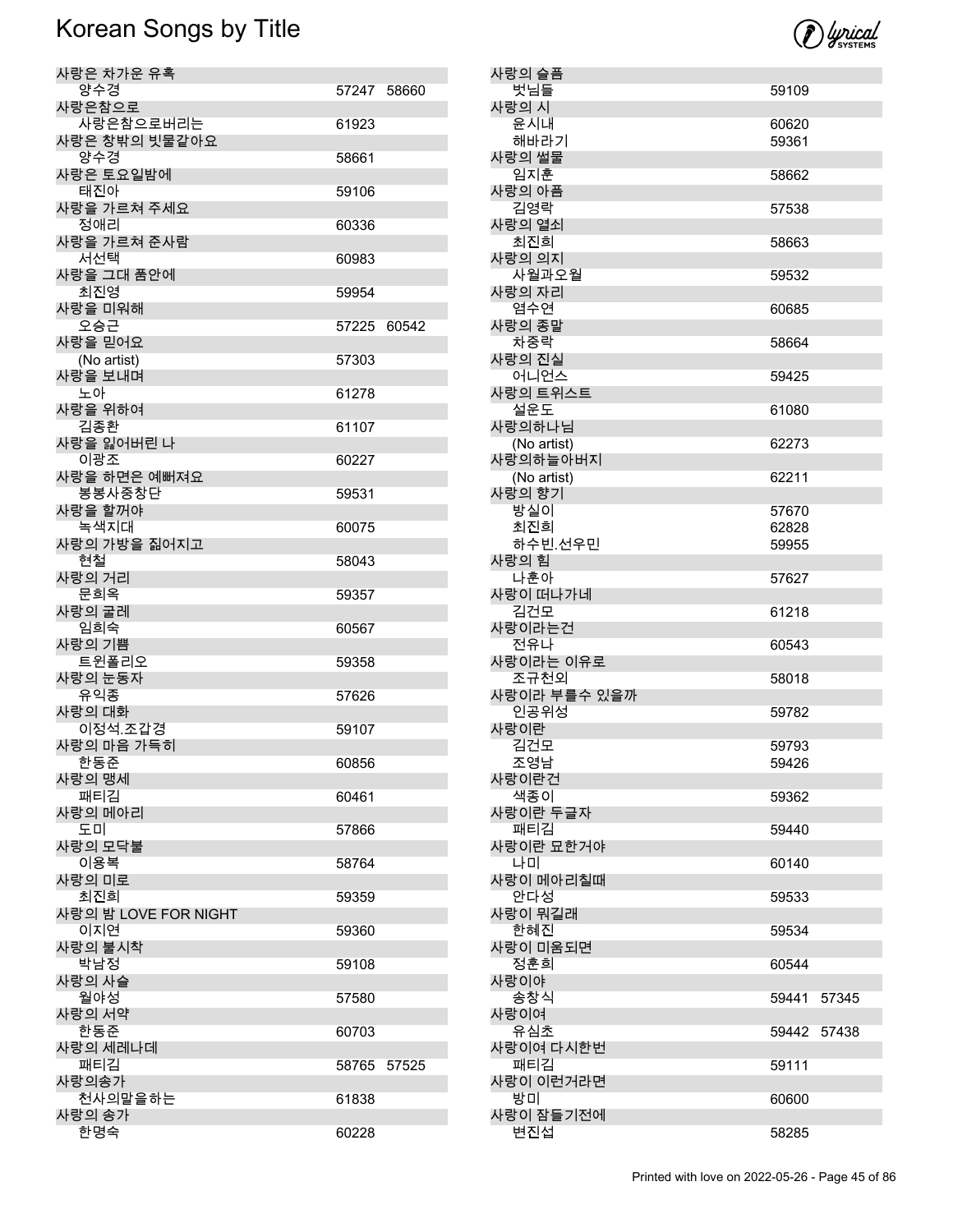| 사랑이 저만치가네     |       |       |
|---------------|-------|-------|
| 김종찬           | 58457 |       |
| 사랑이 지나가면      |       |       |
| 이문세           | 59110 |       |
|               |       |       |
| 사랑이 지나간후      |       |       |
| 홍지유           | 60704 |       |
| 사랑이 지는 이자리    |       |       |
| 이선희           | 58665 |       |
|               |       |       |
| 사랑이 지는 이 자리   |       |       |
| 이선희           | 57414 |       |
| 사랑이 지는 자리     |       |       |
| 이선희           | 57428 |       |
|               |       |       |
| 사랑일 뿐이야       |       |       |
| 김민우           | 58552 |       |
| 사랑하고 싶어       |       |       |
| Wax           | 62949 |       |
|               |       |       |
| 소방차           | 59112 |       |
| 이승철           | 60514 |       |
| 사랑하고 있다는걸     |       |       |
| 손지창           | 59904 |       |
| 사랑하고 있다는 걸    |       |       |
|               |       |       |
| 손지창           | 57429 |       |
| 사랑하고 있어       |       |       |
| 투앤원           | 59872 |       |
| 사랑하고 있어요      |       |       |
|               |       |       |
| 남진            | 60303 |       |
| 바다새           | 60387 |       |
| 사랑하기 때문에      |       |       |
| 유재하           | 58666 |       |
|               |       |       |
| 사랑하기에         |       |       |
| 이정석           | 58667 |       |
| 사랑하나요         |       |       |
| 이승환           | 63017 |       |
| 사랑하나 이별둘      |       |       |
|               |       |       |
| 강민주           | 58047 |       |
| 사랑하는 그대에게     |       |       |
| 유심초           | 57628 |       |
| 사랑하는나의아버지     |       |       |
| 사랑하는나의아버지     |       |       |
|               | 61868 |       |
| 사랑하는 날까지      |       |       |
| 김종환           | 58139 |       |
| 사랑하는 당신이      |       |       |
| 패티김           |       |       |
|               |       |       |
|               | 57207 | 60482 |
| 사랑하는 마리아      |       |       |
| 패티김           | 57976 |       |
|               |       |       |
| 사랑하는 마음       |       |       |
| 김세환           | 59443 |       |
| 사랑하는 만큼       |       |       |
| 이원석           | 58312 |       |
|               |       |       |
| 사랑하는 사람아      |       |       |
| 조진원.홍종임       | 58668 |       |
| 사랑하는 어머님께     |       |       |
| 최성빈           | 60857 |       |
| 사랑하는 영자씨      |       |       |
|               |       |       |
| 현숙            | 60800 |       |
| 사랑하는 우리       |       |       |
| 조하문           | 59427 |       |
| 사랑하는 이에게      |       |       |
|               | 58669 |       |
| 박은옥정태춘        |       |       |
| 사랑하는주님앞에      |       |       |
| (No artist)   | 62250 |       |
| 사랑 하니까        |       |       |
| Moon Child    | 62884 |       |
|               |       |       |
| 사랑 하려네<br>안치환 | 61273 |       |

| 사랑하면 안되나                    |       |       |
|-----------------------------|-------|-------|
| 김학래                         | 60601 |       |
| 사랑하지 않을거야                   |       |       |
| 나현희                         | 58670 |       |
| 사랑한나 좋아한너                   |       |       |
| 김원준                         | 60801 |       |
| 사랑한 후에                      |       |       |
| 신성우                         | 58054 |       |
|                             |       |       |
| 여명                          | 58057 |       |
| 외국곡                         | 60419 |       |
| 사랑할거야                       |       |       |
| (No artist)                 | 57534 |       |
| 사랑할때와 용서할때                  |       |       |
| 임주리                         | 60141 |       |
| 사랑할수록                       |       |       |
| 부활                          | 59803 |       |
| 사랑할수 있음을                    |       |       |
|                             |       |       |
| 이유정                         | 59902 |       |
| 사랑합니다                       |       |       |
| 현철                          | 58058 |       |
| 사랑해                         |       |       |
| 라나에로스포                      | 59113 |       |
| 이현도                         | 61137 |       |
| 사랑해 그리고 기억해                 |       |       |
|                             |       |       |
| God                         | 62604 |       |
| 사랑해 그리고 생각해                 |       |       |
| 김진표                         | 58029 |       |
| 사랑해 누나                      |       |       |
| 유승준                         | 61175 |       |
| 사랑해도 될까요                    |       |       |
| 유리상자                        | 62965 |       |
| 사랑해 마지막 그날까지                |       |       |
| 이성민                         | 58091 |       |
|                             |       |       |
| 사랑해 봤으면                     |       |       |
| 조애희                         | 57581 |       |
| 사랑해 사랑해                     |       |       |
| 이상은                         | 60462 |       |
| 사랑해서 미안해                    |       |       |
| 남진                          | 57868 |       |
| 사랑해요                        |       |       |
| 현철                          | 62885 |       |
| 사랑했는데                       |       |       |
|                             |       |       |
| 이미자                         | 59444 |       |
| 사랑했던 날                      |       |       |
| 휴식                          | 58059 |       |
| 사랑했던 이유만으로                  |       |       |
| 빛과소금                        | 60015 |       |
| 사랑했어요                       |       |       |
| 김상아                         | 59445 |       |
| 김현식                         | 58671 | 57360 |
| 사랑했지만                       |       |       |
|                             |       |       |
| 김광석                         | 59956 |       |
| 사막의 한                       |       |       |
| 고복수                         | 60229 |       |
| 사망을이긴주                      |       |       |
| (No artist)                 | 62124 |       |
| 사모곡                         |       |       |
| 태진아                         |       |       |
|                             |       |       |
|                             | 59794 |       |
|                             |       |       |
| 서유석                         | 59446 |       |
|                             |       |       |
| 경기도                         | 61381 |       |
|                             |       |       |
| 사모하는 마음<br>사발가<br>사슬<br>서문탁 | 62861 |       |

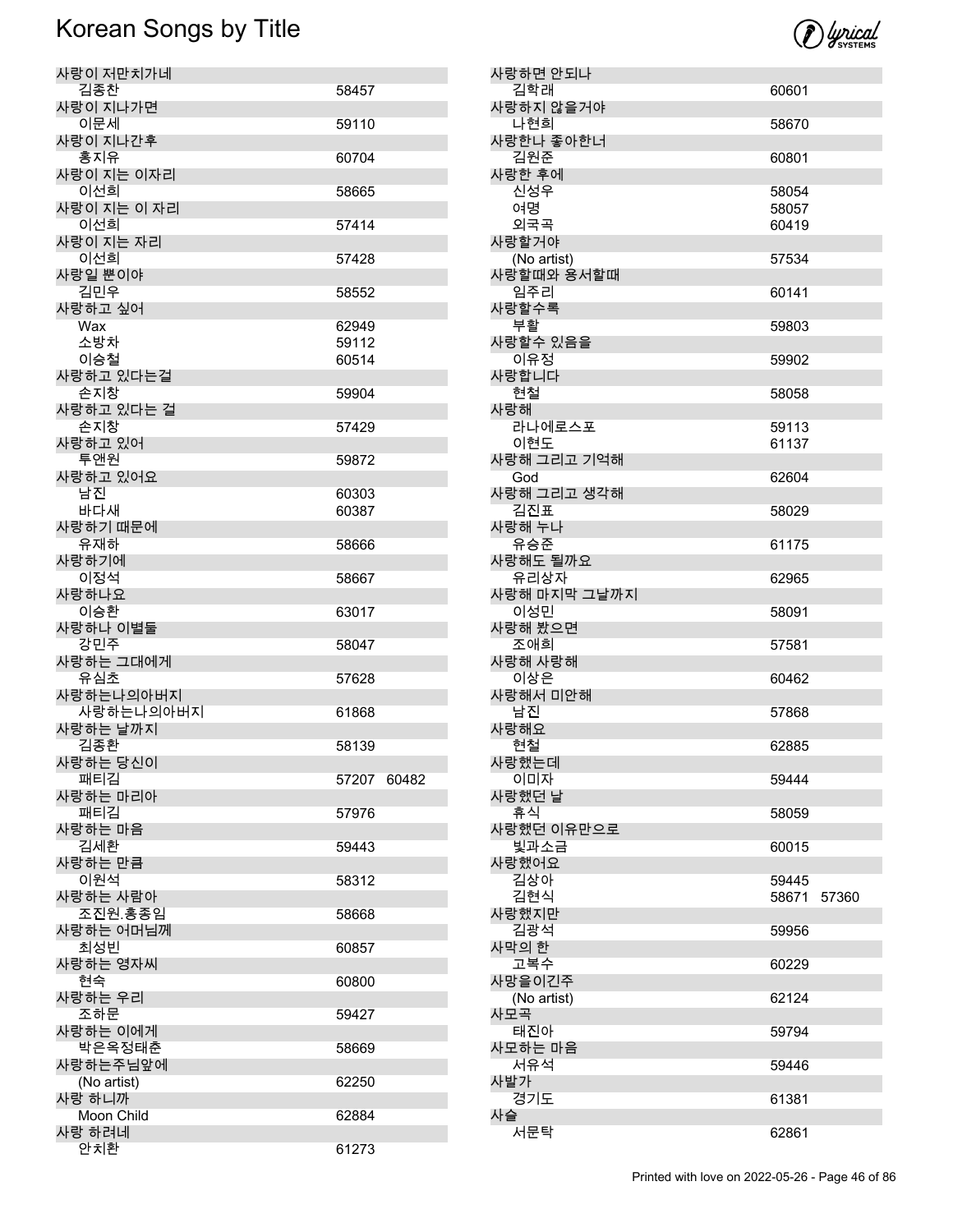

| 사월의노래                |             |       |
|----------------------|-------------|-------|
| 가곡                   | 61341       |       |
| 사월이 가면               |             |       |
| 패티김                  | 57582       |       |
| 사의 찬미                |             |       |
| 윤심덕                  | 57526 57527 |       |
| 사자후                  | 59428       |       |
| 이현도                  | 60966       |       |
| 사철에봄바람불어잇고           |             |       |
| (No artist)          | 62277       |       |
| 사춘기                  |             |       |
| 김보연                  | 58248       |       |
| 산까치야<br>최안순          | 59447       |       |
| 산너머 남촌에는             |             |       |
| 박재란                  | 59363       |       |
| 산노을                  |             |       |
| 가곡                   | 61324       |       |
| 산다는건 다그런게 아니         |             |       |
| 여행스케치                | 60118       |       |
| 산다는것은<br>김종찬         |             |       |
| 산다는게 뭔지              | 59779       |       |
| 이진관                  | 60420       |       |
| 산들바람                 |             |       |
| 가곡                   | 61348       |       |
| 산딸기                  |             |       |
| 동요                   | 61655       |       |
| 산마다불이탄다고운단풍에         | 62283       |       |
| (No artist)<br>산마루에서 |             |       |
| 미상                   | 61403       |       |
| 산바람강바람               |             |       |
| 동요                   | 61521       |       |
| 산비둘기                 |             |       |
| 한세일<br>산사람           | 60337       |       |
| 이정선                  | 59713       |       |
| 산유화                  |             |       |
| 남인수                  | 58766       |       |
| 산장의 여인               |             |       |
| 권혜경                  | 59448       |       |
| 산중호걸<br>동요           | 61656       |       |
| 외국곡                  | 61389       |       |
| 산 책                  |             |       |
| 박기영                  | 62958       |       |
| 산타루치아                |             |       |
| 외국곡                  | 61562       |       |
| 산타할아버지우리마을           |             |       |
| 캐롤송<br>산토끼           | 61777       |       |
| 동요                   | 61522       |       |
| 산토끼야                 |             |       |
| 미상                   | 61437       |       |
| 산팔자 물팔자              |             |       |
| 백년설                  | 59535       | 57363 |
| 산포도 처녀<br>남상규        | 57583       |       |
| 산할아버지                |             |       |
| 산울림                  | 58672       |       |
| 살다보면                 |             |       |
| 권진원                  | 60671       |       |

| 살아봐                      |                |
|--------------------------|----------------|
| 소명                       | 62777          |
| 살아있는 가로수<br>이미자          | 57584          |
| 살짜기 옵서예<br>패티김           | 59536          |
| 삼다도 소식                   |                |
| 신바람연주<br>황금심             | 58327<br>59449 |
| 삼등 인생<br>김용만             | 57869          |
| 삼백리 한려수도                 |                |
| 이미자<br>삼백초               | 60016          |
| 김상배<br>삼일로               | 59537          |
| 여운(1)<br>삼일정노래           | 57585          |
| 의식곡                      | 61820          |
| 삼천리강산 에라좋구나<br>신카나리아     | 58193          |
| 삼천리반도금수강산<br>(No artist) | 62343          |
| 삼천포 아가씨<br>은방울자매         | 59538          |
| 삼팔선의 봄<br>최갑석            | 59450          |
| 삼포로 가는길<br>강은철           | 59451          |
| 삽다리<br>조영남               |                |
| 상상                       | 60161          |
| 김원준<br>상상속의 너            | 58277          |
| 노이즈<br>상실                | 60686          |
| 박상민<br>상심                | 62768          |
| R.Ef                     | 60744          |
| 상아의 노래                   |                |
| 송창식<br>상처                | 59452          |
| 김정훈                      | 57984          |
| 듀스                       | 60672          |
| 조성모                      | 58363          |
| 조용필                      | 60017          |
| 새<br>Psy                 | 62886          |
| 새끼 손가락                   |                |
| 정종숙<br>새나라새주인            | 59429          |
| 동요<br>새나라의어린이            | 61657          |
| 동요                       | 61523          |
| 새는<br>송창식                | 60568          |
| 새들처럼<br>변진섭              | 58641          |
| 새로운 느낌                   |                |
| Mue<br>새벽기차              | 60018          |
| 다섯손가락                    | 58673          |
| 새벽길<br>남정희               | 57880          |
|                          |                |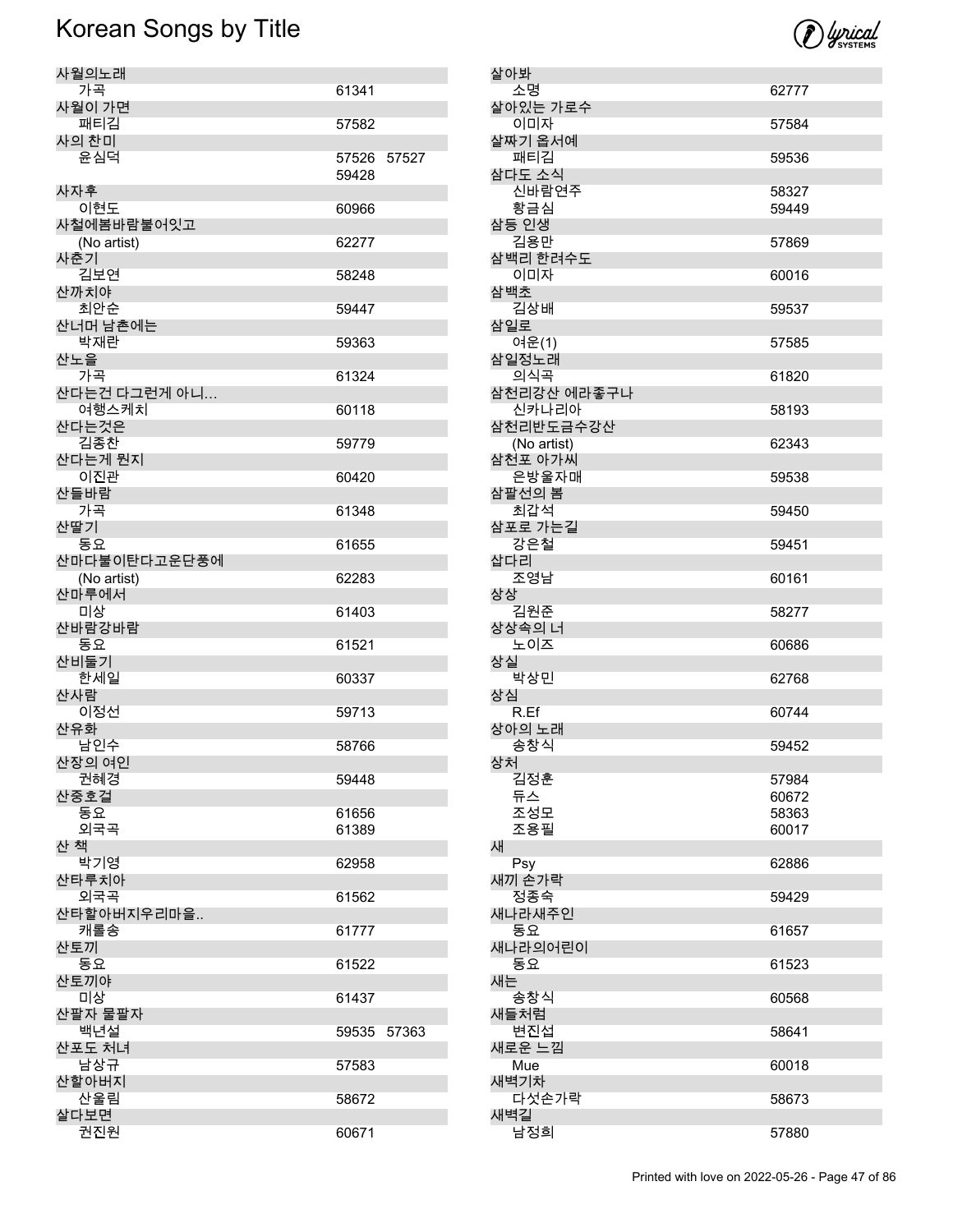

| 새벽부터우리                 |       |
|------------------------|-------|
| (No artist)            | 62232 |
| 새벽비                    |       |
| 혜은이                    | 58767 |
| 새벽아침<br>수와진            | 59453 |
| 새색시 시집가네               |       |
| 이연실                    | 58768 |
| 새신                     |       |
| 동요                     | 61524 |
| 새싹들이다                  |       |
| 미상                     | 61581 |
| 새야새야<br>민요             | 61361 |
| 새예루살렘복된집               |       |
| (No artist)            | 62197 |
| 새처럼 자유롭게               |       |
| 장종환                    | 60065 |
| 새침떼기                   |       |
| 김흥국                    | 60388 |
| 새타령<br>민요              | 61362 |
| 색깔속의 비밀                |       |
| 이승철                    | 60051 |
| 색종이                    |       |
| 색종이                    | 60523 |
| 샌프란시스코                 |       |
| 장세정                    | 59430 |
| 샐러리맨 아버지<br>클론         | 61138 |
| 샘물과같은보혈은               |       |
|                        |       |
|                        | 62162 |
| (No artist)<br>샛별같은두눈을 |       |
| 샛별같은두눈을                | 61924 |
| 생각이 나면                 |       |
| 들고양이                   | 59114 |
| 생명                     |       |
| 조용필                    | 60338 |
| 생명의빛주예수여               | 62038 |
| (No artist)<br>생명의양식   |       |
| 생명의양식을                 | 61895 |
| 생명의주여면류관               |       |
| (No artist)            | 62111 |
| 생명진리은혜되신               |       |
| (No artist)            | 62488 |
| 생일<br>가람과뫼             | 58553 |
| 생일노래                   |       |
| 동요                     | 61525 |
| 생일없는 소년                |       |
| 김용남                    | 60339 |
| 생일 축하합니다               |       |
| 이상은                    | 59609 |
| 생전에우리가                 | 62252 |
| (No artist)<br>샤랄라     |       |
| S.E.S                  | 62664 |
| 샤랄랄라                   |       |
| 최진영                    | 60823 |
| 샤론의꽃예수                 |       |
| (No artist)<br>샴푸의 요정  | 62062 |

| 서귀포를 아시나요              |             |  |
|------------------------|-------------|--|
| 조미미<br>서귀포 사랑          | 59454       |  |
| 백설희                    | 57481       |  |
| 송민도                    | 57870       |  |
| 서귀포 칠십리                |             |  |
| 남인수                    | 57599       |  |
| 서랍속의 추억<br>김건모         | 59795       |  |
| 서로 다른 안녕               |             |  |
| 포엠                     | 57954       |  |
| 서로사랑하자<br>사랑하는자들아우리가   | 61894       |  |
| 서로서로도와가며               |             |  |
| 동요                     | 61658       |  |
| 서로의 자리 지우지<br>원미연      | 60727       |  |
| 서로 좋아해                 |             |  |
| 남진                     | 60340       |  |
| 서른 즈음에                 |             |  |
| 김광석<br>서방님             | 60162       |  |
| 이소은                    | 62647       |  |
| 서산 갯마을                 |             |  |
| 조미미                    | 59455       |  |
| 서산으로해질때                |             |  |
| (No artist)<br>서시      | 62036       |  |
| 신성우                    | 59995       |  |
| 서울                     |             |  |
| 이용<br>이 용              | 59431       |  |
|                        | 57280       |  |
|                        |             |  |
| 장재남<br>서울 구경           | 58439       |  |
| 서영춘                    | 59714 57444 |  |
| 서울 대전 대구 부산            |             |  |
| 김혜연                    | 60099       |  |
| 서울 부르스                 | 58427       |  |
| 명동을갈까강남을갈까<br>서울 서울 서울 |             |  |
| 조용필                    | 57228 59117 |  |
| 서울아 평양아                |             |  |
| 현철                     | 59432       |  |
| 현 철<br>서울 야곡           | 57417       |  |
| 현인                     | 59456       |  |
| 서울 야생마                 |             |  |
| 엄성생<br>서울에서 평양까지       | 57651       |  |
| 홍수철                    | 60602       |  |
| 서울 여자                  |             |  |
| 김수희<br>서울의 달           | 59457       |  |
| 장철웅                    | 58164       |  |
| 서울의 모정<br>패티김          | 59433       |  |
| 서울의 찬가                 |             |  |
| 패티김<br>서울 이곳은          | 59118       |  |
| 장철웅                    | 59931       |  |
| 서울이여 안녕                |             |  |
| 이미자<br>서울 탱고           | 58674       |  |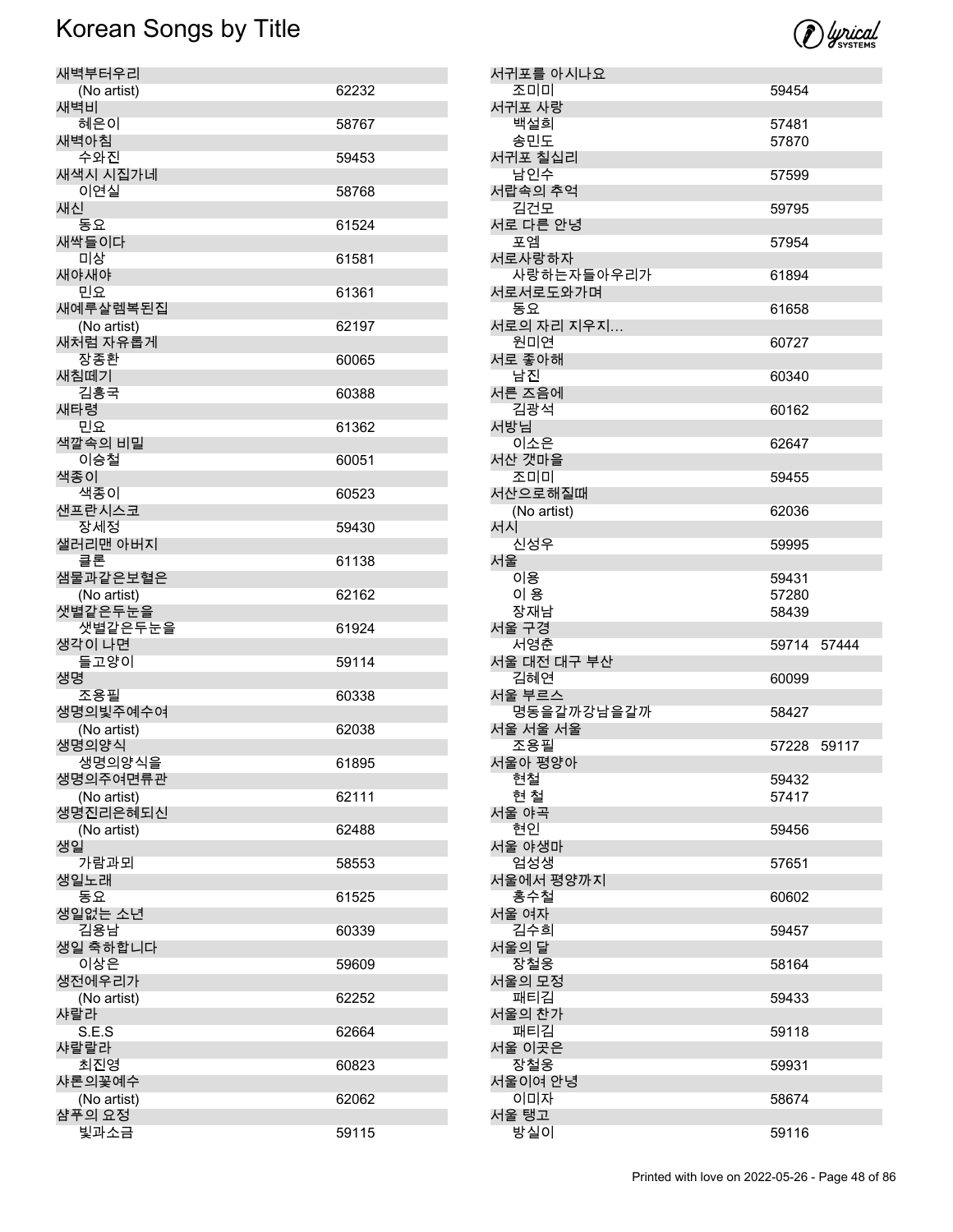

| 서쪽으로 간여자                          |                |       |
|-----------------------------------|----------------|-------|
| 현철                                | 57881          |       |
| 서툰 기대<br>박미경                      | 60652          |       |
| 서풍이 부는날<br>장미화                    |                |       |
| 서해에서                              | 57897          |       |
| 정태춘.박은옥<br>석류의 계절                 | 58769          |       |
| 정은숙                               | 60230          |       |
| 석별<br>홍민                          | 58770          |       |
| 석별의 정<br>외국곡                      | 60634          |       |
| 석양<br>장현                          | 59922          |       |
| 선구자                               |                |       |
| 가곡<br>선녀와 나무꾼                     | 61300          |       |
| 도시아이들<br>최진희                      | 57698<br>60042 |       |
| 선두자                               |                |       |
| 가곡<br>선물                          | 57347          |       |
| Un<br>선생님                         | 62887          |       |
| 조미미<br>선생님 사랑해요                   | 59458          |       |
| 한스밴드                              | 58122          |       |
| 선창<br>고운봉                         | 58771          | 57528 |
| 서택<br>Turbo                       | 60858          |       |
|                                   |                |       |
| 선포하라                              |                |       |
| 선포하라부활하신<br>선한목자되신우리주             | 61925          |       |
| (No artist)                       | 62414          |       |
| 선희의 가방<br>태진아                     | 59119          |       |
| 설날<br>동요                          | 61526          |       |
| 설득                                | 61015          |       |
| 나미<br>섬마을                         |                |       |
| 미상<br>섬마을 선생님                     | 61398          |       |
| 이미자<br>섬집아기                       | 57223          | 59459 |
| 미상                                | 61582          |       |
| 섬처녀<br>이미자                        | 60341          |       |
| 성격차이<br>심신                        | 59120          |       |
| 성공시대                              |                |       |
| <b>Buck</b><br>성냥갑속 내젊음아          | 58087          |       |
| 도원경<br>성도들아다나아와                   | 59311          |       |
| (No artist)<br>성도여다함께             | 62112          |       |
| (No artist)                       | 62002          |       |
| 성령의은사를<br>(No artist)<br>성령이여강림하사 | 62146          |       |

| 성령이여우리찬송부를때                     |       |
|---------------------------------|-------|
| (No artist)<br>성부님께빕니다          | 62147 |
| (No artist)                     | 62258 |
| 성부성자성령께<br>(No artist)          | 61975 |
| 성부성자와성령                         |       |
| (No artist)<br>성부의어린양이          | 61977 |
| (No artist)<br>성불사의밤            | 62063 |
| 가곡                              | 61301 |
| 성숙<br>민혜경                       | 60603 |
| 스페이스A                           | 58355 |
| 성원<br>유승준                       | 62954 |
| 성은 김이요                          |       |
| 문희옥<br>성인식                      | 59460 |
| 박지윤                             | 62822 |
| 성자의귀한몸<br>(No artist)           | 62328 |
| 성전을떠나가기전                        |       |
| (No artist)<br>성주풀이             | 62032 |
| 민요<br>성주플이                      | 61351 |
| 김세레나<br>성형 미인                   | 57465 |
| 노이즈                             | 60986 |
| 세가지 소원<br>허니                    | 61105 |
| 세계로 가는 기차<br>들국화                | 57925 |
| 세노야<br>양희은                      | 59676 |
| 세동무                             |       |
| 고복수<br>세번아멘                     | 57586 |
| <b>Unknown Artist</b><br>세번째 슬픔 | 62524 |
| 피노키오                            | 61246 |
| 세상 가장 밝은곳에서 가장<br>유익종           | 60569 |
| 세상권세멸하시러                        |       |
| 세상권세멸하시러<br>세상 끝에서의 시작          | 61860 |
| 김민종<br>세상모두사랑없어                 | 58071 |
| (No artist)                     | 62345 |
| 세상모든수고끝나<br>(No artist)         | 62195 |
| 세상모든풍파너를흔들어                     |       |
| (No artist)<br>세상 모르고 살았노라      | 62460 |
| 활주로<br>세상 밖으로                   | 59610 |
| 김종서                             | 59932 |
| 세상에 뿌려진 사랑만큼<br>이승환             | 58642 |
| 세상에서<br>김우리                     | 62563 |
| 세상에 이런                          |       |
| 비타민                             | 60745 |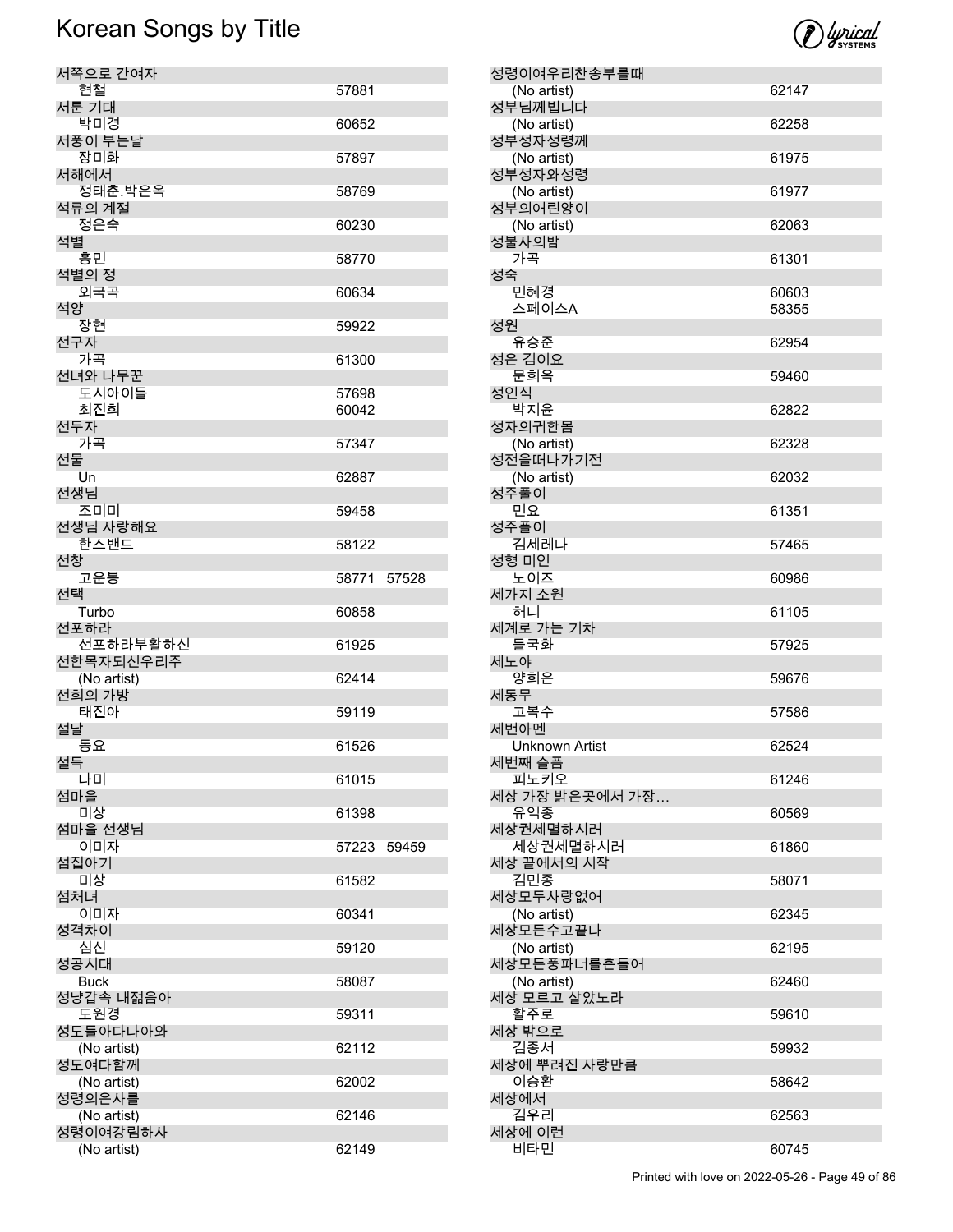| 세상엔 없는 사랑                 |       |       |
|---------------------------|-------|-------|
| 아담                        | 61272 |       |
| 세상은                       |       |       |
| 신효범<br>세상은 나에게            | 58123 |       |
| 김원준                       | 60100 |       |
| 세상은 요지경                   |       |       |
| (No artist)               | 57181 |       |
| 구전가요                      | 57645 |       |
| 신신애<br>세상의 눈물 마를때까지       | 59280 |       |
| 김종서                       | 60054 |       |
| 세상의 모든 이별                 |       |       |
| 베이시스                      | 61270 |       |
| 세상의 축제                    |       |       |
| Y.G.Family                | 62531 |       |
| 세상의헛된신을버리고<br>(No artist) | 62329 |       |
| 세상이 그대를 속일지라도             |       |       |
| 김장훈                       | 58080 |       |
| 세상 하나뿐인                   |       |       |
| 할리퀸                       | 58179 |       |
| 세세년년                      |       |       |
| 진방남<br>세월                 | 58003 |       |
| 최헌                        | 58772 |       |
| 세월가면                      |       |       |
| 이광조                       | 59836 |       |
| 세월의 흔적 다 버리고              |       |       |
| 015B                      | 60570 |       |
| 세월이 가면<br>박인희             | 57334 | 58675 |
| 최호섭                       | 59611 |       |
| 세월이 약이겠지요                 |       |       |
| 송대관                       | 59461 |       |
| 세월이흘러가는데                  |       |       |
| (No artist)<br>세이 예스      | 62505 |       |
| 라종민                       | 59271 |       |
| 섹시한 남자                    |       |       |
| 스페이스A                     | 62580 |       |
| 센티멘탈                      |       |       |
| 주주클럽<br>센티멘탈 기타           | 58034 |       |
| 한명숙                       | 57587 |       |
| 소금 인형                     |       |       |
| 안치환                       | 58155 |       |
| 소나무                       |       |       |
| 외국곡<br>소녀                 | 61474 |       |
| 이문세                       | 59121 |       |
| 소녀시대                      |       |       |
| 이승철                       | 59122 |       |
| 소녀에게                      |       |       |
| 신승훈                       | 59294 |       |
| 소녀와 가로등<br>진미령            | 59364 |       |
| 소녀의 기도                    |       |       |
| 이선희                       | 57871 |       |
| 소녀의 꿈                     |       |       |
| 송민도                       | 60342 |       |
| 소문<br>나훈아                 |       |       |
| 소방관 아저씨                   | 57968 |       |
| 스푸키바나나                    | 58098 |       |



소설속의 연인

소양강 처녀

소원

소유

소풍<br>동요

손을잡고

솔개

솜사탕

송아지

송인<br>더쿨

송학사

쇼크<br>구피

수선화<br>- 가곡

수수께끼

수시아

수은등

송가

도시의아이들 60483

김태희 59365

Printed with love on 2022-05-26 - Page 50 of 86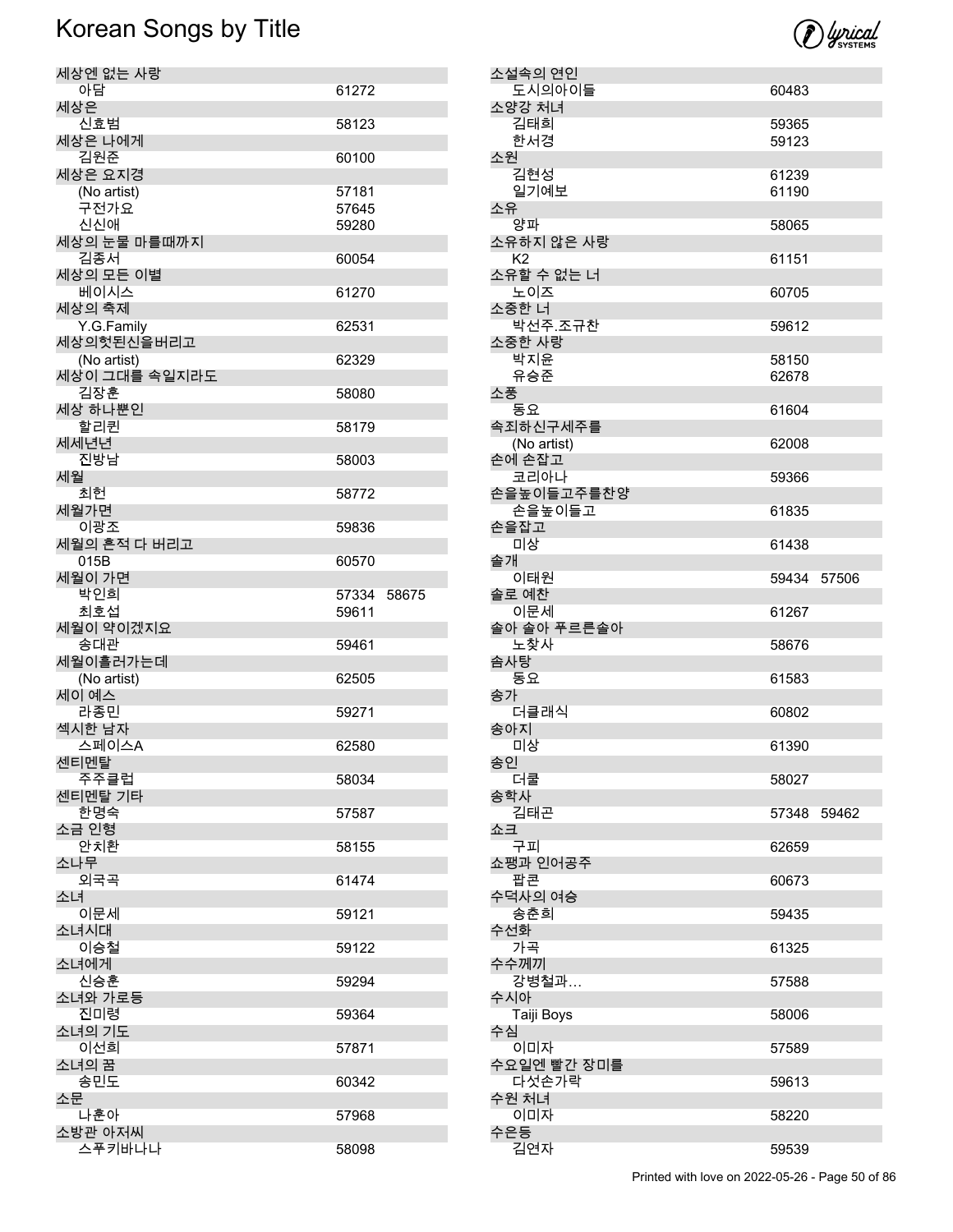

| 수정고드름<br>미상     |       |
|-----------------|-------|
| 수줍은 고백          | 61410 |
| 이정석             | 59677 |
| 수첩속의 이름         |       |
| 미스터2<br>수퍼맨의 비애 | 60032 |
| Dj Doc          | 60055 |
| 수필과 자동차         |       |
| 공일오비<br>수필 러브   | 59124 |
| 주주클럽            | 61173 |
| 수호 천사           |       |
| 펌프              | 61094 |
| 숙녀<br>이수영       | 58773 |
| 숙녀에게            |       |
| 변지섭             | 57244 |
| 변진섭<br>숙명       | 59125 |
| 박경희             | 57678 |
| 순례자의노래          |       |
| 저멀리뵈는나의<br>순수   | 61843 |
| 김범수             | 58376 |
| 순아              |       |
| 최헌<br>순 아       | 59540 |
| 최 헌             | 57454 |
| 순애보             |       |
| 유리상자            | 61144 |
| 순이 생각<br>물레방아   | 59126 |
| 순이야             |       |
| 배일호             | 62740 |
| 순정<br>문희옥       | 57656 |
| 코요태             | 58151 |
| 순진한 아이          |       |
| 현이와덕이<br>술래잡기   | 60571 |
| 미상              | 61439 |
| 술취한 비둘기         |       |
| 강지훈<br>숨바꼭질     | 59312 |
| 해오라기            | 57555 |
| 숨어우는 바람소리       |       |
| 이정욱<br>숨은 그림 찾기 | 60343 |
| 자우림             | 58415 |
| 숫자놀이            |       |
| 미상              | 61440 |
| 숭어<br>미상        | 58002 |
| 숲속을걸어요          |       |
| 동요              | 61659 |
| 숲속의요정판사<br>만화   | 61759 |
| 쉽지              |       |
| 퍼포머             | 61003 |
| 쉿<br>Sz         | 62826 |
| 슈바! 슈바!         |       |
| 스타일             | 61011 |

|    | 슈샤인 보이                      |             |  |
|----|-----------------------------|-------------|--|
|    | 박단마<br>슈퍼맨의 비애              | 59127       |  |
|    | Dj Doc<br>슈퍼스타              | 57865       |  |
|    | Grp. Solo<br>슈퍼특공대          | 57938       |  |
|    | 미상                          | 61695       |  |
|    | 스무살 에세이<br>윤비수              | 58211       |  |
|    | 스무살짜리 피노키오의하루<br>피노키오       | 59974       |  |
|    | 스무해 여름<br>Rpm               | 61134       |  |
|    | 스물셋<br>강타                   | 62940       |  |
|    | 스승의은혜<br>동요                 | 61527       |  |
|    | 스와니강                        |             |  |
| 스잔 | 외국곡                         | 61563       |  |
|    | 김승진<br>스잔나                  | 60231       |  |
|    | 외국곡<br>스쳐가는 시간속에            | 60635       |  |
|    | 디보이스<br>스카이 라운지에서           | 57650       |  |
|    | 주현미<br>스캔들                  | 57997       |  |
|    | 최재훈                         | 57914       |  |
|    | 스파이더맨<br>미상                 | 61696       |  |
|    | 슬퍼마오<br>이세진                 | 60604       |  |
|    | 슬퍼지는 내모습<br>양홍섭             | 60076       |  |
|    | 슬퍼지려 하기전에<br>더쿨             | 57943       |  |
|    | 슬프도록 아름다운<br>K <sub>2</sub> | 60653       |  |
|    | 슬픈 계절에 만나요<br>백영규           | 57430 59463 |  |
|    | 슬픈 고백                       |             |  |
|    | 최진희<br>슬픈 그림 같은사랑           | 59833       |  |
|    | 이상우<br>슬픈 그림자               | 59128       |  |
|    | 최유나<br>슬픈 기대                | 58103       |  |
|    | 엄정화<br>슬픈 노래는 부르지않을거야       | 60838       |  |
|    | 조덕배<br>슬픈노래는 싫어요            | 59614       |  |
|    | 유승엽<br>슬픈 노래는 싫어요           | 57248       |  |
|    | 유승엽                         | 59464       |  |
|    | 슬픈마음있는사람<br>(No artist)     | 62064       |  |
|    | 슬픈 미소<br>조용필                | 60232       |  |
|    | 슬픈 바다<br>조정현                | 59867       |  |
|    | 슬픈 베아트리체<br>조용필             | 59615 57258 |  |
|    |                             |             |  |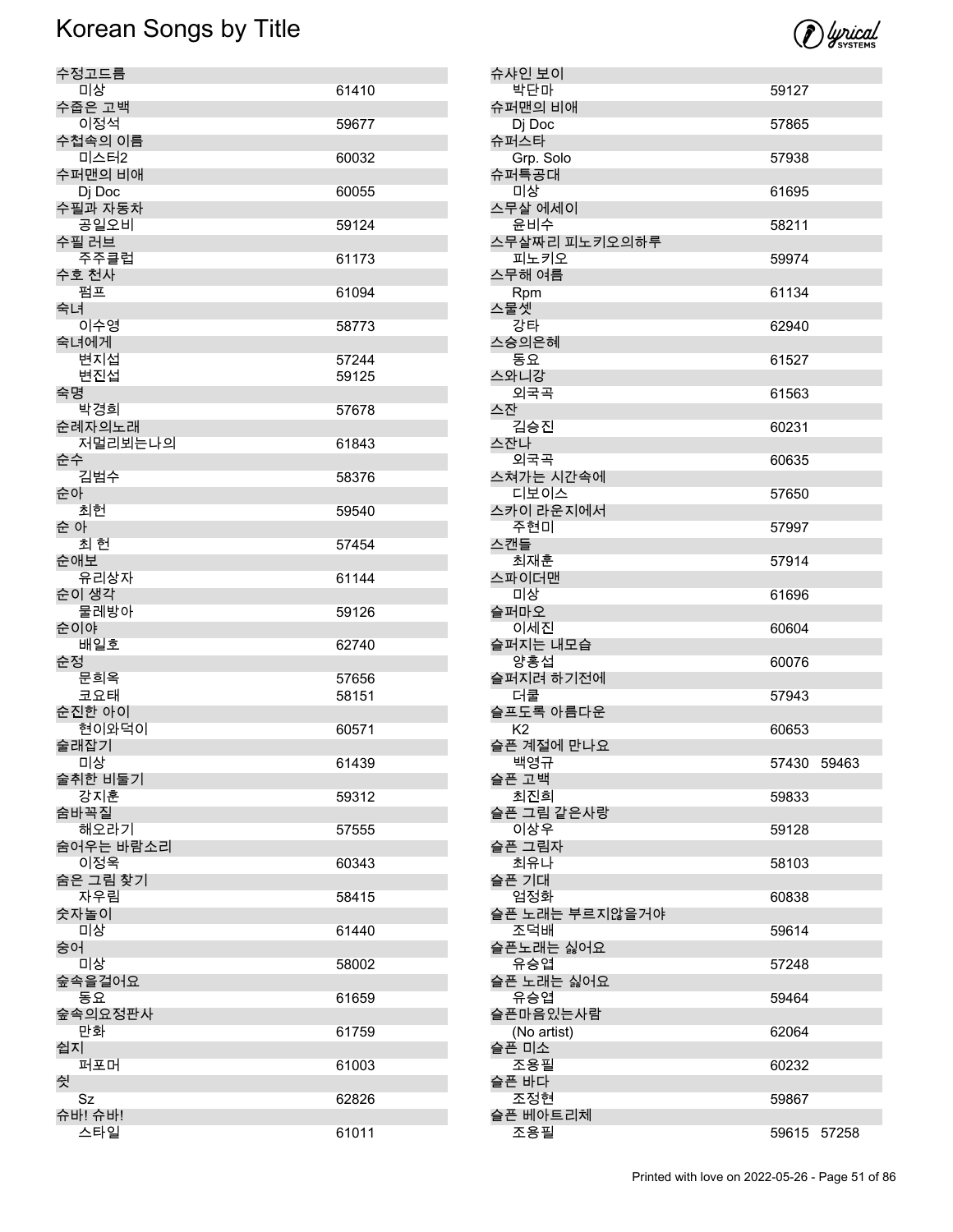

| 슬픈 변명          |       |
|----------------|-------|
| 김현성            | 58140 |
| 슬픈 사랑          |       |
| 이장우            | 57956 |
| 슬픈 사랑의 노래      |       |
| 이문세.이소라        | 62583 |
| 슬픈 선물          |       |
|                |       |
| 김장훈            | 62561 |
| 슬픈 아픔          |       |
| Taiji Boys     | 57932 |
| 슬픈 안녕          |       |
| 이지연            | 60605 |
| 슬픈 언약식         |       |
| 김정민            | 60803 |
| 슬픈 얼굴          |       |
|                |       |
| Art            | 61240 |
| 슬픈 연인          |       |
| 양수경            | 59834 |
| 영턱스클럽          | 62738 |
| 슬픈 영혼의 아리아     |       |
| 김경호            | 61202 |
| 슬픈 영화          |       |
| 외국곡            | 57590 |
| 슬픈 우리 사랑       |       |
| 심명훈            | 58677 |
| 슬픈 이별          |       |
|                |       |
| 황규영            | 60728 |
| 슬픈인연           |       |
| 나 미            | 57445 |
| 슬픈 인연          |       |
| 015B           | 60077 |
|                | 62805 |
| 나미             |       |
|                |       |
| 슬픈 일기장<br>오츠   |       |
|                | 60928 |
| 슬픈 전쟁          |       |
| 최진경            | 61000 |
| 슬픈 축제          |       |
| 김태후            | 60163 |
| 슬픈 표정 하지말아요    |       |
| 신해철            | 59129 |
| 슬픈 향기          |       |
| 홍선경            | 62791 |
| 슬픈 혼잣말         |       |
| 임창정            | 63018 |
| 슬플땐 화장을해요      |       |
| 신효범            | 60430 |
| 슬픔 없는 이별       |       |
| 이장우            | 60839 |
|                |       |
| 슬픔에 관하여        |       |
| 이상우            | 60233 |
| 슬픔은 사라지고       |       |
| 유영선과커넥션        | 60344 |
| 슬픔의 심로         |       |
| 김학래            | 59130 |
| 슬픔이 없는 시간속으로   |       |
| 김선경            | 57644 |
| 슬픔이 올때         |       |
| 신성우            | 60896 |
| 슬픔이 편안해진 후에    |       |
| 마훈             | 59933 |
|                |       |
| 시              |       |
| 태사자            | 62545 |
| 시간속의 향기<br>강수지 | 59131 |

| 시간이 흐른뒤                |             |       |
|------------------------|-------------|-------|
| T(E)                   | 62933       |       |
| 시간이 흐른 뒤에<br>피노키오      | 60101       |       |
| 시계<br>외국곡              | 61441       |       |
| 조갑경                    | 60524       |       |
| 시골길                    |             |       |
| 임성훈                    | 59541       | 57337 |
| 시끄러워 호닝본드<br><b>UN</b> | 57198       |       |
| 시대유감                   |             |       |
| Taiji Boys             | 57952       |       |
| 시도 때도없이                |             |       |
| 김홍조<br>시련              | 57652       |       |
| 구본승                    | 61161       |       |
| 손지창                    | 59840       |       |
| 시를 위한 시                |             |       |
| 이문세                    | 59132 57409 |       |
| 시오리 솔밭길<br>진송남         | 59715       |       |
| 시온성과같은교회               |             |       |
| (No artist)            | 62217       |       |
| 시온의영광이빛나는아침            |             |       |
| (No artist)<br>시인의 마을  | 62220       |       |
| 정태춘                    | 58678       |       |
| 시작                     |             |       |
| 오석준                    | 58173       |       |
| 시작되는 연인들을 위해           |             |       |
| 이원진<br>시청앞 지하철역에서      | 59915       |       |
| 동물원                    | 59852       |       |
| 시청 앞 지하철역에서            |             |       |
| 동물원                    | 57432       |       |
| 시편40<br>하나님의음성을듣고자     | 61973       |       |
| 시험받을때에                 |             |       |
| (No artist)            | 62415       |       |
| 신고산타령                  |             |       |
| 민요<br>신데렐라 콤플렉스        | 61363       |       |
| 잉크                     | 60706       |       |
| 신라의 달밤                 |             |       |
| 현인                     | 58679       |       |
| 신라의 북소리<br>도민          | 58004       |       |
| 신랑되신예수께서               |             |       |
| (No artist)            | 62134       |       |
| 신밧드의모험                 |             |       |
| 만화<br>신부에게             | 61760       |       |
| 유리상자                   | 62550       |       |
| 신사동 그사람                |             |       |
| 주현미                    | 58433       |       |
| 신인류의 사랑<br>015B        | 59367       |       |
| 신자되기원합니다               |             |       |
| (No artist)            | 62489       |       |
| 신토불이                   |             |       |
| 배일호<br>실락원             | 59370       |       |
| 조관우                    | 62613       |       |
|                        |             |       |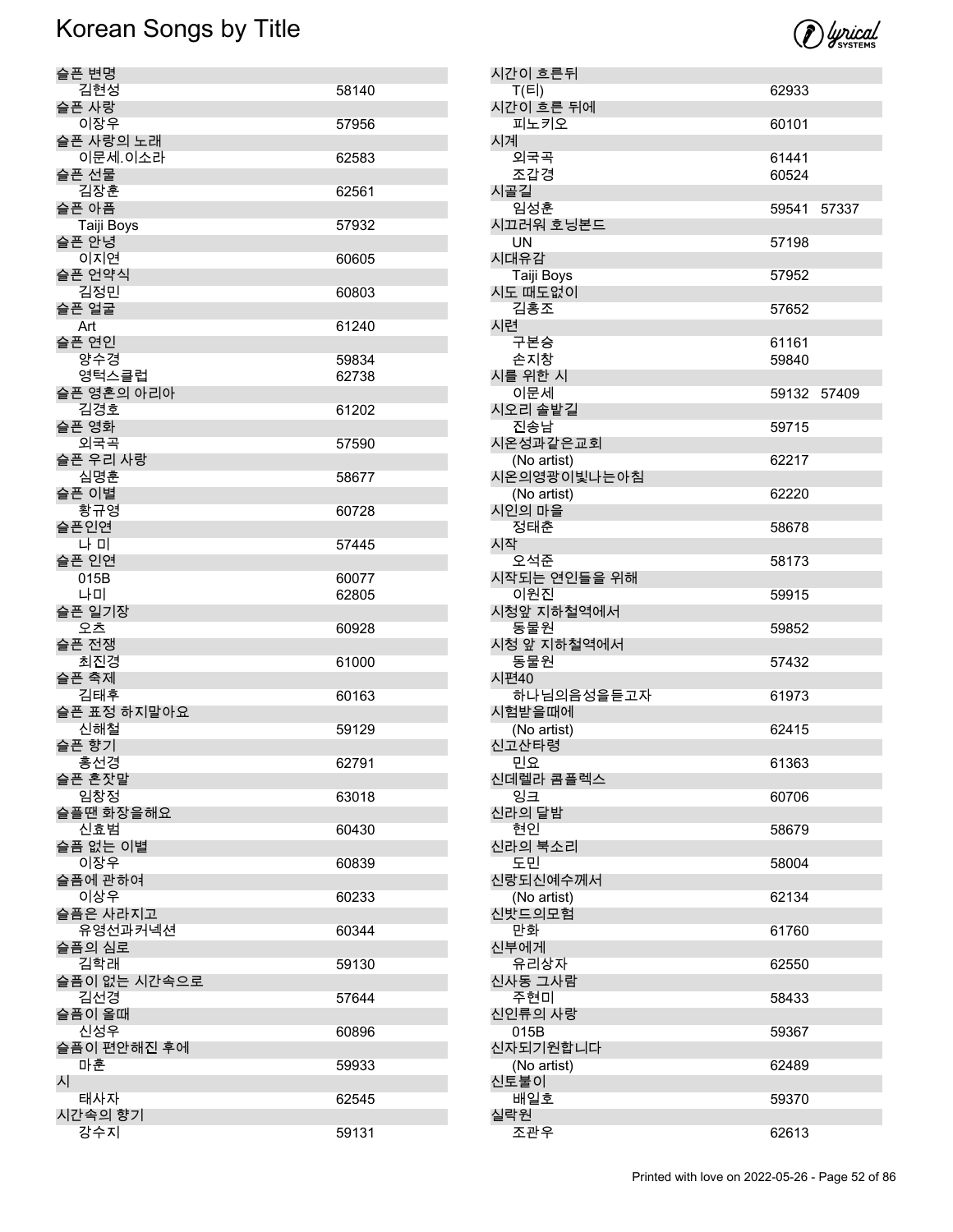

| 실로암샘물가에핀               |       |
|------------------------|-------|
| (No artist)            | 62270 |
| 실버들                    |       |
| 희자매<br>실버벨             | 59907 |
| 외국곡                    | 61772 |
| 실비오는 소리에               |       |
| 이영화                    | 59465 |
| 실연                     |       |
| 김종서<br>코요태             | 58416 |
| 싫다 싫어                  | 62585 |
| 현철                     | 59466 |
| 싫어                     |       |
| 펄시스터즈                  | 57877 |
| 심리 테스트                 |       |
| 박진호<br>심연              | 60078 |
| R.Ef                   | 61186 |
| 십년이 지나도                |       |
| 박진영                    | 61264 |
| 십년전 일기를 꺼내어            |       |
| 봄여름가을겨울<br>십자가군병되어서    | 59616 |
| (No artist)            | 62363 |
| 십자가군병들아                |       |
| (No artist)            | 62362 |
| 십자가그늘밑에                |       |
| (No artist)<br>십자가로가까이 | 62442 |
| (No artist)            | 62467 |
| 십자가를내가지고               |       |
| (No artist)            | 62339 |
| 십자가를질수있나               |       |
| (No artist)<br>십자가에달리신 | 62490 |
| (No artist)            | 62115 |
| 십팔세 순이                 |       |
| 나훈아                    | 59133 |
| 싸리비                    |       |
| 동요<br>싸움은모두끝나고         | 61528 |
| (No artist)            | 62128 |
| 쌈바의 여인                 |       |
| 설운도                    | 60743 |
| 쌍고동 우는 항구              |       |
| 은방울자매<br>쌍뚜아마미         | 59542 |
| 외국곡                    | 60636 |
| 썰매                     |       |
| 동요                     | 61660 |
| 썸머 징글벨                 |       |
| 박진영<br>아, 내맘속에         | 58001 |
| (No artist)            | 62444 |
| 아 ! 목동아                |       |
| 외국곡                    | 61570 |
| 아가씨                    |       |
| 이민규<br>아가에게            | 61037 |
| 넥스트                    | 60782 |
| 아가을인가                  |       |
| 가곡                     | 61330 |
| 아그네스                   |       |
| 김세화                    | 60463 |

| 아기공룡둘리                 |       |             |
|------------------------|-------|-------------|
| 만화<br>아기염소             | 61727 |             |
| 동요                     | 61584 |             |
| 아껴둔 사랑을 위해<br>이주원      | 59138 |             |
| 아낌없이 주리라               |       |             |
| 현철<br>아내에게 바치는 노래      | 60421 |             |
| 하수영                    |       | 59467 57260 |
| 아내의 노래<br>심연옥          | 57254 |             |
| 아내의 생일                 |       |             |
| 송대관<br>아네모네            |       | 57306 59975 |
| 이미자<br>아니벌써            | 59543 |             |
| 산울림                    | 59617 |             |
| 아니야                    |       |             |
| 조경수<br>아담과 이브는 사과를     | 59468 |             |
| 조규찬                    | 60655 |             |
| 아담과이브처럼<br>나훈아         | 63019 |             |
| 아담의 심리                 |       |             |
| 박미경<br>아 대한민국          | 60976 |             |
| 정수라<br>아득히 먼곳          | 59134 |             |
| 이승재                    |       | 57278 59469 |
| 아라비안 나이트<br>김준선        | 59139 |             |
| 아랫마을                   |       |             |
| 외국곡<br>아랫마을 이쁜이        | 61475 |             |
| 남진                     | 60323 |             |
| 아로하<br>쿨               | 63020 |             |
| 아름다운 21C<br>2000대한민국   | 62652 |             |
| 아름다운 강산                |       |             |
| 이선희<br>아름다운 것들         |       | 57293 59140 |
| 양희은                    | 59678 |             |
| 아름다운 구속<br>김종서         | 61067 |             |
| 아름다운나의벗                |       |             |
| 외국곡<br>아름다운 너에게        | 61476 |             |
| 강수지<br>아름다운마음들이        | 59996 |             |
| 아름다운마음들이               | 61966 |             |
| 아름다운베르네<br>스위스         | 61442 |             |
| 아름다운본향                 |       |             |
| (No artist)<br>아름다운 사람 | 62204 |             |
| 서유석                    | 58774 |             |
| 아름다운 세상을 찾아서<br>테마     | 58264 |             |
| 아름다운시온성아               |       |             |
| (No artist)<br>아름다운 아픔 | 62222 |             |
| 김민종                    | 62732 |             |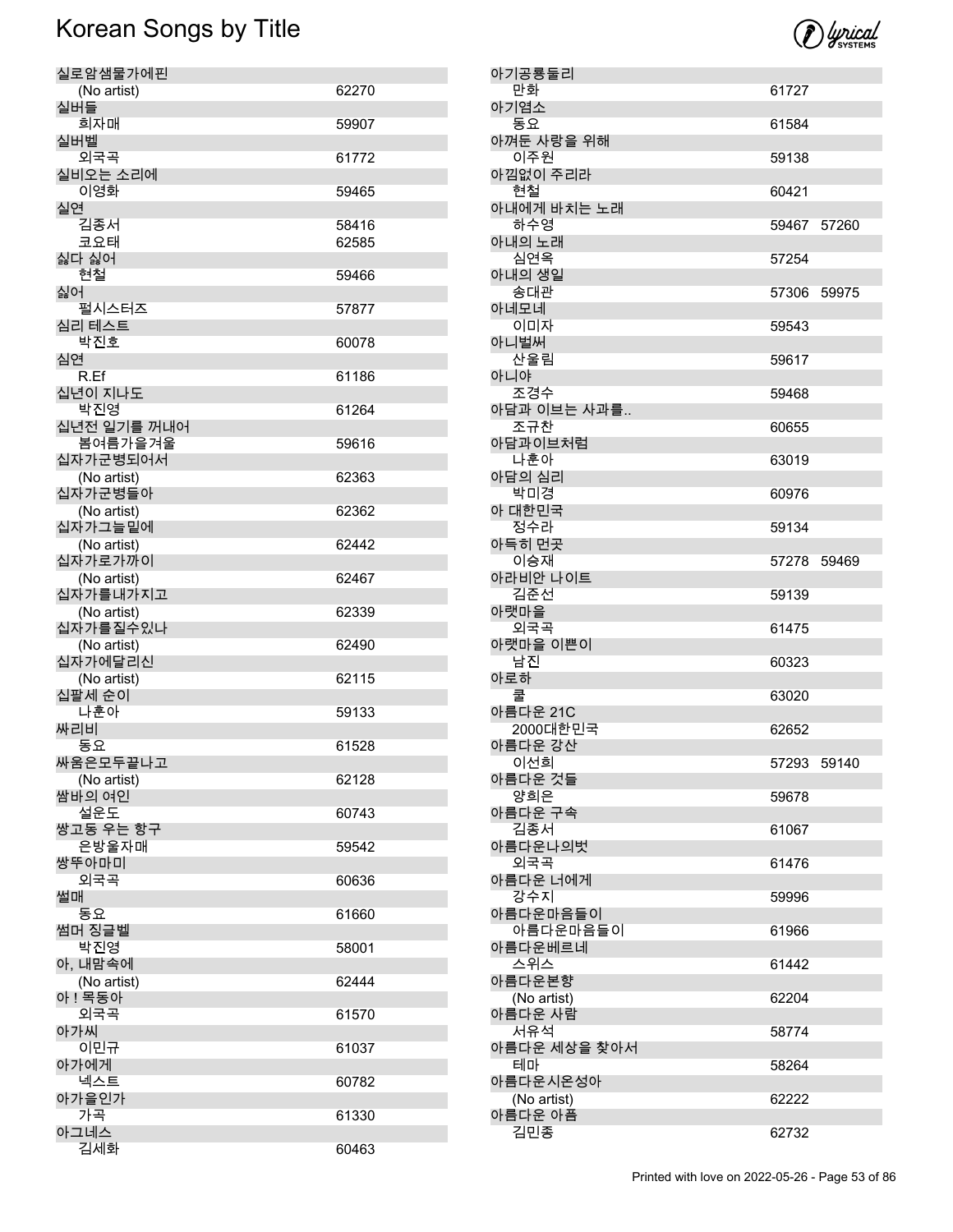

| 아버지                      |                |       |
|--------------------------|----------------|-------|
| 김혜연<br>아버지여나의맘을          | 57919          |       |
| (No artist)              | 62188          |       |
| 아버지여이죄인을                 |                |       |
| (No artist)<br>아버지의 사랑처럼 | 62306          |       |
| 윤종신                      | 60840          |       |
| 아버지의 의자                  |                |       |
| 정수라<br>아버지주나의기업되시네       | 60464          |       |
| 아버지주나의기업                 | 61918          |       |
| 아베마리아                    |                |       |
| 김승덕<br>아베마리아성모여          | 58680<br>61825 |       |
| 아벨탐험대                    |                |       |
| 만화<br>아빠                 | 61761          |       |
| 동요                       | 61585          |       |
| 아빠는엄마를좋아해                |                |       |
| 동요<br>아빠랑 엄마같이           | 61529          |       |
| 윤승희                      | 57879          |       |
| 아빠와 크레파스                 |                |       |
| 배따라기<br>아빠와 함께 뚜비뚜바      | 58681          |       |
| 김국환                      | 60729          |       |
| 아빠의얼굴                    |                |       |
| 동요<br>아빠의 청춘             | 61530          |       |
| 오기택                      | 59472          |       |
| 아쉬움                      |                |       |
| 김미성<br>박광현               | 59547<br>60674 |       |
| 신촌블루스                    | 58682          |       |
| 아스피린                     |                |       |
| Girl<br>아시나요             | 60841          |       |
| 영턱스클럽                    | 58131          |       |
| 조성모                      | 62846          |       |
| 아 씨<br>이미자               | 57455          |       |
| 아야아야이                    |                |       |
| <b>Butthead</b><br>아에이오우 | 60913          |       |
| 예민                       | 58240          |       |
| 아 옛날이여                   |                |       |
| 이선희<br>아웃사이더             | 59136          | 57410 |
| 강산에                      | 60499          |       |
| 봄여름가을겨울                  | 59618          |       |
| 아이들은<br>미상               | 61399          |       |
| 아이들의 눈으로                 |                |       |
| Taiji Boys               | 57688          |       |
| 아이들이그리는세상<br>미상          | 61405          |       |
| 아이야                      |                |       |
| H.O.T                    | 62544          |       |
| 아이젠버그특공대<br>미상           | 61711          |       |
| 아자                       |                |       |
| 룰라                       | 60929          |       |
| 아주 가끔은<br>신해철            | 60914          |       |
|                          |                |       |

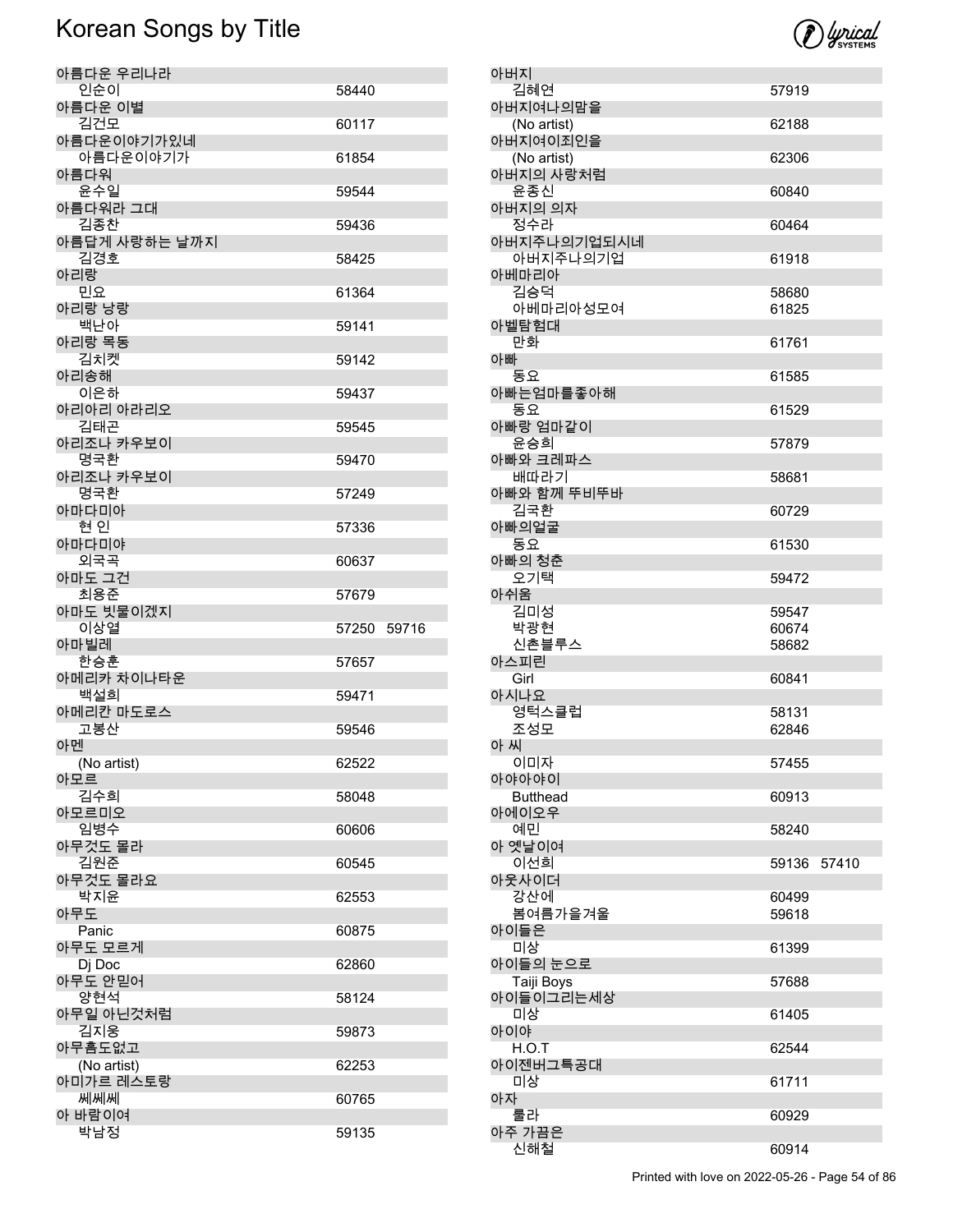

| 악기놀이            |             |       |
|-----------------|-------------|-------|
| 미상              | 61444       |       |
| 악녀탄생<br>이승환     | 60746       |       |
| 악마의 연기<br>Perry | 58104       |       |
| 악몽              |             |       |
| 김종서             | 59997       |       |
| 악어떼             |             |       |
| 외국곡<br>안개       | 61391       |       |
| 정훈희             | 59474       |       |
| 안개낀 고속도로        |             |       |
| 강정화             | 58012       |       |
| 안개낀 장충단공원       |             |       |
| 배호              | 58458       |       |
| 안개속에 가버린 사람     |             |       |
| 배호              | 59475       |       |
| 안개속의 두그림자       |             |       |
| 함중아             | 59146       |       |
| 안녕              |             |       |
| 구피              | 62706       |       |
| 김창완             | 57612       |       |
| 김태화             | 59917       |       |
| 룰라              | 60687       |       |
| 배호              | 59957       |       |
| 신해철             | 59147       |       |
| 조장혁             | 61260       |       |
| 안 녕             |             |       |
| 배 호             | 57316       |       |
| 안녕 그대여          |             |       |
| 박남정             | 60304       |       |
| 안녕 내사랑          |             |       |
| 박남정             | 57629       |       |
| 안녕이라고 말하지마      |             |       |
| 이승철             | 59148       |       |
| 안녕하세요           |             |       |
| Pipi Band       | 60783       |       |
| 미상              | 61445       |       |
| 장미화             | 57411 59476 |       |
| 안돼요 안돼          |             |       |
| 김상배             | 59477       |       |
| 안되나요            |             |       |
| 휘성              | 63022       |       |
| 안마를합시다          |             |       |
| 미상              | 61446       |       |
| 안 오실까봐          |             |       |
| 이미자             | 57591       |       |
| 앉으나 서나 당신 생각    |             |       |
| 현철              | 59368       |       |
| 앉은뱅이꽃           |             |       |
| 동요              | 61605       |       |
| 알고 계세요          |             |       |
| 하춘화             | 60345       |       |
| 알고 싶어요          |             |       |
| 양파              | 61238       |       |
| 이선희             | 57412       | 59719 |
| 알뜰한 당신          |             |       |
| 황금심             | 57338       | 59369 |
| 알라딘의 램프         |             |       |
| 황세옥             | 60730       |       |
| 알려지지않은 아라비안     |             |       |
| 김태우             | 59620       |       |
| 알로하오에           |             |       |
| 외국곡             | 61477       |       |

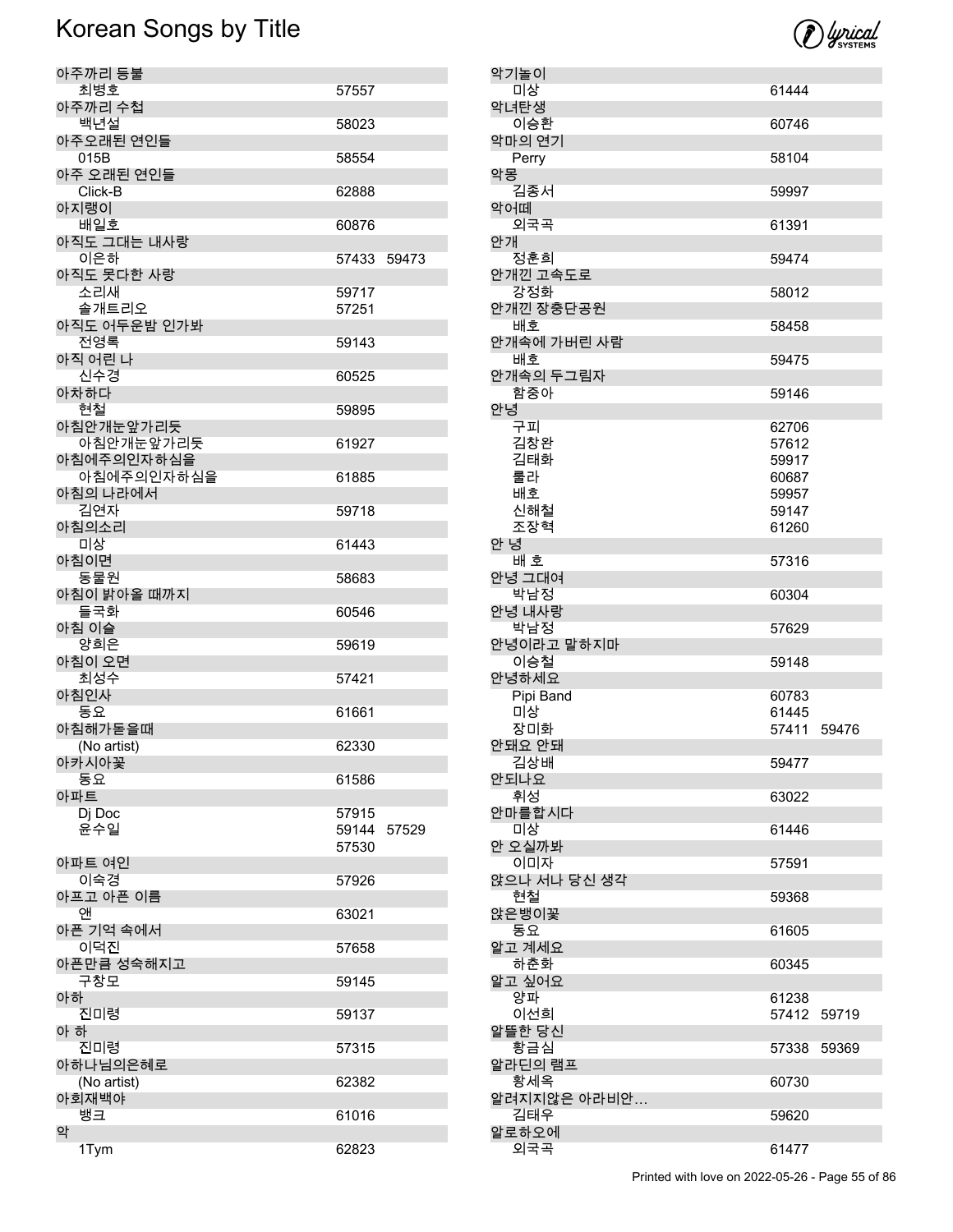

| 알수없는 이별               |                |       |
|-----------------------|----------------|-------|
| 양수경                   | 59679          |       |
| 알수없는 질문들<br>봄여름가을겨울   | 59313          |       |
| 알프스소녀하이디<br>미상        | 61690          |       |
| 암연                    |                |       |
| 고한우<br>압구정ROCK'N ROLL | 61143          |       |
| 서우영                   | 59976          |       |
| 앞으로<br>동요             | 61531          |       |
| 애국가<br>애국가            | 61817          |       |
| 애국심<br>O.P.P.A        | 61226          |       |
| 애꾸눈하록                 |                |       |
| 미상<br>애니깽             | 61697          |       |
| 박성미<br>애니로리           | 60367          |       |
| 외국곡<br>애니아            | 61478          |       |
| 차진영                   | 57985          |       |
| 애련<br>컨츄리꼬꼬           | 62549          |       |
| 애모                    |                |       |
| 김수희<br>위일청            | 59281<br>57873 |       |
| 애모의 노래                |                |       |
| 한상일<br>애비             | 57413          | 59896 |
| 최백호                   | 59548          |       |
| 애상<br>더쿨              | 61268          |       |
| 이신                    | 60019          |       |
| 애송이의 사랑<br>양파         | 61024          |       |
| 애수                    |                |       |
| God                   | 62653          |       |
| 김완선                   | 59149          |       |
| 이문세                   | 62576          |       |
| 진시몬<br>최성수            | 61033<br>59621 | 57469 |
| 애수의 네온가               |                |       |
| 옥두옥<br>애수의 소야곡        | 57592          |       |
| 남인수<br>애심             | 59371          |       |
| 전영록                   | 59150          |       |
| 태사자<br>애 심            | 58100          |       |
| 전영록                   | 57317          |       |
| 애원                    |                |       |
| Air<br>박상민            | 61098<br>61044 |       |
| 이기찬                   | 62610          |       |
| 황규현                   | 59720          |       |
| 애 원<br>황규현            | 57318          |       |
|                       |                |       |
| 애인                    |                |       |
| Hush                  | 62670          |       |
| 김정민<br>태진아            | 60975<br>61172 |       |

| 애인 만들기                 |                |       |
|------------------------|----------------|-------|
| 성진우                    | 60784          |       |
| 애인 발견                  |                |       |
| 자우림<br>애인이 되주세요        | 58343          |       |
| 설운도                    | 63023          |       |
| 애인이 생겼어요               |                |       |
| 예지                     | 62631          |       |
| 터보                     | 58125          |       |
| 애정산맥                   |                |       |
| 현인                     | 58013          |       |
| 애정의 조건                 |                |       |
| 최유나<br>애정이 꽃피던 시절      | 60020          |       |
| 나훈아                    | 59478          |       |
| 애정이 피던 사절              |                |       |
| 나훈아                    | 57504          |       |
| 애증의 강                  |                |       |
| 김재희                    | 60656          |       |
| 앨리스<br>박준희             |                |       |
| 앵두                     | 60526          |       |
| 최헌                     | 59372          |       |
| 앵두나무 처녀                |                |       |
| 김정애                    | 57173          | 58459 |
| 야                      |                |       |
| 소호대                    | 61120          |       |
| 야 나도 지하철을 타고싶다<br>삼각관계 | 60832          |       |
| 야래향                    |                |       |
| 심연옥                    | 60234          |       |
| 야망                     |                |       |
| 성민호                    | 59958          |       |
| 야생마<br>김하정             |                |       |
| 야생화                    | 57630          |       |
| 김세화                    | 60572          |       |
| 나수빈                    | 58052          |       |
| 야야야                    |                |       |
| Baby Vox               | 58378          |       |
| 틴틴파이브<br>야우            | 58020          |       |
| 김민종                    | 62836          |       |
| 야화                     |                |       |
| 사랑의하모니                 | 59897          |       |
| 약속                     |                |       |
| Zero                   | 62922          |       |
| 김창렬                    | 58110          |       |
| 류시원<br>이필원             | 62608<br>59977 |       |
| 임병수                    | 58684          |       |
| 정순원                    | 62689          |       |
| 약 속                    |                |       |
| 박완규                    | 62711          |       |
| 약속된 이별                 |                |       |
| 박정운<br>약속은 바람처럼        | 59767          |       |
| 민해경                    | 60484          |       |
| 약속해                    |                |       |
| 뱅크                     | 61049          |       |
| 약한남자                   |                |       |
| 듀스<br>얄개시대             | 60120          |       |
| 김원준                    | 61135          |       |
|                        |                |       |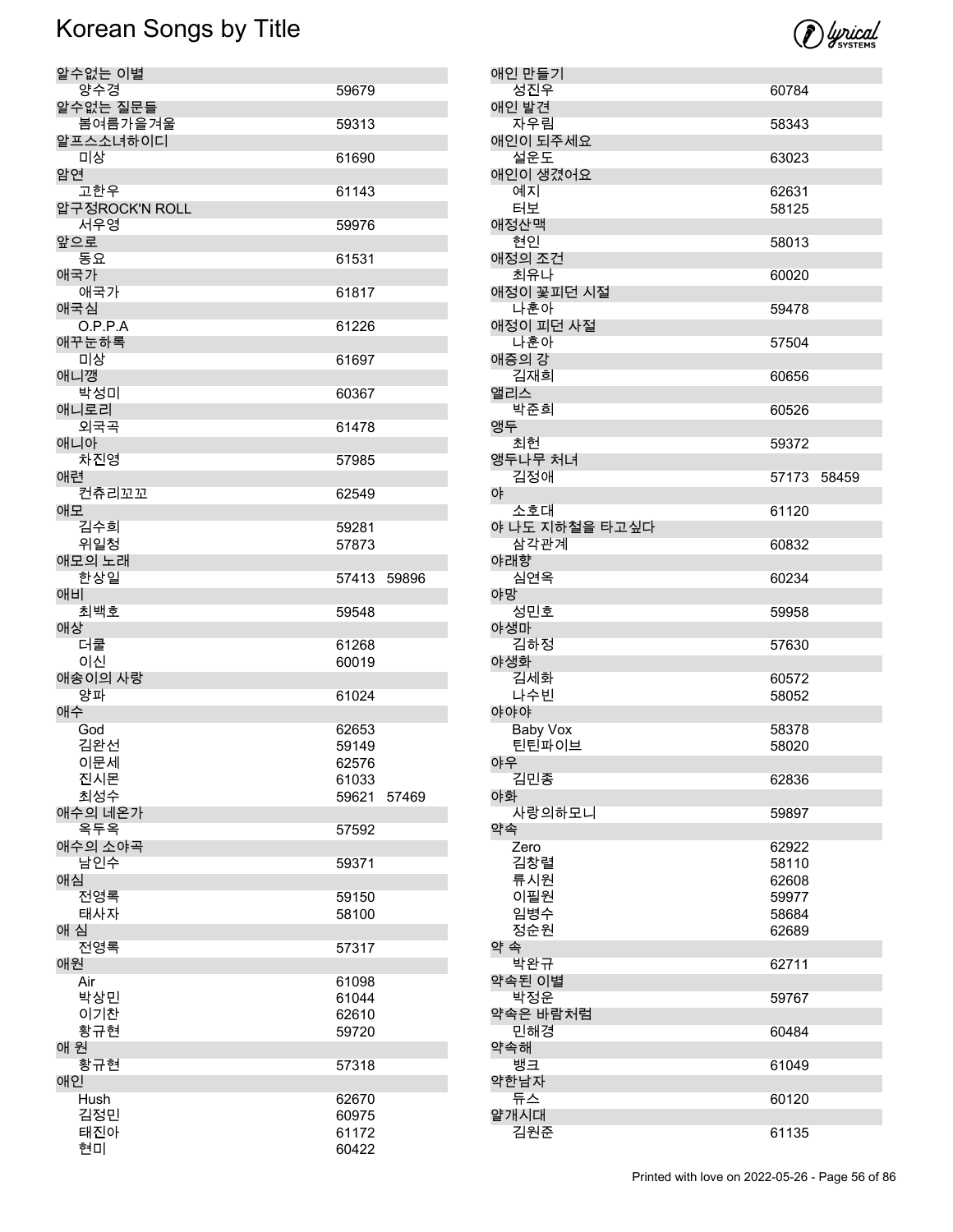

| 얄미운사람          |       |
|----------------|-------|
| 김지애            | 59151 |
| 양떼를떠나서         |       |
| (No artist)    | 62307 |
| 양산도            |       |
| 경기도            | 61382 |
| 양손앞에           |       |
| 외국곡            | 61447 |
| 양아흔아홉마리는       |       |
| (No artist)    | 62163 |
| 얘야 시집 가거라      |       |
| 정애리            | 58000 |
| 어긋난 오해         |       |
| 신승훈            | 60064 |
| 어느날 갑자기        |       |
| 채은옥            | 57659 |
| 어느날 문득         |       |
| 유열             | 58685 |
| 어느날 오후         |       |
| 김세환            | 60305 |
| 어느민족누구게나       |       |
| (No artist)    | 62492 |
| 어느새            |       |
| 장필순            | 59854 |
| 어느 소녀의 사랑이야기   |       |
| 민해경            | 59152 |
| 어느 소녀의 사랑 이야기  |       |
| 민해경            | 57177 |
| 어느 여인에게        |       |
| 김상진            | 58014 |
| 어느 째즈바         |       |
| 터보             | 60977 |
| 어두운내눈밝히사       |       |
| (No artist)    | 62456 |
| 어두운후에빛이오며      |       |
| (No artist)    | 62506 |
| 어둔밤마음에잠겨       |       |
| (No artist)    | 62233 |
| 어둔밤쉬되리니        |       |
| (No artist)    | 62342 |
| 어둔죄악길에서        |       |
| (No artist)    | 62234 |
| 어둠 그별빛         |       |
| 김현식            | 60607 |
| 어둠의권세에서        |       |
| (No artist)    | 62065 |
| 어둠이 낮게 깔리고     |       |
| 박정운            | 57906 |
| 어디갔을까          |       |
| 방미             | 57631 |
| 어디든지예수나를이끌면    |       |
| (No artist)    | 62468 |
| 어디서 무엇이되어 다시   |       |
| 유심초            | 59549 |
| 어디쯤가고 있을까      |       |
| 전영             | 59479 |
| 어떤가요           |       |
| 이정봉            | 60948 |
| 어떤 그리움         |       |
| 이은미            | 60021 |
| 어떤 기다림         |       |
| 김건모            |       |
|                | 59796 |
| 어떤 날은<br>틴틴파이브 |       |

| 어떤 약속                  |             |  |
|------------------------|-------------|--|
| 김수근                    | 61025       |  |
| 어떤 이별<br>변진섭           | 57446 59373 |  |
| 어떤이의 꿈<br>봄,여름 ,가을 ,겨울 | 57182       |  |
| 봄여름가을겨울                | 59153       |  |
| 어떻게 말할까                |             |  |
| 장미화                    | 60306 57350 |  |
| 어떻게 하나봐라<br>엑시즈        | 57942       |  |
| 어떻게 할까                 |             |  |
| 장미리                    | 57593       |  |
| 어려운일당할때                |             |  |
| (No artist)<br>어려워 정말  | 62314       |  |
| Dr레게                   | 59797       |  |
| 어른들은몰라요                |             |  |
| 동요<br>어린군병             | 61587       |  |
| 외국곡                    | 61448       |  |
| 어린날의 기억                |             |  |
| 손무현더블트러블<br>어린송아지      | 58198       |  |
| 미상                     | 61392       |  |
| 어린시절                   |             |  |
| 이용복<br>어린왕자            | 58775       |  |
| 김창렬                    | 58101       |  |
| 어린음악대                  |             |  |
| 미상<br>어린이날노래           | 61588       |  |
| 동요                     | 61533       |  |
| 어린이노래                  |             |  |
| 동요                     | 61534       |  |
| 어린이명작동화<br>만화          | 61745       |  |
| 어린이왈츠                  |             |  |
| 동요                     | 61606       |  |
| 어린이행진곡<br>동요           | 61532       |  |
| 어매                     |             |  |
| 나훈아                    | 60235       |  |
| 어머니<br>원타임             | 63024       |  |
| 어머니가 참좋다               |             |  |
| 김창완<br>어머니와 고등어        | 60688       |  |
| 산울림                    | 59622       |  |
| 어머니의넓은사랑               |             |  |
| (No artist)<br>어머님     | 62276       |  |
| 남진                     | 59550       |  |
| 어머님께                   |             |  |
| God<br>어머님은혜           | 58156       |  |
| 가곡                     | 61331       |  |
| 어머님의마음                 |             |  |
| 가곡<br>어머님의 자장가         | 61332       |  |
| 사랑과평화                  | 57535       |  |
| 허준호                    | 59913       |  |
| 어부의 노래<br>박양숙          |             |  |
|                        | 59480       |  |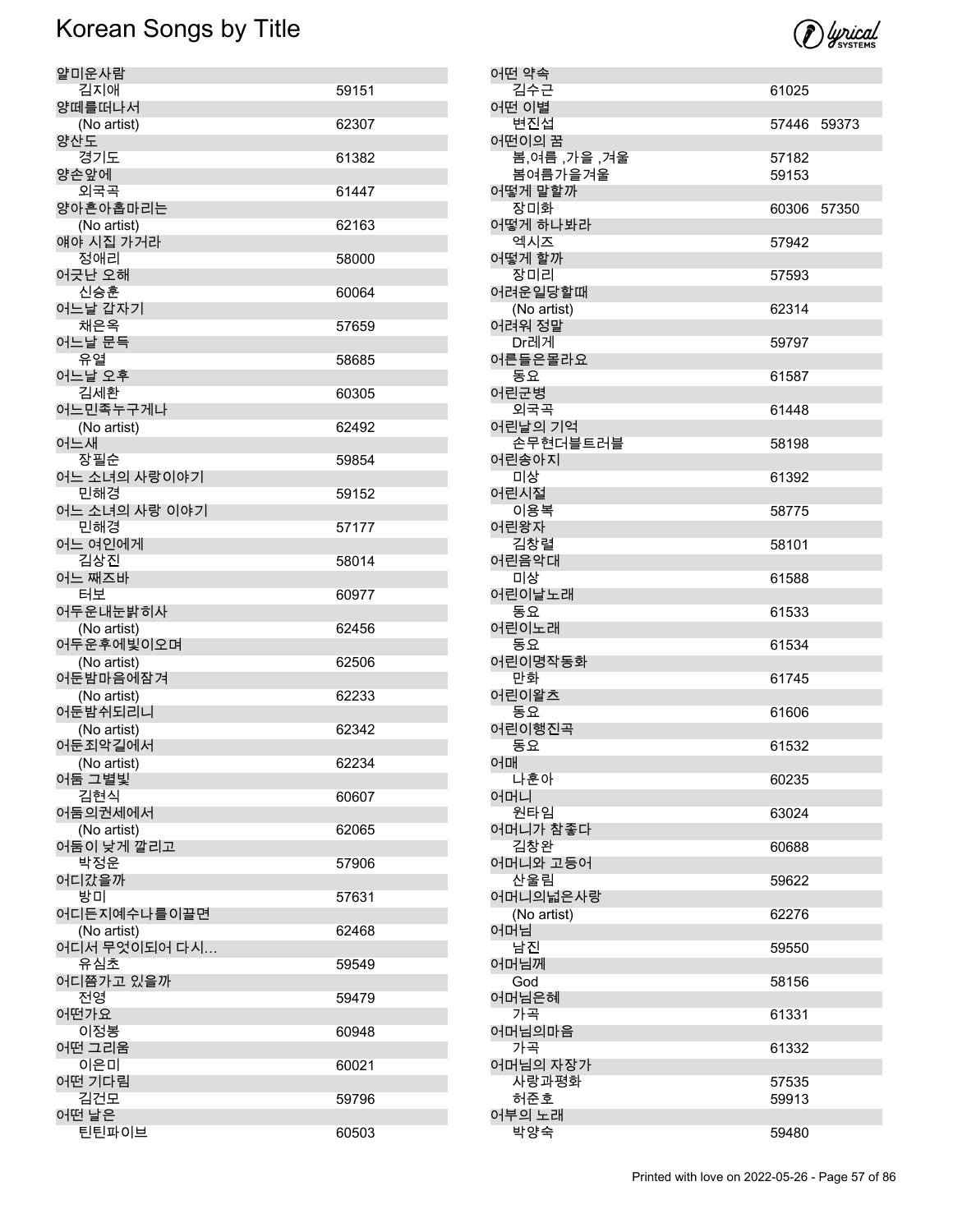

| 언젠가 때가오면              |       |
|-----------------------|-------|
| 박혜성<br>얼굴             | 60346 |
| 윤연선                   | 59482 |
| 얼 굴                   |       |
| 윤연선                   | 57456 |
| 얼굴보기 힘든여자<br>사랑과평화    | 60747 |
| 얼굴없는 나                |       |
| 성진우                   | 60859 |
| 얼룩송아지                 |       |
| 동요<br>얼마나 더           | 61535 |
| 안치환                   | 61254 |
| 얼마나 좋겠니               |       |
| 민태성<br>얼음과자           | 60930 |
| 동요                    | 61662 |
| 엄동설한지나가면              |       |
| (No artist)           | 62508 |
| 엄마돼지아기돼지<br>동요        | 61536 |
| 엄마 듣고 있니              |       |
| 유기영                   | 61117 |
| 엄마들의 예감<br>World      | 60748 |
| 엄마 말해줘요               |       |
| 지예                    | 60486 |
| 엄마아빠                  |       |
| 동요<br>엄마야누나야          | 61608 |
| 동요                    | 61537 |
| 엄마의 바다                |       |
| 이미키<br>엄마찾아삼만리        | 59859 |
| 미상                    | 61728 |
|                       |       |
|                       |       |
| 엄처시하<br>최희준           | 59868 |
|                       |       |
| S                     | 62950 |
| 없니<br>엉뚱한 상상<br>지누    | 57949 |
| 에레나가된 순이              |       |
| 안다성<br>에이비시[ABC]      | 60236 |
| 동요                    | 61484 |
|                       |       |
| 태사자                   | 62769 |
| 에피소드<br>에필로그<br>김종서   | 61242 |
| 변진섭                   | 60940 |
|                       |       |
| 남궁옥분<br>엘도라도          | 57999 |
| 에헤라 친구야<br>개구장애       | 57973 |
| 엘레베이터                 |       |
| 박진영                   | 60804 |
| 엠마오로가는두제자<br>엠마오마을로가는 | 61967 |
| 여고시절                  |       |
| 이수미                   | 57493 |
| 여고 시절<br>이수미          | 59484 |
| 여고 졸업반<br>김인순         | 59483 |

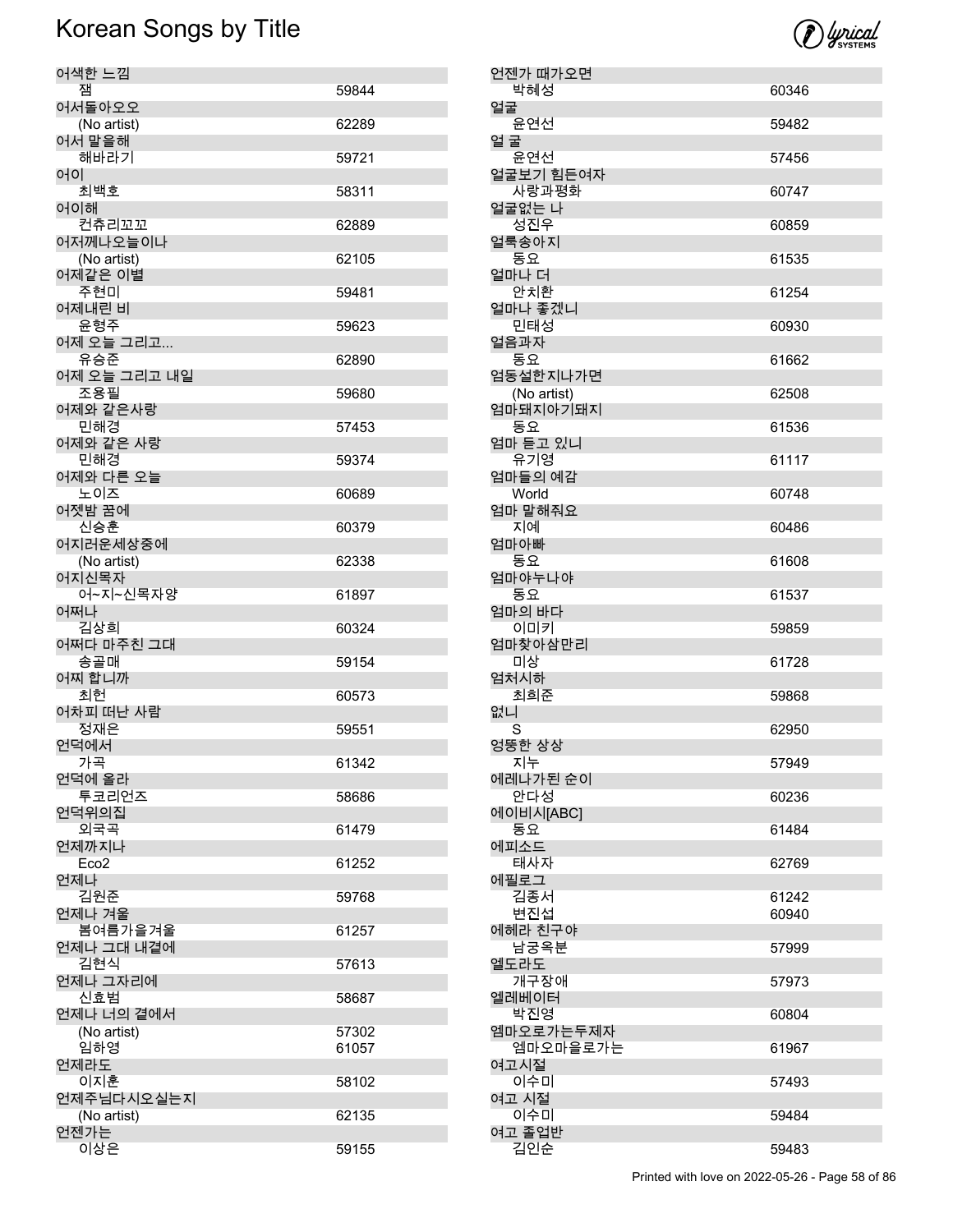

| 여군 미쓰리                  |       |       |
|-------------------------|-------|-------|
| 군가<br>여러분               | 61788 |       |
| 윤복희                     | 59485 |       |
| 여러해동안주떠나<br>(No artist) | 62308 |       |
| 여로<br>이미자               | 60400 |       |
| 여름                      |       |       |
| 징검다리<br>여름날의 추억         | 59486 |       |
| 이정석<br>여름냇가             | 58688 |       |
| 동요                      | 61663 |       |
| 여름이야기<br>Dj Doc         | 60941 |       |
| 여반장<br>김용만              | 57594 |       |
| 여백의 사랑<br>Dreamer       | 58055 |       |
| 여심                      |       |       |
| 최진희<br>여 심              | 60022 |       |
| 최진희<br>여우야              | 57395 |       |
| 클래식                     | 60824 |       |
| 여울목<br>한영애              | 59624 |       |
| 여인<br>소리새               | 60423 |       |
| 여인아<br>이태원              | 60574 |       |
| 여인의 눈물<br>리타김           | 59552 |       |
| 여인이여<br>박남정             | 59156 |       |
| 여자                      |       |       |
| 노사연<br>여자는 눈물인가봐        | 57690 |       |
| 이자연<br>여자는 눈물인가 봐       | 59553 |       |
| 이자연<br>여자는 모르지          | 57255 |       |
| 현당                      | 60707 |       |
| 여자는 무엇으로 사는가<br>방미      | 60237 |       |
| 여자야<br>유현상              | 58809 | 57353 |
| 여자 여자 여자<br>설운도         | 57178 |       |
| 여자의 꿈                   |       | 58808 |
| 조미미<br>여자의 마음           | 58066 |       |
| 방실이<br>여자의 일생           | 57490 | 59554 |
| 이미자<br>여자의 행복           | 57383 | 59555 |
| 박진선                     | 59556 |       |
| 여자이니까<br>심수봉            | 58810 | 57384 |
| 여전히 아름다운지<br>Toy        | 58152 |       |
| 여정                      |       |       |
| 유현주                     | 58253 |       |

| 여행                   |                |
|----------------------|----------------|
| 박미경                  | 60047          |
| 여행을 떠나요              |                |
| 조용필                  | 59921          |
| 여호와하나님               |                |
| (No artist)          | 62003          |
| 연                    |                |
| Siwhoo               | 62626<br>59157 |
| 라이너스<br>연가           |                |
| 바블껌                  | 59722          |
| 유승준                  | 62637          |
| 연 가                  |                |
| 바블껌                  | 57320          |
| 연극이 끝난후              |                |
| 샤프                   | 59837          |
| 연락선                  |                |
| 조미미                  | 59723          |
| 연락선은 떠난다             |                |
| 장세정                  | 57558          |
| 연상의 여인               |                |
| 윤민호                  | 58811          |
| 연상의 여인               |                |
| 윤민호                  | 57264          |
| 연심                   |                |
| 외국곡                  | 57595          |
| 연안부두                 |                |
| 김트리오                 | 58812          |
| 연애따로 결혼따로            |                |
| 박요환                  | 61131          |
| 연애중                  |                |
| 신화                   | 57289          |
|                      |                |
| 연애 편지                |                |
| 소방차                  | 60488          |
| 연인                   |                |
| 공일오비                 | 59296          |
| 룰라                   | 61020<br>62730 |
| 류<br>연인들의 이야기        |                |
| 임수정                  | 58813          |
| 연인의 길                |                |
| 패티김                  | 58814          |
| 연인이여                 |                |
| 이광조                  | 60347          |
| 연정                   |                |
| 젝스키스                 | 61102          |
| 열맞춰                  |                |
| H.O.T                | 58117          |
| 열아홉 순정               |                |
| 이미자                  | 58815          |
| 열애                   |                |
| 윤시내                  | 58816          |
| 윤시대                  | 57195          |
| 열 애                  |                |
| 윤시대                  | 57319          |
| 열어주소서                |                |
| 열어주소서열어주소서<br>열여섯 스물 | 61890          |
| 주주클럽                 | 60999          |
| 열정                   |                |
| 혜은이                  | 60238          |
| 엽서 한장                |                |
| 박일남                  | 59557          |
| 엽전 열닷냥<br>한복남        | 58817          |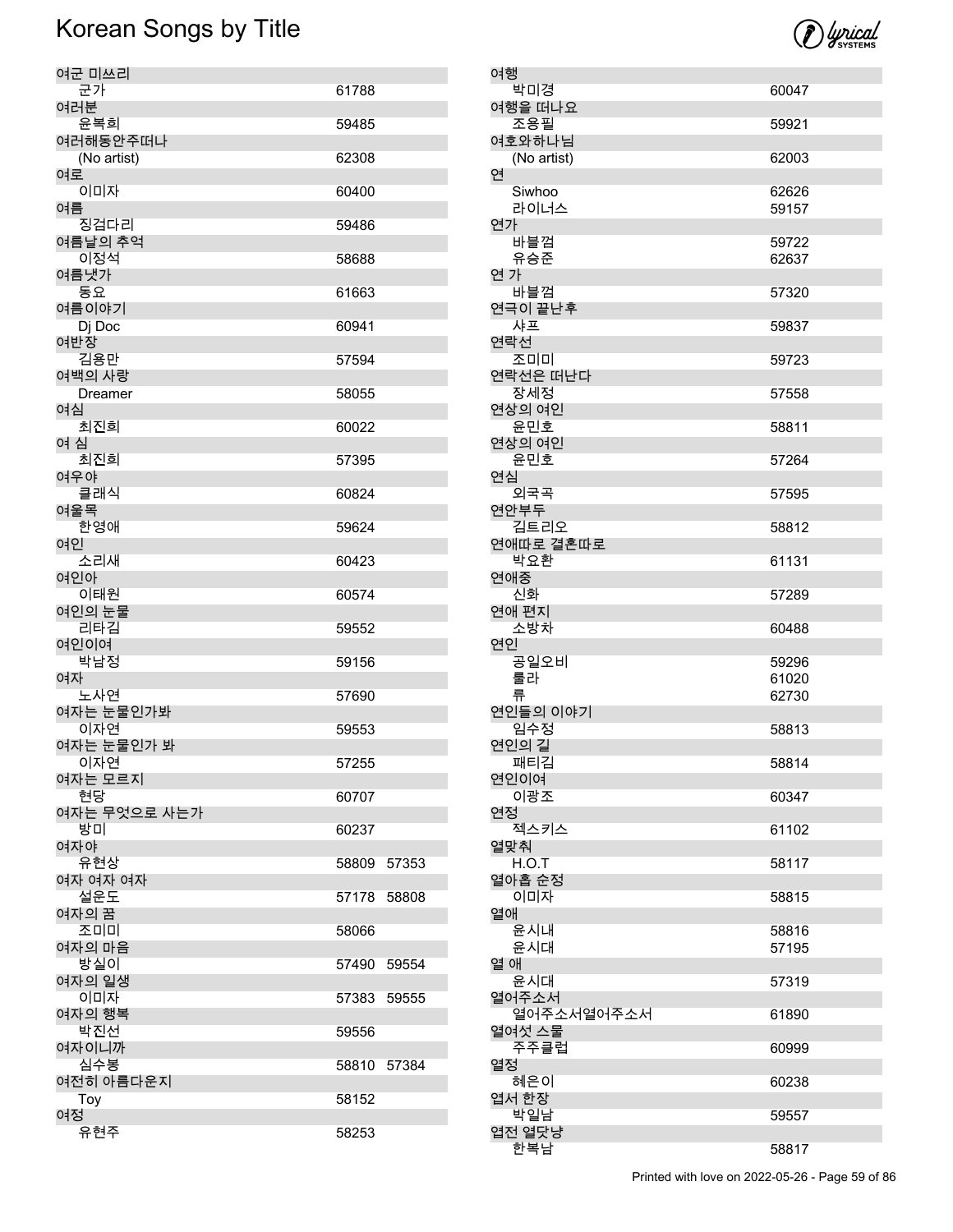| 영                  |                |
|--------------------|----------------|
| 이선희                | 59724          |
| 영광나라천사들아           |                |
| (No artist)        | 62090          |
| 영광스럽도다참된평화는        |                |
| (No artist)        | 62443          |
| 영광을받으신만유의주여        |                |
| (No artist)        | 62347          |
| 영광의왕께다경배하며         |                |
| (No artist)        | 62004          |
| 영광의주이름높이세          |                |
| 영광의주이름높이세          | 61857          |
| 영등포의 밤             |                |
| 오기택                | 59725          |
| 영산강                |                |
| 안치환                | 61084          |
| 영산강 처녀             |                |
| 송춘희                | 58818          |
| 영상                 |                |
| 김재성안혜경             | 57559          |
| 영시의 이별             |                |
| 배호                 | 59558          |
| 영아                 |                |
| 김만수                | 59158          |
| 영암 아리랑             |                |
| 하춘화                | 60489          |
| 영어 선생님             |                |
| 강인원                | 60239          |
| 영영                 |                |
| 나훈아                | 59375          |
| 영 영                |                |
| 나훈아                | 57440          |
|                    |                |
|                    |                |
| 영웅                 | 58141          |
| 최창민                |                |
| 영원                 |                |
| Sky                | 62596<br>61040 |
| 김종서                | 61007          |
| 박정운                | 61047          |
| 뷰투                 | 58417          |
| 왜아직도그대나를           | 60989          |
| 조관우                |                |
| 핑클                 | 63025          |
| 영원에 대하여<br>봄여름가을겨울 | 59297          |
| 영원으로               |                |
| 장혜진                | 58144          |
| 영원토록               |                |
| 고릴라                | 63026          |
| 영원한문아열려라           |                |
| (No artist)        | 62080          |
| 영원한 사랑             |                |
| 이문세                | 60102          |
| 영원한 사랑인줄 알았는데      |                |
| 양하영                | 60240          |
| 영원한 세실리아           |                |
| 최동길                | 60307          |
| 영원한 약속             |                |
| 이장우                | 61171          |
| 영원한 초대             |                |
| 나의눈을바라보겠니          | 58428          |
| 영원한 친구             |                |
| 나미                 | 58689          |
| 영원히 내게<br>안상수      |                |

| 영원히 당신만을               |             |  |
|------------------------|-------------|--|
| 혜은이                    | 60608 57235 |  |
| 영원히 둘이서                |             |  |
| 박진영                    | 57939       |  |
| 영원히죽게될내영혼              |             |  |
| (No artist)            | 62164       |  |
| 영일만 친구                 |             |  |
| 최백호                    | 59159       |  |
| 영혼의햇빛예수여               |             |  |
| (No artist)<br>영화같은 이별 | 62040       |  |
| Tnb                    | 61174       |  |
| 영화로신주성령                |             |  |
| (No artist)            | 62148       |  |
| 영화로신주예수의               |             |  |
| (No artist)            | 62114       |  |
| 영화처럼                   |             |  |
| Clon                   | 57964       |  |
| 영희네 담벼락에 누가 …          |             |  |
| 이홍렬                    | 61266       |  |
| 옆에옆에                   |             |  |
| 외국곡                    | 61449       |  |
| 예감                     |             |  |
| 이미배                    | 61285       |  |
| 젝키                     | 62568       |  |
| 예감으로 느낀 너의표정           |             |  |
| 윤태규                    | 58690       |  |
| 예감으로 느낀 너의 표정          |             |  |
| 윤태규<br>예감했던 이별         | 57442       |  |
| 탁2준2                   | 59298       |  |
| 예럴랄라                   |             |  |
| 강산에                    | 60143       |  |
| 예루살렘금성아                |             |  |
| (No artist)            | 62509       |  |
| 예부터도움되시고               |             |  |
| (No artist)            | 62410       |  |
| 예비군가                   |             |  |
| 군가                     | 61810       |  |
| 예쁜모자                   |             |  |
| 동요                     | 61589       |  |
| 예상밖의 얘기                |             |  |
| Boom                   | 60766       |  |
| 예솔아                    |             |  |
| 예솔이<br>예수가거느리시니        | 60527       |  |
| (No artist)            | 62416       |  |
| 예수가우리를부르는소리            |             |  |
| (No artist)            | 62290       |  |
| 예수가함께계시니               |             |  |
| (No artist)            | 62331       |  |
| 예수귀하신이름                |             |  |
| 예수귀하신이름                | 61928       |  |
| 예수께로가면                 |             |  |
| (No artist)            | 62272       |  |
| 예수께서오실때에               |             |  |
| (No artist)            | 62271       |  |
| 예수나를오라하네               |             |  |
| (No artist)            | 62332       |  |
| 예수나를위하여                |             |  |
| (No artist)            | 62116       |  |
| 예수는나의왕                 |             |  |
| 나의마음이주를                | 61905       |  |
| 예수는나의힘이요               |             |  |
| (No artist)            | 62066       |  |

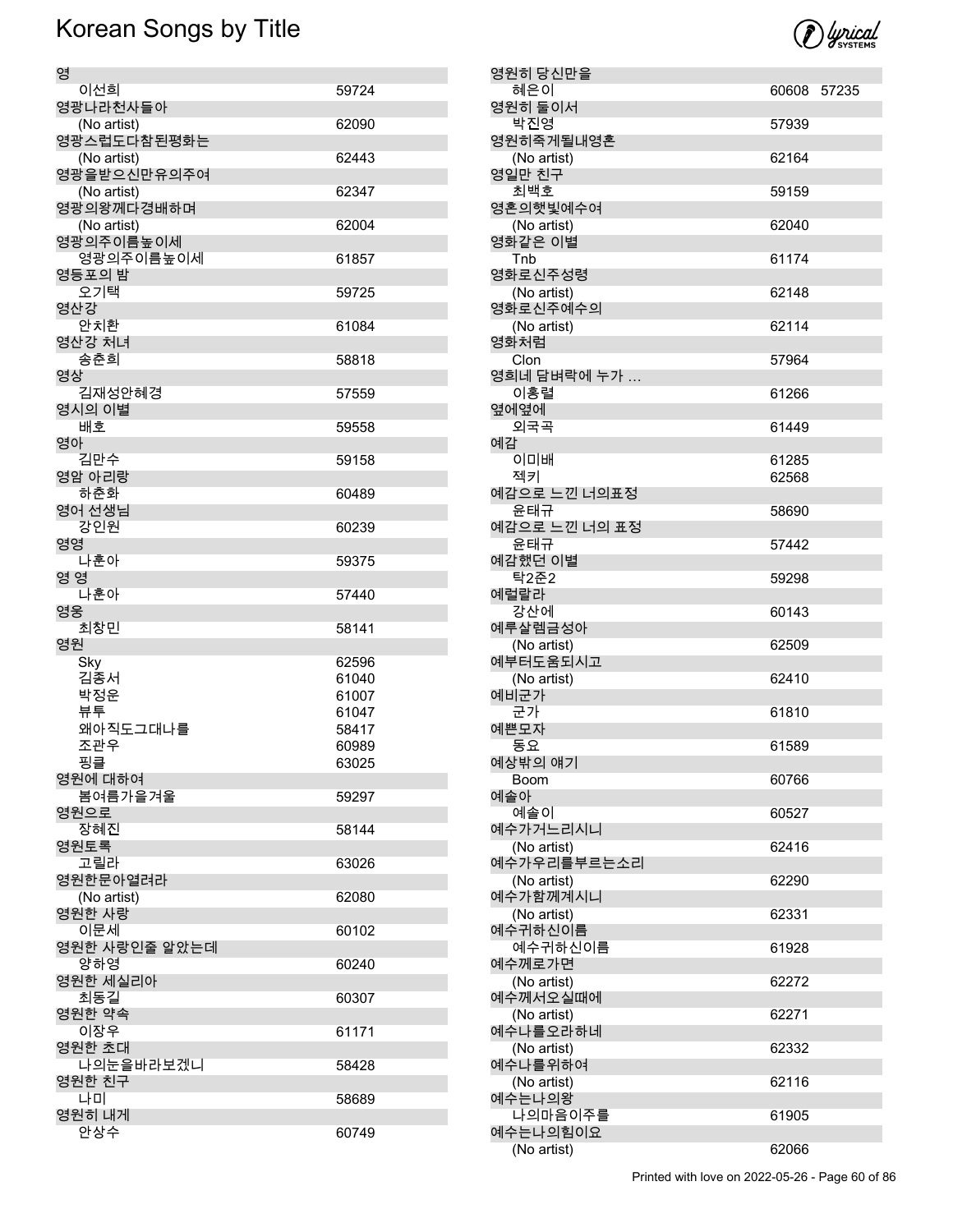| 예수님날사랑하시니              |       |
|------------------------|-------|
| 예수님날사랑하시니              | 61929 |
| 예수님때문에                 |       |
| 할렐루야할렐루야               | 61830 |
| 예수님마차                  |       |
| 별하나에예수님<br>예수님은누구신가    | 61847 |
| (No artist)            | 62067 |
| 예수님의귀한사랑               |       |
| (No artist)            | 62099 |
| 예수님의사랑                 |       |
| 예수님의사랑신기하고             | 61850 |
| 예수님이말씀하시니              |       |
| 예수님이말씀하시니              | 61849 |
| 예수님찬양                  |       |
| 예수님찬양예수님               | 61832 |
| 예수더알기원함은               |       |
| (No artist)            | 62477 |
| 예수따라가며                 |       |
| (No artist)            | 62349 |
| 예수로나의구주삼고              |       |
| (No artist)            | 62176 |
| 예수말씀하시기를               |       |
| (No artist)            | 62235 |
| 예수부활했으니                |       |
| (No artist)            | 62126 |
| 예수사랑하심은<br>(No artist) | 62383 |
| 예수사랑해요                 |       |
| 예수사랑해요                 | 61855 |
| 예수십자가에흘린피로써            |       |
| (No artist)            | 62165 |
| 예수앞에나오면                |       |
| (No artist)            | 62177 |
| 예수영광버리사                |       |
| (No artist)            | 62475 |
| 예수의이름으로                |       |
| 예수의이름으로나는              | 61931 |
| 예수의이름힘입어서              |       |
| (No artist)            | 62364 |
| 예수의전한복음                |       |
| (No artist)            | 62236 |
| 예정된 시간을 위하여            |       |
| 장덕                     | 59625 |
| 예행연습                   |       |
| 좌회전<br>옛날옛적에           | 59914 |
| 만화                     | 61729 |
| 옛날은가고없어도               |       |
| 가곡                     | 61349 |
| 옛날임금다윗성에               |       |
| (No artist)            | 62091 |
| 옛님                     |       |
| 트리퍼스                   | 57632 |
| 옛동산에 올라                |       |
| 가곡                     | 61302 |
| 옛사랑                    |       |
| 사월과오월                  | 60551 |
| 이문세                    | 59161 |
| 옛사랑의 돌담길               |       |
| 혜은이                    | 60490 |
| 옛생각                    |       |
| 조영남                    | 60401 |
| 옛시인의 노래                |       |
| 한경애                    | 58819 |



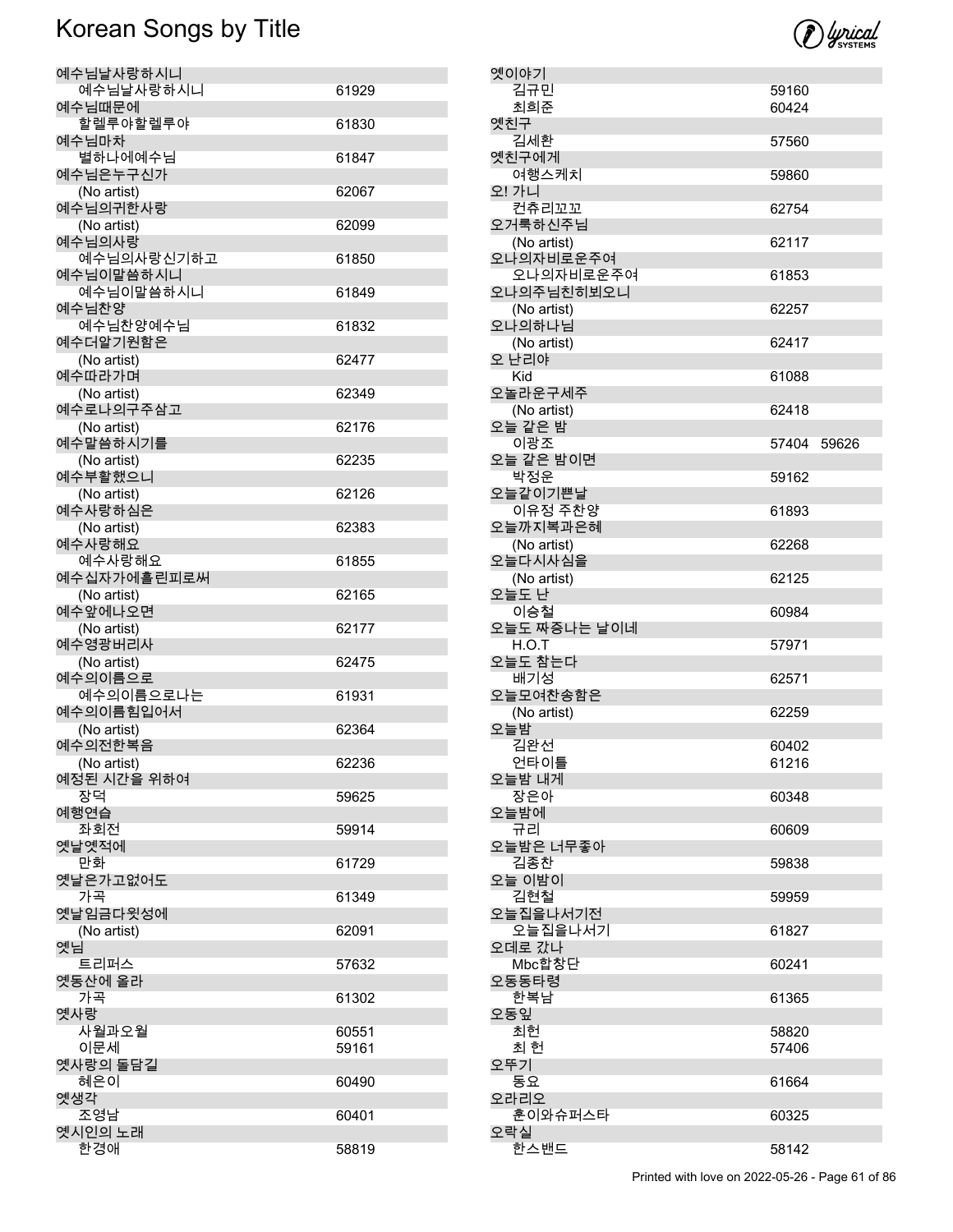

| 오수재너                      |       |
|---------------------------|-------|
| 외국곡                       | 61564 |
| 오신실하신주                    |       |
| (No artist)               | 62419 |
| 오영원한내주예수                  |       |
| (No artist)               | 62100 |
| 오우리영혼이벗어났도다               |       |
| 오우리영혼이                    | 61828 |
| 오울드블랙조우                   |       |
| 외국곡                       | 61565 |
| 오젊고용감하신                   |       |
| (No artist)               | 62101 |
| 오직주만이                     |       |
| 나의영혼이잠잠히                  | 61883 |
| 오직 하나뿐인그대                 |       |
| 심신                        | 59164 |
| 오징어 외계인                   |       |
| Eagle Five<br>오페라         | 58088 |
| 김장훈                       |       |
| 오하나님온땅위에                  | 62847 |
| 오하나님온땅위에                  | 61876 |
| 오하나님우리의창조주시니              |       |
| (No artist)               | 62005 |
| 오해                        |       |
| D&D                       | 60915 |
| 오현란                       | 58341 |
| 옥경이                       |       |
| 태진아                       | 59165 |
| 옥수수하모니카                   |       |
| 동요                        | 61539 |
| 옥이 엄마                     |       |
| 이미자                       | 58219 |
| 온땅과만민들아                   |       |
| 온땅과만민들아                   | 61880 |
| 온세상위하여                    |       |
| (No artist)               | 62240 |
| 온세상이어두워캄캄하나               |       |
| (No artist)               | 62068 |
| 온세상이캄캄하여서                 |       |
| (No artist)               | 62069 |
| 온유한주님의음성                  |       |
| (No artist)               | 62291 |
| 온천하만물우러러                  |       |
| (No artist)<br>올가을엔 사랑할꺼야 | 62006 |
| 방미                        |       |
| 올라 올라                     | 58821 |
| 업타운                       | 58118 |
| 옳은길따르라의의길을                |       |
| (No artist)               | 62237 |
| 옹달샘                       |       |
| 동요                        | 61540 |
| 옹헤야                       |       |
| 민요                        | 61366 |
| 와                         |       |
| 이정현                       | 62565 |
| 와인                        |       |
| 김경호                       | 62794 |
| 와인 글라스                    |       |
| 최유나                       | 62741 |
| 완전한사랑                     |       |
|                           |       |
| (No artist)               | 62260 |
| 완전한 사랑<br>장혜진             | 60897 |

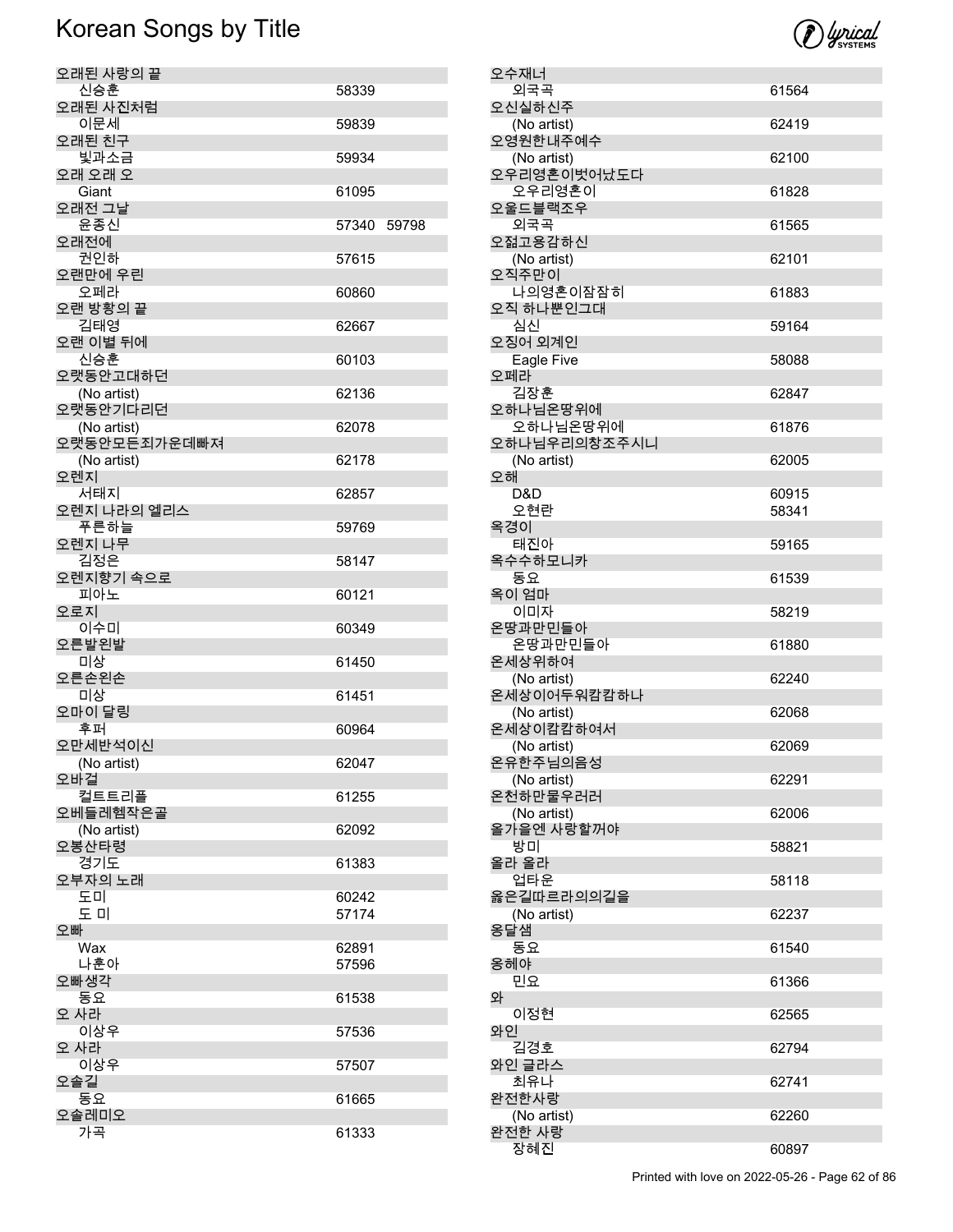

| 왔어                        |                |  |
|---------------------------|----------------|--|
| 자자                        | 58046          |  |
| 왕되신우리주께<br>(No artist)    | 62102          |  |
| 왕서방 연서                    |                |  |
| 김정구                       | 59559          |  |
| 왕의명령전달할사자여<br>(No artist) | 62238          |  |
| 왕이신나의하나님                  |                |  |
| 왕이신나의하나님                  | 61933          |  |
| 왕자와공주                     |                |  |
| 왕왕왕왕나는왕자다<br>왕자와 병사들      | 61932          |  |
| 모자이크                      | 60708          |  |
| 왕자 호동                     |                |  |
| 도성아<br>왜                  | 57597          |  |
| 김민종                       | 62715          |  |
| 왜 그런지                     |                |  |
| 성재희                       | 58223          |  |
| 왜냐고 묻지 말아요<br>노사연         | 59841          |  |
| 왜 돌아 보오                   |                |  |
| 윤복희                       | 59726          |  |
| 왜 모르시나<br>김수철             |                |  |
| 왜 몰랐을까                    | 60528          |  |
| 장욱조                       | 58776          |  |
| 왜 불러                      |                |  |
| 디바<br>송창식                 | 61290<br>59166 |  |
| 왜 하늘은                     |                |  |
| 이지훈                       | 61009          |  |
| 외기러기<br>양미란               |                |  |
| 외나무다리                     | 57561          |  |
| 최무룡                       | 58822          |  |
| 외로운 가로등                   |                |  |
| 황금심<br>외로운 사람들            | 57598          |  |
| 봄여름 가 을겨울                 | 60243          |  |
| 외로운 사랑                    |                |  |
| 장필순<br>외로운 여자             | 59866          |  |
| 최진희                       | 57341 58777    |  |
| 외로워도슬퍼도                   |                |  |
| 만화<br>외로워 마세요             | 61683          |  |
| 조용필                       | 57895          |  |
| 외로워 외로워                   |                |  |
| 구창모                       | 60491          |  |
| 외롭게사는이그누군가<br>(No artist) | 62385          |  |
| 외롭고 웃긴 가게                 |                |  |
| 이상은                       | 58297          |  |
| 외롭지만 혼자걸을 수있어             |                |  |
| 봄여름 가 을겨울<br>외면           | 59627          |  |
| 권성국                       | 58252          |  |
| 양수경                       | 60529          |  |
| 이승철<br>최재훈                | 60350<br>60104 |  |
| 외사랑                       |                |  |
| 윤수일                       | 59919          |  |
|                           |                |  |

| 외출 |                      |       |       |
|----|----------------------|-------|-------|
|    | 최재훈                  | 61283 |       |
|    | 왼손잡이                 |       |       |
|    | Panic                | 60898 |       |
|    | 요기여기                 |       |       |
|    | 동요<br>요술공주밍키         | 61609 |       |
|    | 만화                   | 61762 |       |
|    | 요술공주세리               |       |       |
|    | 미상                   | 61730 |       |
|    | 요점만 간단히              |       |       |
|    | 배일호                  | 57962 |       |
|    | 요즘 여자 요즘 남자          |       |       |
|    | 현숙<br>요즘 우리는         | 61170 |       |
|    | 코코                   | 60082 |       |
|    | 요즘 친구들               |       |       |
|    | Zam                  | 57646 |       |
|    | 욕심없는 마음              |       |       |
|    | 사월과오월                | 60326 |       |
|    | 욕심장이<br>심신           | 59167 |       |
|    | 용두산 엘레지              |       |       |
|    | 고봉산                  | 59560 |       |
|    | 용사는 전선으로             |       |       |
|    | 군가                   | 61798 |       |
|    | 용사의 다짐               |       |       |
|    | 군가<br>용사의 충정         | 61811 |       |
|    | 군가                   | 61799 |       |
|    | 용서                   |       |       |
|    | Salt                 | 61180 |       |
|    | 용서할수 없는 너            |       |       |
|    | 김재희                  | 57988 |       |
| 우  | 장혜진                  | 57655 |       |
|    | 우는 아인 바보야            |       |       |
|    | 하남석                  | 59628 |       |
|    | 우리가만난것은하늘의           |       |       |
|    | 주찬양전심으로              | 61863 |       |
|    | 우리가 맡았다              |       |       |
|    | 군가<br>우리가 빛이 될수있다면   | 61800 |       |
|    | 노이즈                  | 60122 |       |
|    | 우리가 세상에 길들기 시작…      |       |       |
|    | 동물원                  | 59630 |       |
|    | 우리가 어느 별에서           |       |       |
|    | 안치환<br>우리가지금은나그네되어도  | 57674 |       |
|    | (No artist)          | 62242 |       |
|    | 우리 공군 아저씨            |       |       |
|    | 군가                   | 61801 |       |
|    | 우리구주나신날              |       |       |
|    | (No artist)          | 62093 |       |
|    | 우리기도를<br>(No artist) | 62520 |       |
|    | 우리나라꽃                |       |       |
|    | 미상                   | 61590 |       |
|    | 우리는                  |       |       |
|    | 듀스                   | 59800 |       |
|    | 송창식                  | 58555 | 57349 |
|    | 우리는달려간다<br>미상        | 61685 |       |
|    | 우리는주님을늘배반하나          |       |       |
|    | (No artist)          | 62384 |       |
|    |                      |       |       |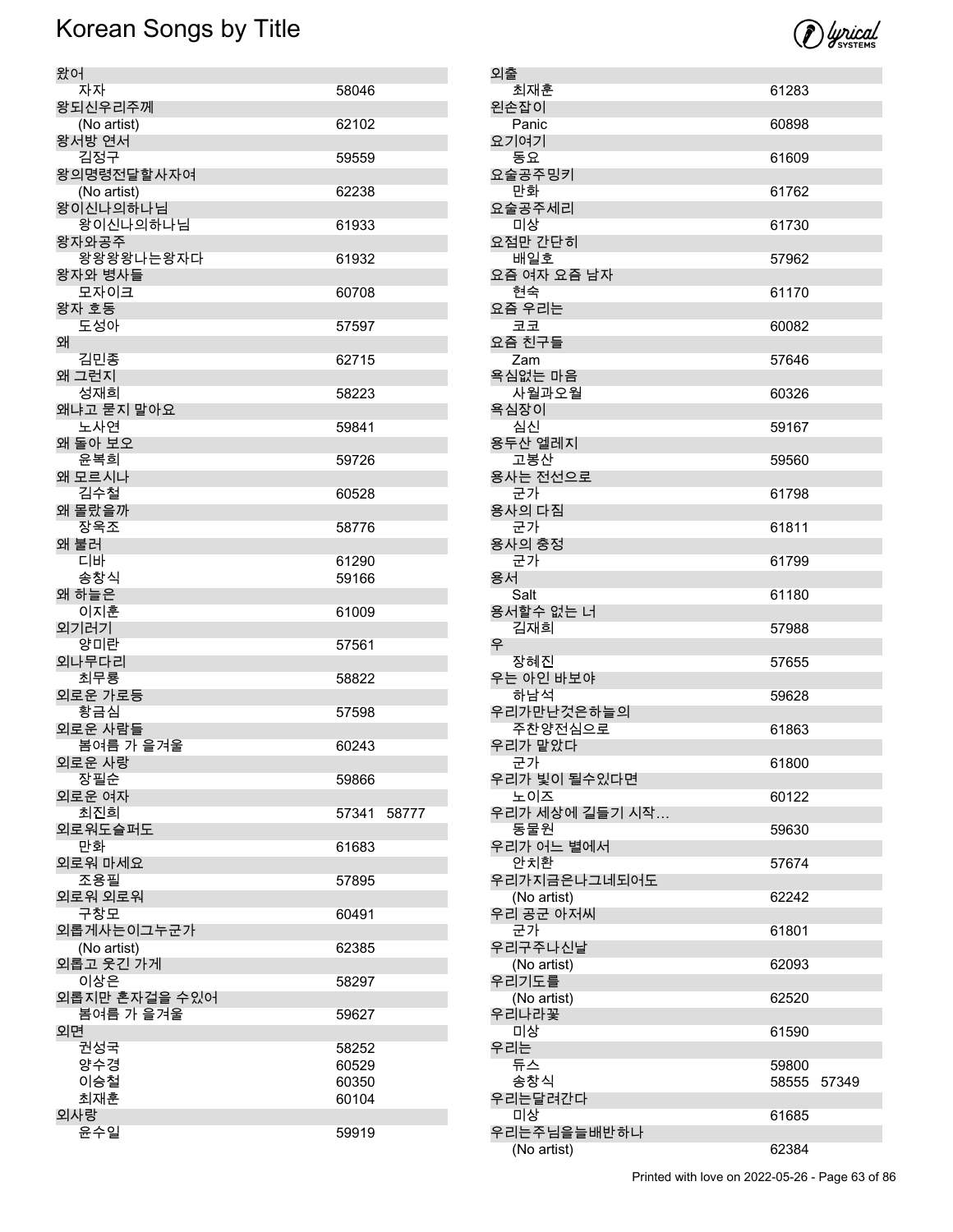| 우리는 청룡이다                  |                |
|---------------------------|----------------|
| 군가<br>우리는 하나              | 61812          |
| 정훈희 김태화                   | 59727          |
| 우리 다시 만날 날까지              |                |
| Key                       | 58346          |
| 우리다시만날때까지                 |                |
| (No artist)<br>우리다춤추세     | 62495          |
| 외국곡                       | 61452          |
| 우리도 접시를 깨뜨리자              |                |
| 김국환                       | 58824          |
| 우리 둘의 세상<br>오석준           | 60690          |
| 우리들만의 추억                  |                |
| Taiji Boys                | 59299          |
| 우리들은자란다                   |                |
| 동요                        | 61666          |
| 우리들의 맹세<br>유영진            | 58133          |
| 우리들의싸울것은                  |                |
| (No artist)               | 62365          |
| 우리들의 이야기들                 |                |
| 윤형주                       | 59631          |
| 우리를죄에서구하시려<br>(No artist) | 62166          |
| 우리 마을                     |                |
| 한명숙                       | 57562          |
| 우리 모두 사랑하자                |                |
| Zam<br>우리모두손뼉을치며          | 59282          |
| 우리모두손뼉을치며                 | 61935          |
| 우리 모두 여기에                 |                |
| 박학기                       | 59629          |
| 우리 사랑                     |                |
| 김승덕<br>조영남.패티김            | 58691<br>58336 |
| 우리 순이                     |                |
| 송대관                       | 58825          |
| 우리안에사랑을                   |                |
| 우리안에사랑을<br>우리 앞에 생이 끝나갈때  | 61937          |
| 무한궤도                      | 59168          |
| 우리 애인은 올드 미스              |                |
| 최희준                       | 57371          |
| 우리 애인은 올드 미쓰<br>최희준       | 58823          |
| 우리어머니                     |                |
| 미상                        | 61453          |
| 우리에게향하신                   |                |
| 우리에게향하신                   | 61834          |
| 우리에겐<br>노사연               | 58692          |
| 우리에겐부를노래                  | 61938          |
| 우리우리주님은                   |                |
| 우리우리주님은사랑의                | 61936          |
| 우리유치원<br>동요               | 61541          |
| 우리의밤은 당신의낮보다              |                |
| 코나                        | 60931          |
| 우리의 사랑이 필요한거죠             |                |
| 변진섭                       | 59376          |
| 우리의소원<br>미상               | 61591          |
|                           |                |

| 우리의주여           |       |
|-----------------|-------|
| (No artist)     | 62033 |
|                 |       |
| 우리 이제는          |       |
| Veto            |       |
|                 | 60877 |
| 우리집             |       |
|                 |       |
| 동요              | 61592 |
| 우리집으로 와         |       |
|                 |       |
| 장철웅             | 60492 |
|                 |       |
| 우린 너무 쉽게 헤어졌어요  |       |
| 최진희             | 58826 |
|                 |       |
| 우린 왜 잊고 살았나     |       |
| 도오미             | 57600 |
|                 |       |
| 우물가의여인처럼        |       |
| 우물가의여인처럼        |       |
|                 | 61968 |
| 우사 우보 우행        |       |
|                 |       |
| Knock           | 62640 |
| 우산              |       |
|                 |       |
| 동요              | 61542 |
|                 |       |
| 우수              |       |
| 남진              | 59561 |
|                 |       |
| 우애              |       |
|                 | 61164 |
| Rpm             |       |
| 우연              |       |
|                 |       |
| <b>Baby Vox</b> | 63027 |
| 우연 그리고 선택한 사랑   |       |
|                 |       |
| 민들레             | 60899 |
| 우연히             |       |
|                 |       |
| 신승훈             | 59169 |
|                 |       |
| 우연히 정들었네        |       |
| 박우철             | 58778 |
|                 |       |
| 우울증             |       |
| 최재훈             | 57950 |
|                 |       |
| 우울한 오후엔 미소를     |       |
| 지석진             | 60610 |
|                 |       |
|                 |       |
| 우울한 우연          |       |
|                 |       |
| Kola            | 60987 |
| 우정              |       |
|                 |       |
| 이숙              | 58827 |
|                 |       |
| 우정지사            |       |
| R.Ff            | 58130 |
|                 |       |
| 우주를찬양하나이다       |       |
| 우주를찬양하나이다       | 61934 |
|                 |       |
| 우주보안관장고         |       |
| 미상              | 61691 |
|                 |       |
| 우주소년아톰          |       |
| 미상              | 61731 |
|                 |       |
| 우주소년짱가          |       |
| 미상              | 61736 |
|                 |       |
| 우중의 여인          |       |
|                 |       |
| 오기택             | 59898 |
| 우체부아저씨          |       |
|                 |       |
| 동요              | 61667 |
| 운명              |       |
|                 |       |
| 김수희             | 59935 |
| 더쿨              | 61006 |
|                 |       |
| 신승훈             | 60980 |
|                 |       |
| 운명의 장난          |       |
| 김완선             | 57974 |
|                 |       |
| 울고 넘는 박달재       |       |
| 박재홍             | 58829 |
|                 |       |
| 울고 싶어           |       |
| 배호              | 59562 |
|                 |       |
| 울고 싶어라          |       |
| 이남이             | 58828 |

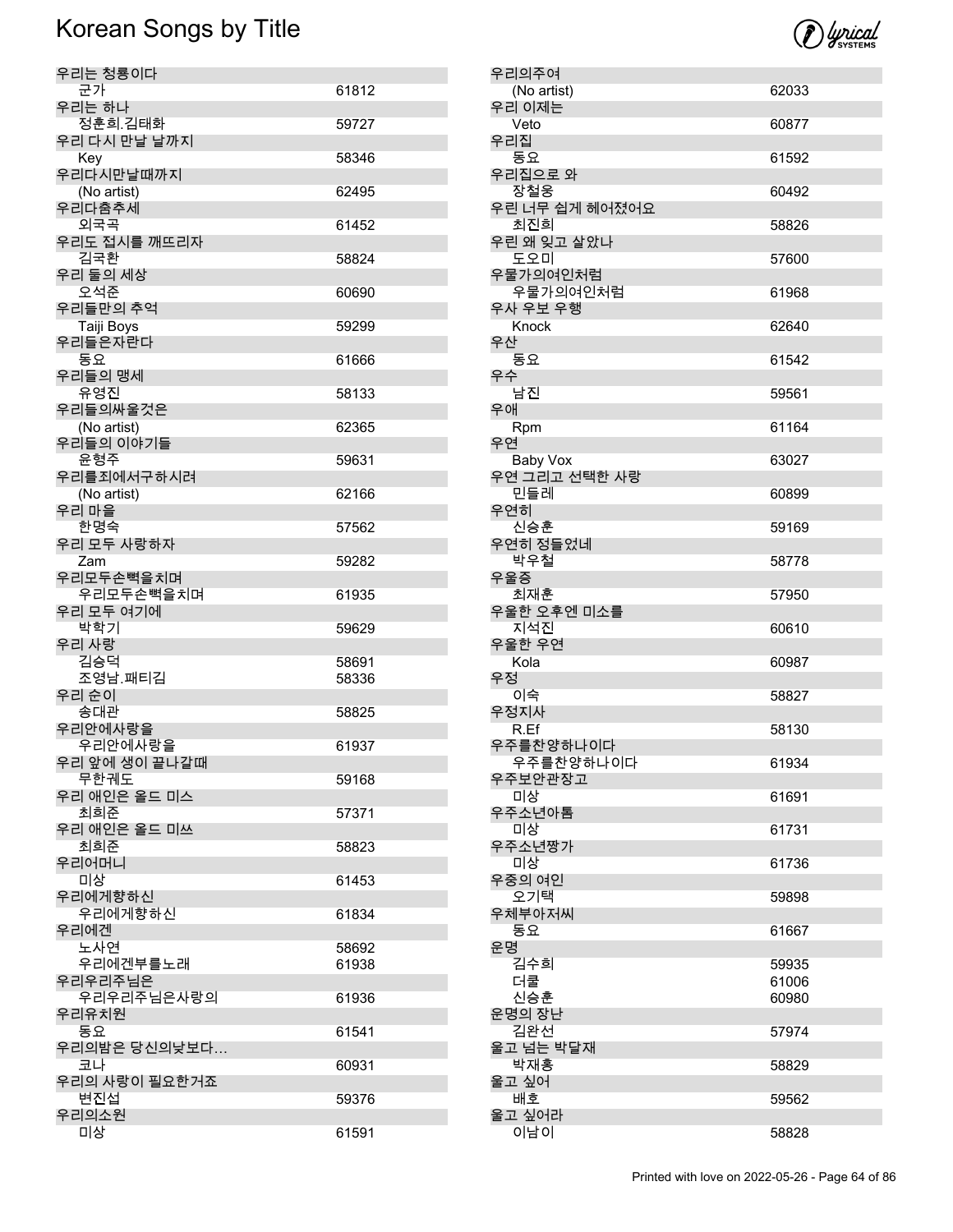| 울긴 왜울어       |       |
|--------------|-------|
| 나훈아          | 59170 |
| 울려고 내가왔나     |       |
| 남진           | 57563 |
| 울릉도 타령       |       |
| 민요           | 58434 |
| 울릉도 트위스트     |       |
|              |       |
| 이씨스터즈        | 58830 |
| 울며 헤진 부산항    |       |
| 남인수          | 60493 |
| 울면서 후회하네     |       |
| 주현미          | 58831 |
| 울산아가씨        |       |
| 민요           | 61367 |
| 울산 큰애기       |       |
|              |       |
| 김상희          | 58832 |
| 울어도못하네       |       |
| (No artist)  | 62315 |
| 울어라 기타줄      |       |
| 손인호          | 58833 |
| 울어라 열풍아      |       |
| 이미자          | 58834 |
| 울지 않아요       |       |
|              |       |
| 혜은이          | 60575 |
| 울트라맨         |       |
| 만화           | 61763 |
| 울트라맨이야       |       |
| 서태지          | 62848 |
| 웃기네          |       |
| 하늘           | 62923 |
|              |       |
| 웃는듯 울어버린 나   |       |
| 이승철          | 60057 |
| 웃는 얼굴 다정해도   |       |
| 윤복희          | 58835 |
| 웃어요          |       |
| 오석준          | 59871 |
| 유리상자         | 62705 |
| 웃으면서 말해요     |       |
| 장미화          | 60466 |
| 웃으면서 보내마     |       |
|              |       |
| 박상규          | 60547 |
| 워싱톤 광장       |       |
| 정시스터즈        | 60327 |
| 원숭이 엉덩이      |       |
| 멍키헤드         | 60123 |
| 원일의 노래       |       |
| 최무룡          | 57601 |
| 원점           |       |
| 설운도          |       |
|              | 58836 |
| 원탁의기사        |       |
| 만화           | 61747 |
| 월급봉투         |       |
| 최희준          | 60425 |
| 월남에서 돌아온 김상사 |       |
| 김추자          | 59632 |
| 월남의 달밤       |       |
| 윤일로          | 59978 |
|              |       |
| 월드컵 송        |       |
| Clon         | 62892 |
| 웨딩 드레스       |       |
| 한상일          | 59377 |
| 웨딩 케익        |       |
| 트윈폴리오        | 58693 |
| 웬말인가날위하여     |       |
|              |       |
| (No artist)  | 62113 |



웬일인가내형제여

위대한 탄생

위제트

윙윙윙

유난히

유리

유리벽

유죄

육군가

(No artist) 62241

Printed with love on 2022-05-26 - Page 65 of 86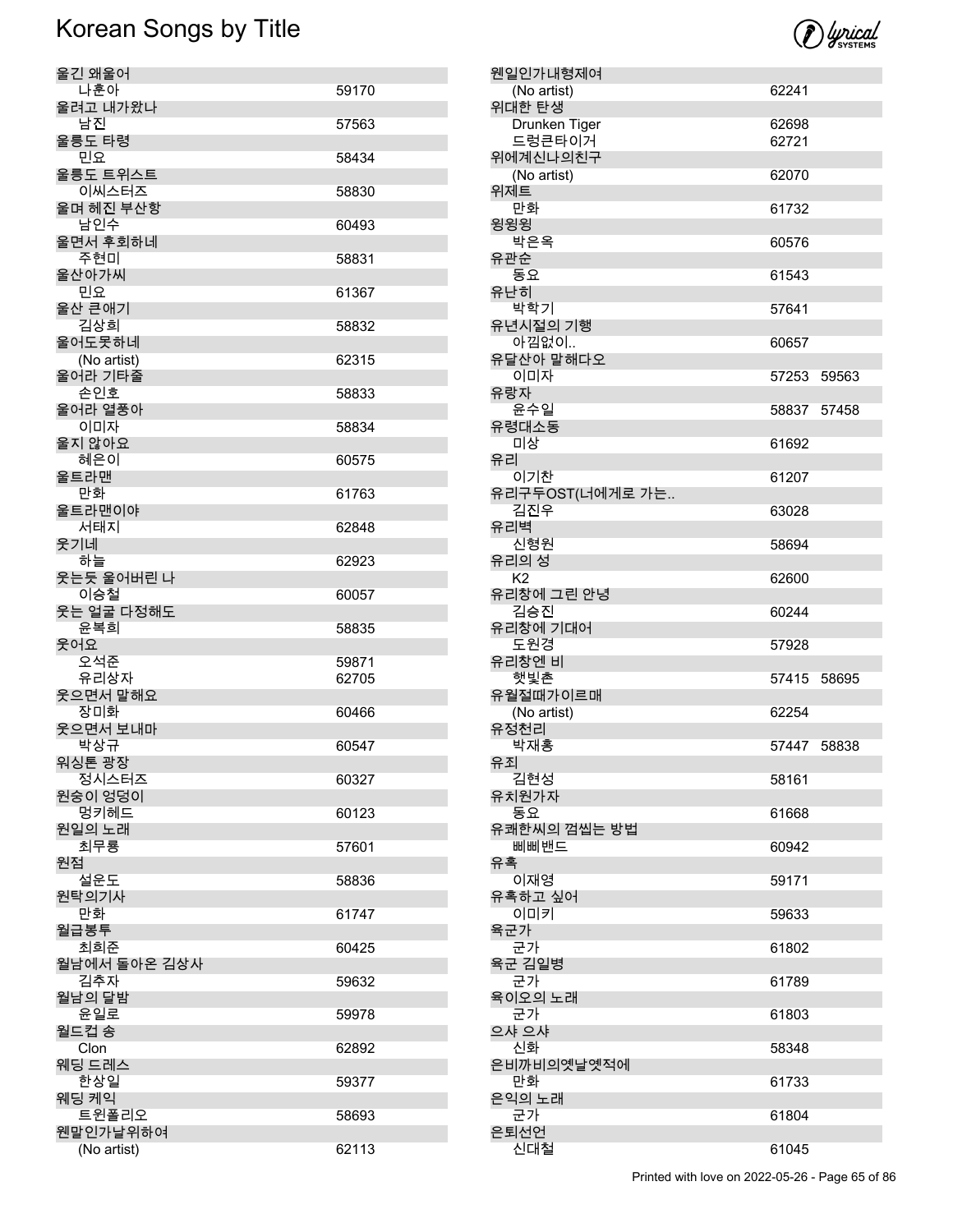| 은하철도999                    |       |
|----------------------------|-------|
| 만화                         | 61716 |
| 은혜가풍성한하나님은                 |       |
| (No artist)<br>은혜구한내게은혜의주님 | 62150 |
| (No artist)                | 62469 |
| 을어라 기타줄                    |       |
| 손인호                        | 57361 |
| 음악도시                       |       |
| 도시의아이들                     | 57896 |
| 음악이 뭔데<br>거리의시인들           | 62955 |
| 의미없는 시간                    |       |
| 최민수                        | 60079 |
| 이거리를 생각하세요                 |       |
| 장은아                        | 58839 |
| 이 거리를 생각하세요<br>장은아         | 57439 |
| 이거리엔 비가                    |       |
| 이현우                        | 59634 |
| 이거야 정말                     |       |
| 윤항기                        | 58840 |
| 이곤한인생이<br>(No artist)      | 62507 |
| 이국땅                        |       |
| 남일해                        | 60861 |
| 이기쁜소식을                     |       |
| (No artist)                | 62151 |
| 이기적이야<br>봄여름가을겨울           | 61065 |
| 이날은주의정하신                   |       |
| (No artist)                | 62031 |
| 이눈에아무증거아니뵈어도               |       |
| (No artist)<br>이등병의 편지     | 62316 |
| 김광석                        | 60043 |
| 이래도 되는건가요                  |       |
| 김수희                        | 60279 |
| 이런밤에                       |       |
| 조유빈<br>이루어질수 없는 사랑         | 60805 |
| 양희은                        | 59681 |
| 이루어 질수 없는 사랑               |       |
| 양희은                        | 57261 |
| 이른 봄날<br>메이져               | 59909 |
| 이름 모를 소녀                   |       |
| 김정호                        | 58779 |
| 이름 없는 거리                   |       |
| 변진섭<br>이름 없는 새             | 60033 |
| 손현희                        | 58907 |
| 이마음 다시 여기에                 |       |
| 노사연                        | 58696 |
| 이몸의소망무엔가<br>(No artist)    | 62510 |
| 이몸이새라면                     |       |
| 외국곡                        | 61454 |
| 이미 그댄                      |       |
| 박학기<br>이미 나에게로             | 60472 |
| 임창정                        | 60825 |
| 이미지                        |       |
|                            |       |

|    | 이밤을 다시한번     |             |  |
|----|--------------|-------------|--|
|    | 조하문          | 58643       |  |
|    | 이밤의 끝을 잡고    |             |  |
|    | 솔리드          | 60675       |  |
|    | 이밤이 깊어가지만    |             |  |
|    |              |             |  |
|    | Taiji Boys   | 60245       |  |
|    | 이밤이 지나도록     |             |  |
|    | 푸른하늘         | 59635       |  |
|    | 이 밤이 지나도록    |             |  |
|    | 푸른하늘         | 57246       |  |
|    |              |             |  |
|    | 이밤이 지나면      |             |  |
|    | 임재범          | 57634       |  |
|    | 이방인          |             |  |
|    | 전람회          | 60916       |  |
| 이별 |              |             |  |
|    | 김태후          | 59636       |  |
|    | 안재욱          | 58061       |  |
|    |              |             |  |
|    | 이지훈          | 61199       |  |
|    | 패티김          | 58841       |  |
|    | 이별 PART1     |             |  |
|    | 구본승          | 57874       |  |
|    | 이별 공식        |             |  |
|    | R.Ef         | 60709       |  |
|    | 이별 그후        |             |  |
|    |              |             |  |
|    | 신승훈          | 62855       |  |
|    | 이별 노래        |             |  |
|    | 이동원          | 59682       |  |
|    | 이별아닌 이별      |             |  |
|    | 이볌학          | 57531       |  |
|    | 이별 아닌 이별     |             |  |
|    |              |             |  |
|    | 이범학          | 58460       |  |
|    | 이별 없던 세상     |             |  |
|    |              |             |  |
|    | 노영심윤상        | 59295       |  |
|    |              |             |  |
|    | 이별에 대처하는우리의  |             |  |
|    | 이승환          | 58249       |  |
|    | 이별 여행        |             |  |
|    | 원미연          | 58908       |  |
|    | 이별 연습        |             |  |
|    | 인순이          | 60996       |  |
|    | 이별은 싫어       |             |  |
|    |              |             |  |
|    | 전영록          | 57635       |  |
|    | 이별을 느낄때      |             |  |
|    | 임형순          | 60246       |  |
|    | 이별의 그늘       |             |  |
|    | 윤상           | 58909       |  |
|    | 이별의 끝은 어디인가요 |             |  |
|    | 양수경          | 58697 57532 |  |
|    |              |             |  |
|    | 이별의노래        |             |  |
|    | 가곡           | 61303       |  |
|    | 이별의 노래(작별)   |             |  |
|    | 외국곡          | 58443       |  |
|    | 이별의 모습       |             |  |
|    | Dj Doc       | 58235       |  |
|    |              |             |  |
|    | 이별의 부산정거장    |             |  |
|    | 남인수          | 58842       |  |
|    | 이별의 순간       |             |  |
|    | 이상열          | 57602       |  |
|    | 이별의 인천항      |             |  |
|    | 박경원          | 58910       |  |
|    | 이별의 종착역      |             |  |
|    |              |             |  |
|    | 손시향          | 59564       |  |
|    | 이별의 플랫트 홈    |             |  |
|    | 최희준          | 58016       |  |
|    | 이별이란<br>수와진  | 60611       |  |



Printed with love on 2022-05-26 - Page 66 of 86

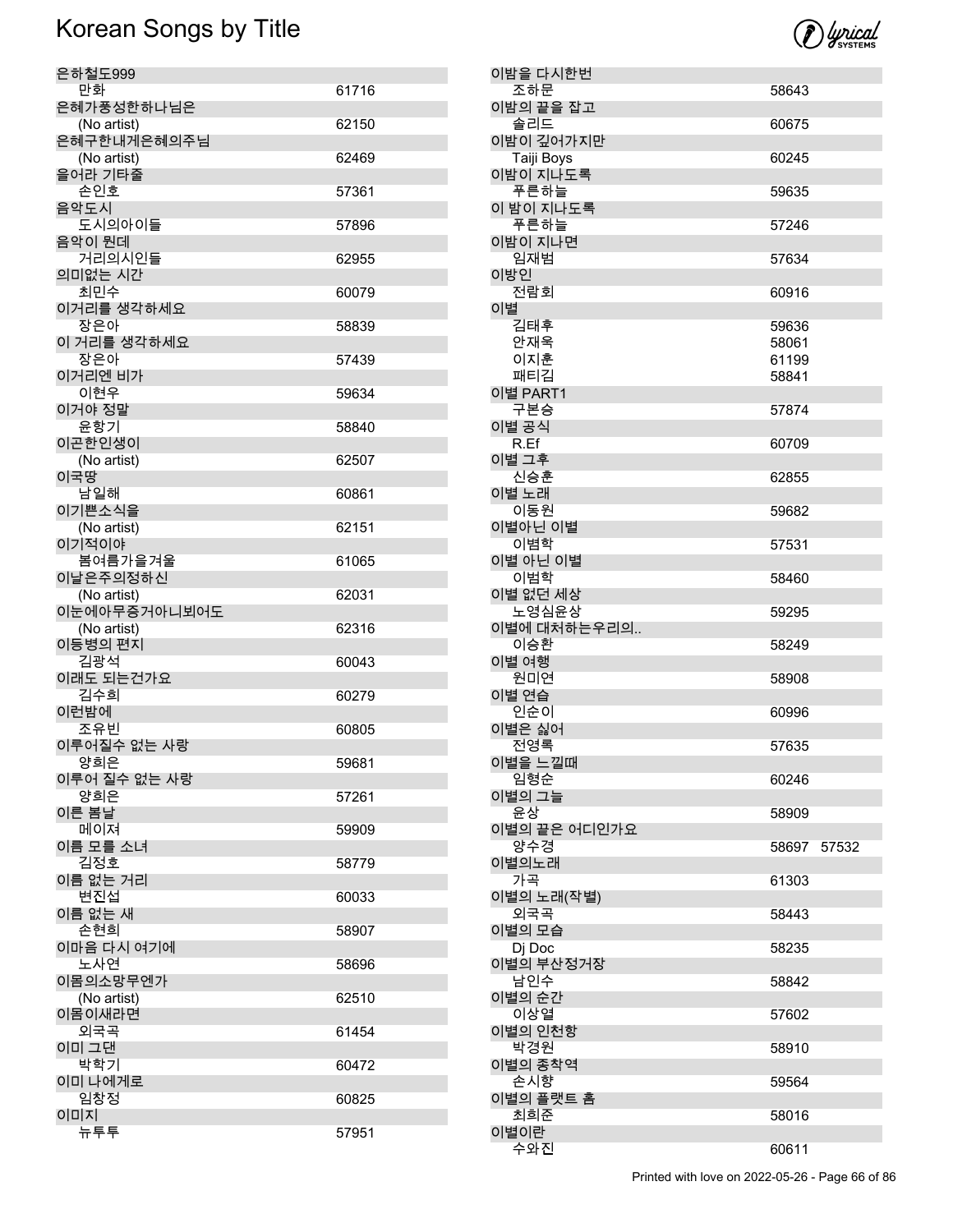

| 이별이란 없는거야               |       |       |
|-------------------------|-------|-------|
| 최성원                     | 59637 |       |
| 홍경인                     | 62654 |       |
| 이별이래<br>유열              | 58698 |       |
| 이별 이야기                  |       |       |
| 이문세.고은희                 | 59638 |       |
| 이별이 오기전에                |       |       |
| 민해경                     | 57898 |       |
| 이별이 올때                  |       |       |
| 홍경인                     | 62620 |       |
| 이별주<br>Roca             | 61183 |       |
| 이별후애                    |       |       |
| 린애                      | 63029 |       |
| 이별 후에야                  |       |       |
| 김태후                     | 60247 |       |
| 이브의 경고<br>박미경           |       |       |
| 이사가던 날                  | 57916 |       |
| 산이슬                     | 58780 | 57323 |
| 이상한나라폴                  |       |       |
| 미상                      | 61734 |       |
| 이새의뿌리에서                 |       |       |
| (No artist)             | 62079 |       |
| 이세상끝날까지<br>(No artist)  | 62420 |       |
| 이세상 살아가다보면              |       |       |
| 이문세                     | 59639 |       |
| 이세상에근심된일이많고             |       |       |
| (No artist)             | 62445 |       |
| 이세상은요란하나                |       |       |
| (No artist)<br>이세상의모든죄를 | 62446 |       |
| (No artist)             | 62167 |       |
| 이세상의친구들                 |       |       |
| (No artist)             | 62421 |       |
| 이세상지나가고                 |       |       |
| (No artist)<br>이세상풍파심하고 | 62511 |       |
| (No artist)             | 62219 |       |
| 이세상험하고                  |       |       |
| (No artist)             | 62169 |       |
| 이수                      |       |       |
| 김경호                     | 62804 |       |
| 이순간을 영원히<br>박정운         | 60124 |       |
| 이순신장군                   |       |       |
| 동요                      | 61610 |       |
| 이슬비                     |       |       |
| 남진                      | 60351 |       |
| 이야기길<br>동요              |       |       |
| 이야기 속으로                 | 61669 |       |
| 조Pd                     | 58157 |       |
| 이어둠의 이슬픔                |       |       |
| 도시의그림자                  | 58906 |       |
| 이 연                     |       |       |
| 신성우                     | 62893 |       |
| 이와같은때엔<br>이와같은때엔난       | 61873 |       |
| 이웃 사촌                   |       |       |
| 옥희                      | 57565 |       |
| 이유같지 않은 이유              |       |       |
| 박미경                     | 60046 |       |

| 이일병과 이쁜이              |             |  |
|-----------------------|-------------|--|
| 군가                    | 61790       |  |
| 이전에주님을내가몰라            |             |  |
| (No artist)<br>이정표    | 62350       |  |
| 남일해                   | 59899 57407 |  |
| 이정표 없는 거리             |             |  |
| 김상진                   | 58843       |  |
| 이제 그만 화풀어요            |             |  |
| 솔리드                   | 60900       |  |
| 이제는                   |             |  |
| 서울훼밀리                 | 57603       |  |
| 홍경민                   | 58314       |  |
| 이제는 떠날시간              |             |  |
| 태진아                   | 57618       |  |
| 이제 다시                 |             |  |
| 최민수                   | 59906       |  |
| 이제 다시는<br>조재용         |             |  |
| 이제 자야 하나봐             | 60806       |  |
| 전영록                   | 60280       |  |
| 이젠                    |             |  |
| 노이즈                   | 60826       |  |
| 윤오                    | 58357       |  |
| 이상우                   | 58556       |  |
| 이젠 내게 대답해줘            |             |  |
| 모자이크                  | 60691       |  |
| 이젠 널                  |             |  |
| E&C                   | 58349       |  |
| 이젠 널 인정하려해            |             |  |
| Bank<br>이젠 느낄수밖에 없는사랑 | 60862       |  |
| 김원희                   | 60658       |  |
| 이젠 느낄수 있어             |             |  |
| 박형준                   | 60516       |  |
| 푸른하늘                  | 59640       |  |
| 이젠 떠나가볼까              |             |  |
| 김혜림                   | 58911       |  |
| 이젠 사랑할수 있어요           |             |  |
| 해바라기<br>이젠 아무도사랑하지    | 58699       |  |
| 최성수                   | 59641       |  |
| 이젠 안녕                 |             |  |
| 공일오비                  | 58912       |  |
| 이젠 예전처럼               |             |  |
| 리녹스                   | 57907       |  |
| 이젠 잊기로 해요             |             |  |
| 김완선                   | 60577       |  |
| 이죄인을완전케하옵시고           |             |  |
| (No artist)<br>이중성격   | 62187       |  |
| 마로니에                  | 60731       |  |
| 이천지간만물들아              |             |  |
| (No artist)           | 61976       |  |
| 이층에서 본거리              |             |  |
| 다섯손가락                 | 59874       |  |
| 이태원 연가                |             |  |
| 주현미                   | 59728       |  |
| 이해할께                  |             |  |
| 김현성<br>익은곡식거둘자가       | 62607       |  |
| (No artist)           | 62243       |  |
| 인도의 향불                |             |  |
| 현인                    | 59729       |  |
| 현 인                   | 57380       |  |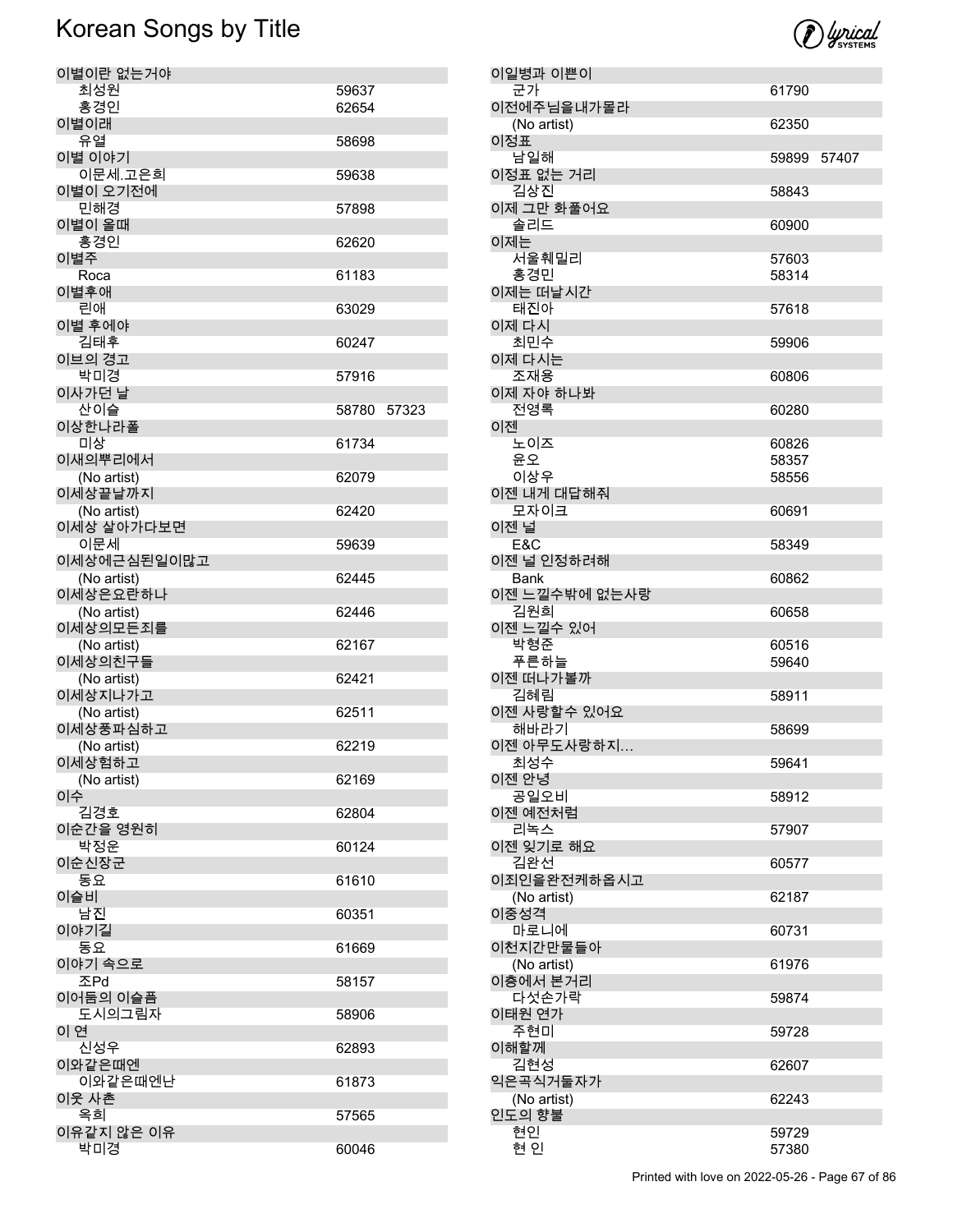

| 인디안 인형처럼                 |       |       |
|--------------------------|-------|-------|
| 나미                       | 58913 |       |
| 인류는하나되게<br>(No artist)   | 62244 |       |
| 인생                       |       |       |
| 김정호                      | 60352 |       |
| 인생수첩<br>박재홍              | 57539 |       |
| 인생은 나그네                  |       |       |
| 방운아<br>인생은 미완성           | 57566 |       |
| 이진관                      | 57175 | 58844 |
| 인생은 생방송                  |       |       |
| 송대관<br>인애하신구세주여          | 62719 |       |
| (No artist)              | 62309 |       |
| 인어공주나나<br>미상             |       |       |
| 인어 이야기                   | 61712 |       |
| 허림                       | 59730 |       |
| 인연<br>김수희                | 60328 |       |
| 안재욱                      | 62588 |       |
| 이정봉                      | 58422 |       |
| 인정사정 볼것없다                |       |       |
| 진송남<br>인천상륙의 노래          | 57901 |       |
| 군가                       | 61813 |       |
| 인터넷 전쟁<br>서태지            | 62851 |       |
| 인형                       |       |       |
| Baby Vox                 | 62894 |       |
| 인형의 기사[PART2]<br>Next    | 59642 |       |
| 인형의 꿈                    |       |       |
| 일기예보                     | 60992 |       |
| 인형의 눈물<br>패티김            | 60692 |       |
| 일곱번아멘                    |       |       |
| (No artist)<br>일곱 색깔 무지개 | 62526 |       |
| 작은거인                     | 57998 |       |
| 일과 이분의 일                 |       |       |
| Two Two<br>일급 비밀         | 59929 |       |
| 소방차                      | 60248 |       |
| 일기<br>둘다섯                | 58914 |       |
| 일년전 오늘                   |       |       |
| 김수근                      | 58044 |       |
| 일상으로의 초대<br>신해철          | 58072 |       |
| 일생을                      |       |       |
| 김현철                      | 60978 |       |
| 일어나<br>김광석               | 59998 |       |
| 일어나걸어라                   |       |       |
| 나의등뒤에서나를<br>일자상서         | 61963 |       |
| 김부자                      | 59731 |       |
| 일자일루                     |       |       |
| 백년설<br>일탈                | 57604 |       |
| 자우림                      | 61259 |       |

| 일편단심 민들레야                |             |       |
|--------------------------|-------------|-------|
| 조용필                      | 58915       |       |
| 잃어버린 30년<br>설운도          | 58845       |       |
| 잃어버린 너<br>K <sub>2</sub> | 60164       |       |
| 황규영<br>잃어버린 삼십년          | 57891       |       |
| 설운도<br>잃어버린 우산           | 57542       |       |
| 우순실<br>잃어버린 정            | 57423 58916 |       |
| 김수희<br>임마누엘              | 58846       |       |
| 임마누엘임마누엘<br>임이라 부르리까     | 61874       |       |
| 이미자<br>임이 오는소리           | 60530       |       |
| 뚜아에무아                    | 60467       |       |
| 임하소서<br>주님의성령지금          | 61888       |       |
| 입맞춤<br>조갑경               | 59643       |       |
| 입영열차 안에서<br>김민우          | 58917       |       |
| 입영전야<br>최백호              | 58847       |       |
| 입을가리고<br>미상              | 61455       |       |
| 있을때잘해<br>오승근             | 63030       |       |
| 있을때 잘해                   |             |       |
| 이장우                      | 61136       |       |
| 잊게 해주오<br>템페스트           | 57324 58848 |       |
| 잊기로 했네                   |             |       |
| 조용필<br>잊어야 한다는 마음으로      | 57381       | 58918 |
| 김광석<br>잊어야 할때            | 60807       |       |
| 양수경<br>잊으라면 잊겠어요         | 59920       |       |
| 이용복<br>잊으러 가는길           | 59979       |       |
| 김장훈<br>잊으리               | 62722       |       |
| 이승연<br>잊을래               | 58849       | 57372 |
| 양수경                      | 58700       |       |
| 잊을수가 있을까<br>나훈아          | 58850       |       |
| 잊을수만 있다면<br>나훈아          | 59566       |       |
| 잊을수 없는 그대<br>나훈아         | 57934       |       |
| 잊을수 없는 너<br>최재훈          | 60878       |       |
| 잊을수 없는 연인<br>이미자         | 59565       |       |
| 잊을수 없어<br>조용필            | 57605       |       |
| 잊을수 없어요<br>명성주<br>잊자 잊자  | 57653       |       |

Printed with love on 2022-05-26 - Page 68 of 86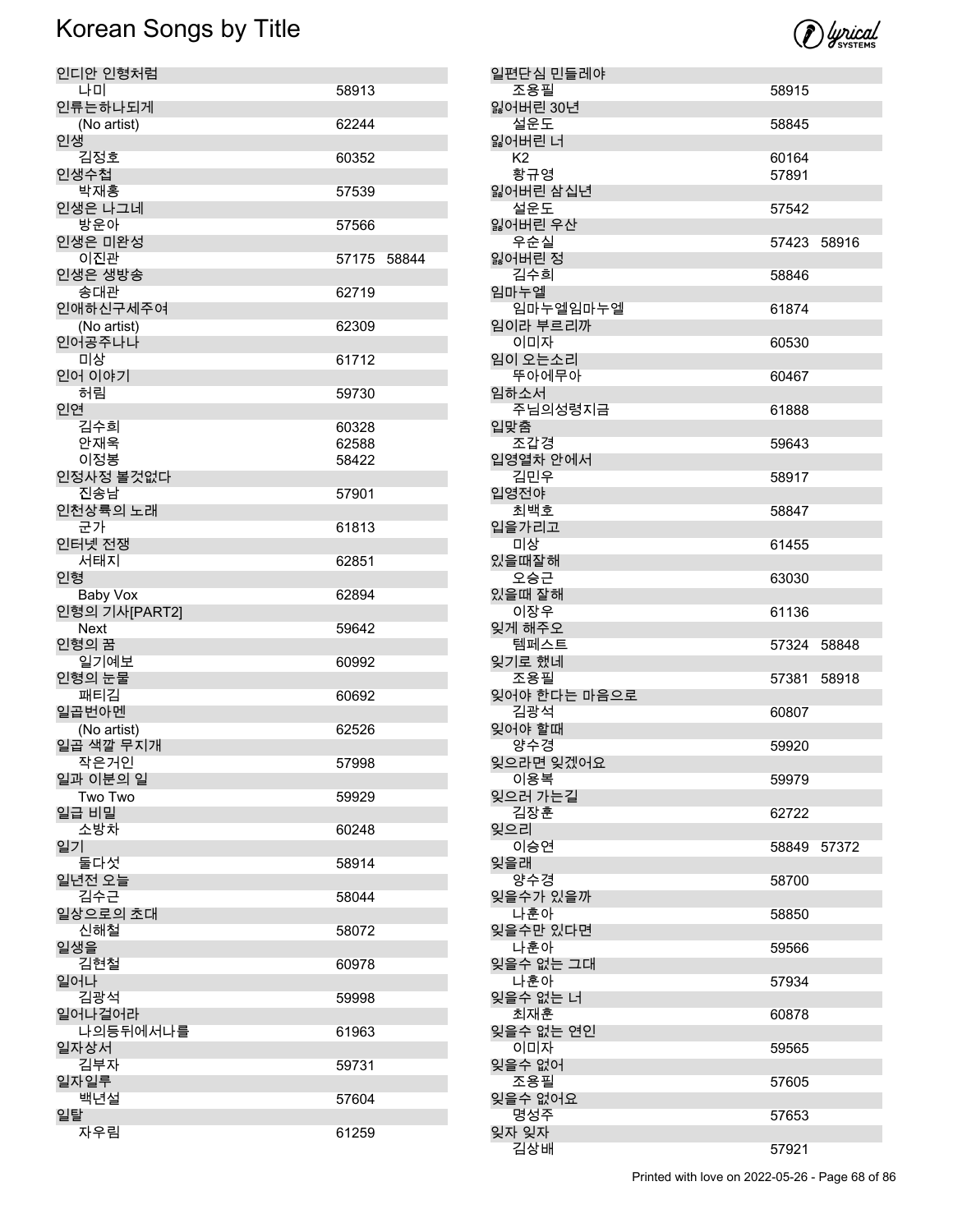

| 작별 |               |             |  |
|----|---------------|-------------|--|
|    | 외국곡           | 61566       |  |
|    | 이소은           | 58143       |  |
|    | 작별 의식         |             |  |
|    | 베이시스          |             |  |
|    |               | 60969       |  |
|    | 이경섭.조성모       | 62655       |  |
|    | 작은 기다림        |             |  |
|    | Clon          | 60842       |  |
|    | 작은 배          |             |  |
|    |               |             |  |
|    | 조동진           | 59685 57351 |  |
|    | 작은별           |             |  |
|    | 동요            | 61545       |  |
|    | 작은불꽃하나가       |             |  |
|    | 작은불꽃하나가큰불     | 61841       |  |
|    |               |             |  |
|    | 작은 불꽃 하나가     |             |  |
|    | (No artist)   | 61969       |  |
|    | 작은 새          |             |  |
|    | 어니온스          | 58701       |  |
|    | 작은 약속         |             |  |
|    |               |             |  |
|    | 량현.량하         | 62748       |  |
|    | 작은 연못         |             |  |
|    | 양희은           | 59684       |  |
|    | 작은 연인들        |             |  |
|    | 권태수김세화        |             |  |
|    |               | 58852       |  |
|    | 작은 짝사랑        |             |  |
|    | 김민종           | 59937       |  |
|    | 작은 창          |             |  |
|    | 신형원           | 59884       |  |
|    | 작전타임          |             |  |
|    |               |             |  |
|    | 설지현           | 62578       |  |
|    | 잘가            |             |  |
|    | 자두            | 62895       |  |
|    | 잘가요 내사랑       |             |  |
|    | 조성모           | 62896       |  |
|    | 잘났어 정말        |             |  |
|    |               |             |  |
|    | 태진아           | 62897       |  |
|    | 잘됐어           |             |  |
|    | Sharp         | 62824       |  |
|    | 잘못된 만남        |             |  |
|    | 김건모           | 60145       |  |
|    | 잘있거라 공항이여     |             |  |
|    |               |             |  |
|    | 진송남           | 60251       |  |
|    | 잘있거라 부산항      |             |  |
|    | 백야성           | 59568       |  |
|    | 잘있거라 황진이      |             |  |
|    | 주현미           | 57691       |  |
|    | 잘있어요          |             |  |
|    | 이현            | 58853       |  |
|    |               |             |  |
|    | 잘했군잘했어        |             |  |
|    | 전래민요          | 61368       |  |
|    | 잘했군 잘했어       |             |  |
|    | 고봉산           | 57362       |  |
|    | 잠깐만           |             |  |
|    | 주현미           | 58922       |  |
|    |               |             |  |
|    | 잠도 오지않는 밤에    |             |  |
|    | 이승철           | 57904       |  |
|    | 잠든 널 포켓속에     |             |  |
|    | 솔리드           | 58250       |  |
|    | 잠들지않는 시간      |             |  |
|    | 이용            | 57636       |  |
|    |               |             |  |
|    | 잠못드는밤 비는내리고   |             |  |
|    | 김건모           | 58921       |  |
|    | 잠못드는 밤 비는 내리고 |             |  |
|    | 김건모           | 57420       |  |
|    |               |             |  |

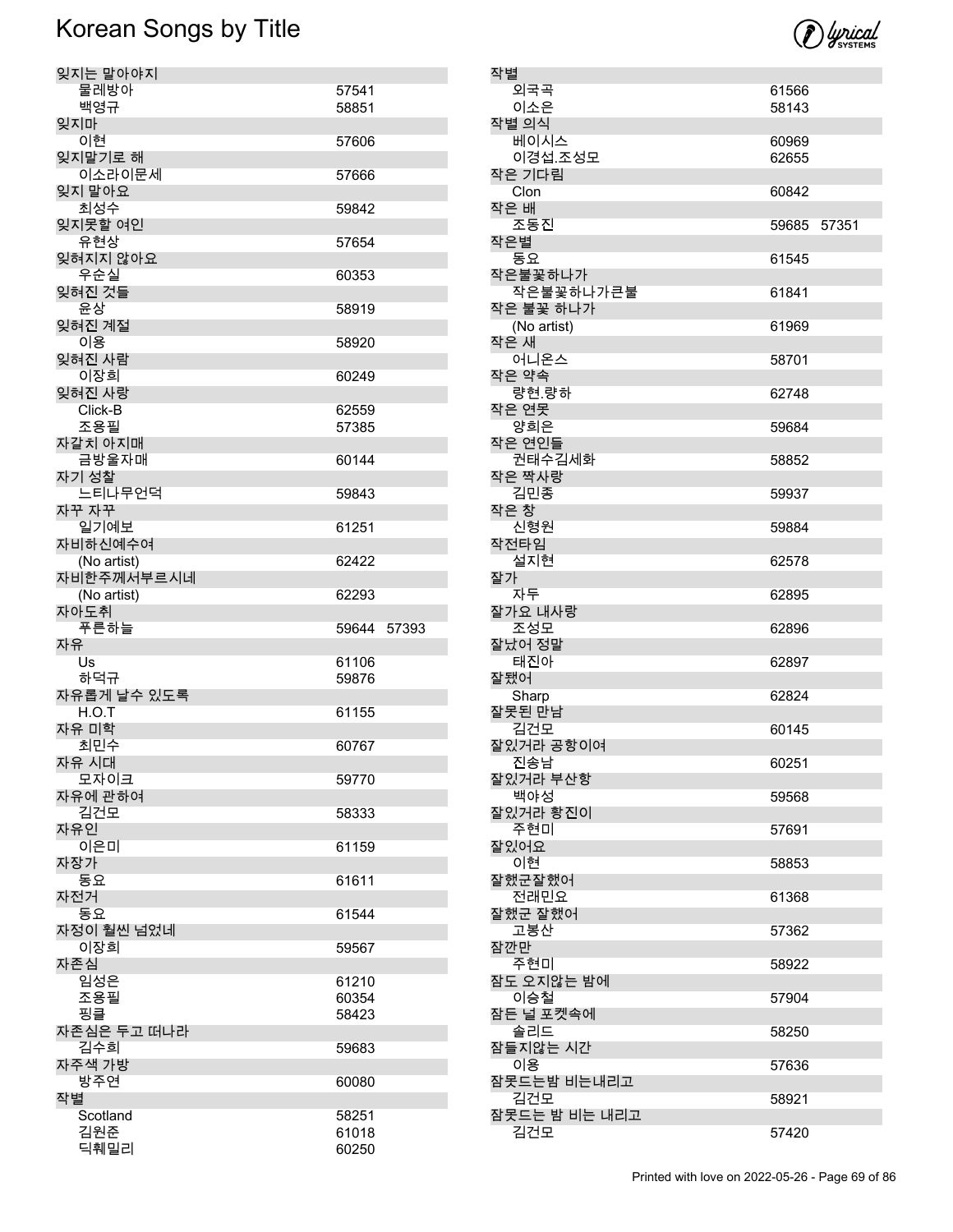

| 잠시세상에내가살면서              |                |       |
|-------------------------|----------------|-------|
| (No artist)             | 62515          |       |
| 잡초<br>나훈아               | 58923          |       |
| 잡 초                     |                |       |
| (No artist)<br>장난감기차    | 57463          |       |
| 동요                      | 61612          |       |
| 장난감 병정<br>박강성           |                |       |
| 장녹수                     | 59999          |       |
| 전미경                     | 60127          |       |
| 장모님 전상서<br>김정구          | 57227          |       |
| 장미<br>사랑과평화             | 57637          |       |
| 사월과오월                   | 58924          |       |
| 장미꽃 불을켜요                |                |       |
| 조용필<br>장미빛깔 그입술         | 59686          |       |
| 홍수철                     | 59886          |       |
| 장미빛 스카프                 |                |       |
| 윤항기<br>장미와 우산           | 58854          |       |
| 태진아                     | 59283          | 57307 |
| 장미의 눈물                  |                |       |
| 최성수<br>장미의 미소           | 59300          |       |
| 신인수                     | 59301          |       |
| 장미의 언덕<br>조수아           | 60979          |       |
| 장안사                     |                |       |
| 가곡<br>재미있는 세상           | 61334          |       |
| 이재혁                     | 58222          |       |
| 재즈까페<br>신해철             | 58925          |       |
| 재회                      |                |       |
| K2                      | 61072          |       |
| 남궁옥분<br>신성우             | 58702<br>57983 |       |
| 재회(HOUSE REMIX)         |                |       |
| 영턱스클럽<br>저강은 알고있다       | 62807          |       |
| 이미자                     | 60252          |       |
| 저건너편강언덕에                |                |       |
| (No artist)<br>저구름흘러가는곳 | 62198          |       |
| 가곡                      | 61304          |       |
| 저금                      |                |       |
| 미상<br>저꽃속에 찬란한 빛이       | 61393          |       |
| 박경희                     | 58855          |       |
| 저녁놀<br>전영록              | 58926          |       |
| 저녁한때 목장풍경<br>위키리        |                |       |
| 저높고넓은하늘이                | 60253          |       |
| (No artist)             | 62209          |       |
| 저높고푸른하늘과<br>(No artist) | 62048          |       |
| 저높은곳을향하여                |                |       |
| (No artist)             | 62514          |       |
| 저높은 곳을 향하여<br>이영화       | 58856          |       |

| 저들밖에한밤중에                   |       |       |
|----------------------------|-------|-------|
| (No artist)                | 62095 |       |
| 저멀리푸른언덕에<br>(No artist)    | 62118 |       |
| 저문거리<br>권진원                | 60659 |       |
| 저바다가 날 막겠어                 |       |       |
| 임상아<br>저밭에농부나가             | 61169 |       |
| (No artist)<br>저별과 달을      | 62282 |       |
| 어니언스<br>저뵈는본향집             | 58703 |       |
| (No artist)                | 62202 |       |
| 저북방얼음산과<br>(No artist)     | 62245 |       |
| 저산너머먼동튼다<br>(No artist)    | 62137 |       |
| 저요단강건너편에                   |       |       |
| Unknown Artist<br>저장미꽃위에이슬 | 62196 | 62512 |
| (No artist)<br>저좋은낙원이르니    | 62470 |       |
| (No artist)<br>저죽어가는자다구원하고 | 62200 |       |
| (No artist)<br>저태양 아래      | 62247 |       |
| 손성훈                        | 59980 |       |
| 저하늘나라는<br>(No artist)      | 62199 |       |
| 저하늘을 날아서<br>변진섭            | 60548 |       |
| 저해와달과별들이<br>(No artist)    | 62049 |       |
| 전과 탈출                      |       |       |
| 박상민<br>전능왕오셔서              | 58331 |       |
| (No artist)<br>전능의하나님      | 62007 |       |
| (No artist)                | 62050 |       |
| 전능하신여호와여                   |       |       |
| (No artist)<br>전사의 후예      | 62423 |       |
| H.O.T<br>전선야곡              | 60973 |       |
| 신세영                        | 58857 |       |
| 전선 야곡<br>현인                | 57485 |       |
| 전선을 간다<br>군가               | 61792 |       |
| 전선의 용사<br>군가               | 61814 |       |
| 전설속의 누군가처럼<br>신승훈          | 62685 |       |
| 전설 속의누군가처럼                 |       |       |
| (No artist)<br>전우          | 62709 |       |
| 군가<br>전우가 남긴 한마디           | 61791 |       |
| 허승희<br>전우야 잘자거라            | 58858 |       |
| 현인                         | 58781 |       |
| 전우야 잘자라<br>현 인             | 57176 |       |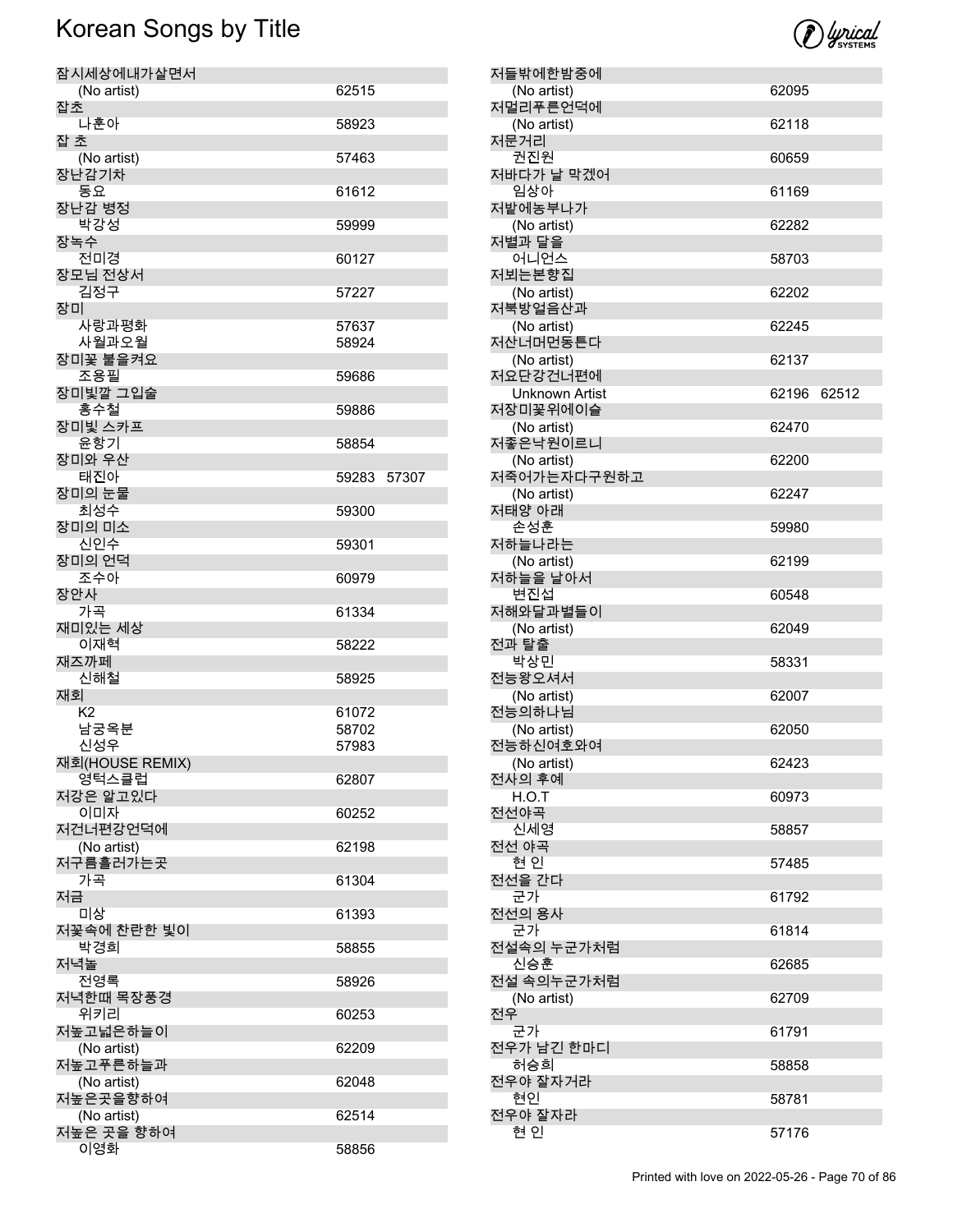

| 전화          |                |       |
|-------------|----------------|-------|
| 유석          | 60058          |       |
| 전화통신        |                |       |
| 남백송심연옥      | 58254          |       |
| 절대사랑        |                |       |
| 김종서         | 62960          |       |
| 절망에 관하여     |                |       |
| 신해철         | 60932          |       |
| 젊은 그대       |                |       |
| 김수철         | 57511          | 57533 |
|             | 57619          |       |
| 젊은날의 초상     |                |       |
| 젊은연인들       | 60254          |       |
| 주영훈         | 61039          |       |
| 젊은날의 축제     |                |       |
| 이재성         | 60355          |       |
| 젊은남자        |                |       |
| Gq          | 61157          |       |
| 젊은 내고향      |                |       |
| 금호동         | 57568          |       |
| 젊은 미소       |                |       |
| 건아들         | 60105          |       |
| 젊은 연인들      |                |       |
| 서울대트리오      | 59732          |       |
| 서울 대트리오     | 57382          |       |
| 젊은의 노트      |                |       |
| 유미리         | 57505          |       |
| 젊은 초원       |                |       |
| 남진          | 58859          |       |
| 남 진         | 57484          |       |
| 젊은 태양       |                |       |
| 심수봉         | 58860          |       |
| 젊음의 노트      |                |       |
| 유미리<br>정    | 58557          |       |
| 박일남         |                |       |
| 아도니스        | 59733<br>59569 |       |
| 영턱스클럽       | 60965          |       |
| 조용필         | 58927          |       |
| 정거장         |                |       |
| (No artist) | 57512          |       |
| 김수희         | 57621          |       |
| 정결하게하는샘이    |                |       |
| (No artist) | 62170          |       |
| 정녕 그대를      |                |       |
| 김수철         | 59687          |       |
| 정답게 가는길     |                |       |
| 박우철         | 57882          |       |
| 정답게 가는 길    |                |       |
| 박우철         | 57364          |       |
| 정동대감        |                |       |
| 이미자         | 60255          |       |
| 정든그노래       |                |       |
| 동요          | 61670          |       |
| 정든배         |                |       |
| 키보이스        | 58704          |       |
| 정든 부두       |                |       |
| 들고양이        | 59734          |       |
| 정때문에        |                |       |
| 송대관         | 58861          | 57450 |
| 정때문에 미련때문에  |                |       |
| 차라리차라리생각    | 58418          |       |
| 정말 가시나요     |                |       |
| 박우철         | 59570          |       |
|             |                |       |

| 정말로                  |             |       |
|----------------------|-------------|-------|
| 현숙                   | 59645       |       |
| 정상에서<br>김정민          | 63031       |       |
| 정선아리랑<br>민요          | 61370       |       |
| 정신차려<br>김수철          | 58928 57482 |       |
| 정에 약한 남자<br>고영준      |             |       |
| 정으로 사는 세상            | 59571       |       |
| 주현미<br>정의의캐산         | 59809       |       |
| 미상<br>정의의황금박쥐        | 61713       |       |
| 미상<br>정인             | 61702       |       |
| The Day<br>정주고 내가 우네 | 58040       |       |
| 트리퍼스<br>정주지 않으리      | 59735       |       |
| 김승덕<br>제2의 고향        | 59736       |       |
| 윤수일<br>제3의 시간        | 58929       |       |
| 성진우<br>제3한강교         | 57963       |       |
| 혜은이<br>제가 먼저 사랑할래요   | 58930       |       |
| 강인원                  | 58705 57436 |       |
| 제리 제리 고고<br>이승환      | 60081       |       |
| 제목없는 시<br>손무현        | 59646       |       |
| 제비<br>조영남            | 58461       |       |
| 제비처럼<br>윤승희          | 57448 58862 |       |
| 제이 그대는<br>오복         | 60578       |       |
| 제이에게<br>이선희          | 57449       |       |
| 제주도의 푸른밤             |             |       |
| 최성원<br>제트소년마르스       | 58931       |       |
| 미상<br>제헌절노래          | 61714       |       |
| 의식곡<br>조개껍질 묶어       | 61821       |       |
| 윤형주<br>조국찬가          | 57416       | 59737 |
| 동요<br>조금만 더          | 61613       |       |
| 박강성<br>조금은 깊은사랑      | 58394       |       |
| 원미연<br>조금은 깊은 사랑     | 58932       |       |
| 원미연<br>조약돌           | 57424       |       |
| 박상규                  | 58863       |       |
| 조약돌 사랑<br>장민         | 62829       |       |
| 조용한 이별<br>함중아        | 57193       |       |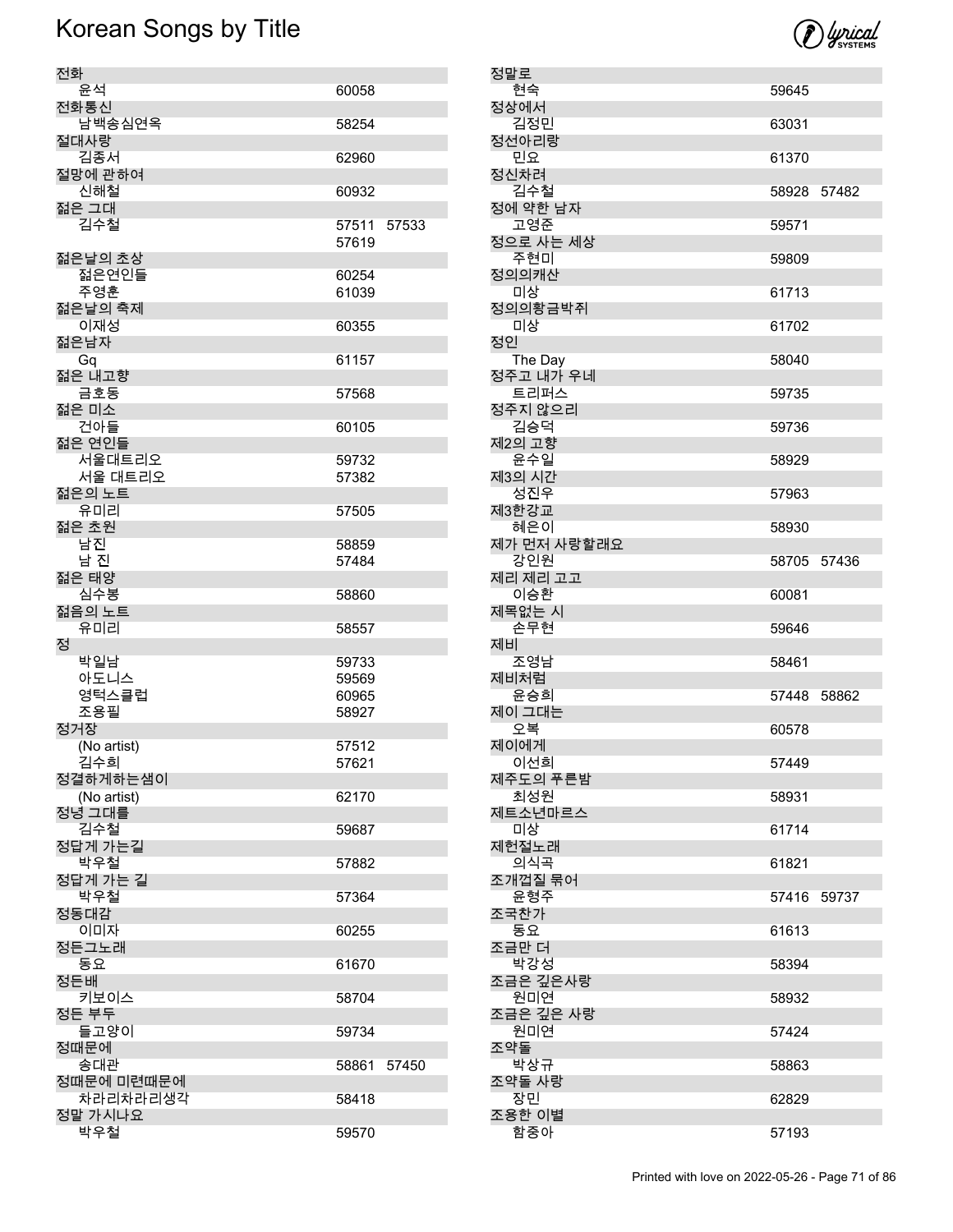

| 조조할인                 |       |
|----------------------|-------|
| 이문세                  | 60968 |
| 조형기의 디스코             |       |
| 외국곡                  | 57875 |
| 존귀와영광                |       |
| (No artist)          | 62024 |
| 존대말을 써야할지 반말         |       |
| 민해경                  | 59647 |
| 존재의 이유               |       |
| 김종환                  | 60974 |
| 졸업                   |       |
| 이지연                  | 57620 |
| 전람회                  | 61023 |
| 졸업식노래                |       |
| 동요                   | 61671 |
| 종로에서                 |       |
| 5월                   | 59805 |
| 종소리                  |       |
| 동요                   | 61546 |
| 외국곡                  | 61480 |
| 종소리크게울려라             |       |
| (No artist)          | 62269 |
| 종이배                  |       |
| 위키리                  | 57607 |
| 종이 비행기를 타고간<br>이연경   |       |
| 종이접기                 | 60549 |
| 미상                   | 61400 |
| 종이학                  |       |
| 전영록                  | 58933 |
| 종점                   |       |
| 최희준                  | 59572 |
| 종 점                  |       |
| 최희준                  | 57513 |
| 좋아졌네                 |       |
| 동요                   | 61672 |
| 좋아 좋아                |       |
| 일기예보                 | 60943 |
| 현숙                   | 62743 |
| 좋았다 싫어지면             |       |
| 나훈아                  | 60693 |
| 좋으신하나님               |       |
| 좋으신하나님좋으신<br>좋은걸 어떡해 | 61875 |
| 김세환                  |       |
| 좋은날                  | 59738 |
| 이승환                  | 58934 |
| 좋은남자 좋은여자            |       |
| 이장호                  | 58214 |
| 좋은사람                 |       |
| Toy                  | 62908 |
| 좋은 사람 있으면 소개 …       |       |
| 고호경                  | 62808 |
| 죄에서자유를얻게함은           |       |
| (No artist)          | 62174 |
| 죄인괴수날위해              |       |
| (No artist)          | 62073 |
| 죄짐맡은우리구주             |       |
| (No artist)          | 62458 |
| 죄짐에눌린사람은             |       |
| (No artist)          | 62298 |
| 죄짐을지고서곤하거든           |       |
| (No artist)          | 62299 |
| 주가맡긴모든역사             |       |
| (No artist)          | 62203 |

| 주가지신십자가를    |       |
|-------------|-------|
| (No artist) | 62120 |
| 주가필요해       |       |
| 매일스치는사람들    | 61884 |
| 주기도문영창      |       |
| (No artist) | 62519 |
| 주께로나오라      |       |
| (No artist) | 62294 |
| 주께로한걸음씩     |       |
| (No artist) | 62295 |
| 주께서문에오셔서    |       |
| (No artist) | 62292 |
| 주나에게주시는     |       |
| (No artist) | 62179 |
| 주나의목자되시니    |       |
| (No artist) | 62409 |
| 주날개밑내가편안히쉬네 |       |
| (No artist) | 62449 |
| 주날불러이르소서    |       |
| (No artist) | 62239 |
| 주너를지키시고     |       |
| (No artist) | 62521 |
| 주는귀한보배      |       |
| (No artist) | 62424 |
| 주는나를기르시는목자  |       |
| (No artist) | 62425 |
| 주는나의        |       |
| 하나님이시여하나님   | 61951 |
| 주님께귀한것드려    |       |
| (No artist) | 62274 |
| 주님께영광       |       |
| (No artist) | 62127 |
| 주님당신은사랑의빛   |       |
| 주님당신은사랑의    | 61941 |
| 주님원하셔요      |       |
| 주님사랑전하긴너무   | 61942 |
| 주님은         |       |
| 근심속에만난주님    | 61899 |
|             |       |
| 주님을따르리      |       |
| 주님을따르리내     | 61944 |
| 주님의귀한말씀은    |       |
| (No artist) | 62210 |
| 주님의뜻을이루소서   |       |
| (No artist) | 62189 |
| 주님의마음을본받는자  |       |
| (No artist) | 62478 |
| 주님의성령이      |       |
| 주님의성령이나에게   | 61945 |
| 주님의솜씨       |       |
| 하늘을바라보라     | 61886 |
| 주님의시간에      |       |
| 주님의시간에그의뜻   | 61877 |
| 주님의영광나타나셨네  |       |
| 주님의영광나타나셨네  | 61862 |
| 주님이가신섬김의길은  |       |
| (No artist) | 62493 |
| 주님찾아오셨네     |       |
| (No artist) | 62296 |
| 주님큰영광받으소서   |       |
| 주님큰영광받으소서   | 61943 |
| 주달려죽은십자가    |       |
| (No artist) | 62119 |
| 주란꽃<br>문주란  | 60403 |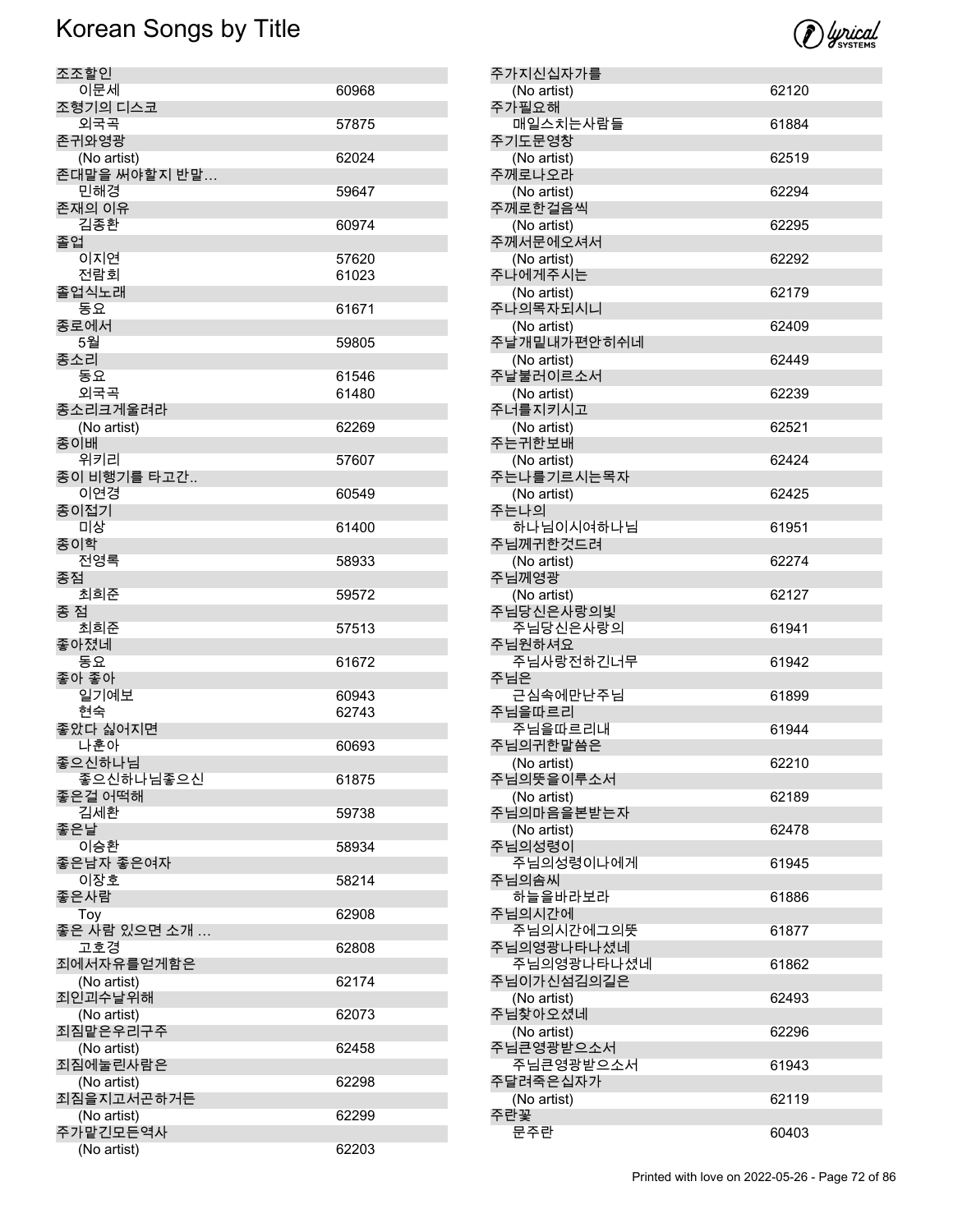| 주렁주렁열렸네                |       |
|------------------------|-------|
| 동요                     | 61614 |
| 주를높일지라                 |       |
| 주를높일지라여호와              | 61946 |
| 주를앙모하는자                |       |
| (No artist)            | 62366 |
| 주를찬양하며                 |       |
| 주를찬양하며나이제              | 61858 |
| 주머니속의 행복               |       |
| 김종서                    | 60308 |
| 주먹쥐고                   |       |
| 미상                     | 61394 |
| 주믿는사람일어나               |       |
| (No artist)            | 62369 |
| 주믿는형제들                 |       |
| (No artist)            | 62496 |
| 주사랑안에살면                |       |
| (No artist)            | 62426 |
| 주사랑하는자다찬송할때에           |       |
| (No artist)            | 62221 |
| 주성부성자성령께               |       |
| (No artist)            | 61978 |
| 주성전안에계시도다              |       |
| (No artist)            | 62517 |
| 주십자가를지심으로              |       |
| (No artist)            | 62171 |
| 주안에있는나에게               |       |
| (No artist)            | 62427 |
| 주앞에성찬받기위하여             |       |
| (No artist)            | 62255 |
| 주없이살수없네                |       |
| (No artist)            | 62387 |
| 주여나의병든몸을               |       |
| (No artist)            | 62499 |
| 주여복을비옵나니               |       |
| (No artist)            | 62034 |
| 주여복을주시기를               |       |
| (No artist)            | 62452 |
| 주여우리무리를                |       |
| (No artist)            | 62020 |
| 주여지난밤내꿈에               |       |
| (No artist)            | 62513 |
| 주여호와는광대하시도다            |       |
| 주여호와는                  | 61939 |
| 주예수나귀타고                |       |
| (No artist)            | 62103 |
| 주예수내가알기전               |       |
| (No artist)            | 62071 |
| 주예수내맘에들어와              |       |
| (No artist)            | 62180 |
| 주예수내죄속하니               |       |
| (No artist)            | 62072 |
| 주예수넓은사랑                |       |
| (No artist)            | 62246 |
| 주예수넓은품에                |       |
| (No artist)            | 62447 |
| 주예수님내맘에오사              |       |
| (No artist)            | 62190 |
| 주예수다스리시는               |       |
|                        | 62201 |
| (No artist)<br>주예수대문밖에 |       |
|                        |       |
| (No artist)            | 62297 |
| 주예수믿는자여                |       |
| (No artist)            | 62138 |

| ומאותוו<br>SYSTEMS |
|--------------------|
|                    |

| 주예수보다더귀한것은없네<br>(No artist) | 62075 |       |
|-----------------------------|-------|-------|
| 주예수안에동서나                    |       |       |
| (No artist)                 | 62497 |       |
| 주예수여은혜를                     |       |       |
| (No artist)<br>주예수우리구하려     | 62457 |       |
| (No artist)                 | 62370 |       |
| 주예수의강림이                     |       |       |
| (No artist)<br>주예수이름높이어     | 62139 |       |
| <b>Unknown Artist</b>       | 62009 | 62010 |
| 주예수이름소리높여                   |       |       |
| (No artist)<br>주예수크신사랑      | 62368 |       |
| (No artist)                 | 62208 |       |
| 주예수해변서                      |       |       |
| (No artist)<br>주와같이길가는것     | 62256 |       |
| (No artist)                 | 62428 |       |
| 주와같이되기를                     |       |       |
| (No artist)<br>주은총입은종들이     | 62479 |       |
| (No artist)                 | 62226 |       |
| 주은혜를받으려                     |       |       |
| (No artist)<br>주음성외에는       | 62012 |       |
| (No artist)                 | 62471 |       |
| 주의거룩하심생각할때                  |       |       |
| 주의거룩하심생각할<br>주의곁에있을때        | 61866 |       |
| (No artist)                 | 62429 |       |
| 주의귀한말씀을                     |       |       |
| (No artist)<br>주의말씀듣고서      | 62491 |       |
| (No artist)                 | 62351 |       |
| 주의말씀받은그날                    |       |       |
| (No artist)<br>주의사랑비췰때에     | 62181 |       |
| (No artist)                 | 62386 |       |
| 주의십자가있는데                    |       |       |
| (No artist)<br>주의약속하신말씀위에서  | 62472 |       |
| (No artist)                 | 62371 |       |
| 주의영광빛나니                     |       |       |
| (No artist)<br>주의음성을내가들으니   | 62011 |       |
| (No artist)                 | 62191 |       |
| 주의 이름을                      |       |       |
| 주의이름을나는<br>주의인자는끝이없고        | 61867 |       |
| 주의인자는끝이없고                   | 61958 |       |
| 주의주실화평                      |       |       |
| (No artist)<br>주의진리위해십자가군기  | 62333 |       |
| (No artist)                 | 62372 |       |
| 주의친절한팔에안기세                  |       |       |
| (No artist)<br>주의피로이룬샘물     | 62430 |       |
| (No artist)                 | 62172 |       |
| 주의확실한약속의말씀듣고                |       |       |
| (No artist)<br>주이름으로모였던     | 62173 |       |
| (No artist)                 | 62035 |       |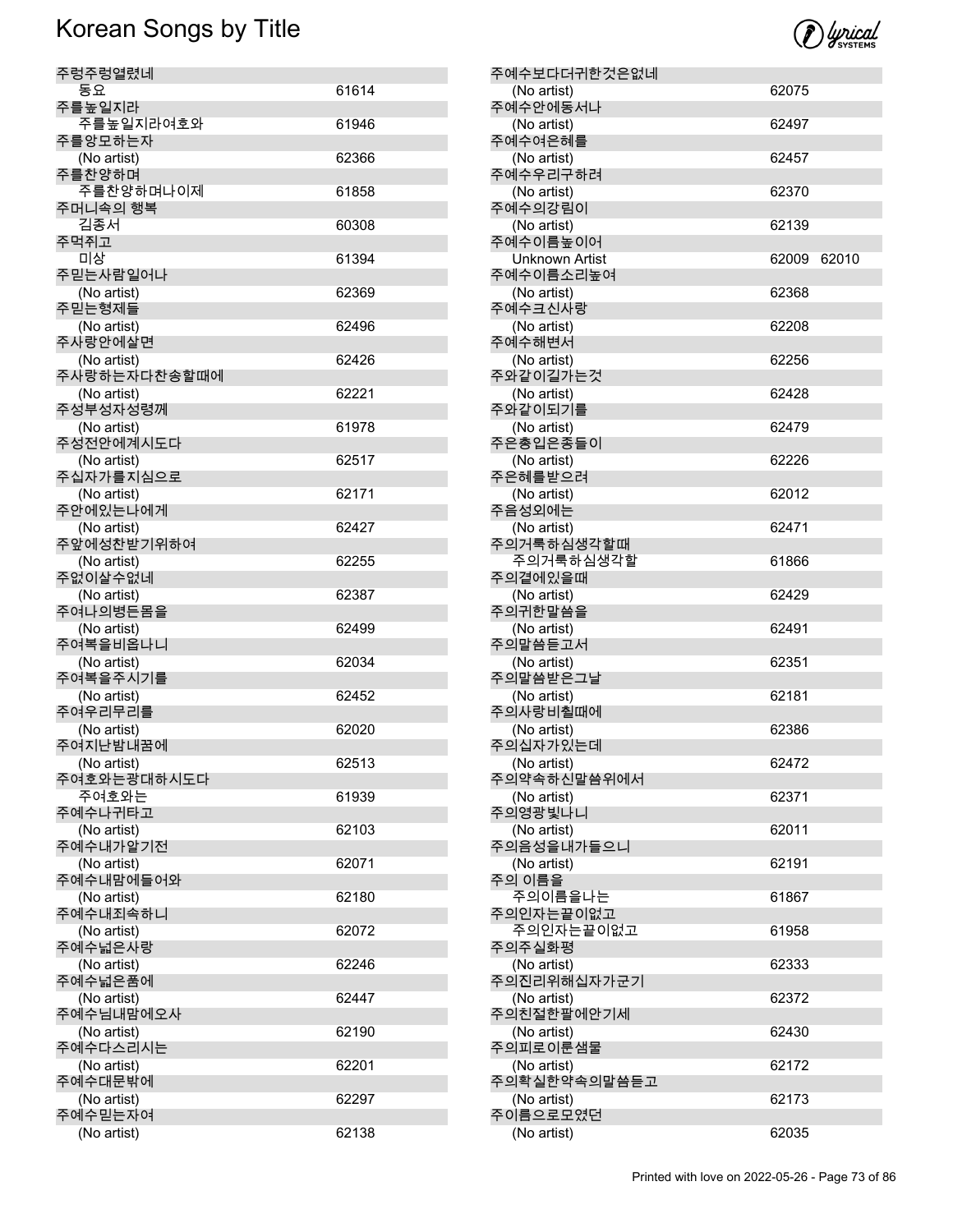| 주저하지 말아요                  |       |
|---------------------------|-------|
| 방미                        | 60468 |
| 주찬양합니다                    |       |
| 주찬양합니다내마음을                | 61940 |
| 주하나님늘믿는자<br>(No artist)   | 62317 |
| 주하나님독생자예수                 |       |
| 주하나님독생자예수                 | 61839 |
| 주하나님의사랑은                  |       |
| (No artist)               | 62251 |
| 주하나님지으신모든세계               |       |
| (No artist)               | 62013 |
| 주하나님크신능력                  |       |
| (No artist)<br>죽도록 사랑하면서도 | 62053 |
| 민태성                       | 57978 |
| 죽음의 늪                     |       |
| Taiji Boys                | 59314 |
| 준비없는 이별                   |       |
| 녹색지대                      | 60808 |
| 준비 없이 찾아온 이별              |       |
| 배달부                       | 62831 |
| 줄래<br>이정현                 | 62811 |
| 줄리아                       |       |
| 이용복                       | 59739 |
| 중독된 사랑                    |       |
| 조장혁                       | 62767 |
| 쥴리아<br>이용복                |       |
| 즐거운나의집                    | 57335 |
| 외국곡                       | 61567 |
| 즐거운 목장                    |       |
| 장세정                       | 58024 |
| 즐거운 아리랑                   |       |
| 김상희<br>즐거운 여름             | 60309 |
| 현인                        | 57608 |
| 즐거운 인생                    |       |
| 이광조                       | 59900 |
| 즐거운 잔칫날                   |       |
| 블루벨즈<br>즐겁게안식할날           | 60329 |
| (No artist)               | 62030 |
| 즐겁도다이날                    |       |
| (No artist)               | 62129 |
| 지각                        |       |
| 유리상자                      | 58385 |
| 지구는초록별<br>만화              | 61735 |
| 지구특공대                     |       |
| 미상                        | 61698 |
| 지금                        |       |
| 조영남                       | 60330 |
| 지금 그대로의 모습으로              |       |
| 유열<br>지금까지와는 달라           | 58707 |
| 박준하                       | 57638 |
| 지금까지지내온것                  |       |
| <b>Unknown Artist</b>     | 62431 |
| 지금부터 영원히                  |       |
| 테마                        | 61059 |
| 지금 우리에게 필요한건<br>잼         | 59823 |
|                           |       |

| 지금은 가지마세요<br>김수희        | 58462 |
|-------------------------|-------|
| 지금은 알수없어                |       |
| 김종서                     | 59648 |
| 지금의 나<br>2000K          | 60643 |
| 지금의 나였더라면               |       |
| 나훈아<br>지금 이대로           | 62771 |
| Us                      | 60843 |
| 지난날<br>유재하              | 58708 |
| 지난밤에나고요히                |       |
| (No artist)<br>지난밤에보호하사 | 62037 |
| (No artist)             | 62039 |
| 지난이레동안에<br>(No artist)  | 62029 |
| 지상에서 영원으로               |       |
| 박상민<br>지애               | 58111 |
| 유영진                     | 63032 |
| 지워지지않는 초상<br>김준선        | 60555 |
| 지중해에 가고싶다               |       |
| Island<br>지친 나에게        | 61122 |
| 좋은하루<br>지친어깨            | 58234 |
| 김수철                     | 60034 |
| 지킬박사와 하이드               |       |
| Taiji Boys<br>지킬수없는 약속  | 60501 |
| 신승훈                     | 61249 |
|                         |       |
| 지평선은 말이없다<br>이미자        | 60809 |
| 진고개 신사                  |       |
| 최희준<br>진군가              | 59573 |
| 군가                      | 61793 |
| 진도아리랑<br>민요             | 61372 |
| 진리와생명되신주                |       |
| (No artist)<br>진실       | 62518 |
| 정훈희<br>진실 게임            | 60331 |
| 마로니에                    | 60676 |
| 진실에 관하여<br>여행스케치        | 58307 |
| 진실하신주성령                 |       |
| (No artist)<br>진실한사랑    | 62153 |
| (No artist)             | 57301 |
| 진심<br>김광진               | 58082 |
| 진이                      |       |
| 하이디<br>진정난 몰랐네          | 60944 |
| 임희숙                     | 58864 |
| 진정인가요<br>김연자            | 59378 |
| 진주 조개잡이<br>박재란          | 59740 |

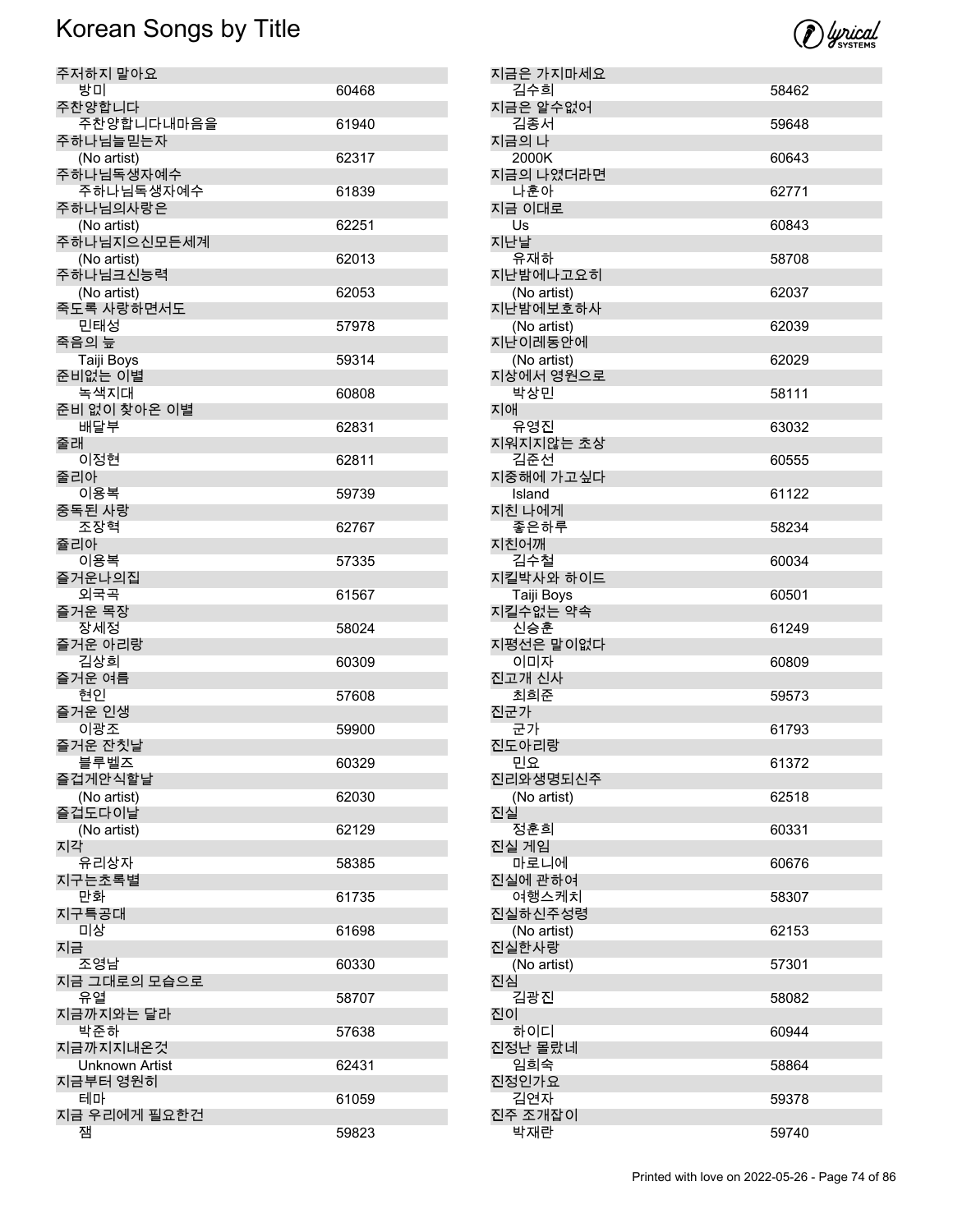| 진짜 사나이                          |       |
|---------------------------------|-------|
| 군가                              | 61782 |
|                                 |       |
| 질주                              |       |
| 정원준                             | 60710 |
| 클릭B                             | 62821 |
| 질투                              |       |
|                                 |       |
| (No artist)                     | 57197 |
| 영턱스클럽                           | 61100 |
| 유승범                             | 58644 |
|                                 |       |
| 짐이된사랑                           |       |
| 이명주                             | 60917 |
| 집시여인                            |       |
|                                 |       |
| 이치현과벗님들                         | 58558 |
| 집시 여인                           |       |
| 이치현과 벗님들                        | 57238 |
| 집착                              |       |
|                                 |       |
| 맨처음너를볼때부터                       | 58183 |
| 징글벨                             |       |
| 캐롤송                             | 61768 |
|                                 |       |
| 짚세기 신고 왔네                       |       |
| 김세레나                            | 60281 |
| 짜라 빠빠                           |       |
|                                 |       |
| 정광태                             | 57405 |
| 짝                               |       |
| 심태윤                             | 63033 |
|                                 |       |
| 짝사랑                             |       |
| 고복수                             | 58865 |
| 릴리Sisters                       | 57567 |
|                                 |       |
| 바블껌                             | 60612 |
| 손인호                             | 58257 |
| 주현미                             | 58935 |
|                                 |       |
| 짝짜꿍                             |       |
| 동요                              | 61673 |
| 짤랑짤랑                            |       |
|                                 |       |
| 동요                              | 61674 |
| 짧은 다짐                           |       |
| 김원준                             | 59960 |
| 짬뽕                              |       |
|                                 |       |
| 황신혜밴드                           | 61086 |
| 짱가                              |       |
| 김건모                             | 62898 |
|                                 |       |
| 미상                              | 61682 |
| 찔레꽃                             |       |
|                                 |       |
|                                 |       |
| 백난아                             | 58866 |
|                                 |       |
| 차라리<br>이수영                      | 63034 |
|                                 |       |
| 차이니스 모델                         |       |
| 심준석                             | 57647 |
| 차표한장                            |       |
|                                 |       |
| 송대관                             | 57425 |
|                                 |       |
| 차표 한장<br>송대관                    | 58936 |
| 착각                              |       |
|                                 |       |
| 노이즈                             | 60879 |
| 송경호                             | 60023 |
|                                 |       |
| 하이디                             | 58021 |
|                                 |       |
| 박경림                             | 63035 |
|                                 |       |
| 착한 사랑                           |       |
| 김민종                             | 61291 |
|                                 |       |
|                                 |       |
| 외국곡                             | 61456 |
| 착각의 늪<br>착한아기<br>착한아이예쁜아이<br>미상 | 61457 |

| 착한 여자                   |             |       |
|-------------------------|-------------|-------|
| 인순이                     | 58782       |       |
| 찬란한 사랑<br>R.Ef          | 60901       |       |
| 찬란한주의영광은                |             |       |
| (No artist)<br>찬바람이 불면  | 62015       |       |
| 김지연                     | 59011       |       |
| 찬 바람이 불면                |             |       |
| 김지연<br>차비               | 57366       |       |
| 윤정하                     | 59574       |       |
| 찬송으로보답할수없는              |             |       |
| (No artist)<br>찬송하는소리있어 | 62016       |       |
| (No artist)             | 62017       |       |
| 찬송하라<br>찬송하라여호와의        | 61831       |       |
| 찬양성부성자성령                |             |       |
| (No artist)             | 61979       |       |
| 찬양하라내영혼아<br>찬양하라내영혼아    | 61881       |       |
| 찬양하라복되신구세주예수            |             |       |
| (No artist)             | 62019       |       |
| 찬양하세<br>찬양하세찬양하세왕께      | 61947       |       |
| 찬찬찬                     |             |       |
| 편승엽<br>찰랑 찰랑            | 60083       |       |
| 이자연                     | 60785       |       |
| 참놀랍도다주크신이름              |             |       |
| (No artist)<br>참목자우리주   | 62018       |       |
| (No artist)             | 62076       |       |
| 참반가운신도여                 |             |       |
| (No artist)<br>참사람되신말씀  | 62094       |       |
| (No artist)             | 62212       |       |
| 참사랑                     |             |       |
| 김상희<br>참새와 허수아비         | 57373       | 60310 |
| 조정희                     | 57435 59012 |       |
| 참새의 하루<br>송창식           |             |       |
| 참아름다와라                  | 59688       |       |
| (No artist)             | 62051       |       |
| 참 아름다운 세상이야<br>박지원      | 60810       |       |
| 참 예쁘네요                  |             |       |
| 외국곡                     | 57935       |       |
| 참을수 없어<br>타샤니           | 62533       |       |
| 참즐거운노래를                 |             |       |
| (No artist)<br>찻잔       | 62022       |       |
| 노고지리                    | 58867       |       |
| 찻잔의 이별<br>최진희.윤수일       | 60613       |       |
| 찻집의 고독                  |             |       |
| 나훈아                     | 58937       |       |
| 창가에<br>김남훈              | 60356       |       |
| 창가에 흐르는 세월              |             |       |
| 전영록                     | 60579       |       |

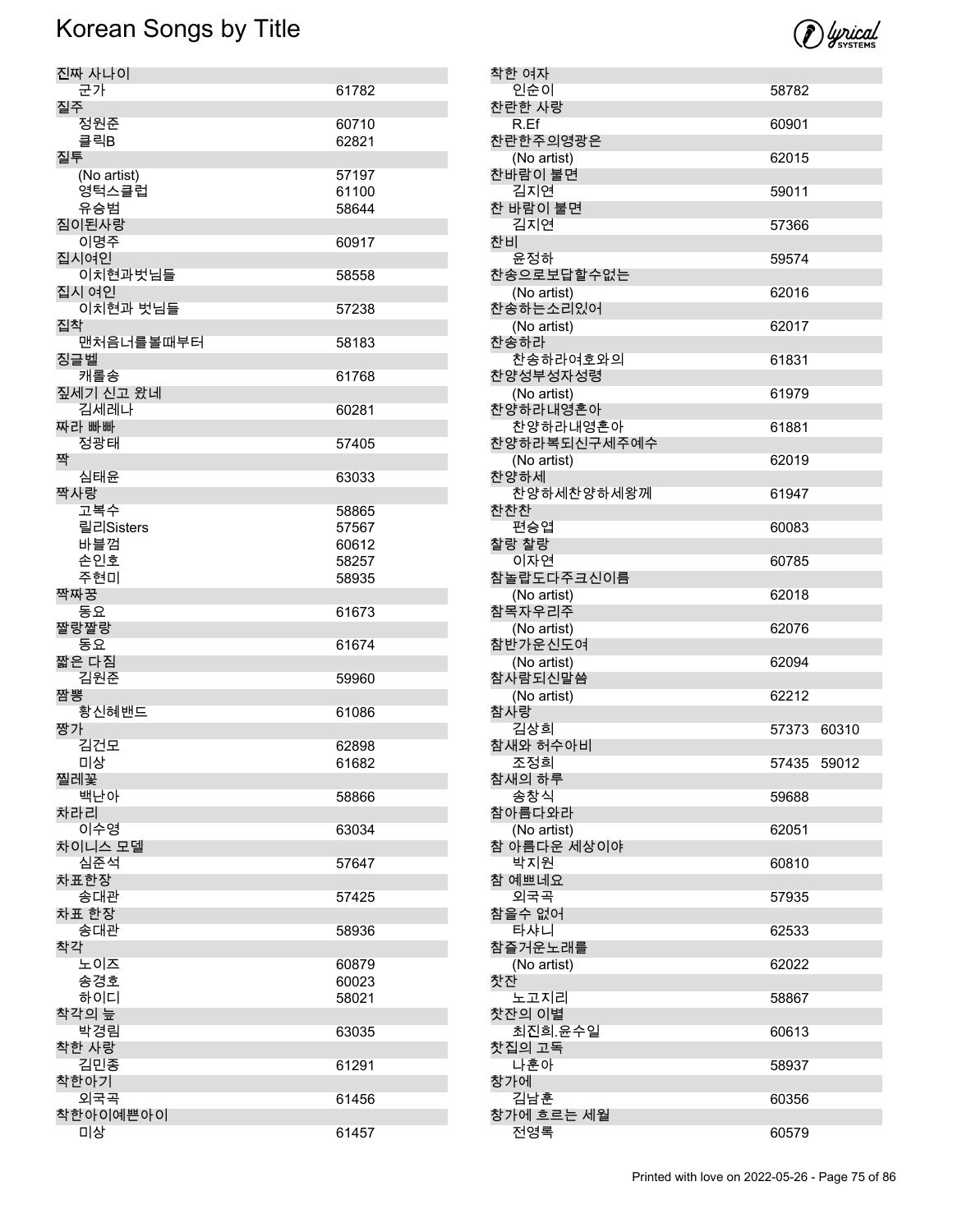| 창가의 이별                 |                |
|------------------------|----------------|
| 지평권<br>창문 너머 어렴풋이      | 58783          |
| 김창완                    | 57266          |
| 창문너머 어렴풋이<br>김창완       | 59013          |
| 창밖을보라<br>외국곡           | 61773          |
| 창밖의 여자                 |                |
| 조용필<br>조용필-            | 59649<br>57386 |
| 창부타령<br>민요             | 61373          |
| 찾길바래                   |                |
| 유승준<br>찾아온 산장          | 62899          |
| 남일해<br>채워지지않는 빈자리      | 57543          |
| 이상우                    | 58938          |
| 책상위에 뚝뚝뚝<br>이태호        | 60044          |
| 책임져<br>언타이틀            | 60970          |
| 처녀 농군                  |                |
| 최정자<br>처녀 뱃사공          | 60494          |
| 황정자<br>처음 그 느낌처럼       | 57544          |
| 신승훈                    | 59315          |
| 처음느낀 사랑이야<br>박석규       | 59810          |
| 처음느낌 그대로<br><b>SOS</b> | 60282          |
| 이소라                    | 60880          |
| 처음 만날때처럼<br>윤종신        | 57908          |
| 처음본 순간<br>송골매          | 57569          |
| 처음부터 지금까지(겨울연가)        |                |
| 류<br>처음 사랑             | 63036          |
| 유열                     | 59650          |
| 처음은 아니야<br>팜팜          | 60732          |
| 처음주신 사랑<br>유리상자        | 58105          |
| 처음처럼                   |                |
| 성시경<br>천국에들어가는길은       | 63037          |
| 천국에들어가는길은<br>천국에서만나보자  | 61948          |
| (No artist)            | 62265          |
| 처년<br>윤시내              | 59741          |
| 천년바위<br>박정식            | 57305          |
| 천년의 만남<br>설운도          |                |
| 천년의 사랑                 | 63043          |
| 박완규<br>손성훈             | 62541<br>57957 |
| 천리 먼길                  |                |
| 박우철                    |                |
| 천만에요                   | 60495          |

|                     |       | <i>() lyrical</i> |
|---------------------|-------|-------------------|
| 방지축                 |       |                   |
| 문희옥                 | 60426 |                   |
| 방지축하니               |       |                   |
| 만화                  | 61737 |                   |
| i여의지없어서             |       |                   |
| (No artist)         | 62310 |                   |
| <b>↓들의노래가</b>       |       |                   |
| (No artist)         | 62097 |                   |
| 나의 시<br>최민우         |       |                   |
| 나의 질투               | 60711 |                   |
| 스크림                 | 60991 |                   |
| √찬송하기를              |       |                   |
| (No artist)         | 62098 |                   |
| 상유애                 |       |                   |
| 룰라                  | 57936 |                   |
| 상천하                 |       |                   |
| 아미                  | 62679 |                   |
| 냉연분                 |       |                   |
| 솔리드                 | 60933 |                   |
| 성길을버리고              |       |                   |
| (No artist)         | 62300 |                   |
| 성을향해가는성도들아          |       |                   |
| (No artist)<br>안삼거리 | 62373 |                   |
| 민요                  | 61371 |                   |
| 일동안                 |       |                   |
| 이승환                 | 60733 |                   |
| 실야화                 |       |                   |
| 엄혜경                 | 57910 |                   |
| 일유혼                 |       |                   |
| 유영진                 | 58106 |                   |
| 디에있는이름중             |       |                   |
| (No artist)         | 62074 |                   |
| 디주관하는주님             |       |                   |
| (No artist)         | 62216 |                   |
| 하무적멍멍기사<br>미상       | 61693 |                   |
| 없는 아내               |       |                   |
| 차도균                 | 57508 | 58868             |
|                     |       |                   |

천방지축 문희옥 천방지축하니<br>만화

천상유애<br>룰라

천상천하<br>아미

천생연분 솔리드 천성길을버리고 (No artist) 천성을향해가는성도들아 (No artist) 천안삼거리<br>민요

천일동안 이승환 천일야화 엄혜경 천일유혼 유영진 천지에있는이름중 (No artist) 천지주관하는주님 (No artist) 천하무적멍멍기사<br>미상

철없는 아내

철없던 사랑

첫사랑

첫눈 내린 거리

첫눈이 온다구요

첫사랑 때문에

첫사랑 마도로스

첫사랑의 눈물

첫사랑의 언덕

첫인상

첫 정

첫정<br>주현미

홍수철 57545

이미자 57911

이정석 59651

박상민 57893<br>수연 59742 수연 59742 수 연 57374

월야성 57546

남일해 59575

최진희 58267

김건모 59316

주현미 57321

천부여의지없어서 (No artist) 천사들의노래가  $(No artist)$ 천사의 시 최민우 천사의 질투 스크림 천사찬송하기를  $(No artist)$ 

Printed with love on 2022-05-26 - Page 76 of 86

61150

59869

60283 57279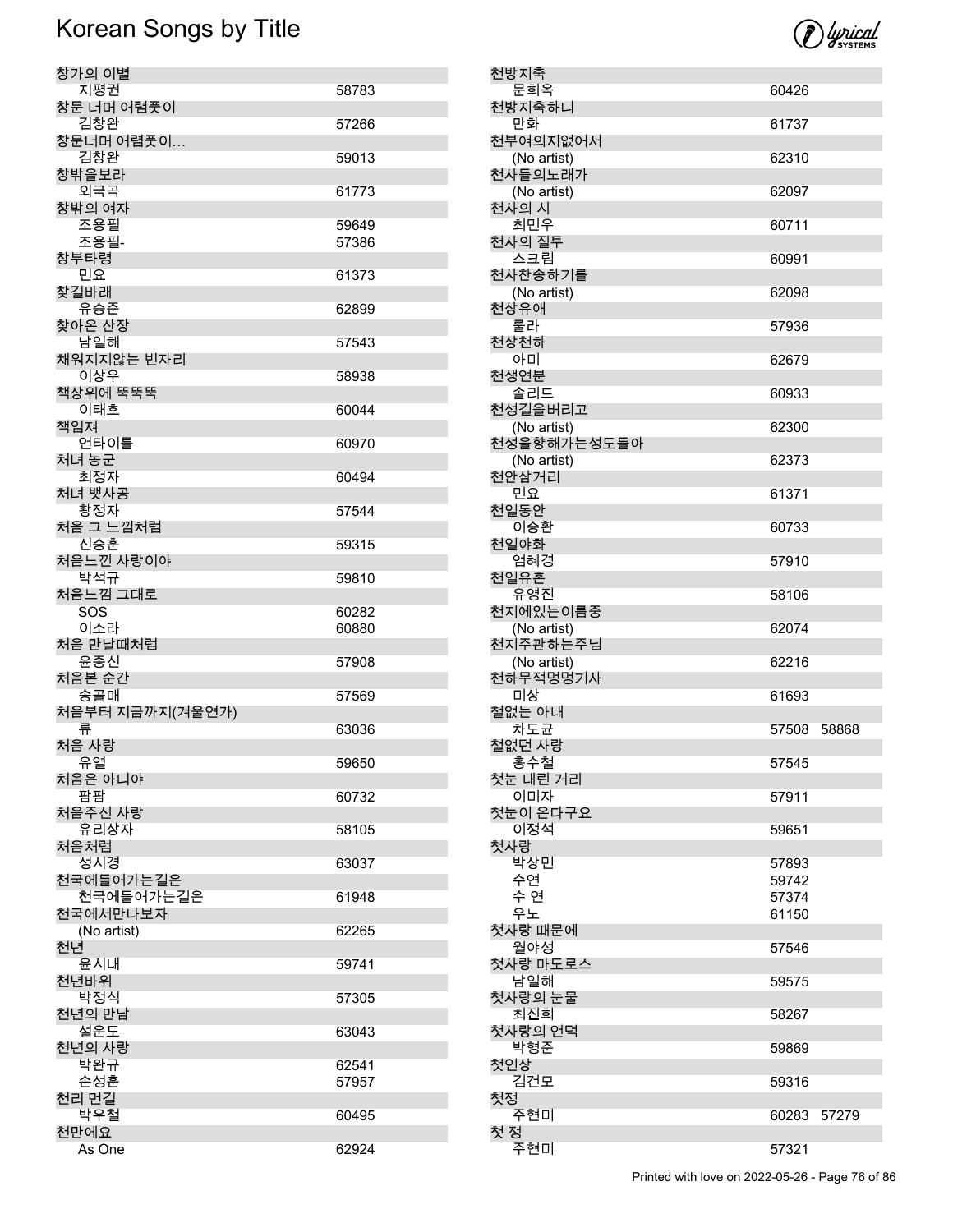| 첫차             |             |  |
|----------------|-------------|--|
| 서울시스터즈         | 58869       |  |
| 첫 차            |             |  |
| 서울 시스터즈        | 57322       |  |
| 청바지 아가씨        |             |  |
| 박상민            | 57894       |  |
| 청산에살리라         |             |  |
| 가곡             | 61305       |  |
| 청산유수<br>원방현    | 60024       |  |
| 청실 홍실          |             |  |
| 송민도            | 57396 58870 |  |
| 청춘             |             |  |
| 산울림            | 59014       |  |
| 이은하            | 59652       |  |
| 청 춘            |             |  |
| 산울림<br>청춘 고백   | 57459       |  |
| 남인수            | 58871       |  |
| 청춘예찬           |             |  |
| 이장우            | 61036       |  |
| 청춘을 돌려다오       |             |  |
| 나훈아            | 58872       |  |
| 현철             | 57547       |  |
| 청춘의 꿈          |             |  |
| 김용대<br>청포도 고향  | 59743       |  |
| 박건             | 58005       |  |
| 박 진            | 57466       |  |
| 청포도 사랑         |             |  |
| 도미             | 59576       |  |
| 청혼<br>이소라      | 61027       |  |
| 청혼가            |             |  |
| 박진영            | 60768       |  |
| 체인지            |             |  |
| 조장혁            | 61051       |  |
| 초가 삼간<br>최정자   | 58463       |  |
| 초대             |             |  |
| 엄정화            | 58127       |  |
| 초대받고 싶은남자      |             |  |
| 편승엽<br>초대받은 아침 | 58294       |  |
| 티삼스            | 60614       |  |
| 초련             |             |  |
| 클론             | 62697       |  |
| 초 련            |             |  |
| 클론             | 62720       |  |
| 초록바다<br>동요     | 61547       |  |
| 초록빛바닷물         |             |  |
| 동요             | 61458       |  |
| 초립동            |             |  |
| 이화자            | 58464       |  |
| 초병의 노래<br>미상   | 61780       |  |
| 초연             |             |  |
| 김연숙            | 60427       |  |
| 초우             |             |  |
| 패티김            | 59379       |  |
| 초원의 빛<br>히식스   | 57622       |  |
| 초원의 사랑         |             |  |
| 히식스            | 57639       |  |

| 촛불          |       |       |
|-------------|-------|-------|
| 정태춘         | 59015 |       |
| 조용필         | 60256 |       |
| 촛 불         |       |       |
| 정태준         | 57342 |       |
| 촛불 잔치       |       |       |
|             |       |       |
| 이재성         | 59016 |       |
| 촛불 켜는 밤     |       |       |
| 양하영         | 59689 |       |
| 최진사댁 세째딸    |       |       |
| 조영남         | 58873 |       |
| 최후의5분       |       |       |
|             |       |       |
| 미상          | 61781 |       |
| 추남시대        |       |       |
| 소방차         | 60918 |       |
| 추락          |       |       |
| 백지영         | 62900 |       |
| 추락 천사       |       |       |
| 김종서         | 60993 |       |
|             |       |       |
| 추석          |       |       |
| 동요          | 61675 |       |
| 추신          |       |       |
| 리아          | 62764 |       |
| 추억          |       |       |
| 가곡          | 61326 |       |
|             |       |       |
| 윤수일         | 59744 |       |
| 이필원         | 59870 |       |
| 추 억         |       |       |
| 이필원         | 57460 |       |
| 추억#1        |       |       |
| 조규찬         |       |       |
|             | 59804 |       |
| 추억 만들기      |       |       |
|             |       |       |
| 김현식         | 57494 | 59017 |
| 추억속에 혼자걸었네  |       |       |
| 패티김         | 58373 |       |
|             |       |       |
| 추억속을 걷네     |       |       |
| 이선희         | 59653 |       |
| 추억속의 그대     |       |       |
| 황치훈         | 58939 |       |
| 추억속의 재회     |       |       |
| 조용필         | 58940 |       |
| 추억으로 가는당신   |       |       |
|             |       |       |
| 주현미         | 59380 |       |
| 추억으로 가는 당신  |       |       |
| 주현미         | 57487 |       |
| 추억의 그림자     |       |       |
| 박일남         | 60615 |       |
| 추억의 발라드     |       |       |
| 장혜리         | 57616 |       |
|             |       |       |
| 추억의 소야곡     |       |       |
| 남인수         | 58874 |       |
| 추억의 영도다리    |       |       |
| 윤일로         | 58028 |       |
| 추억의 오솔길     |       |       |
| 남일해         | 57548 |       |
| 추억의 책장을 넘기면 |       |       |
| 이선희         |       |       |
|             | 59018 |       |
| 추억의 테헤란로    |       |       |
| 현철          | 59381 |       |
| 추억이 같은 이별   |       |       |
| 이승철         | 59317 |       |
| 추풍령         |       |       |
| 남상규         | 58875 | 57375 |
| 축구왕슛돌이      |       |       |
| 미상          | 61738 |       |



Printed with love on 2022-05-26 - Page 77 of 86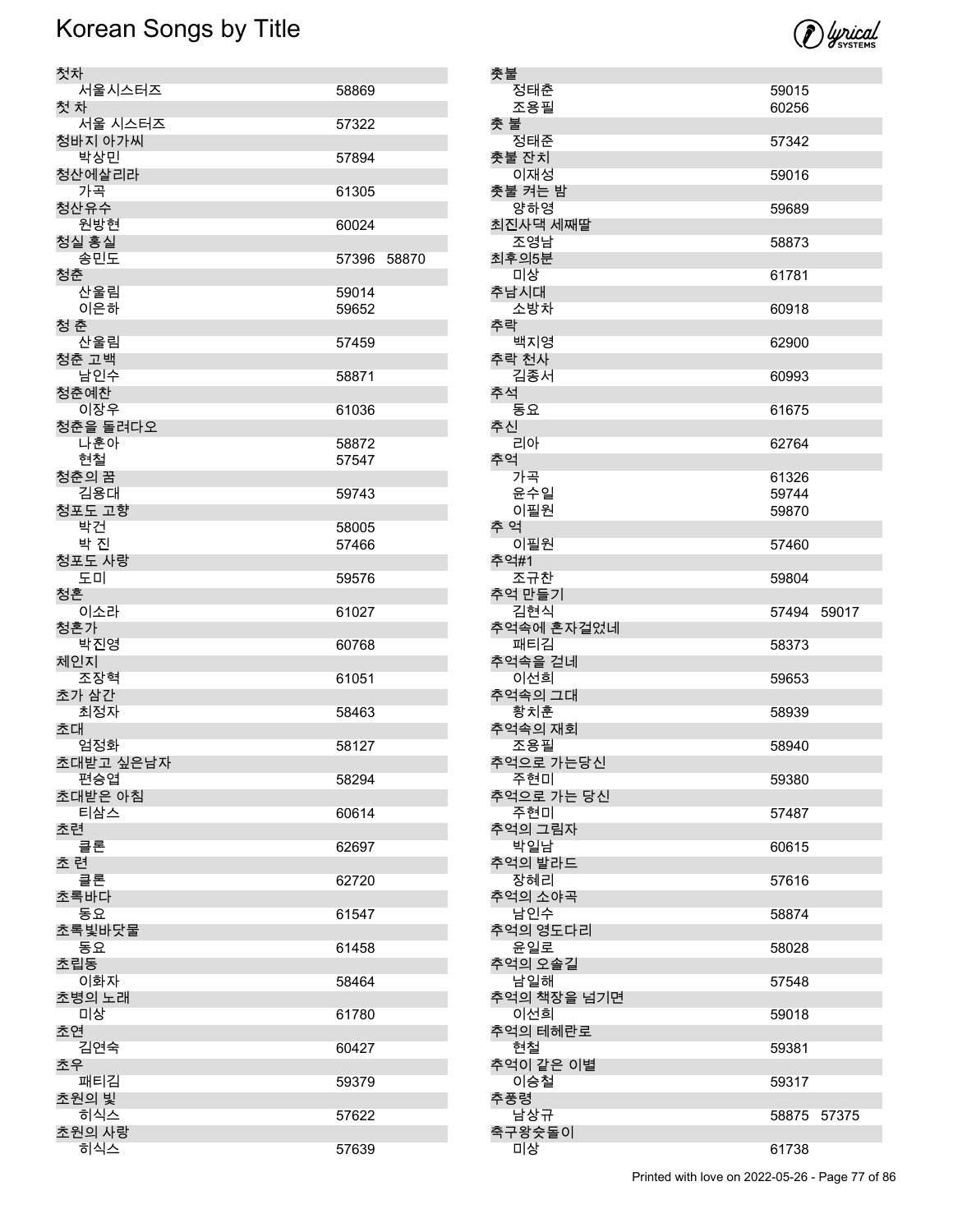

| 축복                     |                |
|------------------------|----------------|
| 강성훈                    | 62901          |
| 축복송<br>때로는너의앞에         | 61882          |
| 축제의 노래<br>트윈폴리오        | 59745          |
| 축하합니다<br>동요            | 61548          |
| 춘천가는 기차<br>김현철         | 60532          |
| 출국<br>하림               | 63038          |
| 춤을 추는 여인<br>조청원        | 60257          |
| 춤을 추어요                 |                |
| 장은숙<br>춤이 뭐길래          | 58559          |
| 량현량하<br>춤추는갈매기         | 62648          |
| 동요<br>춤추는 그라스          | 61676          |
| 윤영아<br>춤추는 나무          | 60769          |
| 이기찬<br>춤추는 시간          | 62621          |
| 사태자<br>춤추는 작은 소녀       | 57291          |
| 문성재<br>춤추는 첫사랑         | 58289          |
| 외국곡<br>충고 한마디할까        | 57570          |
| 조규찬<br>충무공의 노래         | 60934          |
| 군가<br>충성하라죽도록          | 61805          |
| (No artist)<br>충청도 아줌마 | 62353          |
| 오기택<br>취중진담            | 58876<br>57367 |
| 전람회<br>친구              | 60955          |
| 김민기<br>친구가 그립구나        | 59654          |
| 서수남.하청일                | 60311          |
| 친구도 될수없잖아<br>심신        | 60616          |
| 친구라 말할수 있는건<br>신성우     | 59819          |
| 친구라 하네<br>한마음          | 58877          |
| 친구를 보내며<br>룰라          | 60712          |
| 친구를 위해<br>The Blue     | 60713          |
| 친구야 친구<br>박상규          | 59577          |
| 친구에게<br>김민기            | 59938          |
| 김민우<br>미상              | 59655<br>61401 |
| 이현도                    | 61053          |
| 친구에서 연인으로<br>See U     | 62586          |
| 친구여<br>조용필             | 58941          |
|                        |                |

| 친구여 이제 우리가             |       |       |
|------------------------|-------|-------|
| 송시현                    | 60357 |       |
| 친구와 연인<br>공일오비         | 60515 |       |
| 친구와함께라면                |       |       |
| 미상<br>친구의 친구를 사랑했네     | 61404 |       |
| 이승철                    | 60284 |       |
| 친애한이죽으니<br>(No artist) | 62266 |       |
| 칠갑산                    |       |       |
| 주병선                    | 57354 | 58878 |
| 침묵<br>위일청              | 60358 |       |
| 침묵의 기록<br>이승환          | 61204 |       |
| 침흘리는 여자                |       |       |
| 유승준<br>카멜레온            | 61093 |       |
| 박영규                    | 59746 |       |
| 카스바의 여인<br>윤희상         | 58022 |       |
| 카츄사의 노래                |       |       |
| 송민도<br>카페에서            | 58879 |       |
| 최진희                    | 59019 |       |
| 칵테일 사랑<br>마로니에         | 59910 |       |
| 캄캄한 반 사나운바람 불때         |       |       |
| (No artist)<br>캔디      | 62432 |       |
| H.O.T                  | 60997 |       |
| 만화<br>캣츠 아이            | 61718 |       |
| 김지현                    | 61104 |       |
| 커플<br>젝키               | 58134 |       |
| 커피한잔                   |       |       |
| 펄시스터즈                  | 58942 |       |
| 커피 한잔<br>펄씨스터스         | 57488 |       |
| 커피 한잔과 당신              |       |       |
| 함영재<br>커피향 가득한 거리      | 59845 |       |
| 신형원                    | 59656 |       |
| 커피향기의 오후<br>이슈         | 59981 |       |
| 컴퓨터 세상<br>신윤철          | 59657 |       |
| 컴퓨터형사가제트               |       |       |
| 만화<br>켄터키옛집            | 61748 |       |
| 외국곡                    | 61568 |       |
| 코끼리<br>동요              | 61549 |       |
| 코리아 환타지                |       |       |
| 민치영<br>코스모스            | 60844 |       |
| 채나리<br>코스모스를노래함        | 62825 |       |
| 가곡                     | 61350 |       |
| 코스모스 피어있는 길<br>김상희     | 58880 |       |
| 코스모스 피어 있는 길           |       |       |
| 김상희                    | 57262 |       |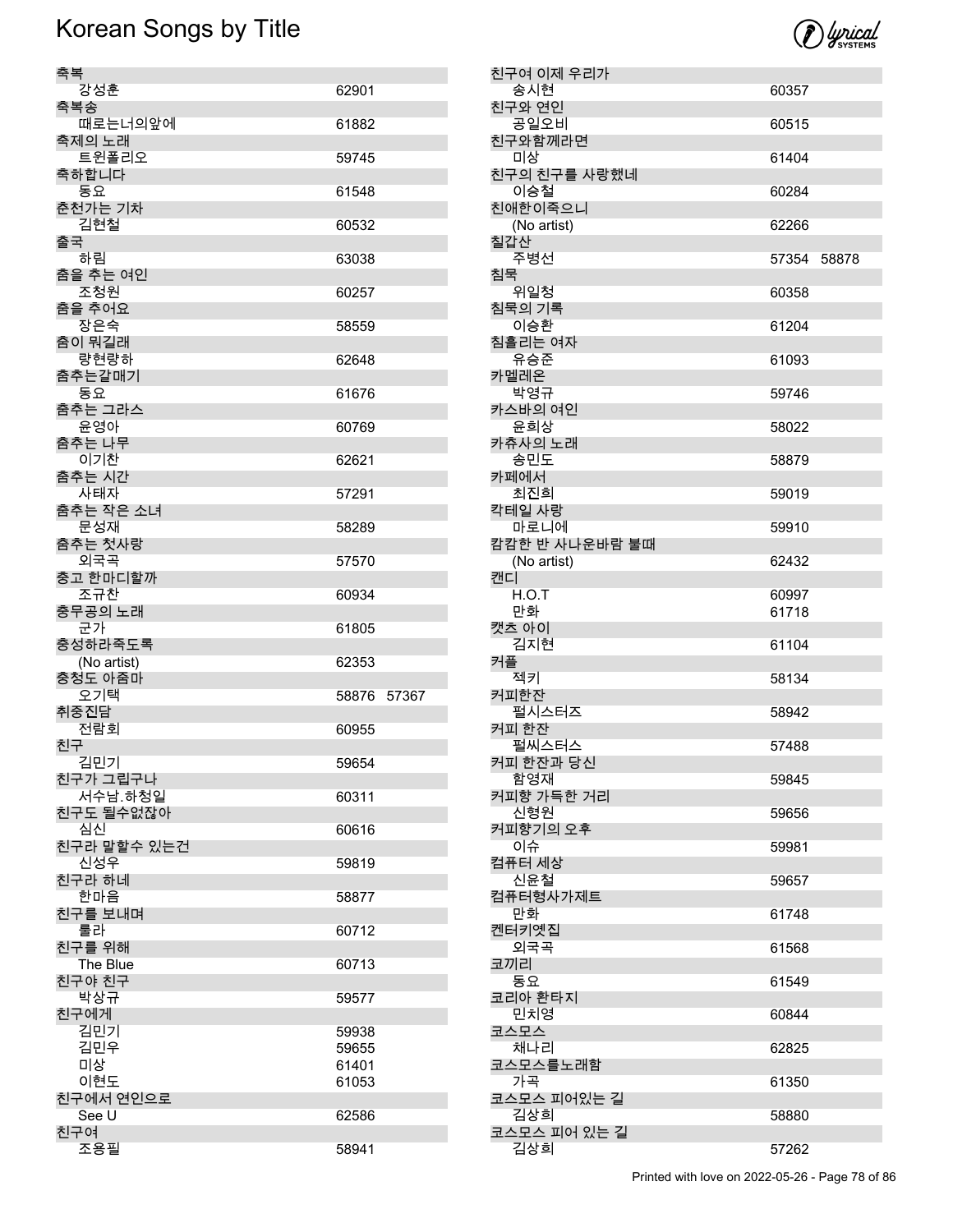

| 타인들 |               |             |  |
|-----|---------------|-------------|--|
|     | 문주란           | 57571       |  |
|     | 타인의 거리        |             |  |
|     | 도시의그림자        | 60496       |  |
|     | 타인의 계절        |             |  |
| 타잔  | 한경애           | 58882       |  |
|     | 윤도현           | 57922       |  |
| 타조  |               |             |  |
|     | 이태원           | 59747       |  |
| 타타타 |               |             |  |
|     | 김국환           | 58883 57355 |  |
| 타향  |               |             |  |
|     | 남진            | 58291       |  |
|     | 타향살이          |             |  |
|     | r고복수          | 57274       |  |
| 탄생  | 고복수           | 58884       |  |
|     | 이상원           | 60332       |  |
| 탄일종 |               |             |  |
|     | 동요            | 61677       |  |
| 탈랜트 |               |             |  |
|     | 김완선           | 60988       |  |
| 탈출  |               |             |  |
|     | 김경호           | 62817       |  |
|     | 이은하           | 60259       |  |
|     | 젝스키스          | 61224       |  |
| 탈춤  | 활주로           | 60497       |  |
|     | 탕자처럼          |             |  |
|     | 탕자처럼방황할때도     | 61837       |  |
|     | 태권브이          |             |  |
|     | 미상            | 61686       |  |
| 태극기 |               |             |  |
|     | 강산에           | 60950       |  |
|     | 동요            | 61550       |  |
|     | 태산을넘어험곡에가도    |             |  |
| 태양  | (No artist)   | 62473       |  |
|     | 최희준           | 57609       |  |
|     | 태양과 나         |             |  |
|     | 문주란           | 57886       |  |
|     | 태양의 꿈         |             |  |
|     | 박완규           | 62592       |  |
|     | 태양의 나라        |             |  |
|     | Novasonic     | 58180       |  |
| 태평가 | 경기도           |             |  |
| 탤런트 |               | 61384       |  |
|     | 김완선           | 57960       |  |
| 터   |               |             |  |
|     | 신형원           | 59020       |  |
|     | 터질 거예요        |             |  |
|     | 김씨네           | 59748       |  |
|     | 텅빈 객석         |             |  |
|     | 미스터2          | 60049       |  |
|     | 텅빈 거리에서       |             |  |
|     | 공일오비<br>텅빈 마음 | 58944       |  |
|     | 이승환           | 59659       |  |
|     | 텔레비젼          |             |  |
|     | 미상            | 61593       |  |
|     | 텔레파시          |             |  |
|     | 도시의아이들        | 59660       |  |

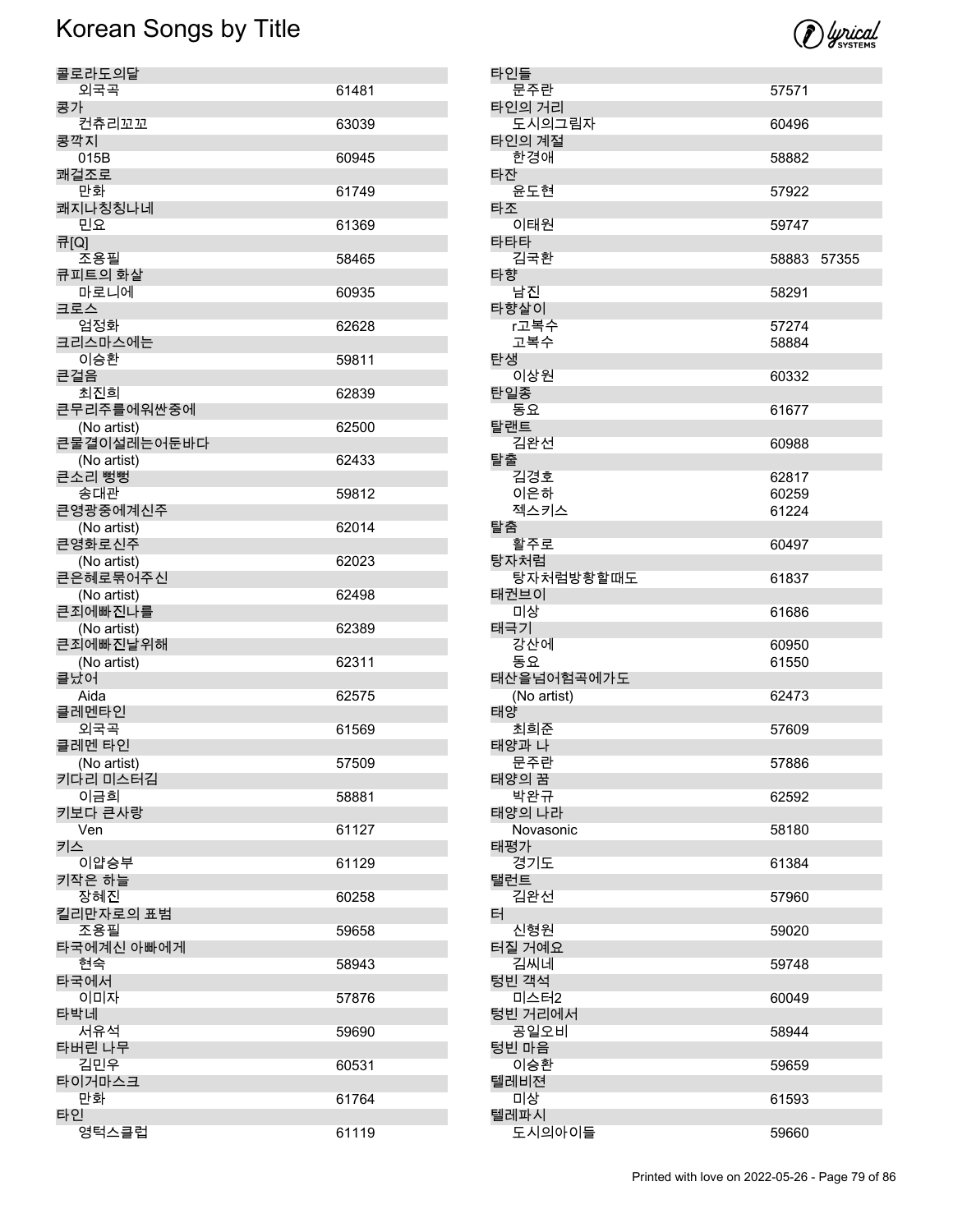

| 토요일밤        |       |       |
|-------------|-------|-------|
|             |       |       |
| 김세환         | 59691 |       |
|             |       |       |
| 토요일은 밤이좋아   |       |       |
| 김종찬         | 58945 |       |
| 토함산         |       |       |
|             |       |       |
| 송창식         | 59749 |       |
| 톰소여의모험      |       |       |
|             |       |       |
| 미상          | 61750 |       |
| 통통통통        |       |       |
|             |       |       |
| 미상          | 61459 |       |
|             |       |       |
| 통화중         |       |       |
| 소방차         | 60374 |       |
|             |       |       |
| 투유          |       |       |
| 김민종         | 60368 |       |
| 투지          |       |       |
|             |       |       |
| H.O.T       | 62548 |       |
|             |       |       |
| 트위스트 킹      |       |       |
| 터보          | 60958 |       |
|             |       |       |
| 특급 작전       |       |       |
| 유비스         | 58352 |       |
| 티파니에서 아침을   |       |       |
|             |       |       |
| N.R.G       | 58049 |       |
| 파도          |       |       |
|             |       |       |
| Un          | 62902 |       |
| 바니걸즈        | 58192 |       |
|             |       |       |
| 배호          | 59813 |       |
| 이수만         |       |       |
|             | 58885 |       |
| 파 도         |       |       |
| 이수만         |       |       |
|             | 57461 |       |
| 파도였나요       |       |       |
| 한경애         | 60359 |       |
|             |       |       |
|             |       |       |
|             |       |       |
| 파라다이스       |       |       |
| 모노          | 60001 |       |
| 파란          |       |       |
|             |       |       |
| 고요태         | 62903 |       |
|             |       |       |
| 파란나라        |       |       |
| 혜은이.최문정     | 59382 |       |
| 파란 낙엽       |       |       |
|             |       |       |
| 배호          | 58296 |       |
|             |       |       |
| 파란마음하얀마음    |       |       |
| 동요          | 61551 |       |
|             |       |       |
| 파란 이별의 글씨   |       |       |
| 문주란         | 57887 |       |
| 파랑새         |       |       |
|             |       |       |
| 이문세         | 59661 |       |
|             |       |       |
| 파일럿 [PILOT] |       |       |
| 정연준         | 59670 |       |
| 파초          |       |       |
|             |       |       |
| 수와진         | 58886 | 57281 |
| 파초의 꿈       |       |       |
|             |       |       |
| 문정선         | 58887 |       |
| 판도라의 상자     |       |       |
|             |       |       |
| 조용필         | 61142 |       |
| 푸른하늘        | 60845 |       |
|             |       |       |
| 팔도강산        |       |       |
| 최희준         | 58888 |       |
|             |       |       |
| 팔도 사나이      |       |       |
| 미상          | 61794 |       |
|             |       |       |
| 팔베개         |       |       |
| 김상희         | 60312 |       |
|             |       |       |
| 패왕별희        |       |       |
| 쿰바          | 60863 |       |
|             |       |       |
| 팽이치기<br>외국곡 | 61460 |       |

| 페르샤 왕자            |       |
|-------------------|-------|
| 허민                | 59578 |
| 편지                |       |
| 김광진               | 62780 |
| 어니언스              | 59021 |
| 평강의왕이요            |       |
| 평강의왕이요자비의         | 61865 |
| 평생                |       |
| Un                | 62904 |
| 평양 기생             |       |
| 이미자               | 60750 |
| 평양 아줌마            |       |
| 나훈아               | 59750 |
| 평화                |       |
| 이정현               | 62753 |
| 평화의기도             |       |
| 주여나를평화의           | 61898 |
| 포구                |       |
| 서기1999년           | 60360 |
| 포기하지마             |       |
| 성진우               | 60165 |
| 포장마차              |       |
| 현숙<br>포켓 몬스터      | 60260 |
|                   |       |
| Tv만화<br>포플러 나무 아래 | 62651 |
| 이예린               | 60045 |
| 폭풍                |       |
| 이현도               | 58136 |
| 폭풍속의 연인           |       |
| Roca              | 61146 |
| 폴리스[내가선택한길]       |       |
| 손성훈               | 59846 |
| 폼생폼사              |       |
| 젝스키스              | 58304 |
| 퐁당퐁당              |       |
| 동요                | 61552 |
| 푸르다               |       |
| 동요                | 61615 |
| 푸르른 날             |       |
| 송창식               | 60261 |
| 푸른 날개             |       |
| 박재란               | 60361 |
| 푸른 시절             |       |
| 김만수               | 60504 |
| 푸른잔디              |       |
| 미상<br>푸른 하늘       | 61461 |
| 푸른하늘              | 59662 |
| 풀잎 사랑             |       |
| 최성수               | 58946 |
| 풀잎 이슬             |       |
| 정수라               | 60550 |
| 풍년가               |       |
| 민요                | 61374 |
| 풍변기곡              |       |
| 룰라                | 62755 |
| 풍선                |       |
| 다섯손가락             | 59814 |
| 동요                | 61553 |
| 프란다스의개            |       |
| 만화                | 61739 |
| 미상                | 61700 |
| 프란다스의 개           |       |
| 미상                | 59663 |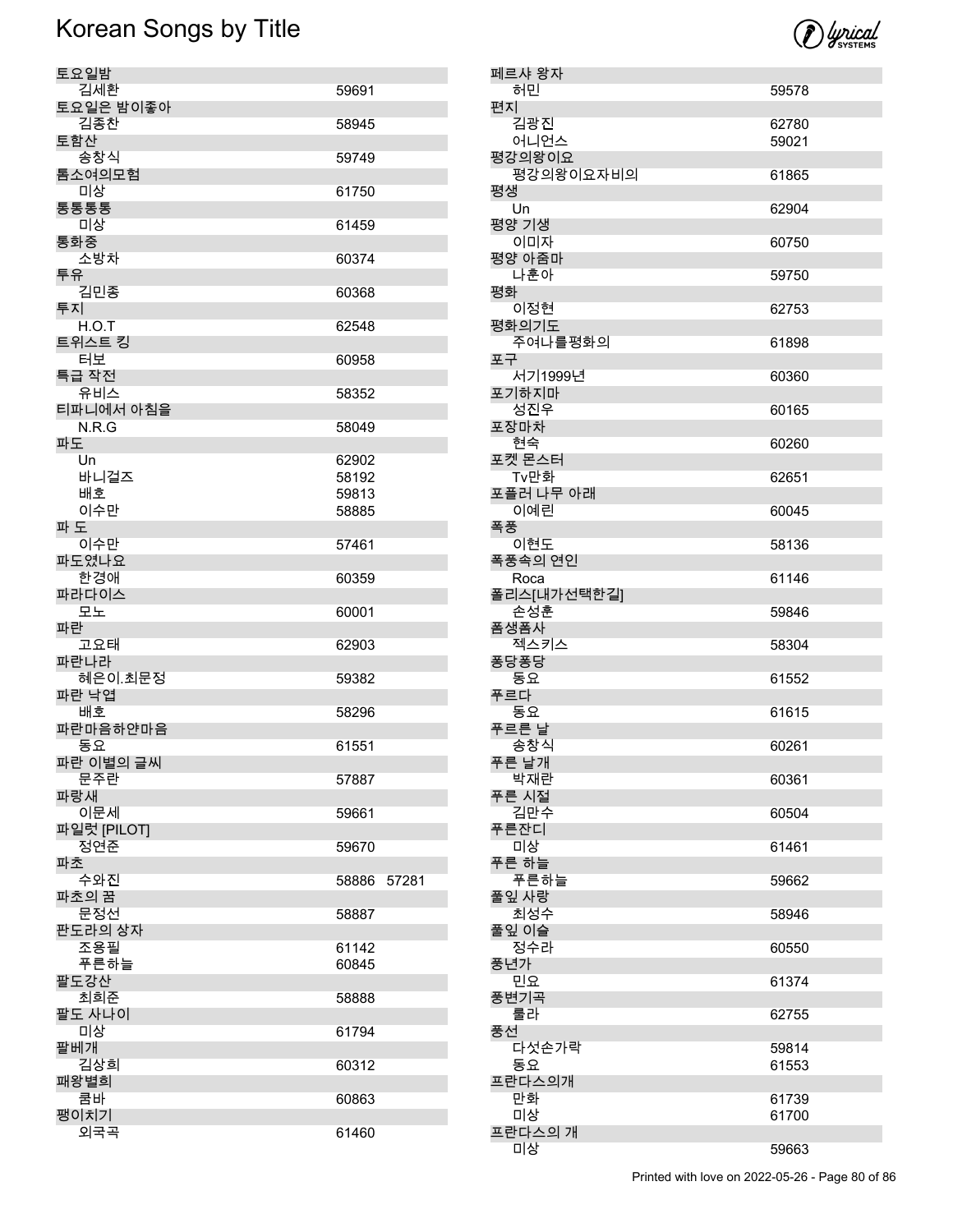

| 하늘나라동화                     |                |       |
|----------------------------|----------------|-------|
| 동요                         | 61679          |       |
| 하늘 따먹기<br>철이와미애            | 58784          |       |
| 하늘땅 별땅<br>비비               | 61211          |       |
| 하늘만보면<br>백미현               | 60498          |       |
| 하늘만 허락한 사랑                 |                |       |
| 엄정화<br>하늘 바다 나무 별의이야기      | 60946          |       |
| 조관우<br>하늘색 꿈               | 60580          |       |
| 박지윤<br>진주                  | 61247<br>61248 |       |
| 하늘아                        |                |       |
| <b>ART</b><br>하늘 아래서       | 57199          |       |
| 김민종<br>하늘아찬양하라             | 59815          |       |
| 하늘아찬양하라<br>하늘에가득찬영광의하나님    | 61952          |       |
| (No artist)                | 62026          |       |
| 하늘에찬송이들리던그날<br>(No artist) | 62130          |       |
| 하늘의해와달들아<br>하늘의해와달들아       | 61953          |       |
| 하늘의 황금마차<br>송민도            | 60313          |       |
| 하늘이여<br>강수지                | 58120          |       |
| 김학래                        | 58785          |       |
| 하데스<br>강수지                 | 61012          |       |
| 하루<br>김범수                  | 62905          |       |
| 박혜경<br>장필순                 | 62906<br>60694 |       |
| 하루살이<br><b>Boss</b>        |                |       |
| 하루 하루                      | 57958          |       |
| 타샤니<br>하루 하루 지나가면          | 62567          |       |
| 정연준<br>하룻밤의 꿈              | 59875          |       |
| 이상우<br>하룻밤 풋사랑             | 57489          | 58786 |
| 손인호                        | 59751          |       |
| 하비야<br>이무송                 | 59847          |       |
| 하숙생<br>이승환                 | 58197          |       |
| 최희준<br>하얀 겨울               | 58889          |       |
| Mr <sub>2</sub><br>하얀 그리움  | 59773          |       |
| 김민종                        | 62966          |       |
| 하얀꿈 하얀사랑<br>김용하            | 60954          |       |
| 하얀 나비<br>김정호               | 58467          |       |
| 하얀 노래<br>인공위성              | 60061          |       |
| 하얀 면사포                     |                |       |
| 이수영                        | 58890          |       |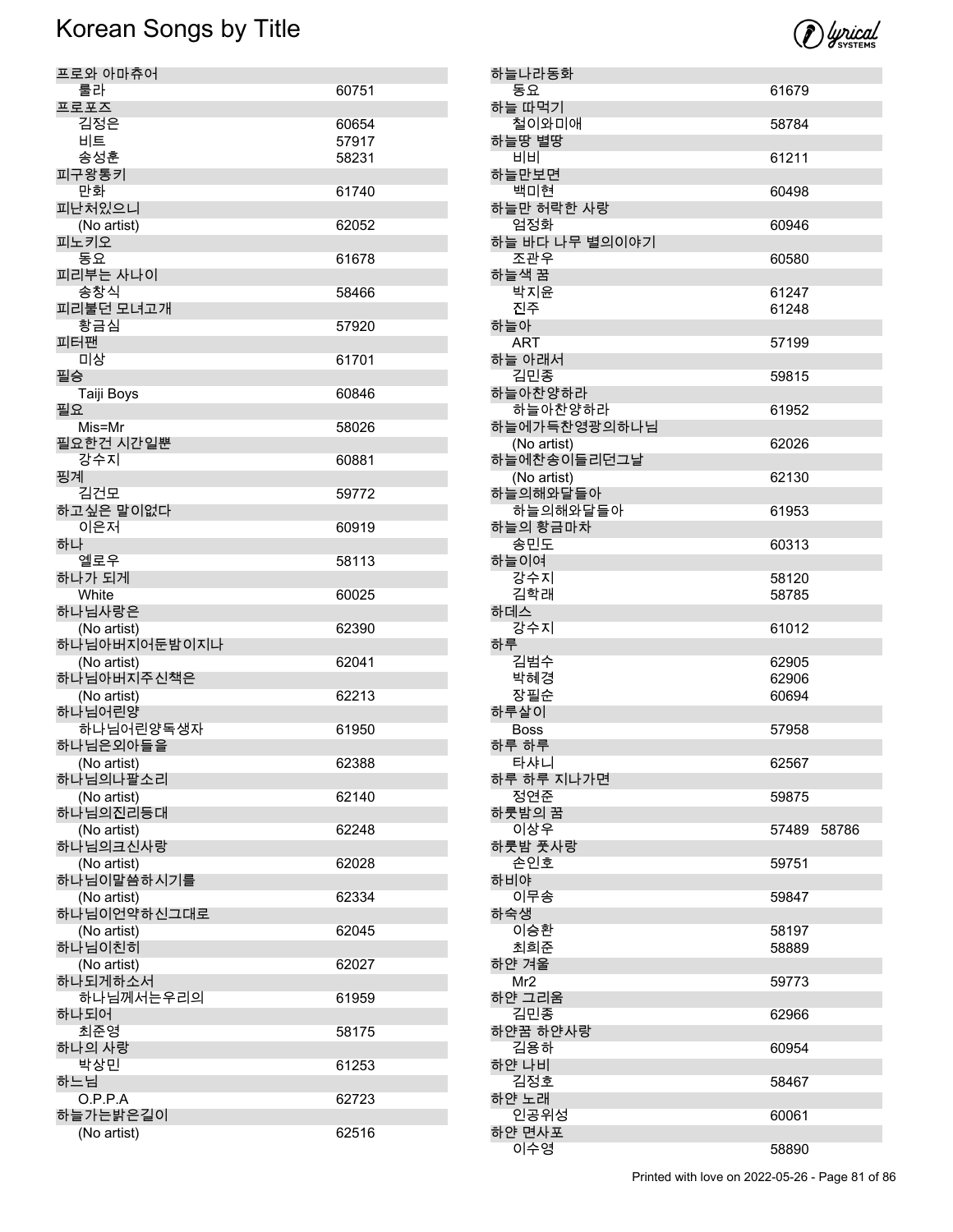

| 하얀모래의 꿈           |                |  |
|-------------------|----------------|--|
| 조용필               | 60362          |  |
| 하얀 목련             |                |  |
| 양희은<br>하얀 민들레     | 59022          |  |
| 진미령               |                |  |
| 하얀 바람             | 58891          |  |
| 소방차               | 57397 58787    |  |
| 하얀 손수건            |                |  |
| 트윈폴리오             | 59023          |  |
| 하얀 원피스            |                |  |
| 최동길               | 58290          |  |
| 하얀 전쟁             |                |  |
| 영턱스클럽             | 61223          |  |
| 하얀 조가비            |                |  |
| 박인희               | 57572          |  |
| 하얀집               |                |  |
| 패티김               | 58009          |  |
| 하얀 초코렛            |                |  |
| 김지수               | 60617          |  |
| 하여가               |                |  |
| Taiji Boys<br>서태지 | 59302<br>57376 |  |
| 하와이안 훌라 아가씨       |                |  |
| 김선영               | 58271          |  |
| 하와이 연정            |                |  |
| 패티김               | 58788          |  |
| 하이킹의 노래           |                |  |
| 도미                | 60262          |  |
| 하할렐루야             |                |  |
| 하할렐루야예쁜           | 61949          |  |
| 학교를 안갔어           |                |  |
| 량현량하              | 62695          |  |
| 학교종               |                |  |
| 미상<br>학교종이땡땡땡     | 61594          |  |
| 미상                | 61395          |  |
| 학도가               |                |  |
| 채규엽               | 60314          |  |
| 학원별곡              |                |  |
| 젝키                | 57994          |  |
| 학장시절              |                |  |
| 이현석               | 60035          |  |
| 한                 |                |  |
| 샤크라               | 62677          |  |
| 얀(Yarn)<br>한강     | 63040          |  |
| 심연옥               | 60787          |  |
| 한강수타령             |                |  |
| 경기도               | 61385          |  |
| 한걸음 더             |                |  |
| 윤상                | 58789          |  |
| 한 걸음 더            |                |  |
| 윤 상               | 57211          |  |
| 한걸음만 더            |                |  |
| 홍수철               | 60581          |  |
| 한계령<br>양희은        | 59024          |  |
| 한국을 빛낸 100인의…     |                |  |
| 최영준과노사사           | 58790          |  |
| 한글날노래             |                |  |
| 의식곡               | 61822          |  |
| 한동안 뜸했었지          |                |  |
| 사랑과평화             | 58791          |  |

|    | 한많은 대동강             |             |  |
|----|---------------------|-------------|--|
|    | 손인호                 | 58892       |  |
|    | 한많은 청춘              |             |  |
|    | 방운아<br>한바탕 웃음으로     | 58094       |  |
|    | 이선희                 | 58792       |  |
|    | 한밤에양을치는자            |             |  |
|    | (No artist)         | 62096       |  |
|    | 한백년<br>박영진          |             |  |
|    | 한번더 생각해봐요           | 57923       |  |
|    | 양수경                 | 59664       |  |
|    | 한번 더 해봐요            |             |  |
|    | 양수경                 | 57370       |  |
|    | 한번만 더<br>박성신        | 59025       |  |
|    | 한번준 마음인데            |             |  |
|    | 이미자                 | 57610       |  |
|    | 한번쯤                 |             |  |
|    | 송창식<br>한번쯤 아니 두번쯤   | 58893       |  |
|    | 이문세                 | 59806       |  |
|    | 한사람                 |             |  |
|    | 양희은                 | 57387 59026 |  |
|    | 한사람을 사랑했네<br>한경일    | 63041       |  |
|    | 한사람을 위한 마음          |             |  |
|    | 이승환 오태호             | 57259       |  |
|    | 이승환오태호              | 59027       |  |
|    | 한송이 꿈<br>이수만        | 58793       |  |
|    | 한송이 저 들국화처럼         |             |  |
|    | 박광현                 | 60533       |  |
|    | 한송이흰백합화<br>가곡       | 61306       |  |
|    | 한여름의 크리스마스          |             |  |
|    | 이정현                 | 60469       |  |
|    | 한 여름의 크리스마스         |             |  |
|    | 이정현<br>한오백년         | 57441       |  |
|    | 조용필                 | 59759       |  |
|    | 한잔의 추억              |             |  |
|    | 이장희<br>할렐루야우리예수     | 58894       |  |
|    | (No artist)         | 62131       |  |
|    | 할렐루야할렐루야            |             |  |
|    | (No artist)         | 62132       |  |
|    | 할수 있어<br>N.R.G      | 61222       |  |
|    | 할아버지와 수박            |             |  |
|    | 강산에                 | 60363       |  |
|    | 함경도 사나이<br>손인호      |             |  |
| 함께 |                     | 58032       |  |
|    | 박광현.김건모             | 59816       |  |
|    | 옵션                  | 58095       |  |
|    | 함께 있으면 좋을 사람<br>최재훈 | 57970       |  |
|    | 함께 할수있는 곳으로         |             |  |
|    | 이정봉                 | 61046       |  |
| 항구 |                     |             |  |
|    | 정재은<br>항구의 사랑       | 60263       |  |
|    | 윤일로                 | 60428       |  |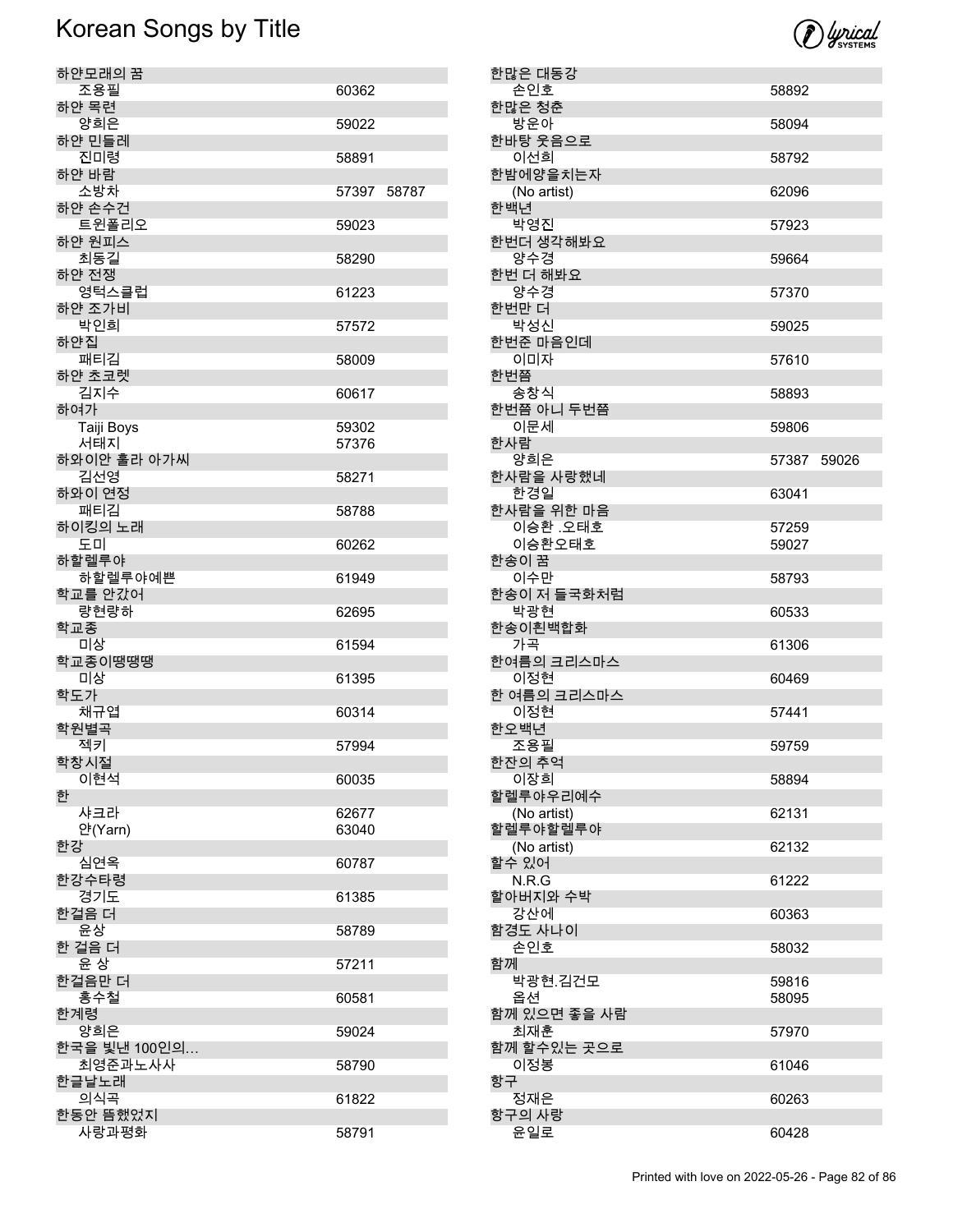| 항구의 선술집               |             |       |
|-----------------------|-------------|-------|
| 김정구                   | 57924       |       |
| 항구의 영번지               |             |       |
| 백야성                   | 57625       |       |
| 항구의 일번지               |             |       |
| 백야성                   | 57611       |       |
| 항구의 청춘시               |             |       |
| 남인수                   | 57179       |       |
| 항상 그자리에               |             |       |
| 김민종                   | 62666       |       |
| 항상 함께 할수 있도록          |             |       |
| 이희승                   | 59284       |       |
| 해결사                   |             |       |
| 신화                    | 58067       |       |
| 해남 아가씨                |             |       |
| 하사와병장                 | 59752       |       |
| 해뜰날                   |             |       |
| 송대관                   | 58794       |       |
| 해바라기                  |             |       |
| 이문세                   | 60582       |       |
| 해변으로 가요               |             |       |
| 키보이스                  | 59028       |       |
| 해변의 여인                |             |       |
| 나훈아                   | 58468       | 57510 |
| 쿨                     | 58007       |       |
| 해변의 첫사랑               |             |       |
| 문희옥                   | 59962       |       |
| 해석남녀                  |             |       |
| 쿨                     | 62727       |       |
| 해야                    |             |       |
| 마그마                   | 58795       |       |
| 해야 해야                 |             |       |
|                       |             |       |
| 김학래                   | 58796       |       |
|                       |             |       |
| 손인호                   | 59579 57252 |       |
|                       |             |       |
| 해운대 엘레지<br>해조곡<br>이난영 | 59580       |       |
| 해줄수없는일                |             |       |
| 박효신                   | 62636       |       |
| 해피데이                  |             |       |
| 현숙                    | 62564       |       |
| 해피 데이                 |             |       |
| 구름이끼었다고비가             | 58435       |       |
| 해피 엔딩                 |             |       |
| 솔리드                   | 60936       |       |
| 이적                    | 58419       |       |
| 해후                    |             |       |
| 최성수                   | 59029       |       |
| 햄[HAM]                |             |       |
| 김승기                   | 59665       |       |
| 햇볕은쨍쨍                 |             |       |
| 동요                    | 61554       |       |
| 햇빛을받는곳마다              |             |       |
| (No artist)           | 62025       |       |
| 행군나팔소리로               |             |       |
| (No artist)           | 62374       |       |
| 행군의 아침                | 61795       |       |
| 군가<br>행복              |             |       |
| H.O.T                 |             |       |
| 이수만                   | 61123       |       |
|                       | 59753       |       |
| 행복 만들기<br>Untitle     | 57992       |       |
| 행복을 비는 마음             |             |       |

|     | 행복을 주는 사람<br>해바라기       | 59030          |  |
|-----|-------------------------|----------------|--|
|     | 행복의 나라                  |                |  |
|     | 한대수                     | 59901          |  |
|     | 행복의 샘터<br>이양일.박은경       |                |  |
|     | 행복의 일요일                 | 59817          |  |
|     | 송민도                     | 57905          |  |
|     | 행복이란                    |                |  |
|     | 조경수<br>행복하길             | 59692          |  |
|     | 김종국                     | 63042          |  |
|     | 행복하세요                   |                |  |
|     | 유리상자<br>행복한 나를          | 62675          |  |
|     | Eco <sub>2</sub>        | 61185          |  |
|     | 행복한사람                   |                |  |
|     | 조동진<br>행복한 사람           | 57515          |  |
|     | 조동진                     | 59031          |  |
| 행운  |                         |                |  |
| 행진  | Click-B                 | 62537          |  |
|     | 들국화                     | 57486 58797    |  |
|     | 향기로운 추억                 |                |  |
|     | 박학기<br>향기품은 군사우편        | 59666          |  |
|     | 유춘산                     | 58895          |  |
| 향수  |                         |                |  |
|     | 박재홍<br>여행스케치            | 60389<br>58384 |  |
|     | 이동원.박인수                 | 59693          |  |
| 향 수 |                         |                |  |
|     | 박인수,이동원<br>향수에 젖어       | 57378          |  |
|     | 김철                      | 57549          |  |
| 히공  |                         |                |  |
| 허 공 | 조용필                     | 58896          |  |
|     | 조용필                     | 57236          |  |
|     | 허락되지 않는 사랑              |                |  |
|     | 성시경<br>허락하신새땅에          | 62927          |  |
|     | (No artist)             | 62354          |  |
|     | 허리케인 박<br>Dj Doc        | 60953          |  |
|     | 허무한 마음                  |                |  |
|     | 정원                      | 59754          |  |
|     | 허수아비아저씨<br>동요           | 61616          |  |
|     | 허클베리핀                   |                |  |
|     | 만화                      | 61765          |  |
|     | 험한시험물속에서<br>(No artist) | 62434          |  |
|     | 헤어지는 기회                 |                |  |
|     | 소찬휘<br>헤어지던 날           | 60882          |  |
|     | 김건모                     | 58086          |  |
|     | 헤어진 다음날                 |                |  |
|     | 이현우<br>헤어진만큼            | 61212          |  |
|     | Enue                    | 61201          |  |
|     | 헤어진 후에                  |                |  |
|     | Y2K                     | 58424          |  |

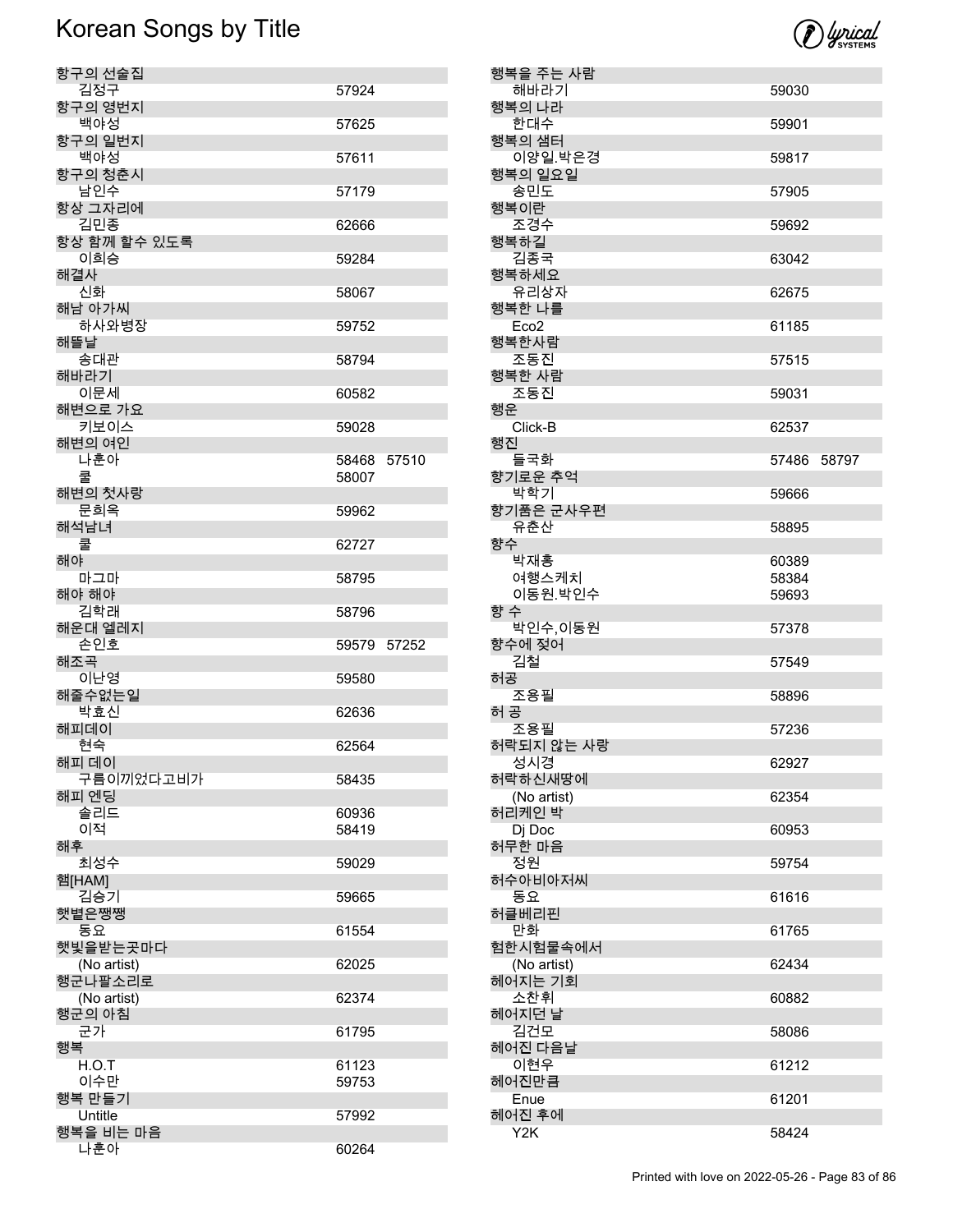

| 헤어짐이 이별은 아니듯           |             |  |
|------------------------|-------------|--|
| 임백천                    | 60315       |  |
| 헤이[HEY]<br>이동원         | 59383       |  |
| 현명한 선택<br>소차휘          | 61075       |  |
| 현아                     |             |  |
| 김범룡<br>현에게             | 60485       |  |
| 김시영                    | 60847       |  |
| 현충일노래<br>의식곡           | 61823       |  |
| 현해탄<br>문희옥             |             |  |
| 형제여지체말라                | 59285       |  |
| (No artist)<br>호기심     | 62301       |  |
| 한스밴드                   | 58430       |  |
| 호랑나비<br>김흥국            | 58798 57457 |  |
| 호랑이선생님                 |             |  |
| 미상<br>호반에서 만난사람        | 61406       |  |
| 최양숙<br>호반의 벤취          | 58010       |  |
| 권혜경                    | 59581       |  |
| 호산나<br>호산나호산나호산나       | 61861       |  |
| 호산나왕되신주님께<br>호산나호산나왕되신 | 61955       |  |
| 호산나주의이름으로              |             |  |
| 호산나호산나호산나<br>호산나호산나    | 61954       |  |
| (No artist)<br>호수에 잠긴달 | 62104       |  |
| 세부엉                    | 60285       |  |
| 호호아줌아<br>만화            | 61766       |  |
| 혼자가는 여행                |             |  |
| 김종서<br>혼자가 아님을         | 60364       |  |
| 베베<br>혼자는 외로워          | 57888       |  |
| 원미연                    | 60390       |  |
| 혼자라고느낄때<br>김지우         | 60788       |  |
| 혼자랍니다                  |             |  |
| 송대관<br>혼자만의 겨울         | 58897       |  |
| 강수지<br>혼자만의 비밀         | 60827       |  |
| 손지창                    | 58799       |  |
| 혼자만의 사랑<br>Rookie      | 60770       |  |
| 김건모                    | 59774       |  |
| 김태영<br>혼자만의 슬픔         | 59961       |  |
| 양수경<br>혼자서             | 60316       |  |
| 전유나                    | 60084       |  |
| 혼자이고 싶어요<br>설운도        | 59755       |  |
| 원미연                    | 59667       |  |
| 혼자한 사랑<br>김현정          | 58108       |  |

| 홀로가는 길                |       |
|-----------------------|-------|
| 남화용<br>홀로된다는것         | 60365 |
| 변진섭                   | 58800 |
| 홀로된사랑                 |       |
| 여운                    | 58801 |
| 홀로 아리랑<br>서유석         | 59384 |
| 홈런왕강속구                |       |
| 만화                    | 61767 |
| 홍도야 울지마라<br>김영춘       | 58802 |
| 홍도야 울지 마라             |       |
| 김영준<br>홍콩아가씨          | 57514 |
| 금사향                   | 57516 |
| 홍콩 아가씨                |       |
| 금사향<br>홍콩의 왼손잡이       | 58898 |
| 이미자                   | 57899 |
| 홍하의골짜기                |       |
| 외국곡<br>화              | 61482 |
| 사월과오월                 | 58162 |
| 화가                    |       |
| 동요<br>화가 났을까          | 61680 |
| 김세환                   | 60286 |
| 화개장터                  |       |
| 조영남<br>화려한 날은 가고      | 59694 |
| 유열                    | 59032 |
| 화려한 변신                |       |
| 이치현<br>화류춘몽           | 57212 |
| 이화자                   |       |
|                       | 57929 |
| 화물선 사랑                |       |
| 진방남                   | 58017 |
| 화살기도<br>조성모           | 62629 |
| 화요일에 비가 내리면           |       |
| 박미경                   | 57623 |
| 화이트크리스마스<br>캐롤송       | 61774 |
| 화장을 고치고               |       |
| Wax                   | 62918 |
| 화진포에서 맺은사랑<br>이시스터즈   | 58025 |
| 환난과핍박중에도              |       |
| (No artist)<br>환상     | 62355 |
| 박지윤                   | 62840 |
| 윤세원                   | 59756 |
| 환상속의 그대<br>Taiji Boys | 58560 |
| 환상의 섬                 |       |
| 윤수일                   | 59385 |
| 환생<br>윤종신             | 60902 |
| 환영문                   |       |
| Click-B               | 62751 |
| 환희<br>H.O.T<br>정수라    | 62638 |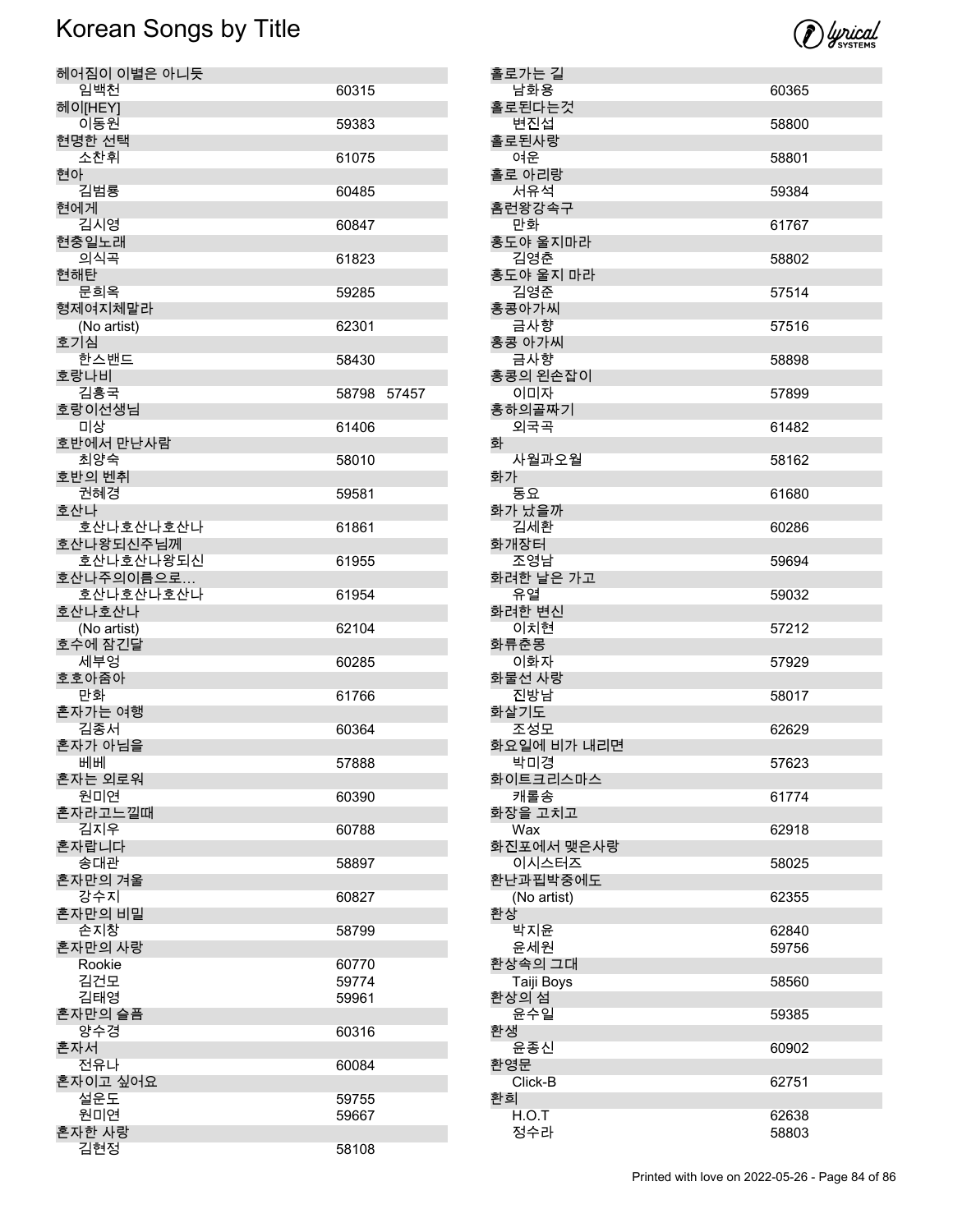

| 황금박쥐                 |                |
|----------------------|----------------|
| 만화                   | 61741          |
| 황금의 눈                |                |
| 배호                   | 60317          |
| 황무지가장미꽃같이            |                |
| (No artist)<br>황성 옛터 | 62205          |
| 이애리수                 | 58899          |
| 황제를 위하여              |                |
| 홍수철                  | 59940          |
| 황제의 꿈                |                |
| 이영민<br>황토 십리길        | 60429          |
| 배호                   | 57930          |
| 황포 돛대                |                |
| 이미자                  | 58900          |
| 황혼의 블루스              |                |
| 이미자                  | 59941          |
| 황혼의 엘레지<br>최양숙       | 58901          |
| 황홀한 고백               |                |
| 윤수일                  | 59757          |
| 회상                   |                |
| 김성호                  | 59668          |
| 박진영<br>산울림           | 58148          |
| 임지훈                  | 60366<br>58236 |
| 터보                   | 61230          |
| 회전 의자                |                |
| 김용만                  | 58902          |
| 효녀 심청                |                |
| 김용만                  | 60714          |
|                      |                |
| 후                    |                |
| 오락실                  | 58128          |
| 후레쉬맨의 사랑<br>삶사람사랑    | 57987          |
| 후아유                  |                |
| 김조한                  | 62650          |
| 후애                   |                |
| 엄정화                  | 61061          |
| 후에<br>Honey Family   | 62673          |
| 후인                   |                |
| 최성수                  | 59033          |
| 후일에생명그칠때             |                |
| (No artist)          | 62267          |
| 후회                   |                |
| 나훈아                  | 57969          |
| 이승철<br>이현우           | 60583          |
|                      | 62546          |
| 조성모<br>후회없는 사랑       | 58153          |
| 포지션                  | 60903          |
| 후회없는 이별              |                |
| 최수민                  | 60695          |
| 후회하고 있는거야            |                |
| 컬러<br>훈련소로 가는길       | 59695          |
| 이장우                  | 60715          |
| 훌랄라폴카                |                |
| 외국곡                  | 61462          |
| 휘날리는 태극기             |                |
| 군가<br>휘파람 불며         | 61815          |

|    | 휘파람을 부세요       |       |       |
|----|----------------|-------|-------|
|    | 정미조            | 58903 |       |
|    | 휴식같은 친구        |       |       |
|    | 김민우            | 58805 |       |
|    | 홍경민            | 62835 |       |
|    | 흐린 가을하늘에 편지를 써 |       |       |
|    | 동물원            | 59034 |       |
|    | 흐린 기억속의 그대     |       |       |
|    | 현진영            | 59386 |       |
|    | 흐린날의 오후        |       |       |
|    | 고병희            | 59818 |       |
|    | 흑산도 아가씨        |       |       |
|    | 이미자            | 59035 |       |
|    | 흑암에사는백성들을보라    |       |       |
|    | (No artist)    | 62249 |       |
| 흑점 |                |       |       |
|    | 양미란            | 58281 |       |
|    | 흔들리는 도시        |       |       |
|    | 장종환            | 57867 |       |
|    | 흔들리며           |       |       |
|    | 룰라             | 60962 |       |
|    | 흔들리지마          |       |       |
|    | 강수지            | 60716 |       |
|    | 흔들린 우정         |       |       |
|    | 홍경민            | 62774 |       |
|    | 흔들 흔들          |       |       |
|    | 김흥국            | 60287 |       |
| 흔적 |                |       |       |
|    | 최유나            | 59291 |       |
|    | 흙에 살리라         |       |       |
|    | 홍세민            | 58904 |       |
|    | 흙으로사람을지으사      |       |       |
|    | 흙으로사람을지으사      | 61971 |       |
|    | 흥보가 기가막혀       |       |       |
|    | 육각수            | 60752 |       |
|    | 흥부와놀부          |       |       |
|    | 동요             | 61555 |       |
|    | 흩어진 나날들        |       |       |
|    | 강수지            | 58806 |       |
|    | 희나리            |       |       |
|    | 구창모            | 58905 |       |
|    | 희망가            |       |       |
|    | 시나위            | 58163 |       |
|    | 채규엽            | 59758 |       |
|    | 희망사항           |       |       |
|    | 변진섭            | 58807 |       |
|    | 희망의나라로         |       |       |
|    | 가곡             | 61307 |       |
| 희야 |                |       |       |
|    | 박일남            | 60619 |       |
|    | 부활             | 59669 |       |
|    | 흰구름            |       |       |
|    | 외국곡            | 61463 |       |
|    | 흰구름 가는길        |       |       |
|    | 나훈아            | 60618 |       |
|    | 흰구름 먹구름        |       |       |
|    | 딕훼밀리           | 57183 | 59387 |
|    | 힘을 내요 미스터 김    |       |       |
|    | 롤러코스터          | 62841 |       |
|    | 힘차게일어나         |       |       |
|    | (No artist)    | 62358 |       |
|    | 代替说再见          |       |       |
|    | <b>RAIN</b>    | 35994 |       |
| 斗志 |                |       |       |
|    | <b>HOT</b>     | 35923 |       |